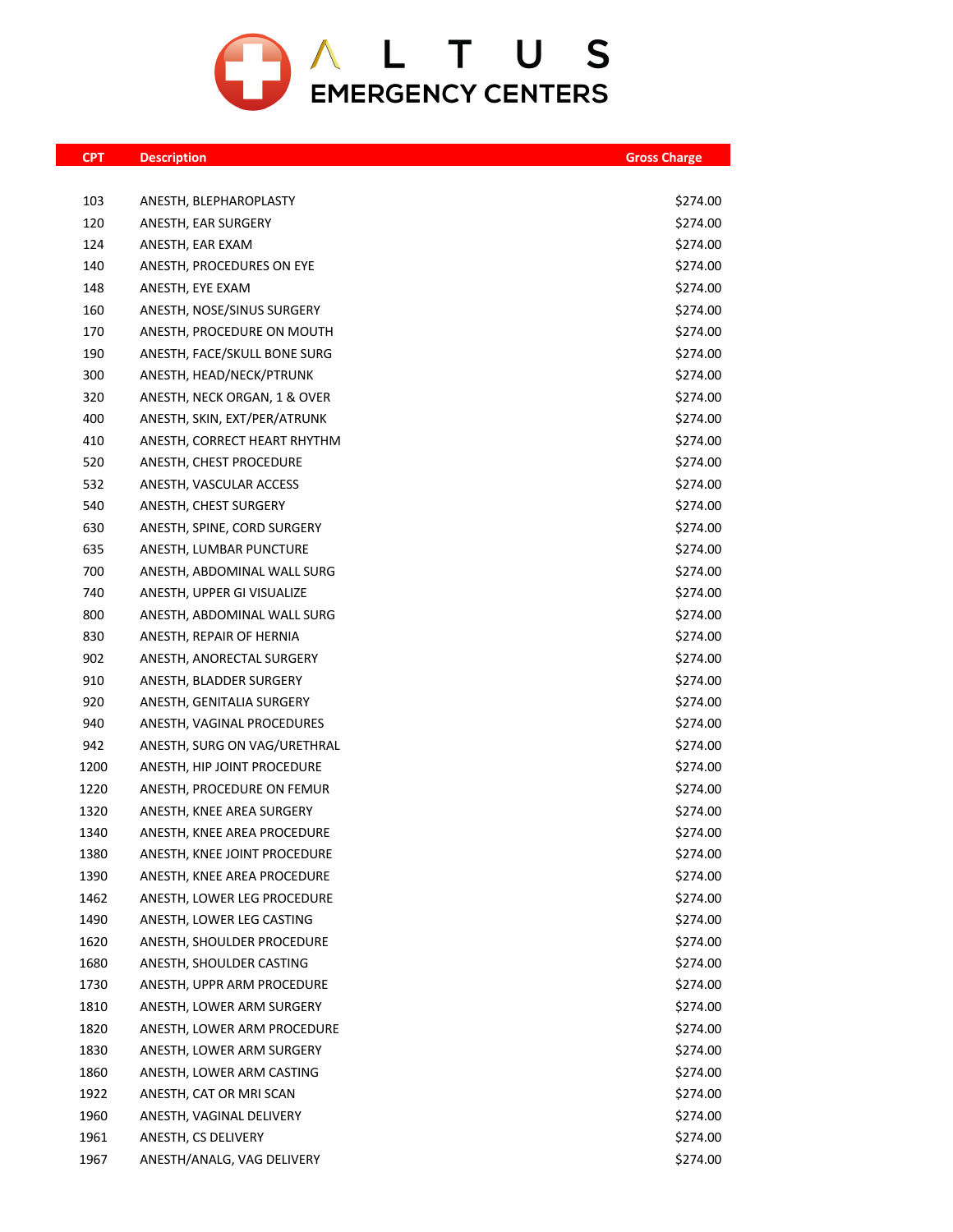| 1999  | UNLISTED ANESTH PROCEDURE                                    | \$-        |
|-------|--------------------------------------------------------------|------------|
| 10021 | <b>FINE NEEDLE ASPIRATION</b>                                | \$1,926.75 |
| 10022 | FINE NEEDLE ASPIRATION W IMAGING GUIDANCE ER                 | \$1,767.50 |
| 10040 | <b>ACNE SURGERY</b>                                          | \$1,288.75 |
| 10060 | <b>I&amp;D SIMPLE</b>                                        | \$1,478.25 |
| 10061 | <b>I&amp;D COMPLEX</b>                                       | \$2,605.13 |
| 10080 | DRAINAGE OF PILONIDAL CYST - SIMPLE                          | \$2,319.38 |
| 10081 | DRAINAGE OF PILONIDAL CYST - COMPLICATED/MULT                | \$3,503.75 |
| 10120 | <b>REMOVE FOREIGN BODY - SIMPLE</b>                          | \$1,954.25 |
| 10121 | REMOVE FOREIGN BODY - COMPLICATED                            | \$3,531.38 |
| 10140 | DRAINAGE OF HEMATOMA/FLUID                                   | \$2,081.75 |
| 10160 | PUNCTURE DRAINAGE OF LESION                                  | \$1,664.50 |
| 10180 | COMPLEX DRAINAGE WOUND, POST-OP WOUND INFECTION              | \$3,161.25 |
| 11000 | DEBRIDE INFECTED SKIN 10% BSA                                | \$690.50   |
| 11001 | DEBRIDE INFECTED SKIN EACH ADDL 10% BSA                      | \$268.38   |
| 11004 | Debridement of skin: external genitalia and perineum         | \$7,187.38 |
| 11005 | DEBRIDEMENT OF ABDOMINAL WALL                                | \$9,731.00 |
| 11010 | DEBRIDE SKIN AND SC TISSUE WITH OPEN FRACTURE                | \$6,344.88 |
| 11011 | DEBRIDE, FB SKIN OPEN FX; MUSCLE                             | \$6,868.13 |
| 11012 | DEB SKIN BONE WITH OPEN FX                                   | \$9,066.00 |
| 11042 | DEB SUBQ TISSUE 20 SQ CM/<                                   | \$1,502.88 |
| 11043 | DEB MUSC/FASCIA 20 SQ CM/<                                   | \$2,929.00 |
| 11044 | DEB BONE 20 SQ CM/<                                          | \$4,027.75 |
| 11045 | DEB SUBQ TISSUE EACH ADDITIONAL 20 SQ CM                     | \$534.75   |
| 11046 | DEB MUSC/FASCIA EACH ADDITIONAL 20 SQ CM                     | \$926.00   |
| 11047 | DEBRIDEMENT, BONE; EACH ADDTL 20SQ CM OR PART OF             | \$1,562.50 |
| 11055 | PARING OR CUTTING OF LESION (CORN, CALLUS, ETC.), SINGLE     | \$605.50   |
| 11056 | PARING OR CUTTING OF LESION; 2-4 LESIONS                     | \$737.75   |
| 11057 | PARING OR CUTTING OF LESION; >4 LESIONS                      | \$827.25   |
| 11100 | BIOPSY OF SKIN AND SUBCUTANEOUS TISSUE, SINGLE LESION        | \$1,332.50 |
| 11101 | BIOPSY OF SKIN AND SUBCUTANEOUS TISSUE, EACH ADDL LESION     | \$408.63   |
| 11200 | REMOVAL OF SKIN TAGS <w 15<="" td=""><td>\$1,119.50</td></w> | \$1,119.50 |
| 11300 | SHAVE SKIN LESION                                            | \$1,256.25 |
| 11301 | SHAVE SKIN LESION                                            | \$1,541.25 |
| 11400 | EXC TR-EXT B9+MARG 0.5 CM<                                   | \$1,588.13 |
| 11401 | EXC TR-EXT B9+MARG 0.6-1 CM                                  | \$1,910.50 |
| 11402 | EXC TR-EXT B9+MARG 1.1-2 CM                                  | \$2,122.63 |
| 11420 | EXC H-F-NK-SP B9+MARG 0.5/<                                  | \$1,575.75 |
| 11421 | EXC H-F-NK-SP B9+MARG 0.6-1                                  | \$2,016.88 |
| 11422 | EXC H-F-NK-SP B9+MARG 1.1-2                                  | \$2,242.00 |
| 11423 | EXC BEN LES SCALP 2.1 TO 3.0 CM                              | \$2,581.75 |
| 11424 | EXC BEN LES SCALP 3.1 TO 4.0CM                               | \$2,963.75 |
| 11426 | EXC BEN LES SCALP OVER 4.0 CM                                | \$4,198.63 |
| 11440 | EXC FACE-MM B9+MARG 0.5 CM/<                                 | \$1,740.63 |
| 11441 | EXC FACE-MM B9+MARG 0.6-1 CM                                 | \$2,152.75 |
| 11442 | EXC FACE-MM B9+MARG 1.1-2 CM                                 | \$2,403.25 |
| 11443 | EXC FACE-MM B9+MARG 2.1-3 CM                                 | \$2,853.63 |
| 11720 | <b>DEBRIDE NAIL 1-5</b>                                      | \$409.00   |
| 11721 | DEBRIDE NAIL 6 OR MORE                                       | \$562.75   |
| 11730 | REMOVAL OF NAIL PLATE                                        | \$1,249.13 |
| 11732 | REMOVE NAIL PLATE ADDITIONAL                                 | \$447.75   |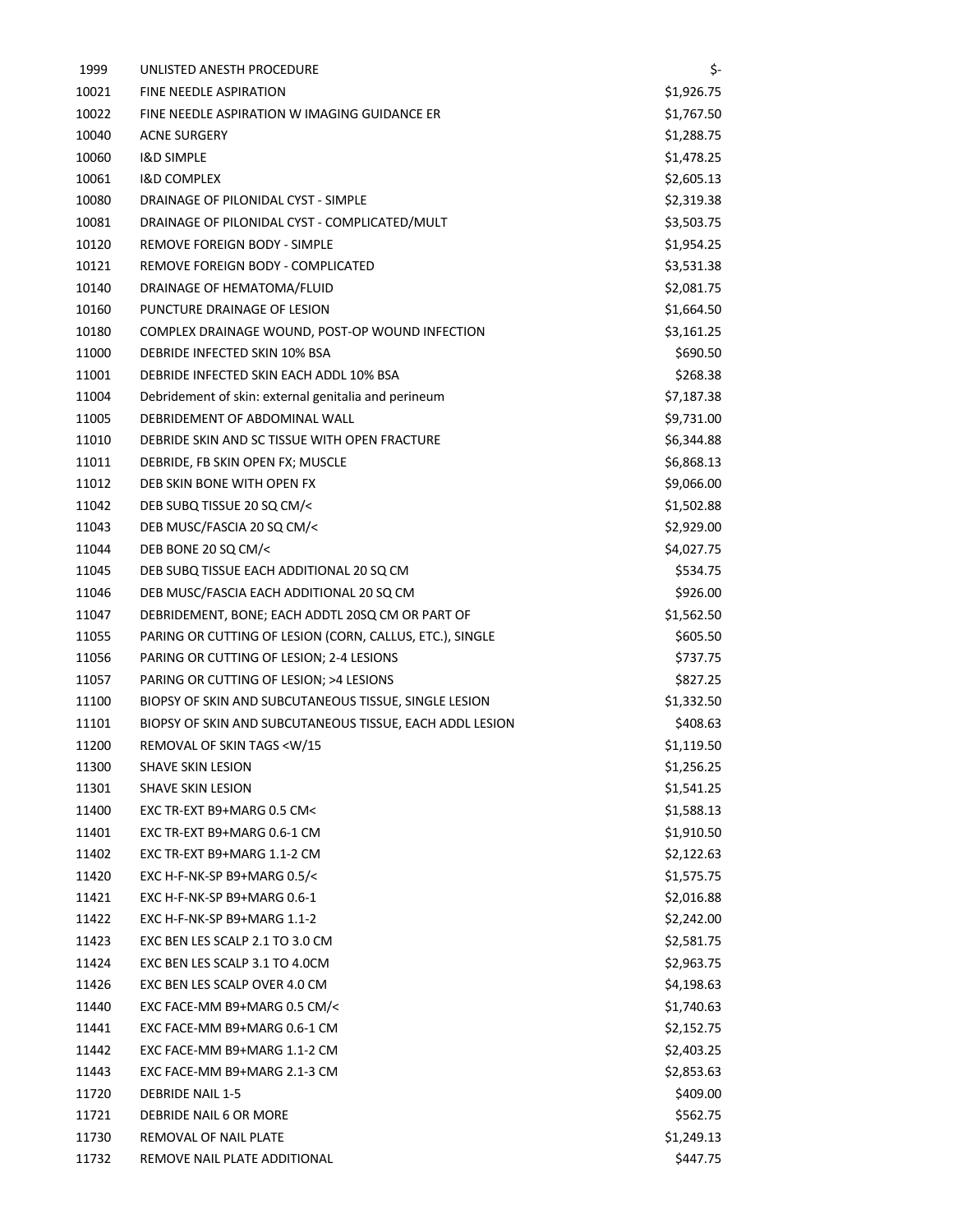| 11740 | DRAIN BLOOD FROM UNDER NAIL                                                   | \$630.75   |  |
|-------|-------------------------------------------------------------------------------|------------|--|
| 11750 | <b>EXCISION OF INGROWN TOENAIL</b>                                            | \$2,838.13 |  |
| 11752 | EXCISON OF NAIL AND ANIL MATRIX; WITH AMPUTATION OF TUFT OF DISTAL<br>PHALANX | \$4,088.63 |  |
| 11760 | <b>REPAIR OF NAIL BED</b>                                                     | \$3,008.88 |  |
| 11762 | RECONSTRUCTION OF NAIL BED                                                    | \$3,633.25 |  |
| 11765 | <b>WEDGE RESECTION TOENAIL</b>                                                | \$2,131.63 |  |
| 12001 | RPR S/N/AX/GEN/TRNK 2.5CM/<                                                   | \$1,156.88 |  |
| 12002 | RPR S/N/AX/GEN/TRNK2.6-7.5CM                                                  | \$1,399.00 |  |
| 12004 | RPR S/N/AX/GEN/TRK7.6-12.5CM                                                  | \$1,641.13 |  |
| 12005 | RPR S/N/A/GEN/TRK12.6-20.0CM                                                  | \$2,121.25 |  |
| 12006 | RPR S/N/A/GEN/TRK20.1-30.0CM                                                  | \$2,563.00 |  |
| 12007 | RPR S/N/AX/GEN/TRNK >30.0 CM                                                  | \$2,915.13 |  |
| 12011 | RPR F/E/E/N/L/M 2.5 CM/<                                                      | \$1,411.63 |  |
| 12013 | RPR F/E/E/N/L/M 2.6-5.0 CM                                                    | \$1,543.75 |  |
| 12014 | RPR F/E/E/N/L/M 5.1-7.5 CM                                                    | \$1,802.75 |  |
| 12015 | RPR F/E/E/N/L/M 7.6-12.5 CM                                                   | \$2,198.00 |  |
| 12016 | RPR FE/E/EN/L/M 12.6-20.0 CM                                                  | \$2,728.38 |  |
| 12017 | RPR FE/E/EN/L/M 20.1-30.0 CM                                                  | \$1,916.75 |  |
| 12018 | RPR F/E/E/N/L/M >30.0 CM                                                      | \$2,541.75 |  |
| 12020 | <b>CLOSURE OF SPLIT WOUND</b>                                                 | \$3,603.25 |  |
| 12021 | <b>CLOSURE OF SPLIT WOUND</b>                                                 | \$2,177.00 |  |
| 12031 | INTMD RPR S/A/T/EXT 2.5 CM/<                                                  | \$3,054.88 |  |
| 12032 | INTMD RPR S/A/T/EXT 2.6-7.5                                                   | \$3,902.38 |  |
| 12034 | INTMD RPR S/TR/EXT 7.6-12.5                                                   | \$3,993.50 |  |
| 12035 | INTMD RPR S/A/T/EXT 12.6-20                                                   | \$4,970.13 |  |
| 12036 | INTMD RPR S/A/T/EXT 20.1-30                                                   | \$5,414.38 |  |
| 12037 | INTMD RPR S/TR/EXT >30.0 CM                                                   | \$5,952.88 |  |
| 12041 | INTMD RPR N-HF/GENIT 2.5CM/<                                                  | \$3,102.00 |  |
| 12042 | INTMD RPR N-HF/GENIT2.6-7.5                                                   | \$3,689.13 |  |
| 12044 | INTMD RPR N-HF/GENIT7.6-12.5                                                  | \$4,611.38 |  |
| 12045 | INTMD RPR N-HF/GENIT12.6-20                                                   | \$5,150.25 |  |
| 12046 | INTMD RPR N-HF/GENIT20.1-30                                                   | \$6,862.50 |  |
| 12047 | INTMD RPR N-HF/GENIT >30.0CM                                                  | \$7,525.13 |  |
| 12051 | INTMD RPR FACE/MM 2.5 CM/<                                                    | \$3,314.50 |  |
| 12052 | INTMD RPR FACE/MM 2.6-5.0 CM                                                  | \$3,757.25 |  |
| 12053 | INTMD RPR FACE/MM 5.1-7.5 CM                                                  | \$4,437.25 |  |
| 12054 | INTMD RPR FACE/MM 7.6-12.5CM                                                  | \$4,733.50 |  |
| 12055 | INTMD RPR FACE/MM 12.6-20 CM                                                  | \$6,048.50 |  |
| 12056 | INTMD RPR FACE/MM 20.1-30.0                                                   | \$6,994.75 |  |
| 12057 | INTMD RPR FACE/MM >30.0 CM                                                    | \$7,057.75 |  |
| 13100 | CMPLX RPR TRUNK 1.1-2.5 CM                                                    | \$4,275.88 |  |
| 13101 | CMPLX RPR TRUNK 2.6-7.5 CM                                                    | \$5,080.38 |  |
| 13102 | CMPLX RPR TRUNK ADDL 5CM/<                                                    | \$1,555.63 |  |
| 13120 | CMPLX RPR S/A/L 1.1-2.5 CM                                                    | \$4,480.00 |  |
| 13121 | CMPLX RPR S/A/L 2.6-7.5 CM                                                    | \$5,467.25 |  |
| 13122 | CMPLX RPR S/A/L ADDL 5 CM/>                                                   | \$1,704.38 |  |
| 13131 | CMPLX RPR F/C/C/M/N/AX/G/H/F                                                  | \$4,926.63 |  |
| 13132 | CMPLX RPR F/C/C/M/N/AX/G/H/F                                                  | \$6,079.88 |  |
| 13133 | CMPLX RPR F/C/C/M/N/AX/G/H/F                                                  | \$2,257.88 |  |
| 13150 | CMPLX RPR E/N/E/L 1.0 CM/<                                                    | \$4,781.25 |  |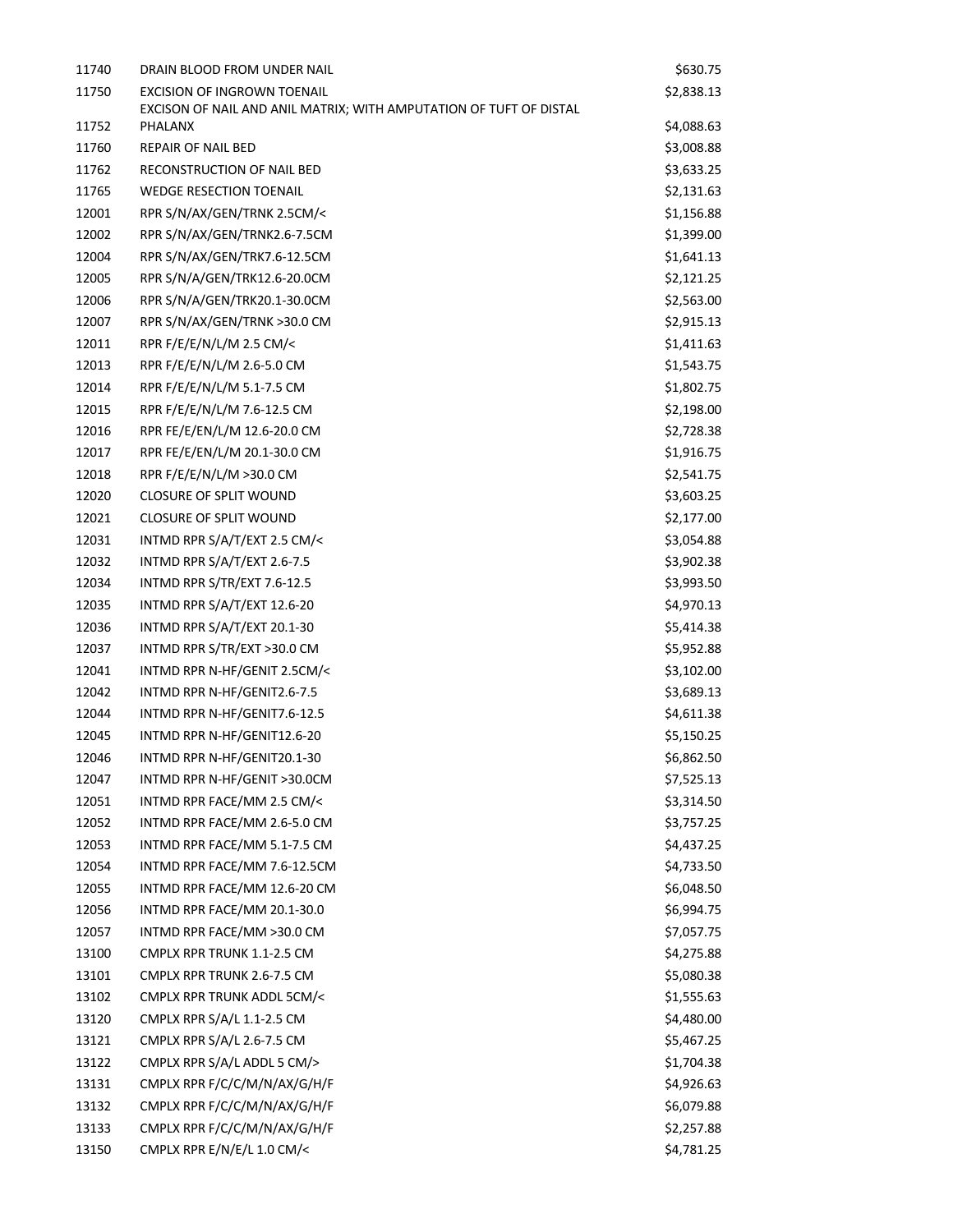| 13151 | CMPLX RPR E/N/E/L 1.1-2.5 CM                                                                                                 | \$5,381.75  |
|-------|------------------------------------------------------------------------------------------------------------------------------|-------------|
| 13152 | CMPLX RPR E/N/E/L 2.6-7.5 CM                                                                                                 | \$6,109.38  |
| 13153 | CMPLX RPR E/N/E/L ADDL 5CM/<                                                                                                 | \$2,453.13  |
| 13160 | LATE CLOSURE OF WOUND                                                                                                        | \$10,218.13 |
| 14040 | TIS TRNFR F/C/C/M/N/A/G/H/F                                                                                                  | \$9,735.50  |
| 15155 | CULT SKIN GRAFT F/N/HF/G                                                                                                     | \$9,716.38  |
| 15156 | <b>CULT SKIN GRFT F/N/HFG ADD</b>                                                                                            | \$1,999.75  |
| 15260 | SKIN FULL GRAFT EEN & LIPS; 20 CM OR LESS                                                                                    | \$12,925.50 |
| 15782 | DERMABRASION OTHER THAN FACE                                                                                                 | \$7,287.50  |
| 16000 | INITIAL TREATMENT OF 1ST DEGREE BURN(S)                                                                                      | \$872.25    |
| 16020 | DRESS/DEBRID P-THICK BURN SMALL                                                                                              | \$1,042.75  |
| 16025 | DRESS/DEBRID P-THICK BURN MEDIUM                                                                                             | \$1,874.75  |
| 16030 | DRESS/DEBRID P-THICK BURN LARGE                                                                                              | \$2,337.50  |
| 16035 | ESCHAROTOMY, INITIAL INCISION                                                                                                | \$2,491.38  |
| 17000 | DESTRUCT PREMALG LESION                                                                                                      | \$1,043.25  |
| 17110 | <b>DESTRUCT B9 LESION 1-14</b>                                                                                               | \$1,431.25  |
| 17250 | CHEMICAL CAUTERY GRANULATION TISSUE                                                                                          | \$1,030.38  |
| 17999 | UNLISTED PROCEDURE, SKIN, MUCOUS MEMBRANE, SC TICCUE                                                                         | \$355.00    |
| 19000 | PUNCTURE ASPIRATION OF BREAST LESION                                                                                         | \$1,426.38  |
| 19020 | MASTOTOMY WITH EXP OR DRAINAGE OF ABSCESS, DEEP                                                                              | \$6,113.00  |
| 19100 | BX BREAST PERCUT W/O IMAGE                                                                                                   | \$1,942.50  |
| 20100 | <b>EXPLORE WOUND NECK</b>                                                                                                    | \$7,529.00  |
| 20101 | <b>EXPLORE WOUND CHEST</b>                                                                                                   | \$5,914.00  |
| 20102 | EXPLORE WOUND ABDOMEN                                                                                                        | \$6,351.50  |
| 20103 | <b>EXPLORE WOUND EXTREMITY</b>                                                                                               | \$7,495.50  |
| 20520 | REMOVAL OF FOREIGN BODY FROM MUSCLE - SIMPLE WITH INCISION<br>REMOVAL OF FOREIGN BODY FROM MUSCLE - DEEP OR COMPLICATED WITH | \$2,603.50  |
| 20525 | <b>INCISION</b>                                                                                                              | \$6,240.50  |
| 20526 | Injection, therapeutic, carpal tunnel                                                                                        | \$956.88    |
| 20550 | INJ TENDON SHEATH/LIGAMENT                                                                                                   | \$732.50    |
| 20551 | INJ TENDON ORIGIN/INSERTION                                                                                                  | \$758.13    |
| 20552 | INJ TRIGGER POINT 1-2 MUSCL                                                                                                  | \$698.50    |
| 20553 | <b>INJECT TRIGGER POINTS 3/&gt;</b>                                                                                          | \$813.75    |
| 20600 | DRAIN/INJECT SMALL JOINT/BURSA                                                                                               | \$592.00    |
| 20605 | DRAIN/INJECT INTERMEDIATE JOINT/BURSA                                                                                        | \$821.38    |
| 20606 | Athrocentesis, Aspiration Or Injection W US                                                                                  | \$977.60    |
| 20610 | DRAIN/INJECT MAJOR JOINT/BURSA                                                                                               | \$756.88    |
| 20611 | Arthocentesis With Ultrasound                                                                                                | \$818.72    |
| 20612 | ASPIRATE/INJ GANGLION CYST                                                                                                   | \$762.13    |
| 20650 | INSERTION OF WIRE OR PIN WITH APPLICATION OF SKELETAL TRACTION                                                               | \$2,622.00  |
| 20670 | REMOVAL OF IMPLANT, SUPERFICIAL                                                                                              | \$4,989.63  |
| 20950 | FLUID PRESSURE MUSCLE                                                                                                        | \$3,324.13  |
| 20999 | MUSCULOSKELETAL SURGERY - UNLISTED                                                                                           | \$19,441.38 |
| 21110 | <b>INTERDENTAL FIXATION</b>                                                                                                  | \$10,390.13 |
| 21310 | CLOSED TX NOSE FX W/O MANJ                                                                                                   | \$1,745.50  |
| 21315 | CLOSED TX NOSE FX W/O STABLJ                                                                                                 | \$3,690.38  |
| 21320 | CLOSED TX NOSE FX W/ STABLJ                                                                                                  | \$3,371.50  |
| 21325 | OPEN TREATMENT OF NOSE FX                                                                                                    | \$6,066.63  |
| 21337 | CLOSED TX SEPTAL&NOSE FX                                                                                                     | \$5,298.00  |
| 21345 | CLOSED TX NOSE/JAW FX WITH FIXATION                                                                                          | \$10,773.25 |
| 21390 | TREAT EYE SOCKET FRACTURE                                                                                                    | \$10,261.13 |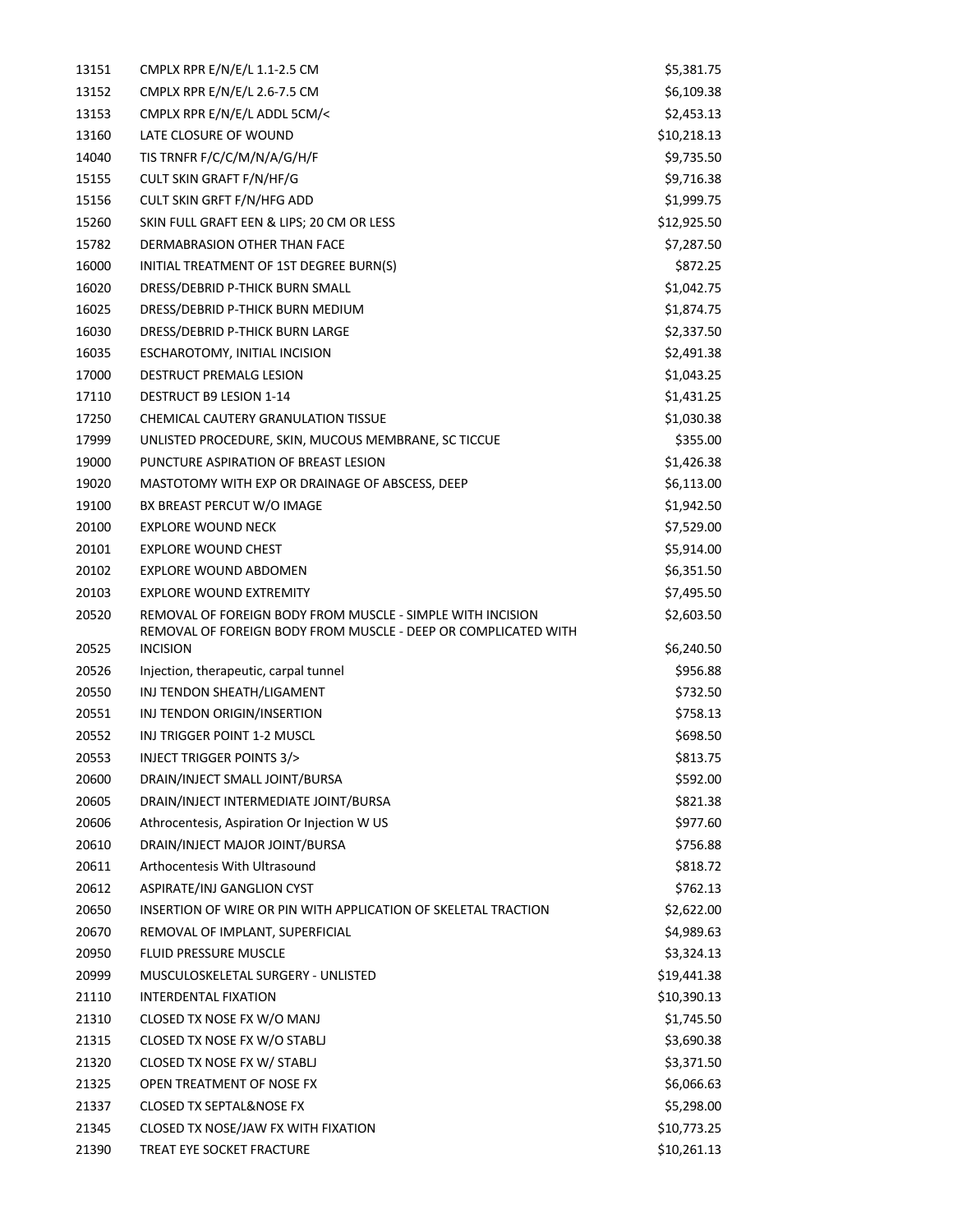| 21400          | CLOSED TX ORBIT FX W/O MANIP                                                       | \$2,526.63               |
|----------------|------------------------------------------------------------------------------------|--------------------------|
| 21401          | <b>CLOSED TX ORBIT FX W/ MANIP</b>                                                 | \$6,089.00               |
| 21421          | CLOSED TX PALATAL OR MAXILLARY FX                                                  | \$10,474.00              |
| 21440          | CLOSED TX MANDIBULAR OR MAX ALVEOLAR RIDGE FX                                      | \$7,607.13               |
| 21450          | TREAT LOWER JAW FRACTURE W/O MANIPULATION                                          | \$8,047.50               |
| 21451          | TREAT LOWER JAW FRACTURE W/ MANIPULATION                                           | \$9,887.50               |
| 21453          | TREAT LOWER JAW FRACTURE W/ WIRING                                                 | \$11,929.13              |
| 21480          | RESET DISLOCATED JAW                                                               | \$1,281.13               |
| 21485          | RESET DISLOCATED JAW, COMPLICATED/RECURRING                                        | \$9,121.63               |
| 21501          | DRAIN NECK/CHEST LESION                                                            | \$5,914.25               |
| 21550          | <b>BIOPSY OF NECK/CHEST</b>                                                        | \$3,384.00               |
| 21800          | TREATMENT OF RIB FRACTURE EACH                                                     | \$1,467.13               |
| 21810          | TREATMENT OF RIB FRACTURE(S) W/ EXTERNAL FIXATION                                  | \$6,613.88               |
| 21820          | TREAT STERNUM FRACTURE                                                             | \$1,832.00               |
| 21930          | EXC BACK LES SC < 3 CM                                                             | \$6,087.00               |
| 22305          | <b>CLOSED TX SPINE PROCESS FX</b>                                                  | \$2,451.38               |
| 22310          | CLOSED TX VERT FX W/O MANJ                                                         | \$3,880.25               |
| 22315          | CLOSED TX VERT FX W/MANJ                                                           | \$11,190.25              |
| 23500          | TREAT CLAVICLE FRACTURE W/O MANIPULATION                                           | \$2,805.38               |
| 23505          | TREAT CLAVICLE FRACTURE W/ MANIPULATION                                            | \$4,491.50               |
| 23520          | CLOSED TX STERNOCLAVICULAR DISLOCATION; W/O MANIP                                  | \$2,940.88               |
| 23525          | CLOSED TX STERNOCLAVICULAR DISLOCATION; W/ MANIP                                   | \$4,810.63               |
| 23540          | CLOSED TX ACROMIOCLAVICULAR DISLOCATION; W/O MANIP                                 | \$2,869.38               |
| 23545          | CLOSED TX ACROMIOCLAVICULAR DISLOCATION; W/ MANIP                                  | \$4,456.00               |
| 23570          | CLOSED TX SCAPULAR FX W/O MANIPULATION                                             | \$2,962.38               |
| 23575          | CLOSED TX SCAPULAR FX W/ MANIPULATION                                              | \$5,094.13               |
| 23600          | CLOSED TX PROX HUMERAL FX W/O MANIP                                                | \$4,199.75               |
| 23605          | CLOSED TX PROX HUMERAL FX W/ MANIP                                                 | \$5,922.50               |
| 23620          | CLOSED TX GREATER HUMERAL TUBEROSITY FX W/O MANIP                                  | \$3,459.88               |
| 23625          | CLOSED TX GREATER HUMERAL TUBEROSITY FX W/ MANIP                                   | \$4,848.25               |
| 23650          | CLOSED TX SHOULDER DISLOCATION W/ MANIP                                            | \$4,029.75               |
| 23655          | CLOSED TX SHOULDER DISLOCATION W/ MANIP, W/ ANESTH                                 | \$5,077.00               |
| 23665          | CLOSED TX SHOLDER DISLOCTION, W/ FX GREATER HUMERAL TUBEROSITY, W/<br><b>MANIP</b> | \$5,413.25               |
| 23675          |                                                                                    |                          |
|                | CLOSED TX SHOULDER DISLO, W/ SURGICAL OR ANAT NECK FX, W/ MANIP                    | \$6,971.25               |
| 23930<br>23931 | DRAINAGE OF ARM LESION - DEEP ABSCESS/HEMATOMA<br>DRAINAGE OF ARM BURSA            | \$4,577.88<br>\$3,705.75 |
| 24200          | REMOVAL ELBOX/UPPER ARM FOREIGN BODY - SIMPLE/SC                                   | \$2,632.75               |
| 24201          | REMOVAL ELBOX/UPPER ARM FOREIGN BODY - DEEP                                        | \$7,193.00               |
| 24341          | REPAIR ARM TENDON/MUSCLE                                                           | \$9,473.25               |
| 24500          | TREAT HUMERAL SHAFT FX W/O MANIP                                                   | \$4,582.38               |
| 24505          | TREAT HUMERAL SHAFT FX W/ MANIP                                                    | \$6,381.38               |
| 24530          | CLOSED TX SUPRACONDYLAR OR TRANSCONDYLAR HUMERAL FX W/O MANIP                      | \$4,858.50               |
| 24535          | CLOSED TX SUPRACONDYLAR OR TRANSCONDYLAR HUMERAL FX W/ MANIP                       | \$7,807.50               |
| 24560          | CLOSED TX HUMERAL EPICONDYLAR FX, MED OR LAT, W/O MANIP                            | \$4,136.38               |
| 24565          | CLOSED TX HUMERAL EPICONDYLAR FX, MED OR LAT, W/ MANIP                             | \$6,767.25               |
| 24576          | CLOSED TX HUMERAL CONDYLAR FX, MED OR LAT, W/O MANIP                               | \$4,374.25               |
| 24577          | CLOSED TX HUMERAL CONDYLAR FX, MED OR LAT, W/ MANIP                                | \$6,962.63               |
| 24582          | PERCUTANEOUS SKELETAL FIXATION OF HUMERAL CONDYLAR                                 | \$10,224.75              |
| 24600          | TX CLOSED ELBOW DISLOCATION W/O ANESTH                                             | \$4,675.00               |
| 24605          | TX CLOSED ELBOW DISLOCATION W/ ANESTH                                              | \$5,958.88               |
|                |                                                                                    |                          |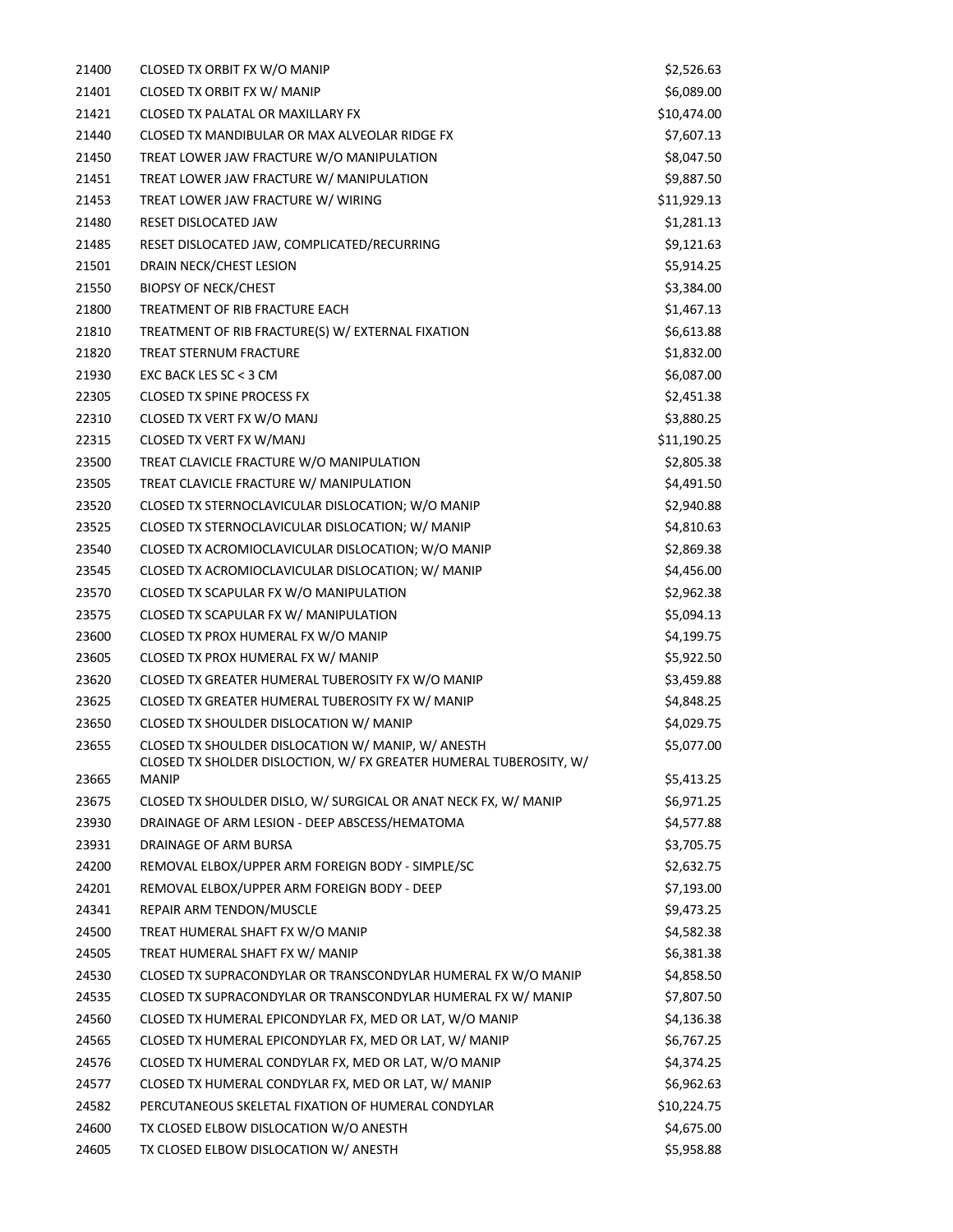| 24620 | CLOSED TX MONTEGGIA FX DISLO AT ELBOW, W/ MANIP                                                                                             | \$7,002.88  |
|-------|---------------------------------------------------------------------------------------------------------------------------------------------|-------------|
| 24640 | CLOSED TX RADIAL HEAD DISLOCATION (NURSEMAID ELBOW) W/ MANIP                                                                                | \$1,832.63  |
| 24650 | CLOSED TX RADIAL HEAD OR NECK FX W/O MANIP                                                                                                  | \$3,363.50  |
| 24655 | CLOSED TX RADIAL HEAD OR NECK FX W/ MANIP                                                                                                   | \$5,597.13  |
| 24670 | CLOSED TX ULNAR FX, PROX, W/O MANIP<br>CLOSED TX ULNAR FX, PROX LEG, OLECRANON OR CORONOID PROCESS, W/O                                     | \$3,737.00  |
| 24675 | <b>MANIP</b>                                                                                                                                | \$5,817.25  |
| 24999 | UNLISTED UPPER ARM/ELBOW SURGERY                                                                                                            | \$1,670.63  |
| 25248 | REMOVE FOREARM FOREIGN BODY - DEEP - W/ INCISION                                                                                            | \$5,213.50  |
| 25260 | RPR TENDON OR MUSCLE, EACH                                                                                                                  | \$7,955.75  |
| 25270 | RPR TENDON/MUSCLE FLEXOR, FOREARM, WRIST PRIM SGL EA                                                                                        | \$6,188.25  |
| 25500 | CLOSED TX RADIAL SHAFT FX W/O MANIP                                                                                                         | \$3,482.75  |
| 25505 | CLOSED TX RADIAL SHAFT FX W/ MANIP                                                                                                          | \$6,412.00  |
| 25520 | CLOSED TX RADIAL SHAFT FX/W/DISTAL RADIOULNAR DISLOCATION                                                                                   | \$7,186.63  |
| 25530 | CLOSED TX ULNAR SHAFT FX W/O MANIP                                                                                                          | \$3,367.88  |
| 25535 | CLOSED TX ULNAR SHAFT FX W/ MANIP                                                                                                           | \$6,233.13  |
| 25560 | CLOSED TX RADIAL AND ULNAR SHAFT FX W/O MANIP                                                                                               | \$3,575.38  |
| 25565 | CLOSED TX RADIAL AND ULNAR SHAFT FX W/ MANIP                                                                                                | \$6,645.25  |
| 25600 | CLOSED TX DISTAL RADIAL FX, W/O MANIP                                                                                                       | \$4,218.13  |
| 25605 | CLOSED TX DISTAL RADIAL FX, W/ MANIP                                                                                                        | \$6,988.25  |
| 25622 | CLOSED TX NAVICULAR FX W/O MANIP                                                                                                            | \$3,911.25  |
| 25624 | CLOSED TX NAVICULAR FX W/ MANIP                                                                                                             | \$6,069.88  |
| 25630 | CLOSED TX CARPAL BONE FX W/O MANIP, EACH BONE                                                                                               | \$3,902.13  |
| 25635 | CLOSED TX CARPAL BONE FX W/ MANIP, EACH BONE                                                                                                | \$5,787.50  |
| 25650 | <b>CLOSED TX ULNAR STYLOID FX</b>                                                                                                           | \$4,101.75  |
| 25660 | CLOSED TX RADIOCARPAL OR INTERCARPAL DISLO W/ MANIP                                                                                         | \$5,204.75  |
| 25675 | CLOSED TX DISTAL RADIOULNAR DISLO W/ MANIP                                                                                                  | \$5,653.00  |
| 25680 | CLOSED TX TRANS-SCAPHOPERIULNAR FX DISLO, W/ MANIP                                                                                          | \$6,067.50  |
| 25690 | CLOSED TX LUNATE DISLO, W/ MANIP                                                                                                            | \$6,089.50  |
| 26010 | DRAINAGE OF FINGER ABSCESS - SIMPLE                                                                                                         | \$3,434.63  |
| 26011 | DRAINAGE OF FINGER ABSCESS - COMPLICATED                                                                                                    | \$5,047.63  |
| 26080 | ARTHROTOMY, INTERPHALANGEAL JOINT, EACH                                                                                                     | \$4,934.63  |
| 26350 | RPR/ADVNCE FLEXOR TENDN PRIMRY/SECONDRY W/O FREE GRFT, EA                                                                                   | \$9,018.88  |
| 26356 | REPAIR FLEXOR TENDON W/O FREE GRAFT                                                                                                         | \$13,816.63 |
| 26370 | Repair Profundus tendon with intact Superficialis tendon                                                                                    | \$9,559.88  |
| 26410 | REPAIR EXTENSOR TENDON, HAND, W/O FREE GRAFT                                                                                                | \$7,152.63  |
| 26418 | REPAIR EXTENSOR TENDOR, W/O FREE GRAFT                                                                                                      | \$7,353.63  |
| 26432 | CLOSED TX DISTAL EXTENSOR TENDON INSERTION                                                                                                  | \$6,320.25  |
| 26433 | EXTEN TENDON REPAIR, DISTAL                                                                                                                 | \$6,713.88  |
| 26540 | REPAIR HAND JOINT                                                                                                                           | \$8,276.88  |
| 26600 | CLOSED TX METACARPAL FX, SINGLE W/O MANIP                                                                                                   | \$3,780.00  |
| 26605 | CLOSED TX METACARPAL FX, SINGLE W/ MANIP                                                                                                    | \$4,119.50  |
| 26607 | CLOSED TX METACARPAL FX, W/ MANIP, W/ EXT FIXATION                                                                                          | \$5,771.88  |
| 26608 | PERC SKELETAL FIXATION METACARPAL FX EACH BONE                                                                                              | \$6,037.38  |
| 26641 | CLOSED TX CARPOMETACARPAL DISLO, THUMB, W/ MANIP                                                                                            | \$4,688.38  |
| 26645 | CLOSED TX CARPOMETACARPAL FX DISLO, THUMB W/ MANIP (BENNETT FX)                                                                             | \$5,417.38  |
| 26670 | CLOSED TX CARPOMETACARPAL DISLO, W/ MANIP (OTHER THAN THUMB)                                                                                | \$4,211.88  |
| 26675 | Dislocation carpometacarpal finger each with anesthesia                                                                                     | \$5,769.38  |
| 26700 | CLOSED TX MEGACARPOPHALANGEAL DISLO, W/ MANIP                                                                                               | \$4,140.13  |
| 26705 | Dislocation metacarpophalangeal W/ MANIPULATION each with anesthesia<br>CLOSED TX PHALANGEAL SHAFT FX, PROX OR MID PHALANX, FINGER OR THUMB | \$5,269.63  |
| 26720 | W/O MANIP                                                                                                                                   | \$2,551.00  |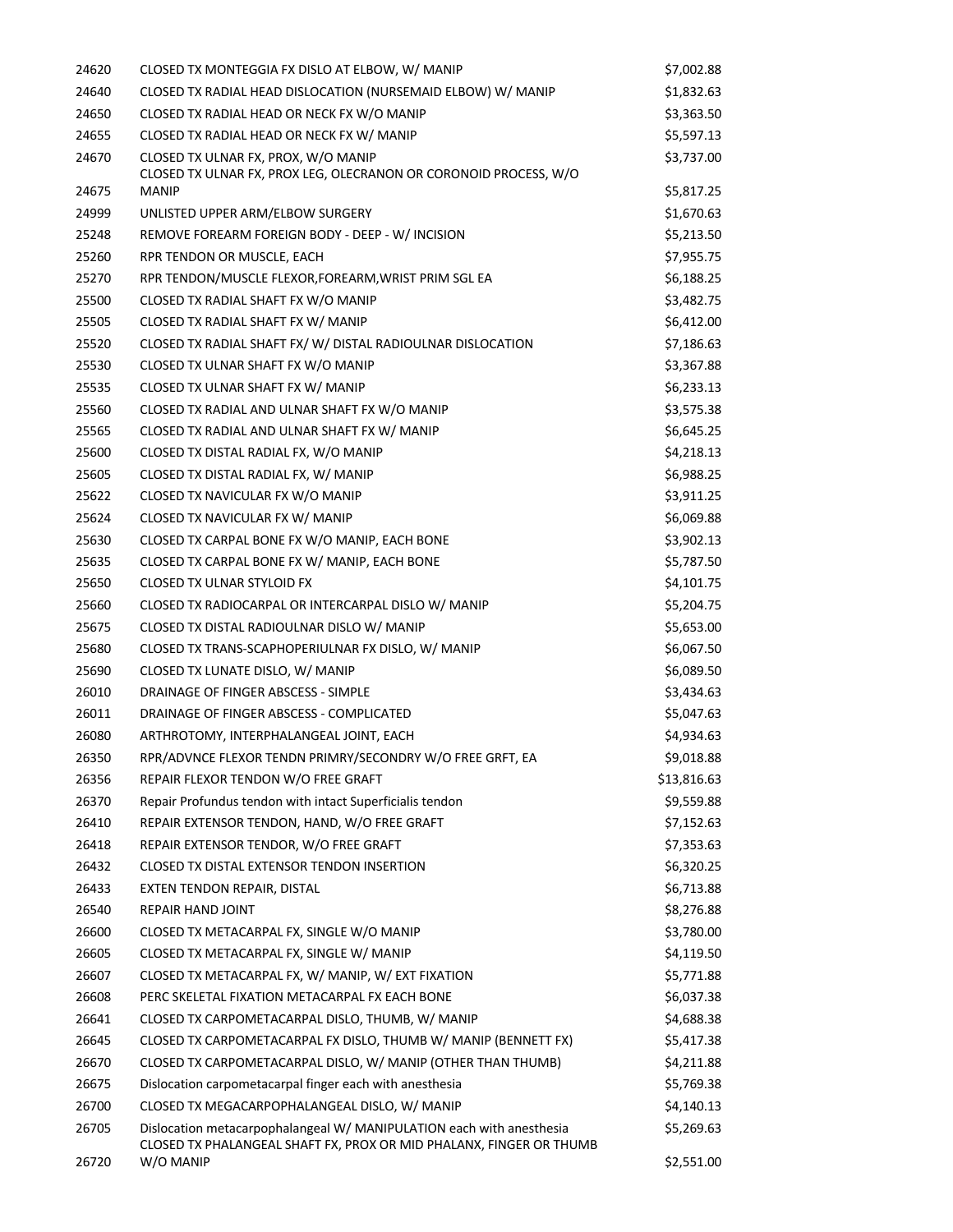|       | CLOSED TX PHALANGEAL SHAFT FX, PROX OR MID PHALANX, FINGER OR THUMB                |             |
|-------|------------------------------------------------------------------------------------|-------------|
| 26725 | W/ MANIP                                                                           | \$4,305.63  |
| 26727 | PERCUTANEOUS SKELETAL FIXATION OF FINGER FX                                        | \$5,931.75  |
| 26735 | OPEN TX PHALAN SHAFT FX PROX, MID, FING/THUMB W/MNJP EA-ER                         | \$7,535.75  |
| 26740 | CLOSED TX ARTICULAR FX, W/O MANIP                                                  | \$2,926.25  |
| 26742 | CLOSED TX ARTICULAR FX, W/ MANIP                                                   | \$4,671.00  |
| 26750 | CLOSED TX DIST PHALANGEAL FX, W/O MANIP                                            | \$2,363.63  |
| 26755 | CLOSED TX DIST PHALANGEAL FX, W/ MANIP                                             | \$4,025.38  |
| 26756 | PERCUTANEOUS SKEL FIXATION OF DISTAL PHALANGEL FX                                  | \$5,308.25  |
| 26765 | Open reduction, distal phalynx, with internal fixation                             | \$6,351.63  |
| 26770 | CLOSED TX INTERPHALANGEAL JOING DISLO W/ MANIP                                     | \$3,541.00  |
| 26775 | Dislocation interphalangeal joint with manipulation with anesthesia                | \$4,914.63  |
| 26785 | OPEN TX INTERPHALANGEAL JOINT DISLOCATION                                          | \$6,912.25  |
| 26860 | ARTHRODESIS, METACARPOPHALANGEAL JOINT                                             | \$7,115.63  |
| 26951 | AMPUTATION OF FINGER/THUMB                                                         | \$8,246.75  |
| 26952 | AMPUTATION OF FINGER/THUMB W/ LOCAL ADVANCEMENT FLAPS                              | \$8,113.63  |
| 26989 | UNLISTED HAND/FINGER SURGERY                                                       | \$1,670.63  |
| 27193 | CLOSED TX PELVIC RING FX, DISLO, DIASTASIS OR SUBLUXATION W/O MANIP                | \$5,956.50  |
| 27194 | CLOSED TX PELVIC RING FX, DISLO, DIASTASIS OR SUBLUXATION W/ MANIP                 | \$8,927.75  |
| 27200 | <b>TREAT TAIL BONE FRACTURE</b>                                                    | \$2,295.13  |
| 27220 | TREAT HIP SOCKET FRACTURE W/O MANIP                                                | \$6,704.38  |
| 27222 | TREAT HIP SOCKET FRACTURE W/ MANIP                                                 | \$12,162.38 |
| 27230 | CLOSED TX FEMORAL FX, PROX END, NECK W/O MANIP                                     | \$6,034.38  |
| 27232 | CLOSED TX FEMORAL FX, PROX END, NECK W/ MANIP                                      | \$9,581.50  |
|       | CLOSED TX INTROCHANTERIC, PERITROCHANTERIC, OR SUBTROCHANTERIC FEM                 |             |
| 27238 | FX W/O MANIP<br>CLOSED TX INTROCHANTERIC, PERITROCHANTERIC, OR SUBTROCHANTERIC FEM | \$5,847.13  |
| 27240 | FX W/ MANIP                                                                        | \$12,104.25 |
| 27246 | <b>CLOSED TX GREATER TROCHANTERIC FX</b>                                           | \$4,870.88  |
| 27250 | CLOSED TX HIP DISLO, TRAUMATIC                                                     | \$2,277.25  |
| 27252 | CLOSED TX HIP DISLO, TRAUMATIC W/ ANESTHESIA                                       | \$9,566.13  |
| 27256 | TX SPONTANEOUS HIP DISLO, W/O MANIP                                                | \$3,886.75  |
| 27257 | Hip dislocation reduction, with manip., with anesthesia                            | \$4,201.88  |
| 27265 | CLOSED TX POST HIP ARTHROPLASTY DISLOCATION                                        | \$5,123.63  |
| 27266 | Post arthroplasty hip dislocation reduction with anesthesia                        | \$7,335.75  |
| 27267 | CLOSED TX FEMORAL FX, PROX END, HEAD W/O MANIP                                     | \$5,545.13  |
| 27268 | CLOSED TX FEMORAL FX, PROX END, HEAD W/ MANIP                                      | \$6,783.88  |
| 27301 | I&D DEEP ABSCESS, BURSA, OR HEMATOMA, THIGH OR KNEE                                | \$8,607.75  |
| 27372 | REMOVAL OF FOREIGN BODY DEEP, THIGH OR KNEE                                        | \$7,813.38  |
| 27380 | REPAIR OF KNEECAP TENDON                                                           | \$7,532.50  |
| 27500 | CLOSED TX FEMORAL SHAFT FX W/O MANIP                                               | \$6,548.88  |
| 27501 | CLOSED TX SUPRACONDYLAR OR TRANSCONDYLAR FEMORAL FX W/O MANIP                      | \$6,368.63  |
| 27502 | CLOSED TX FEMORAL SHAFT FX W/ MANIP                                                | \$9,714.50  |
| 27503 | CLOSED TX SUPRACONDYLAR OR TRANSCONDYLAR FEMORAL FX W/ MANIP                       | \$10,127.25 |
| 27508 | CLOSED TX FEMORAL FX, M DISTAL, MED OR LATERAL CONDYLE W/O MANIP                   | \$6,689.88  |
| 27510 | CLOSED TX FEMORAL FX, DISTAL END, MED OR LATERAL CONDYLE W/ MANIP                  | \$8,659.25  |
| 27516 | CLOSED TX DISTAL FEMORAL EPIPHYSEAL SEPARATION W/O MANIP                           | \$6,461.25  |
| 27517 | CLOSED TX DISTAL FEMORAL EPIPHYSEAL SEPARATION W/ MANIP                            | \$8,642.88  |
| 27520 | CLOSED TX PATELLAR FX W/O MANIP                                                    | \$4,161.13  |
| 27530 | CLOSED TX TIBIAL FX, PROX W/O MANIP                                                | \$3,885.63  |
| 27532 | CLOSED TX TIBIAL FX, PROX W/ MANIP                                                 | \$7,800.88  |
| 27538 | CLOSED TX INTERCONDYLAR/TUBEROSITY KNEE FX                                         | \$6,041.63  |
|       |                                                                                    |             |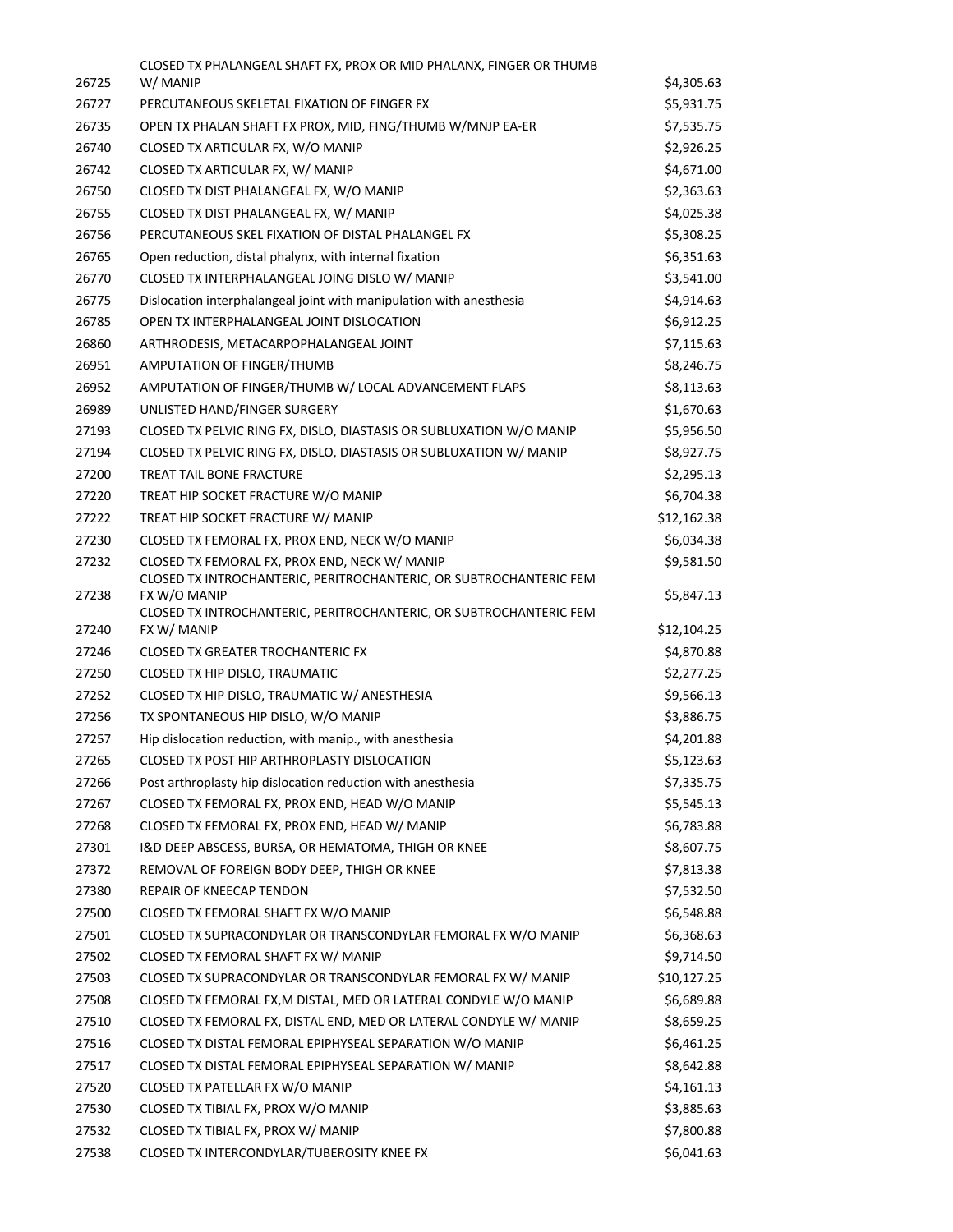| 27550 | <b>CLOSED TX KNEE DISLO</b>                                                                | \$6,347.38 |
|-------|--------------------------------------------------------------------------------------------|------------|
| 27552 | CLOSED TX KNEE DISLO, W/ ANESTHESIA                                                        | \$7,922.00 |
| 27560 | CLOSED TX PATELLAR DISLO W/O ANESTH                                                        | \$4,673.88 |
| 27562 | CLOSED TX PATELLA W/ ANESTH                                                                | \$6,114.50 |
| 27603 | I&D DEEP ABSCESS, BURSA, OR HEMATOMA, LEG OR ANKLE                                         | \$6,923.38 |
| 27650 | REPAIR ACHILLES TENDON                                                                     | \$8,439.75 |
| 27658 | REPAIR FLEXOR TENDON LEG                                                                   | \$4,800.13 |
| 27750 | TX TIBIAL SHAFT FX W/O MANIP                                                               | \$4,441.63 |
| 27752 | TX TIBIAL SHAFT FX W/ MANIP                                                                | \$6,843.13 |
| 27760 | CLOSED TX MEDIAL MALLEOLUS FX W/O MANIP                                                    | \$4,306.50 |
| 27762 | CLOSED TX MEDIAL MALLEOLUS FX W/ MANIP                                                     | \$6,084.63 |
| 27767 | CLSD TX POSTERIOR MALLEOLUS FX W/O MANIPULATION                                            | \$3,621.75 |
| 27768 | CLSD TX POSTERIOR MALLEOLUS FX W/ MANIPULATION                                             | \$5,589.00 |
| 27780 | CLOSED TX PROX FIBULA OR SHAFT FX W/O MANIP                                                | \$3,949.50 |
| 27781 | CLOSED TX PROX FIBULA OR SHAFT FX W/ MANIP                                                 | \$5,332.50 |
| 27786 | CLOSED TX DISTAL FIB FX (LATERAL MALLEOLUS) W/O MANIP                                      | \$4,077.50 |
| 27788 | CLOSED TX DISTAL FIB FX (LATERAL MALLEOLUS) W/ MANIP                                       | \$5,401.75 |
| 27808 | CLOSED TX BIMALLEOLAR ANKLE FX W/O MANIP                                                   | \$4,311.25 |
| 27810 | CLOSED TX BIMALLEOLAR ANKLE FX W/ MANIP                                                    | \$6,016.00 |
| 27816 | CLOSED TX TRIMALLEOLAR ANKLE FX, W/O MANIP                                                 | \$4,094.75 |
| 27818 | CLOSED TX TRIMALLEOLAR ANKLE FX, W/ MANIP                                                  | \$6,194.75 |
| 27824 | CLOSED TX FX OF WEIGHT BEARING ARTICULAR PORTION OF DISTAL TIB W/O<br><b>MANIP</b>         | \$3,995.00 |
| 27825 | TREAT LOWER LEG FRACTURE                                                                   | \$6,901.63 |
| 27830 | CLOSED TX PROX TIBIOFIBULAR JOINT DISLO W/O ANESTH                                         | \$4,848.50 |
| 27831 | CLOSED TX PROX TIBIOFIBULAR JOINT DISLO, W/O ANESTH                                        | \$5,063.13 |
| 27840 | CLOSED TX ANKLE DISLO W/O ANESTH                                                           | \$4,767.63 |
| 27842 | CLOSED TX ANKLE DISLO W/ ANESTH                                                            | \$6,285.38 |
| 27899 | UNLISTED LEG/ANKLE SURGERY PROCEDURE                                                       | \$1,670.63 |
| 28024 | <b>EXPLORATION OF TOE JOINT</b>                                                            | \$5,973.75 |
|       | HEMIPHALANGECTOMY OR INTERPHALANGEAL JOINT EXCISION, TOE, PROX END                         |            |
| 28160 | OF PHALANX                                                                                 | \$5,466.13 |
| 28190 | REMOVAL OF FOOT FOREIGN BODY - FOOT - SC                                                   | \$3,353.00 |
| 28192 | REMOVAL OF FOOT FOREIGN BODY - FOOT - DEEP                                                 | \$6,147.00 |
| 28193 | REMOVAL OF FOOT FOREIGN BODY - FOOT - COMPLICATED                                          | \$6,923.50 |
| 28200 | RPR TENDON, FLEXOR, FOOT W/O FREE GRAFT                                                    | \$6,288.75 |
| 28208 | RPR TENDON, EXTENSOR, FOOT W/O FREE GRAFT                                                  | \$6,082.25 |
| 28234 | TENOTOMY, OPEN TENDON FLEXOR                                                               | \$5,355.38 |
| 28400 | CLOSED TX CALCANEAL FX W/O MANIP                                                           | \$3,241.63 |
| 28405 | CLOSED TX CALCANEAL FX W/ MANIP                                                            | \$4,846.00 |
| 28430 | CLOSED TX TALUS FX W/O MANIP                                                               | \$3,046.00 |
| 28435 | CLOSED TX TALUS FX W/ MANIP                                                                | \$4,611.00 |
| 28450 | TX TARSAL BONE FX (EXCEPT TALUS AND CALCANEUS) W/O MANIP                                   | \$2,795.75 |
| 28455 | TX TARSAL BONE FX (EXCEPT TALUS AND CALCANEUS) W/ MANIP                                    | \$3,335.75 |
| 28470 | CLOSED TX METATARSAL FX W/O MANIP                                                          | \$2,854.38 |
| 28475 | CLOSED TX METATARSAL FX W/ MANIP                                                           | \$3,260.38 |
| 28490 | CLOSED TX FX GREAT TOE W/O MANIP                                                           | \$1,898.63 |
| 28495 | CLOSED TX FX GREAT TOE W/ MANIP                                                            | \$2,303.75 |
| 28505 | OPEN TX FX, GREAT TOE<br>CLOSED TX FX PHALANX OR PHALANGESOTHER THAN GREAT TOE, W/O MANIP, | \$8,607.38 |
| 28510 | EACH                                                                                       | \$1,596.75 |
|       | CLOSED TX FX PHALANX OR PHALANGESOTHER THAN GREAT TOE, W/ MANIP,                           |            |
| 28515 | EACH                                                                                       | \$2,086.63 |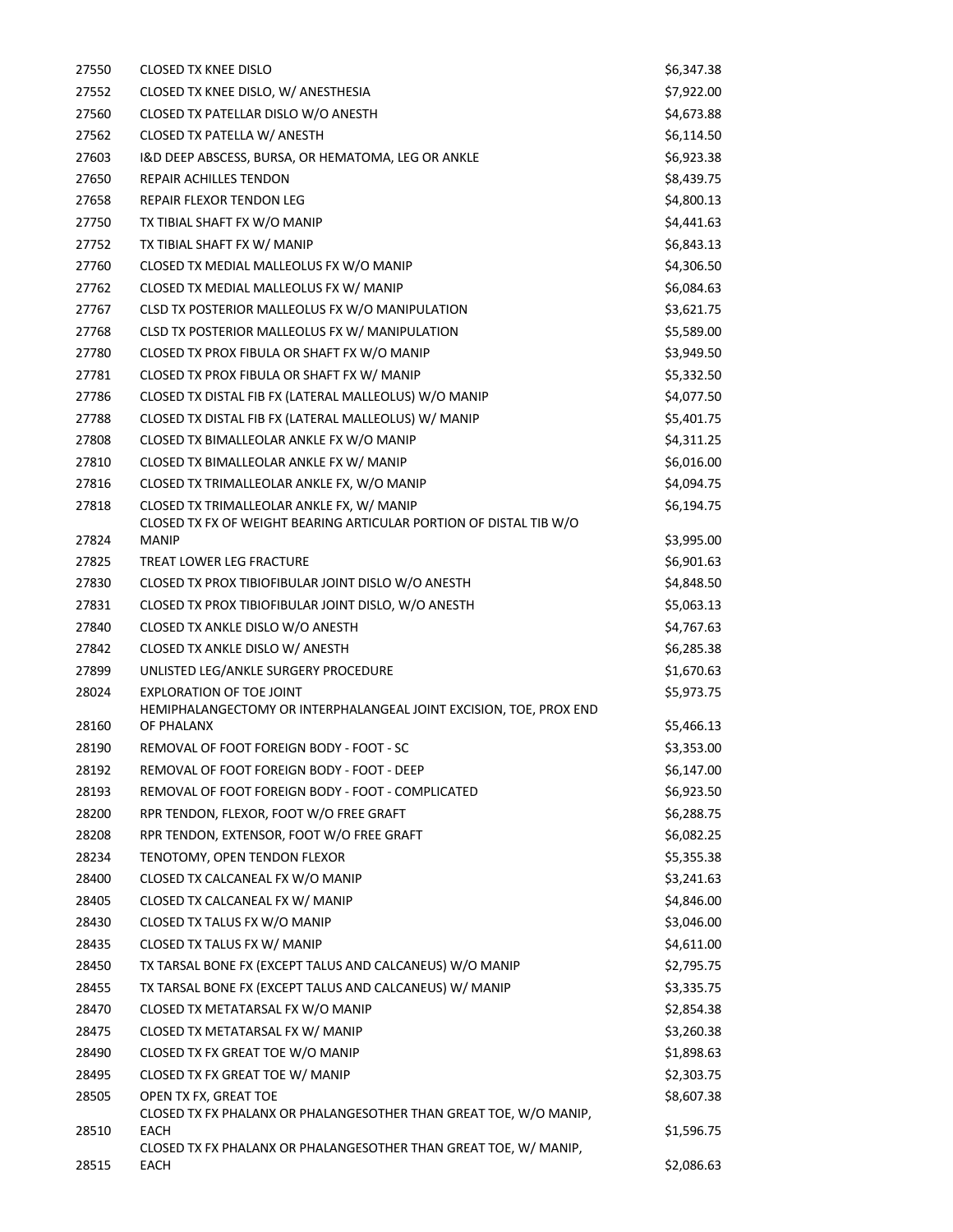| 28530 | CLOSED TX SESAMOID FX                                             | \$1,478.25 |
|-------|-------------------------------------------------------------------|------------|
| 28540 | CLOSED TX TARSAL BONE DISLO, LTHER THAN TALOTARSAL, W/O ANESTH    | \$2,487.75 |
| 28570 | CLOSED TX TALOTARSAL JOINT DISLO, W/O ANESTH                      | \$2,085.00 |
| 28600 | CLOSED TX TARSOMETATARSAL JOINT DISLO, W/O ANESTH                 | \$2,408.25 |
| 28630 | CLOSED TX METATARSOPHALANGEAL JOINT W/O ANESTH                    | \$2,025.88 |
| 28635 | Dislocation reduction metatarsal phalangeal joint with anesthesia | \$2,227.13 |
| 28660 | CLOSED TX INTERPHALANGEAL JOINT DISLO, W/O ANESTH                 | \$1,505.63 |
| 28665 | Dislocation reduction interphalangeal joint with anesthesia       | \$1,992.13 |
| 28810 | Amputation, metatarsal, with toe                                  | \$5,579.63 |
| 28820 | AMPUTATION, TOE, METATARSOPHALANGEAL JOINT                        | \$7,446.13 |
| 28825 | AMPUTATION, TOE, INTERPHALANGEAL JOINT                            | \$7,077.50 |
| 29049 | APPLICATION OF FIGURE EIGHT                                       | \$1,275.00 |
| 29055 | APPLICATION OF CAST, SHOULDER SPICA                               | \$2,878.50 |
| 29058 | <b>APPLIATION OF CAST, PLASTER Velpeau</b>                        | \$1,572.88 |
| 29065 | APPLICATION OF LONG ARM CAST                                      | \$1,241.50 |
| 29075 | APPLICATION OF SHORT ARM CAST                                     | \$1,118.38 |
| 29085 | APPLY HAND/WRIST CAST (GAUNTLET)                                  | \$1,225.13 |
| 29105 | APPLY LONG ARM SPLINT                                             | \$1,131.38 |
| 29125 | APPLY FOREARM SPLINT                                              | \$842.50   |
| 29126 | APPLY FOREARM SPLINT                                              | \$995.88   |
| 29130 | APPLICATION OF FINGER SPLINT - STATIC                             | \$523.25   |
| 29131 | APPLICATION OF FINGER SPLINT - DYNAMIC                            | \$668.00   |
| 29200 | STRAPPING THORAX                                                  | \$677.88   |
| 29240 | STRAPPING OF SHOULDER                                             | \$733.38   |
| 29260 | STRAPPING OF ELBOW OR WRIST                                       | \$664.75   |
| 29280 | STRAPPING OF HAND OR FINGER                                       | \$652.13   |
| 29305 | APPLICATION OF HIP SPICA CAST                                     | \$3,193.25 |
| 29325 | APPLICATION OF HIP SPICA CAST - 11/2 OR BOTH LEGS                 | \$3,528.75 |
| 29345 | APPLICATION OF LONG LEG CAST                                      | \$1,755.00 |
| 29355 | APPLICATION OF LONG LEG CAST - WALKER OR AMBULATORY TYPE          | \$1,823.00 |
| 29358 | APPLY LONG LEG CAST BRACE                                         | \$2,069.75 |
| 29365 | APPLICATION OF CYLINDER CAST (THIGH TO ANKLE)                     | \$1,589.50 |
| 29405 | APPLY SHORT LEG CAST (BELOW ANKLE TO TOES)                        | \$1,051.25 |
| 29425 | APPLY SHORT LEG CAST - WALKING OR AMBULATORY TYPE                 | \$1,009.00 |
| 29435 | APPLY PATELLAR TENDON BEARING CAST                                | \$1,542.63 |
| 29440 | ADDITION OF WALKER TO CAST                                        | \$570.00   |
| 29445 | APPLY RIGID LEG CAST                                              | \$1,744.38 |
| 29450 | APPLICATION OF CLUBFOOT CAST                                      | \$1,839.75 |
| 29505 | APPLICATION OF LONG LEG SPLINT                                    | \$1,080.75 |
| 29515 | APPLICATION SHORT LEG SPLINT                                      | \$927.75   |
| 29520 | STRAPPING OF HIP                                                  | \$622.38   |
| 29530 | STRAPPING OF KNEE                                                 | \$673.38   |
| 29540 | STRAPPING OF ANKLE AND/OR FT                                      | \$473.13   |
| 29550 | <b>STRAPPING OF TOES</b>                                          | \$405.25   |
| 29580 | APPLICATION OF UNNA BOOT                                          | \$676.88   |
| 29581 | APPL MLTLAYR COMPRES LEG BELOW KNEE W/ANKLE FOOT                  | \$805.75   |
| 29590 | DENIS-BROWNE SPLINT STRAPPING                                     | \$-        |
| 29700 | REMOVALOR BIVALVING OF CAST; GAUNTLET, BOOT OR BODY               | \$850.63   |
| 29705 | REMOVAL OR BIVALVING OF CAST; FULL ARM OR FULL LEG                | \$850.50   |
| 29710 | REMOVAL OR BIVALVING SHOULDER OR HIP SPICA CAST                   | \$1,580.13 |
| 29730 | WINDOWING OF CAST                                                 | \$833.75   |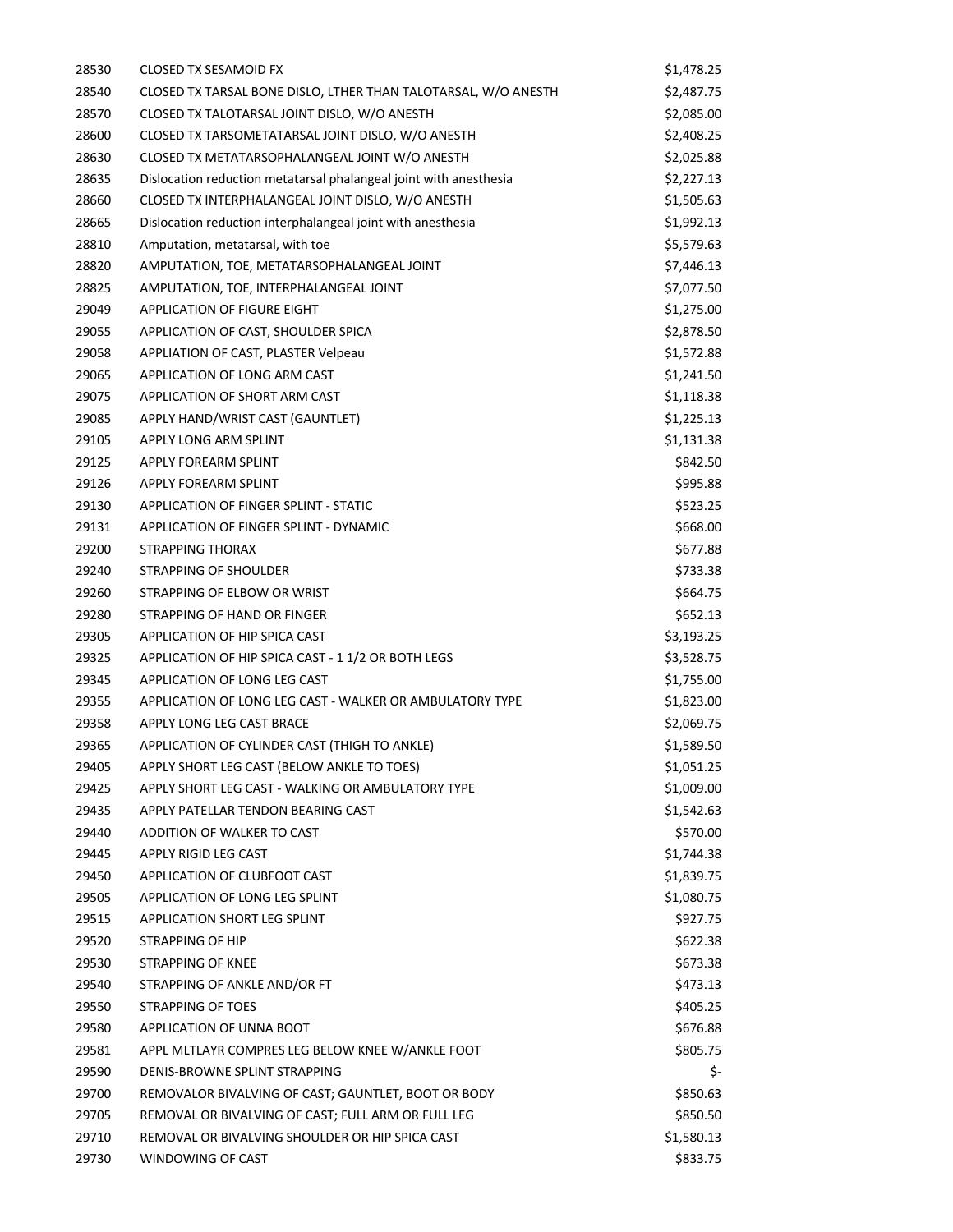| 29740 | WEDGING OF CAST (EXCEPT CLUBFOOT)                                 | \$1,194.75  |
|-------|-------------------------------------------------------------------|-------------|
| 29750 | <b>WEDGING CLUBFOOT CAST</b>                                      | \$1,371.50  |
| 29799 | UNLISTED CASTING/STRAPPING PROCEDURE                              | \$1,181.75  |
| 30000 | DRAINAGE ABSCESS OR HEMATOMA, NASAL, INTERNAL APPROACH            | \$3,043.88  |
| 30020 | DRAINAGE ABSCESS OR HEMATOMA, NASAL SEPTUM                        | \$3,091.50  |
| 30300 | REMOVE NASAL FOREIGN BODY                                         | \$3,088.00  |
| 30801 | Cauterize inner nose/superficial - simple                         | \$3,041.38  |
| 30901 | NASAL HEMORRHAGE CONTROL, ANTERIOR, SIMPLE                        | \$1,229.50  |
| 30903 | NASAL HEMORRHAGE CONTROL, ANTERIOR, COMPLEX                       | \$2,707.13  |
| 30905 | NASAL HEMORRHAGE CONTROL POSTERIOR, INITIAL                       | \$3,366.50  |
| 30906 | NASAL HEMORRHAGE CONTROL, POSTERIOR, SUBSEQUENT                   | \$3,678.00  |
| 30999 | UNLISTED PROCEDURE, NOSE                                          | \$976.13    |
| 31231 | NASAL ENDOSCOPY DX                                                | \$2,739.25  |
| 31238 | <b>ENDOSCOPY NASAL/SINUS</b>                                      | \$4,299.88  |
| 31500 | INSERTION OF ENDOTRACHEAL INTUBATION                              | \$1,373.00  |
| 31502 | TRACHEOTOMY TUBE CHANGE                                           | \$438.50    |
| 31505 | DIAGNOSTIC LARYNGOSCOPY, INDIRECT                                 | \$1,090.38  |
| 31511 | REMOVE FOREIGN BODY LARYNX                                        | \$2,787.25  |
| 31515 | LARYNGOSCOPY FOR ASPIRATION                                       | \$2,716.00  |
| 31525 | DX LARYNGOSCOPY EXCL NB                                           | \$3,256.38  |
| 31530 | LARYNGOSCOPY DIRECT, OPERATIVE, W/ FB REMOVAL                     | \$2,501.00  |
| 31575 | LARYNGOSCOPY, FLEXIBLE FIBEROPTIC, DIAGNOSTIC                     | \$1,478.00  |
| 31576 | LARYNGOSCOPY, FLEXIBLE FIBEROPTIC, DIAGNOSTIC, WITH BIOPSY        | \$2,912.63  |
| 31577 | LARYNGOSCOPY, FLEXIBLE FIBEROPTIC, DIAGNOSTIC, WITH REMOVAL OF FB | \$3,166.75  |
| 31579 | LARYNGOSCOPY, FLEXIBLE OR RIGID FIBEROPTIC                        | \$2,728.25  |
| 31599 | UNLISTED PROCEDURE, LARYNX                                        | \$976.13    |
| 31603 | TRACHEOSTOMY, EMERGENCY PROCEDURE                                 | \$2,801.63  |
| 31605 | TRACHEOSTOMY, CRICOTHYROID MEMBRANE                               | \$2,299.13  |
| 31615 | <b>VISUALIZATION OF WINDPIPE</b>                                  | \$2,345.50  |
| 31622 | DX BRONCHOSCOPE/WASH                                              | \$4,087.75  |
| 31624 | Bronchoscopy, including fluoro guidance; with brushing            | \$4,073.75  |
| 31625 | <b>BRONCHOSCOPY W/BIOPSY(S)</b>                                   | \$4,359.00  |
| 31635 | <b>BRONCHOSCOPY W/FB REMOVAL</b>                                  | \$4,502.13  |
| 31645 | BRONCHOSCOPY WITH THERAPEUTIC ASPIRATION OF TRACHEOBRONCHIAL TREE | \$4,146.00  |
| 31720 | BRONCHOSCOPY W/FLUOROSCOPIC GUIDANCE, DIAGNOSTIC, W/CELL WASHING  | \$626.88    |
| 31899 | Unlisted procedure, trachea, bronchi                              | \$9,548.50  |
| 32110 | THORACOTOMY for trauma                                            | \$18,551.50 |
| 32124 | THORACOTOMY WITH OPEN INTRAPLEURAL PNEUMONOLYSIS                  | \$11,807.63 |
| 32160 | OPEN CHEST HEART MASSAGE                                          | \$10,025.25 |
| 32421 | Thoracentesis (needle)                                            | \$-         |
| 32422 | THORACENTESIS W/TUBE INSERT                                       | \$-         |
| 32550 | <b>INSERT PLEURAL CATH</b>                                        | \$10,357.13 |
| 32551 | <b>INSERTION OF CHEST TUBE</b>                                    | \$2,214.00  |
| 32552 | Removal of indwelling tunneled pleural catheter with cuff         | \$2,450.50  |
| 32999 | <b>CHEST SURGERY PROCEDURE</b>                                    | \$5,154.88  |
| 33010 | <b>PERICARDIOCENTESIS</b>                                         | \$1,478.75  |
| 33011 | PERICARDIOCENTESIS SUBSEQUENT                                     | \$1,498.75  |
| 33210 | TEMPORARY TRANSVENOUS PACEMAKER                                   | \$2,214.63  |
| 35206 | REPAIR BLOOD VESSEL LESION, UPPER EXTREMITY                       | \$10,042.13 |
| 35207 | REPAIR BLOOD VESSEL, HAND OR FINGER                               | \$9,526.00  |
| 35226 | REPAIR BLOOD VESSEL LESION, LOWER EXTREMITY                       | \$10,836.38 |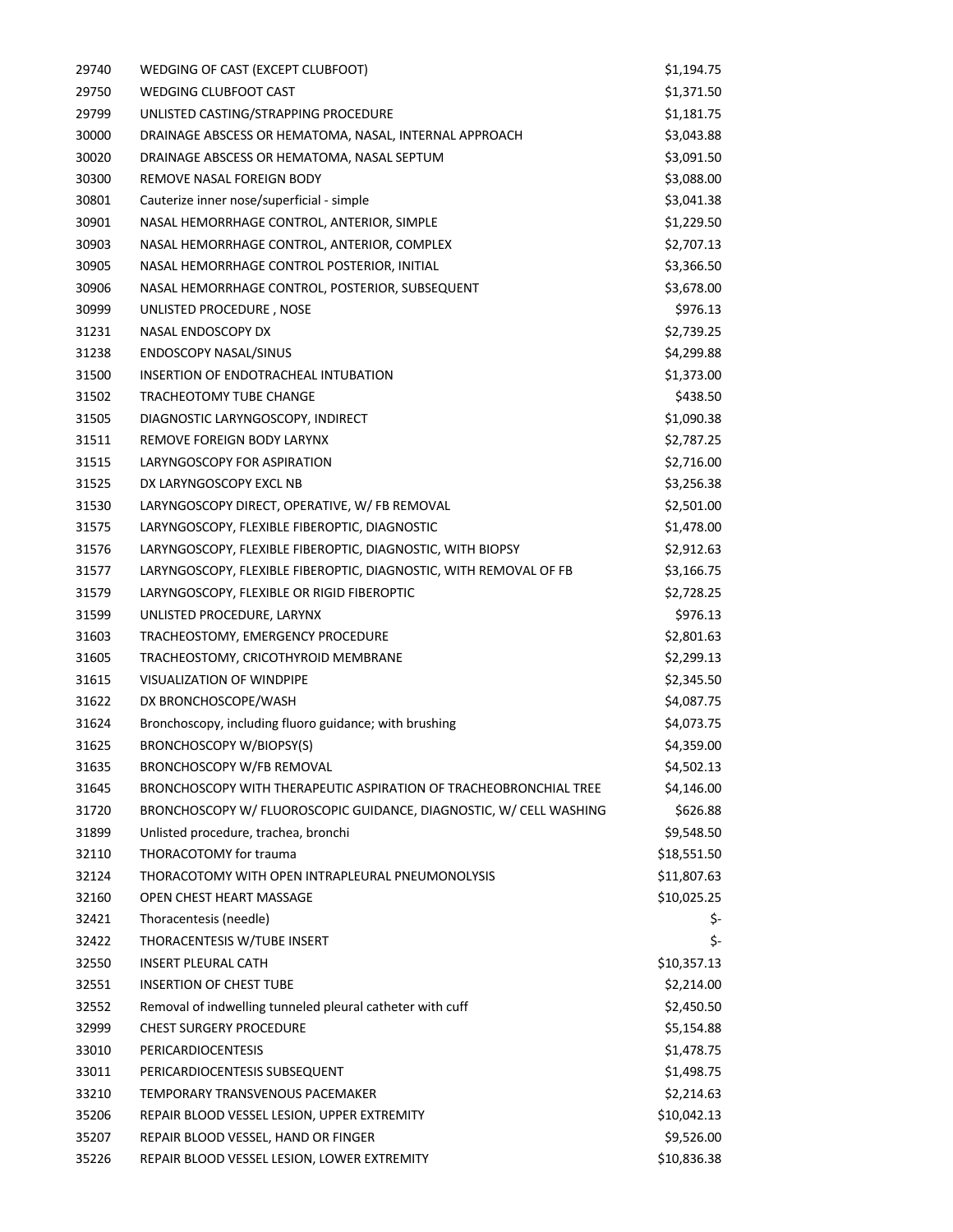| 36000 | INSERTION NEEDLE OR INTRACATHETER, VEIN (BY PHYSICIAN)                                                        | \$124.31    |
|-------|---------------------------------------------------------------------------------------------------------------|-------------|
| 36010 | PLACE CATHETER IN VEIN, SUPERIOR OR INFERIOR VENA CAVA                                                        | \$6,558.00  |
| 36140 | ARTERIAL LINE PLACEMENT                                                                                       | \$5,796.88  |
| 36400 | BL DRAW < 3 YRS FEM/JUGULAR                                                                                   | \$370.25    |
| 36405 | BL DRAW <3 YRS SCALP VEIN                                                                                     | \$335.88    |
| 36406 | BL DRAW <3 YRS OTHER VEIN                                                                                     | \$251.00    |
| 36410 | NON-ROUTINE BL DRAW 3/> YRS                                                                                   | \$216.88    |
| 36415 | ROUTINE VENIPUNCTURE                                                                                          | \$42.00     |
| 36416 | CAPILLARY BLOOD DRAW                                                                                          | \$35.00     |
| 36420 | VEIN ACCESS CUTDOWN < 1 YR                                                                                    | \$655.25    |
| 36425 | VEIN ACCESS CUTDOWN > 1 YR                                                                                    | \$501.38    |
| 36430 | <b>BLOOD TRANSFUSION SERVICE</b>                                                                              | \$434.38    |
| 36440 | PUSH TRANS, BLOOD 2 YRS OR UNDER                                                                              | \$736.50    |
| 36550 | Declot implanted vascular device                                                                              | \$-         |
| 36555 | INSERT NON-TUNNEL CV CATH < 5 YRS                                                                             | \$3,320.25  |
| 36556 | INSERT NON-TUNNEL CV CATH >/ 5 YRS                                                                            | \$3,014.13  |
| 36557 | Insertion of tunneled centrally inserted central venous catheter, < 5 YR                                      | \$10,073.88 |
| 36558 | INSERTION OF TUNNELED CENTRALL INSERTED CENTRAL VENOUS CATHETER >/5<br>ΥR                                     | \$10,251.63 |
| 36561 | INSRT TUNNELED CV CATH W PORT                                                                                 | \$15,667.13 |
| 36568 | <b>INSERT PICC CATH &lt; 5 YR</b>                                                                             | \$3,775.25  |
| 36569 | INSERT PICC CATH >/ 5 YR                                                                                      | \$3,169.88  |
| 36575 | REPAIR OF TUNNELED OR NON-TUNNELED CV CATH                                                                    | \$2,214.50  |
| 36580 | REPLACEMENT, COMPLETE, OF A NON-TUNNELED CENTRALLY                                                            | \$2,785.50  |
| 36590 | Removal of Tunneled Catheter w/ subcu port by Incision and Sutures                                            | \$3,790.00  |
| 36591 | DRAW BLOOD OFF VENOUS DEVICE                                                                                  | \$298.00    |
| 36592 | <b>COLLECT BLOOD FROM PICC</b>                                                                                | \$344.88    |
| 36593 | DECLOT VASCULAR DEVICE                                                                                        | \$396.00    |
| 36595 | MECH REMOV TUNNELED CV CATH                                                                                   | \$7,352.75  |
| 36600 | WITHDRAWAL OF ARTERIAL BLOOD FOR DX                                                                           | \$400.50    |
|       | INSERTION CATHETER ARTERY FOR SAMPLING, MONITORING, OR TRANSFUSION,                                           |             |
| 36620 | <b>PERCUTANEOUS</b>                                                                                           | \$635.00    |
| 36625 | INSERTION CATHETER ARTERY FOR SAMPLING, MONITORING, OR TRANSFUSION,<br><b>CUTDOWN</b>                         | \$1,330.25  |
| 36680 | INSERT NEEDLE FOR INTRAOSSEOUS INFUSION                                                                       | \$746.13    |
| 37195 | THROMBOLYTIC THERAPY STROKE                                                                                   | \$1,522.72  |
| 37609 | TEMPORAL ARTERY PROCEDURE                                                                                     | \$4,091.25  |
| 37799 | Unlisted Vascular Surgery Procedure                                                                           | \$614.13    |
| 38300 | DRAINAGE LYMPH NODE ABSCESS                                                                                   | \$3,662.25  |
| 40650 | Repair of Lip full thickness Vermilion                                                                        | \$5,802.00  |
| 40652 | Repair of Lip full thickness up to half vertical height                                                       | \$6,430.88  |
| 40654 | Repair of Lip full thickness over half vertical height                                                        | \$7,412.63  |
| 40799 | LIP SURGERY PROCEDURE                                                                                         | \$976.13    |
| 40800 | DRAINAGE OF MOUTH LESION, SIMPLE                                                                              | \$2,810.13  |
| 40801 | DRAINAGE OF MOUTH LESION, COMPLICATED                                                                         | \$4,129.00  |
| 40804 | REMOVAL FOREIGN BODY MOUTH                                                                                    | \$2,879.25  |
| 40805 | REMV EMBEDDED FB MOUTH-COMPLIC                                                                                | \$5,208.25  |
| 40806 | FRENOTOMY                                                                                                     | \$1,525.13  |
| 40820 | Destruction of lesion or scar vestibule mouth                                                                 | \$3,569.00  |
| 40830 | REPAIR MOUTH LACERATION 2.5 CM OR LESS                                                                        | \$3,540.50  |
| 40831 | REPAIR MOUTH LACERATION OVER 2.5 CM OR COMPLX<br>INTRAORAL I&D ABSCESS, CYST, HEMATOMA TONGUE OR FLOOR MOUTH, | \$4,480.75  |
| 41000 | LINGUAL                                                                                                       | \$2,128.63  |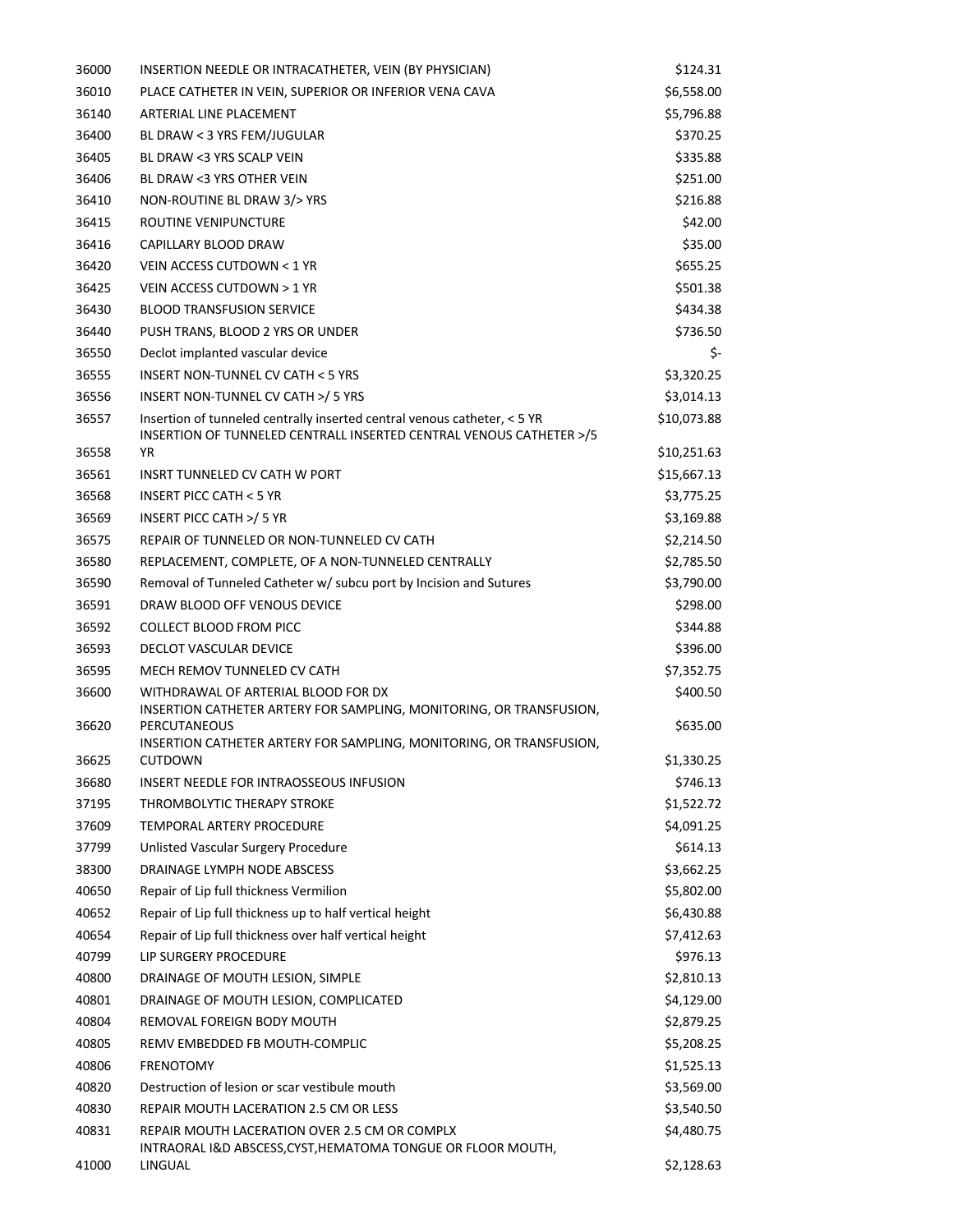|       | INTRAORAL INCISION AND DRAINAGE OF ABSCESS, CYST, SUBLINGUAL,                                                                        |             |
|-------|--------------------------------------------------------------------------------------------------------------------------------------|-------------|
| 41005 | SUPERFICIAL                                                                                                                          | \$3,075.25  |
| 41007 | INTRAORAL INCISION AND DRAINAGE OF ABSCESS, CYST, SUBMENTAL SPACE                                                                    | \$4,657.75  |
| 41008 | INTRAORAL INCISION AND DRAINAGE OF ABSCESS, CYST, SUBMANDIBULAR SPACE                                                                | \$4,921.63  |
| 41009 | INTRAORAL INCISION AND DRAINAGE OF ABSCESS, CYST, MASTICATOR SPACE<br>EXTRAORAL I&D OF ABSCESS, CYST, OR HEMATOMA OF FLOOR OF MOUTH, | \$5,223.63  |
| 41017 | <b>SUBMANDIBULAR</b>                                                                                                                 | \$5,756.00  |
| 41250 | Repair of lac <2.5 cm to floor of mouth and/or tongue                                                                                | \$3,561.50  |
| 41251 | REP LAC 2.5 CM OR LESS POST THIRD OF TONGUE                                                                                          | \$3,904.50  |
| 41252 | Repair of laceration of tongue, floor of mouth, over 2.6cm or complex                                                                | \$4,156.25  |
| 41599 | Unlisted procedure, tongue, floor of mouth                                                                                           | \$976.13    |
| 41800 | <b>I&amp;D DENTAL ABSCESS</b>                                                                                                        | \$3,661.13  |
| 41805 | Removal of embedded foreign body from dentalalveolar structure, soft tissue                                                          | \$3,275.00  |
| 41850 | Destruction Lesion, dentoalveolar Structure                                                                                          | \$542.50    |
| 41899 | DENTAL SURGERY PROCEDURE                                                                                                             | \$976.13    |
| 42000 | DRAINAGE OF ABSCESS OF PALATE, UVULA                                                                                                 | \$2,666.00  |
| 42100 | <b>BIOPSY OF PALATE UVULA</b>                                                                                                        | \$1,975.25  |
| 42180 | REPAIR, LACERATION OF PALATE, UP TO 2 CM                                                                                             | \$3,213.88  |
| 42182 | REPAIR, LACERATION OF PALATE; OVER 2 CM OR COMPLEX                                                                                   | \$4,175.50  |
| 42310 | Drainage of Abscess; intraoral                                                                                                       | \$2,153.63  |
| 42330 | REMOVAL OF SALIVARY STONE                                                                                                            | \$3,060.63  |
| 42700 | DRAINAGE OF TONSIL ABSCESS                                                                                                           | \$2,515.75  |
| 42720 | DRAINAGE OF THROAT ABSCESS                                                                                                           | \$5,863.13  |
| 42809 | REMOVE PHARYNX FOREIGN BODY                                                                                                          | \$2,263.50  |
| 42900 | SUTURE PHARYNX FOR WOUND OR INJURY                                                                                                   | \$4,343.75  |
| 42960 | CONTROL OROPHARYNGEAL HEMORRHAGE                                                                                                     | \$2,195.50  |
| 42970 | CTRL NASOPHARYNGEAL HEMRRG SMPL W/PST NSL PACKS                                                                                      | \$5,281.75  |
| 42999 | Unlisted Procedures pharynx, adenoids or tonsils                                                                                     | \$976.13    |
| 43200 | ESOPHAGUS ENDOSCOPY, DIAGNOSTIC                                                                                                      | \$2,805.25  |
| 43201 | ESOPHAGOS W DIRECT SUBM INJECT                                                                                                       | \$4,091.38  |
| 43215 | ESOPHAGUS ENDOSCOPY WITH FB REMOVAL                                                                                                  | \$1,958.50  |
| 43235 | UPPR GI ENDOSCOPY DIAGNOSIS                                                                                                          | \$3,898.13  |
| 43239 | UPPER GI ENDOSCOPY BIOPSY                                                                                                            | \$4,494.50  |
| 43241 | UPPER GI ENDOSCOPY WITH TUBE                                                                                                         | \$1,980.38  |
| 43244 | Gastrointestional Endoscopy Upper with Ligation                                                                                      | \$3,727.75  |
| 43245 | Upper Endoscopy with dilation (balloon, guide wire, bougie)                                                                          | \$2,383.25  |
| 43246 | EGD with placement of percu gastrostomy tube                                                                                         | \$3,185.75  |
| 43247 | UPPER GI ENDOSCOPY WITH REMOVAL OF FB                                                                                                | \$2,540.88  |
| 43248 | UP GI ENDO W DILATION ESOPHAG                                                                                                        | \$2,384.88  |
| 43249 | Uper GI Endo with balloon dilation of esophagus                                                                                      | \$2,201.88  |
| 43255 | EGD, Control of Bleeding, Any Method                                                                                                 | \$3,570.00  |
| 43260 | <b>ENDOSCOPIC ERCP SURG</b>                                                                                                          | \$4,373.50  |
| 43450 | DILATION OF ESOPHAGUS, SINGLE/MULTI PASS                                                                                             | \$2,016.63  |
| 43499 | <b>ESOPHAGUS UNLISTED PROCEDURE</b>                                                                                                  | \$7,793.13  |
| 43752 | NASAL/OROGASTRIC W/STENT                                                                                                             | \$506.88    |
| 43753 | NG TUBE INSERTION AND LAVAGE (BY PHYSICIAN)                                                                                          | \$256.00    |
| 43754 | <b>GASTRIC INTUBATION AND ASPIRATION</b>                                                                                             | \$1,248.63  |
|       |                                                                                                                                      |             |
| 43760 | <b>CHANGE GASTROSTOMY TUBE</b>                                                                                                       | \$6,658.50  |
| 43761 | <b>REPOSITION GASTROSTOMY TUBE</b>                                                                                                   | \$1,459.63  |
| 43762 | Replacement G-tube No Imaging                                                                                                        | \$1,599.36  |
| 43763 | Replacement Gtube Requiring Revision                                                                                                 | \$1,756.35  |
| 43771 | Laparoscopy; revision of adjustable gastric device                                                                                   | \$15,944.00 |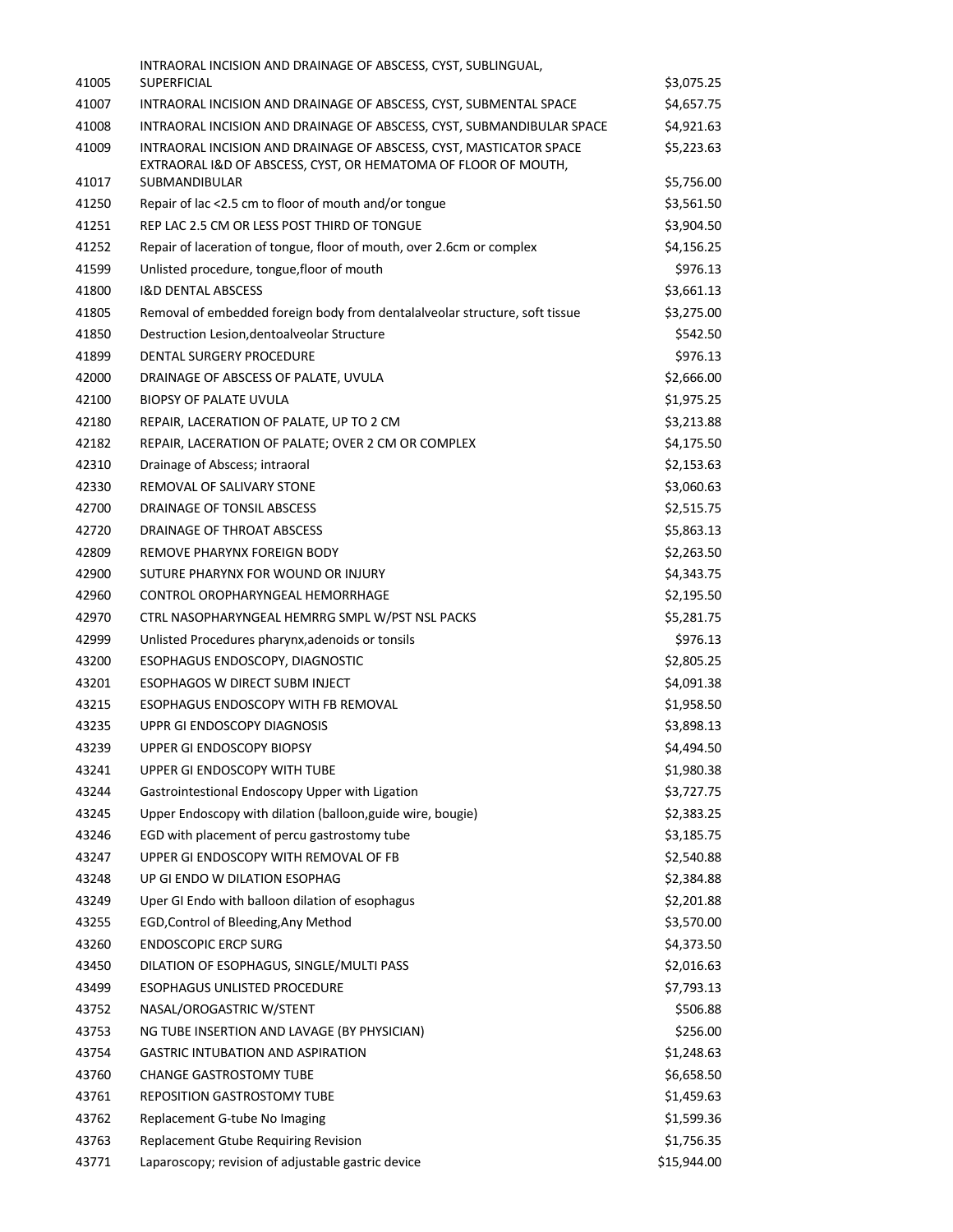| 43775 | LONGITUDINAL GASTRECTOMY                                                        | \$15,996.38 |
|-------|---------------------------------------------------------------------------------|-------------|
| 43999 | UNLISTED PROCEDURE STOMACH                                                      | \$7,793.13  |
| 44500 | INTRO LONG FI TUBE (SPR PROC)                                                   | \$302.63    |
| 44799 | UNLISTED PROCEDURE INTESTINE                                                    | \$23,157.25 |
| 45005 | DRAINAGE OF RECTAL ABSCESS                                                      | \$3,543.00  |
| 45100 | BIOPSY ANORECTAL WALL ANAL APPROACH                                             | \$3,840.13  |
| 45300 | PROCTOSIGMOIDOSCOPY DX                                                          | \$1,621.88  |
| 45307 | PROCTOSIGMOIDOSCOPY FB REMOVAL                                                  | \$3,049.38  |
| 45332 | SIGMOIDOSCOPY W/FB REMOVAL                                                      | \$3,920.38  |
| 45900 | REDUCTION OF RECTAL PROLAPSE                                                    | \$2,589.50  |
| 45915 | REMOVE RECTAL OBSTRUCTION                                                       | \$4,261.88  |
| 45999 | UNLISTED PROCEDURE RECTUM                                                       | \$5,491.88  |
| 46040 | I&D ISCHIORECTAL AND/OR PERIRECTAL ABSCESS                                      | \$6,871.38  |
| 46045 | I&D INTRAMURAL, INTRAMUSCULAR, OR SUBMUCOSAL ABSCESS, TRANSANAL                 | \$5,526.50  |
| 46050 | INCISION OF PERIANAL ABSCESS                                                    | \$2,663.25  |
| 46083 | INCISE EXTERNAL HEMORRHOID                                                      | \$2,293.13  |
| 46221 | LIGATION OF HEMORRHOID(S)                                                       | \$3,513.13  |
| 46230 | REMOVAL OF ANAL TAGS                                                            | \$3,554.13  |
| 46250 | REMOVE EXT HEM GROUPS 2+                                                        | \$5,976.63  |
| 46320 | REMOVAL OF HEMORRHOID CLOT                                                      | \$2,385.50  |
| 46600 | DIAGNOSTIC ANOSCOPY                                                             | \$1,162.25  |
| 46608 | ANOSCOPY REMOVE FB                                                              | \$3,072.50  |
| 46945 | REMOVE BY LIGAT INT HEM GRP                                                     | \$4,020.88  |
| 46999 | UNLISTED PROCEDURE, ANUS                                                        | \$5,491.88  |
| 49080 | Paracentesis / Dx lavage                                                        | \$-         |
| 49082 | <b>ABD PARACENTESIS</b>                                                         | \$2,262.75  |
| 49083 | ABD PARACENTESIS W/IMAGING                                                      | \$4,078.00  |
| 49084 | PERITONEAL LAVAGE                                                               | \$1,274.00  |
| 49450 | REPLACE G/C TUBE PERC                                                           | \$8,744.38  |
| 49451 | REPLACE DUOD/JEJ TUBE PERC                                                      | \$9,535.75  |
| 49452 | Replacement of gastro-jejunostomy tube                                          | \$11,709.75 |
| 49520 | REPAIR ING HERNIA REDUCE                                                        | \$7,932.25  |
| 49585 | RPR UMBIL HERN REDUC > 5 YR                                                     | \$5,607.13  |
| 49999 | UNLISTED PROCEDURE ABDOMEN                                                      | \$23,157.25 |
| 50398 | Change of Nephrostomy tube                                                      | \$6,443.50  |
| 51040 | CYSTOSTOMY, CYSTOTOMY W/DRAINAGE                                                | \$3,586.63  |
| 51100 | ASPIRATION OF BLADDER BY NEEDLE                                                 | \$775.25    |
| 51102 | ASPIRATION OF BLADDER W/ SUPRAPUBIC CATH INSERTION                              | \$2,849.13  |
| 51700 | IRRIGATION OF BLADDER                                                           | \$1,039.75  |
| 51701 | <b>INSERT BLADDER CATHETER</b>                                                  | \$690.13    |
| 51702 | INSERT INDWELLING BLADDER CATH (FOLEY)                                          | \$894.75    |
| 51703 | INSERT BLADDER CATH COMPLEX                                                     | \$1,619.00  |
| 51705 | <b>CHANGE OF BLADDER TUBE</b>                                                   | \$1,141.75  |
| 51710 | CHANGE OF BLADDER TUBE, COMPLICATED                                             | \$1,163.38  |
| 51798 | US URINE CAPACITY MEASURE (BLADDER SCAN)                                        | \$246.88    |
| 52000 | <b>CYSTOSCOPY</b>                                                               | \$2,534.38  |
| 52281 | Cystoscopy, with calibration and /or dilation of urethral stricture or stenosis | \$3,390.50  |
| 52310 | CYSTOSCOPY W/ FB REMOVAL                                                        | \$3,011.38  |
| 53600 | DILATE URETHRA STRICTURE BY SOUND OR URETHRAL DILATOR, MALE                     | \$1,026.88  |
| 53620 | DILATE URETHRA STRICTURE BY PASSAGE OF FILIFORM AND FOLLOWER, MALE              | \$1,435.50  |
| 53899 | UNLISTED PROCEDURE, URINARY SYSTEM                                              | \$1,024.88  |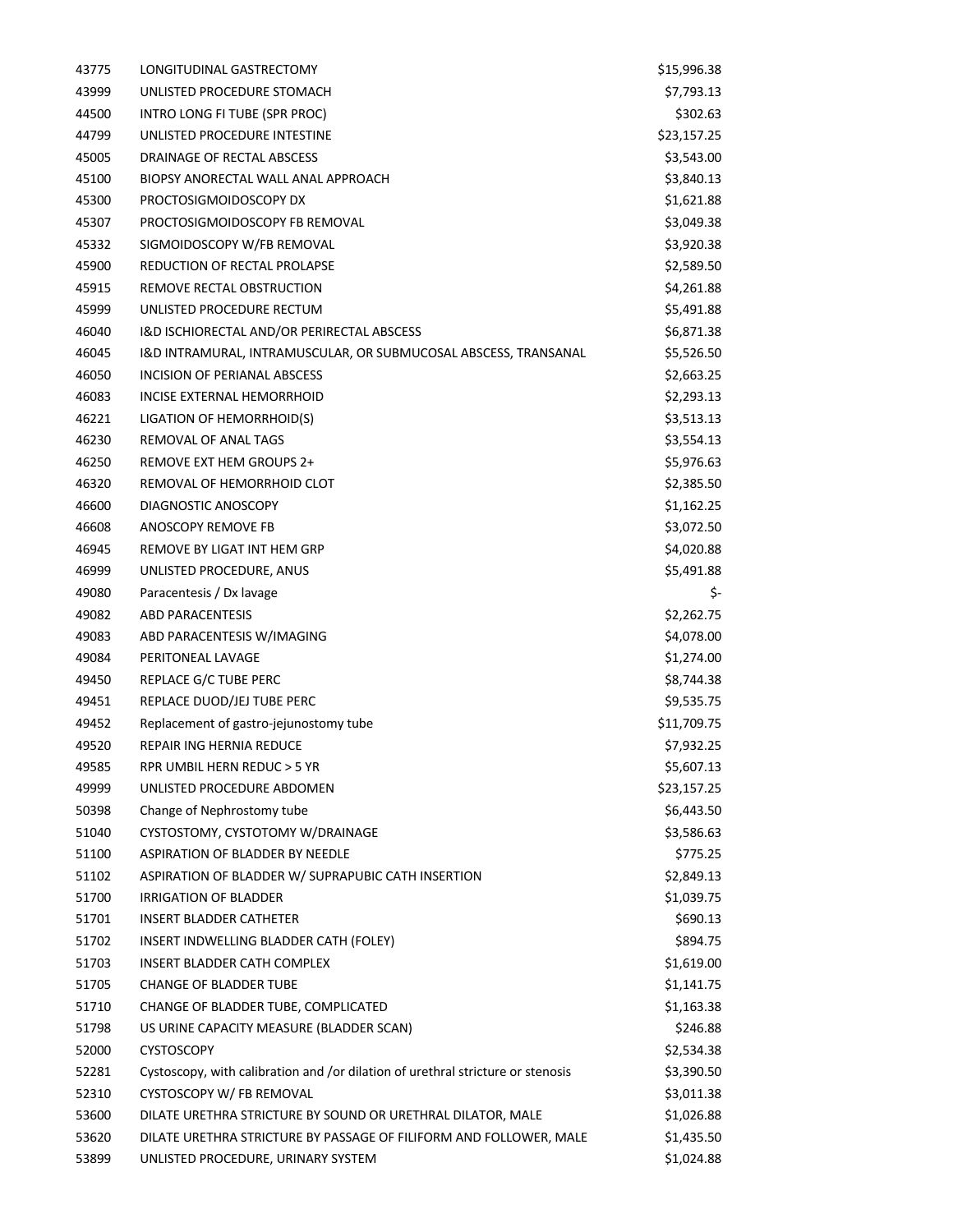| 54001 | SLITTING OF PREPUCE                                                  | \$2,304.38  |
|-------|----------------------------------------------------------------------|-------------|
| 54162 | LYSIS OR EXCISION OF PENILE POST CIRCUM ADHESIONS                    | \$3,203.38  |
| 54220 | IRRIGATION OF CORPORA CAVERNOSA FOR PRIAPISM                         | \$2,534.00  |
| 54235 | PENILE INJECTION                                                     | \$1,120.63  |
| 54435 | <b>REVISION OF PENIS</b>                                             | \$5,150.50  |
| 54450 | FORSKIN MANIPULATION INCLUDING LYSIS                                 | \$856.50    |
| 54670 | <b>REPAIR TESTIS INJURY</b>                                          | \$5,009.63  |
| 54700 | <b>I&amp;D OF SCROTUM</b>                                            | \$2,660.63  |
| 55100 | DRAINAGE OF SCROTUM ABSCESS                                          | \$2,720.25  |
| 55899 | UNLISTED PROCEDURE MALE GENITAL SYSTEM                               | \$1,024.88  |
| 56405 | <b>I &amp; D OF VULVA/PERINEUM</b>                                   | \$1,402.00  |
| 56420 | DRAINAGE OF GLAND ABSCESS (BARTHOLIN'S GLAND)                        | \$1,564.38  |
| 56440 | MARSUPLIALIZATION OF BARTHOLIN'S GLAND CYST                          | \$2,327.38  |
| 56501 | DESTROY VULVA LESIONS SIM                                            | \$1,674.63  |
| 56740 | EXCISION OF BARTHOLIN'S GLAND OR CYST                                | \$3,792.00  |
| 57020 | DRAINAGE OF PELVIC FLUID (COLPOCENTESIS)                             | \$1,193.13  |
| 57100 | Biopsy of vaginal mucosa; simple                                     | \$1,121.88  |
| 57160 | FITTING/INSERTION PESSARY OR INTRAVAGINAL SUPPORT DEVICE             | \$978.13    |
| 57180 | <b>Vaginal Packing</b>                                               | \$1,806.88  |
| 57200 | Colporrhaphy, suture of injury of vagina                             | \$3,811.75  |
| 57210 | Repair of Laceration of Vagina and/or Perineum(non ob)               | \$4,656.88  |
| 57415 | Removal Foriegn Body Vagina/w anesthesia                             | \$2,023.38  |
| 57420 | Colposcopy of the entire vagina, with cervix if present              | \$1,479.00  |
| 57452 | <b>COLPOSCOPY WITH BIOPSY</b>                                        | \$1,385.63  |
| 57500 | <b>BIOPSY OF CERVIX</b>                                              | \$1,650.25  |
| 57505 | ENDOCERVICAL CURETTAGE                                               | \$1,309.38  |
| 57510 | Cautery of Cervix                                                    | \$1,674.25  |
| 58100 | <b>ENDOMETRIAL BIOPSY</b>                                            | \$1,393.50  |
| 58300 | Insertion of Intrauterine Device (IUD)                               | \$896.21    |
| 58301 | REMOVE INTRAUTERINE DEVICE                                           | \$1,219.38  |
| 59160 | D & C AFTER DELIVERY                                                 | \$2,602.75  |
| 59300 | EPISIOTOMY OR VAGINAL REPAIR                                         | \$2,477.25  |
| 59409 | <b>VAGINAL DELIVERY</b>                                              | \$10,383.50 |
| 59414 | DELIVER PLACENTA                                                     | \$1,165.50  |
| 59812 | TREATMENT OF INCOMPLETE ABORTION                                     | \$4,066.38  |
| 61070 | PUNCTURE SHUNT TUBING FOR ASPIRATION/INJECTION                       | \$1,099.63  |
| 61107 | DRILL SKULL FOR IMPLANTATION                                         | \$3,913.88  |
| 61210 | Burr holes(s)Ventricular Cath or other Cerebral Monitoring device    | \$4,575.38  |
| 62270 | LUMBAR PUNCTURE                                                      | \$2,046.13  |
| 62272 | SPINAL PUNCTURE, THERAPEUTIC, FOR DRAINAGE OF CEREBROSPINAL FLUID    | \$2,626.50  |
| 62273 | INJECTION, EPIDURAL, OF BLOOD OR CLOT PATCH                          | \$2,236.88  |
| 62282 | INJECTION/INFUSION OF NEUROLYTIC SUBSTANCE, EPIDURAL, LUMBAR, SACRAL | \$3,687.50  |
| 64400 | BLOCK FOR DENTAL PAIN OR TMJ                                         | \$1,578.25  |
| 64402 | <b>Block Inj-FACIAL NERVE</b>                                        | \$1,561.63  |
| 64405 | <b>BLOCK - GREATER OCCIPITAL NERVE</b>                               | \$1,296.13  |
| 64420 | BLOCK INJ INTERCOSTAL NERVE SNG                                      | \$1,469.63  |
| 64421 | BLOCK INJ INTERCOSTAL NERVE MULTIPLE, REGIONAL BLOCK                 | \$1,992.63  |
| 64425 | <b>BLOCK INJ ILIOINGUINAL NERVE</b>                                  | \$1,732.88  |
| 64430 | <b>BLOCK INJ PUDENDAL NERVE</b>                                      | \$1,751.13  |
| 64445 | <b>BLOCK INJ SCIATIC NERVE</b>                                       | \$1,741.88  |
| 64447 | BLOCK INJ FEMORAL NERVE                                              | \$1,522.13  |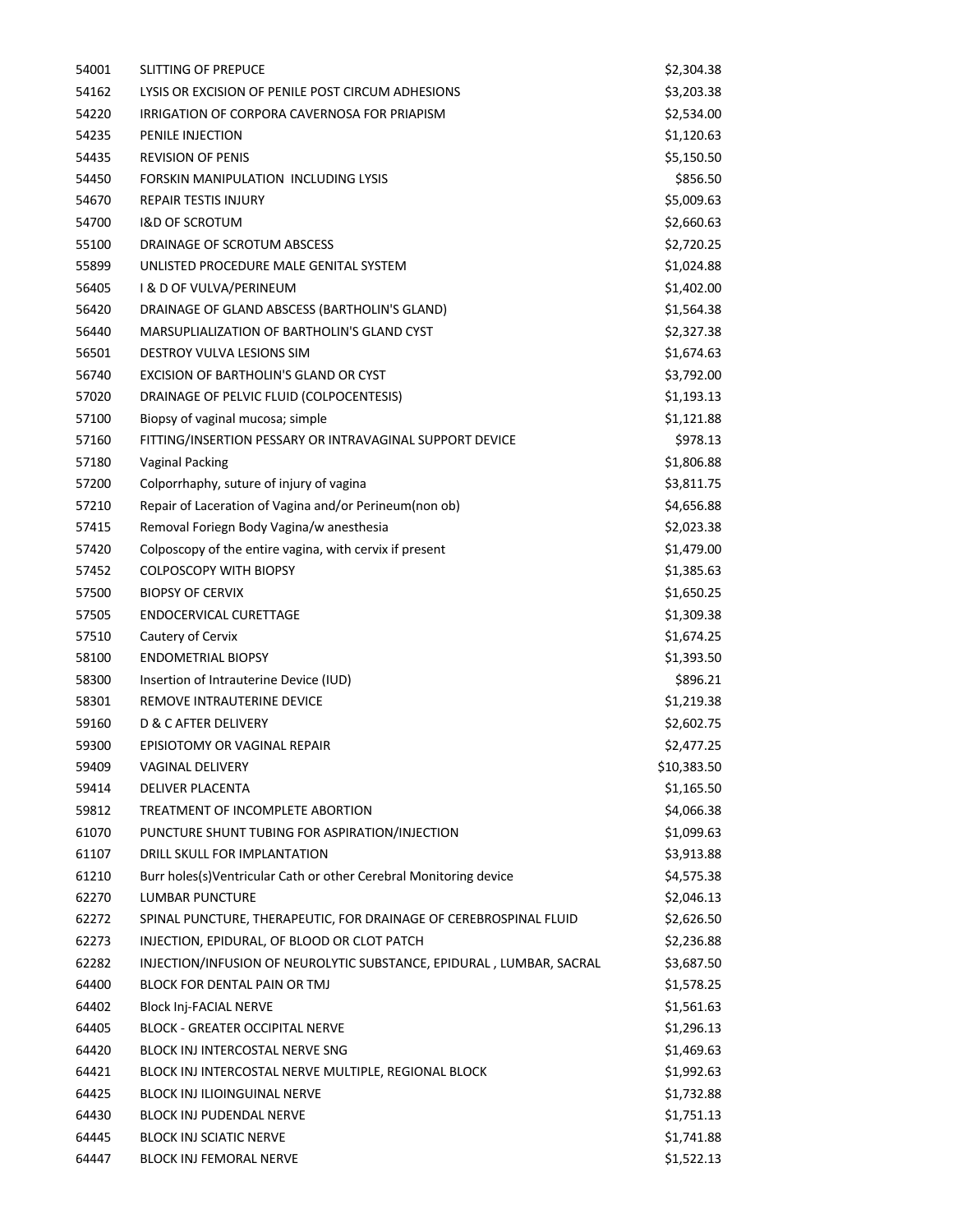| 64450 | DIGITAL NERVE BLOCK OTHER PERIPHERAL                      | \$1,018.63  |
|-------|-----------------------------------------------------------|-------------|
| 64455 | N BLOCK INJ PLANTAR DIGIT                                 | \$604.63    |
| 64612 | CHEMODENERV FACIAL NERVE                                  | \$1,740.13  |
| 64613 | <b>CHEMODENERV NECK MUSCLE</b>                            | \$2,180.75  |
| 64831 | Suture of digital nerve, hand or foot; one nerve          | \$8,653.00  |
| 64832 | Each additional digital nerve repair                      | \$4,218.75  |
| 64836 | REPAIR OF HAND OR FOOT NERVE                              | \$10,491.75 |
| 65205 | Removal foreign body external eye conjunctiva superficial | \$723.25    |
| 65210 | Removal foreign body external eye conjunctiva embedded    | \$893.38    |
| 65220 | FOREIGN BODY REMOVAL, CORNEA                              | \$744.13    |
| 65222 | FOREIGN BODY REMOVAL EYE W/ SLIT LAMP                     | \$876.00    |
| 66030 | INJECT MEDICATION, ANTERIOR CHAMBER OF EYE                | \$2,162.63  |
| 67700 | DRAINAGE OF EYELID ABSCESS                                | \$3,516.38  |
| 67715 | Canthotomy                                                | \$3,140.00  |
| 67800 | <b>REMOVE EYELID LESION</b>                               | \$1,662.38  |
| 67820 | <b>REVISE EYELASHES</b>                                   | \$654.63    |
| 67935 | <b>REPAIR EYELID WOUND</b>                                | \$7,817.88  |
| 67938 | <b>REMOVE FB EYELID</b>                                   | \$3,175.75  |
| 68810 | PROBE NASOLACRIMAL DUCT                                   | \$3,189.38  |
| 68899 | UNLISTED PROCEDURE, LACRIMAL SYSTEM                       | \$2,897.00  |
| 69000 | DRAIN EXTERNAL EAR ABSCESS OR HEMATOMA - SIMPLE           | \$2,460.13  |
| 69005 | DRAIN EXTERNAL EAR ABSCESS OR HEMATOMA - COMPLICATED      | \$2,800.63  |
| 69020 | DRAIN EXTERNAL AUDITORY CANAL, ABSCESS                    | \$3,083.13  |
| 69145 | <b>DEBRIDE EAR</b>                                        | \$5,263.38  |
| 69200 | REMOVE FB EXTERNAL AUDITORY CANAL                         | \$1,622.50  |
| 69209 | Earwax Removal By Lavage, Unilateral                      | \$138.40    |
| 69210 | REMOVE IMPACTED CERUMEN                                   | \$664.25    |
| 69399 | UNLISTED PROCEDURE EXTERNAL EAR                           | \$976.13    |
| 69420 | INCISION OF EARDRUM                                       | \$2,529.38  |
| 70030 | X-RAY EYE FOR FOREIGN BODY                                | \$374.88    |
| 70100 | <b>MANDIBLE 1-3V</b>                                      | \$447.25    |
| 70110 | <b>MANDIBLE MIN 4V</b>                                    | \$961.55    |
| 70120 | MASTOIDS 1-2V                                             | \$464.38    |
| 70130 | MASTOIDS MIN 3V EA SIDE                                   | \$758.88    |
| 70140 | <b>FACIAL BONES 1-2 VIEWS</b>                             | \$781.04    |
| 70150 | ZYGOMA > 2 FILMS                                          | \$549.88    |
| 70160 | NASAL BONES MIN 3V                                        | \$637.34    |
| 70200 | ORBITS MIN 4V                                             | \$562.63    |
| 70210 | SINUSES 1-2V                                              | \$400.38    |
| 70220 | SINUSES MIN 3V                                            | \$502.88    |
| 70250 | SKULL 1-3 VIEWS                                           | \$642.35    |
| 70260 | <b>SKULL MIN 4V</b>                                       | \$605.50    |
| 70330 | TMJ BI                                                    | \$626.50    |
| 70355 | TUBING, Y BLOOD                                           | \$268.38    |
| 70360 | <b>NECK SOFT TISSUE</b>                                   | \$541.20    |
| 70371 | MODIFIED BA SWALLOW W/ VIDEO                              | \$1,173.00  |
| 70450 | CT HEAD W/O CONTRAST                                      | \$3,591.72  |
| 70460 | CT HEAD/BRAIN W/CONTRAST                                  | \$3,540.29  |
| 70470 | CT HEAD/BRAIN W/W/O CONTRAST                              | \$3,111.38  |
| 70480 | CT EAR IN/OUT/MID W/O CON                                 | \$2,950.00  |
| 70481 | CT POST FOSSA W/CONTRAST                                  | \$4,083.50  |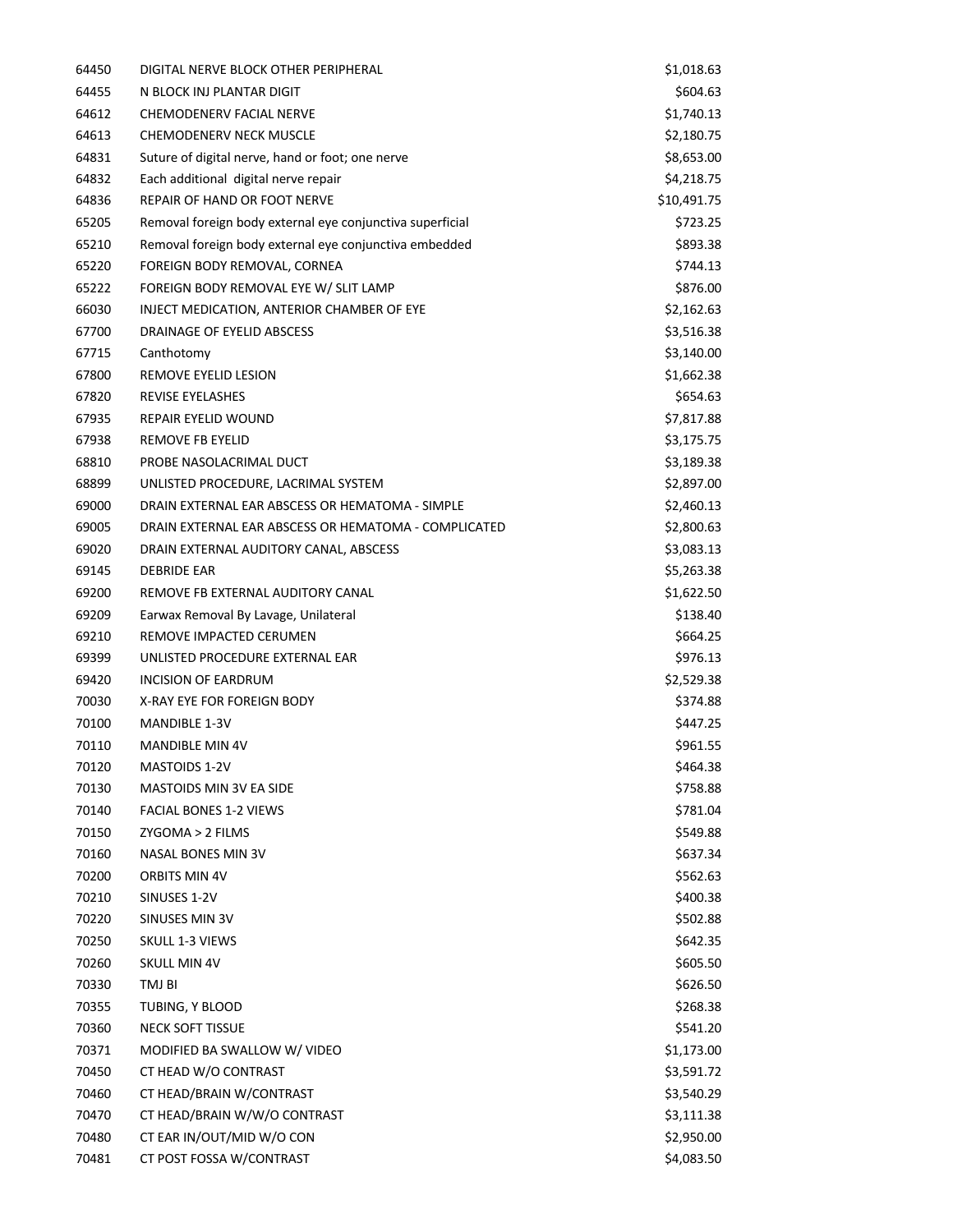| 70482 | CT EAR IN/OUT/MID W/W/O CONT 70482   | \$4,522.63 |
|-------|--------------------------------------|------------|
| 70486 | CT MAX-FAC MINI W/O CONTRAST 70486   | \$3,670.38 |
| 70487 | CT MAXILLOFACIAL W/CONT              | \$4,541.95 |
| 70488 | CT MAXILLOFACIAL W/W/O CO            | \$4,202.88 |
| 70490 | CT NECK W/O CONTRAST                 | \$2,826.38 |
| 70491 | CT NECK W/CONTRAST                   | \$3,406.25 |
| 70492 | CT NECK W/W/O CONTRAST               | \$4,066.63 |
| 70496 | CTA HEAD W/&W/O CONTRAST             | \$5,306.88 |
| 70498 | CTA NECK W&W/O CONTRAST              | \$5,306.88 |
| 70540 | MRI ORB/FACE &/OR NECK WO CONT 70540 | \$5,055.00 |
| 70542 | MRI ORB/FACE/NECK W/CONT             | \$5,843.50 |
| 70543 | MRI ORB/FACE/NECK W&WO CONT          | \$7,173.88 |
| 70544 | MRA HEAD WO CONT                     | \$4,965.38 |
| 70545 | MRA HEAD W/CONT                      | \$5,749.50 |
| 70546 | MRA HEAD W&WO CONT                   | \$7,974.38 |
| 70547 | MRA NECK WO CONT                     | \$4,969.63 |
| 70548 | MRA NECK W/CONT                      | \$6,188.38 |
| 70549 | MRA NECK W&WO CONT                   | \$7,970.50 |
| 70551 | MRI IAC WO CONT<br>70551             | \$5,136.38 |
| 70552 | MRI IAC W/CONT<br>70552              | \$6,116.38 |
| 70553 | MRI IAC W&WO CONT<br>70553           | \$7,165.38 |
| 71045 | Chest Xray Chest, Single View        | \$619.77   |
| 71046 | Chest Xray 2 View                    | \$839.30   |
| 71047 | Chest Xray 3 View                    | \$554.29   |
| 71048 | Chest Xray 4 Or More Views           | \$588.38   |
| 71100 | RIBS UNILATERAL WITHOUT CHEST        | \$695.95   |
| 71101 | RIBS UNI W/ CHEST 3V                 | \$806.06   |
| 71110 | RIBS BILATERAL 3V                    | \$524.25   |
| 71111 | RIBS BILATERAL W/CHEST 4V            | \$1,584.46 |
| 71120 | STERNUM MIN 2 VWS                    | \$618.03   |
| 71130 | STERNOCLAVICULAR JOINTS MIN 3V       | \$481.50   |
| 71250 | CT CHEST W/O CONTRAST                | \$3,333.72 |
| 71260 | CT CHEST W/CONTRAST                  | \$3,606.00 |
| 71270 | CT CHEST W&W/O CONTRAST              | \$4,045.50 |
| 71275 | CTA CHEST W/CONTRAST PE PROTOC       | \$5,132.38 |
| 71550 | MRI CHEST WO CONT                    | \$5,119.25 |
| 71551 | MRI CHEST W/CONT                     | \$6,649.25 |
| 71552 | MRI CHEST W&WO CONT                  | \$8,243.88 |
| 72010 | SPINE COMP AP&LAT-ENTIRE             | \$1,022.75 |
| 72020 | SPINE SINGLE VIEW-ANY LEV            | \$539.33   |
| 72040 | SPINE CERVICAL 2-3V                  | \$745.86   |
| 72050 | SPINE CERVICAL MIN 4V                | \$1,278.43 |
| 72052 | CERVICAL SPINE FLEX&EXT&COMPLE       | \$1,138.47 |
| 72069 | SPINE THORACOLUMBAR STAND            | \$497.88   |
| 72070 | SPINE THORACIC 2V                    | \$873.58   |
| 72072 | SPINE THORACIC W/SWIMMERS            | \$1,025.60 |
| 72074 | SPINE THORACIC COMP W/OBL            | \$571.00   |
| 72080 | THORACOLUMBAR, AP & LAT              | \$472.38   |
| 72090 | X-RAY EXAM SCLOIOSIS ERECT           | \$672.50   |
| 72100 | SPINE LUMBAR 2-3V                    | \$835.26   |
| 72110 | SPINE LUMBAR MIN 4V                  | \$1,385.84 |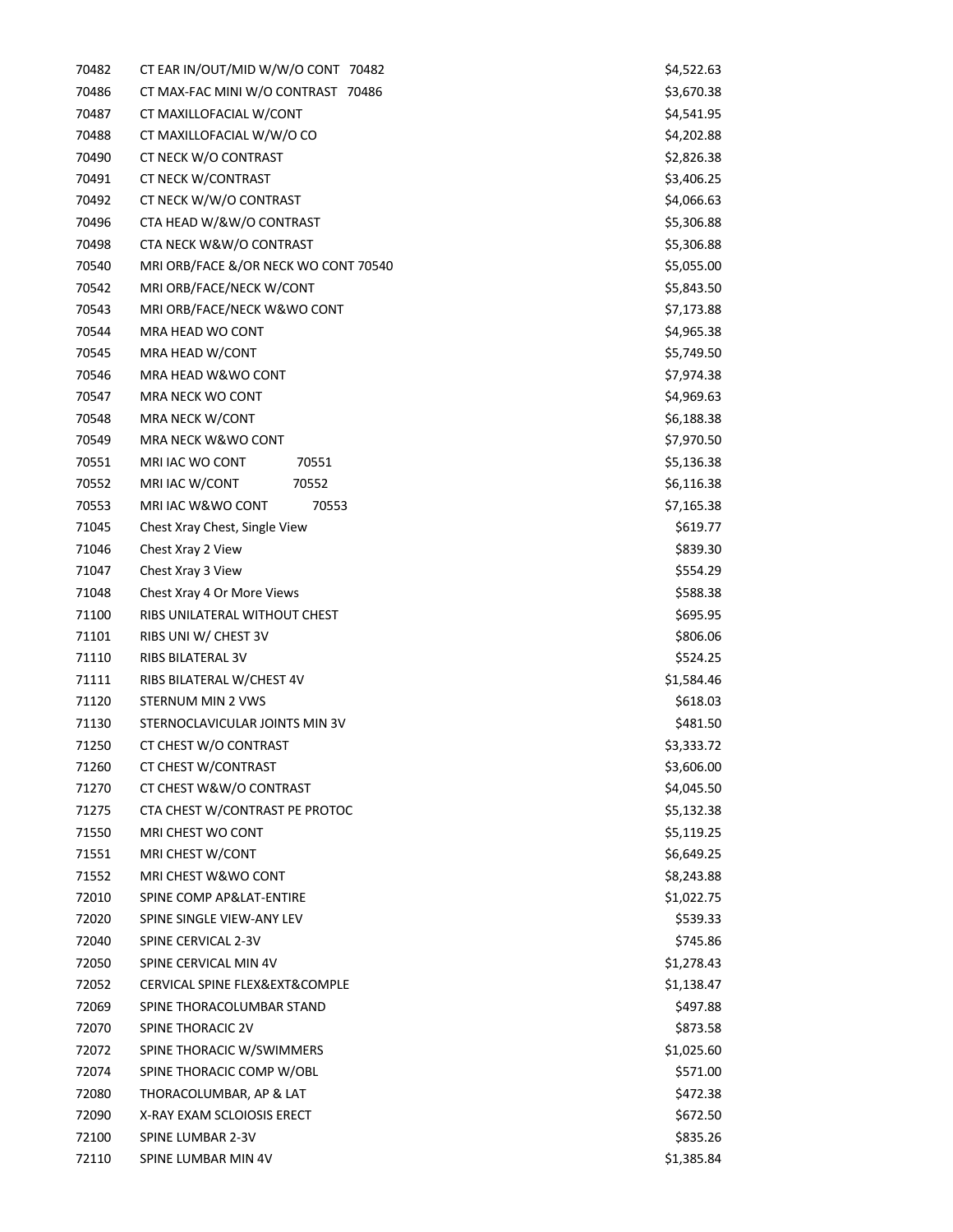| 72114 | X-RAY EXAM L-S SPINE BENDING      | \$826.00   |
|-------|-----------------------------------|------------|
| 72120 | X-RAY BEND ONLY L-S SPINE         | \$549.00   |
| 72125 | CT CERVICAL W/O CONTRAST          | \$3,927.08 |
| 72126 | CT CERVICAL W/CONTRAST            | \$3,333.38 |
| 72127 | CT CERV W/W/O CONTRAST            | \$3,989.75 |
| 72128 | CT THORACIC W/O CONTRAST          | \$4,415.08 |
| 72129 | CT THORACIC W/CONTRAST            | \$3,346.13 |
| 72130 | CT THORACIC W/W/O CONT            | \$4,011.00 |
| 72131 | CT LUMBAR W/O CONTRAST            | \$4,657.76 |
| 72132 | CT LUMBAR W/CONTRAST              | \$5,367.15 |
| 72133 | CT LUMBAR W/W/O CONTRAST          | \$3,989.75 |
| 72141 | MRI C-SPINE WO CONT               | \$4,850.50 |
| 72142 | MRI C-SPINE W/CONT                | \$6,240.38 |
| 72146 | MRI T-SPINE WO CONT               | \$4,859.00 |
| 72147 | MRI T-SPINE W/CONT                | \$5,511.63 |
| 72148 | MRI L-SPINE WO CONT               | \$4,786.25 |
| 72149 | MRI L-SPINE W/CONT                | \$6,031.13 |
| 72156 | MRI C-SPINE W&WO CONT             | \$7,169.63 |
| 72157 | MRI T-SPINE W&WO CONT             | \$6,662.50 |
| 72158 | MRI L-SPINE W&WO CONT             | \$7,015.50 |
| 72170 | PELVIS 1V                         | \$604.55   |
| 72190 | PELVIS MIN 3V                     | \$561.75   |
| 72191 | CTA PELVIS W&W/O CONTRAST         | \$5,097.63 |
| 72192 | CT PELVIS W/O CONTRAST            | \$3,980.33 |
| 72193 | CT PELVIS W/CONTRAST              | \$3,757.61 |
| 72194 | CT PELVIS W/W/O CONTRAST          | \$3,904.38 |
| 72195 | MRI PELVIS WO CONT                | \$5,131.38 |
| 72196 | MRI PELVIS W/CONT                 | \$6,014.25 |
| 72197 | MRI PELVIS W&WO CONT              | \$7,340.50 |
| 72200 | SACROILIAC JOINTS 1-2V            | \$383.38   |
| 72202 | SACROILIAC JOINTS MIN 3V          | \$447.38   |
| 72220 | SACRUM/COCCYX MIN 2V              | \$643.21   |
| 72240 | MYELOGRAM CERVICAL S&I            | \$1,645.63 |
| 72255 | <b>MYELOGRAM THORACIC S&amp;I</b> | \$1,569.25 |
| 72265 | MYELOGRAM LUMBAR S&I              | \$1,615.88 |
| 72270 | MYELOGRAM COMPLETE SPINE S&I      | \$2,515.50 |
| 72291 | PERC VERTEBROPLSTY PER VRT S&I    | \$2,210.75 |
| 72295 | DISKOGRAPHYLUMBAR S&I             | \$1,309.00 |
| 73000 | <b>CLAVICLE RT</b>                | \$637.13   |
| 73010 | SCAPULA RT                        | \$416.75   |
| 73020 | <b>SHOULDER 1V</b>                | \$306.63   |
| 73030 | SHOULDER COMPLETE MIN 2V          | \$809.22   |
| 73040 | ARTHROGRAPHY SHOULDER S&I         | \$4,221.69 |
| 73050 | XR AC JTS, BILAT W/WT BEAR        | \$523.38   |
| 73060 | <b>HUMERUS MIN 2V RT</b>          | \$754.17   |
| 73070 | ELBOW 2V RT                       | \$656.87   |
| 73080 | ELBOW MIN 3V RT                   | \$751.76   |
| 73085 | CONTRAST X-RAY OF ELBOW           | \$1,317.00 |
| 73090 | FOREARM 2V RT                     | \$704.58   |
| 73092 | UPPER EXTREMITY INFANT            | \$622.11   |
| 73100 | WRIST 2V LT                       | \$586.06   |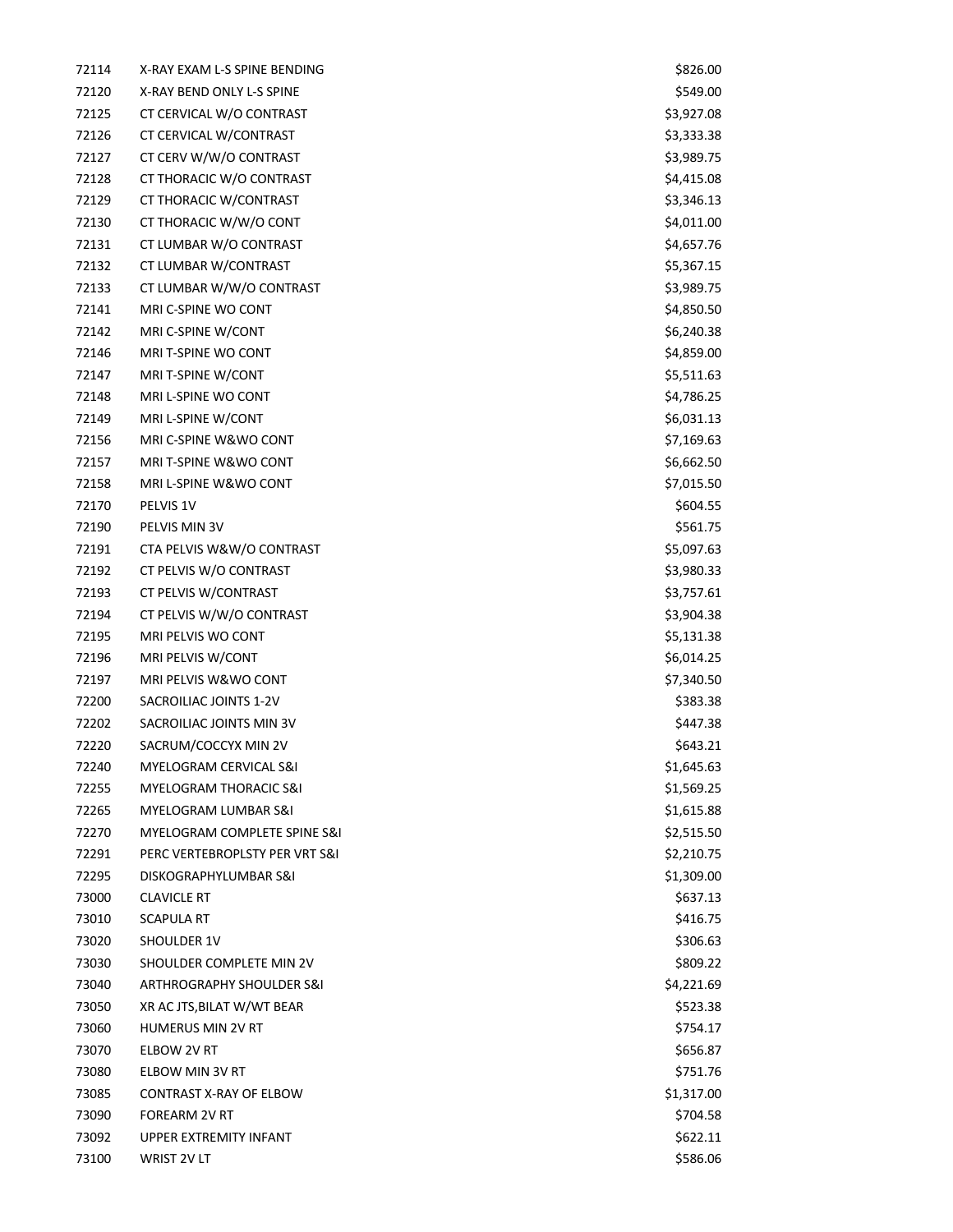| 73110 | WRIST MIN 3V RT                                    | \$740.14   |
|-------|----------------------------------------------------|------------|
| 73115 | ARTHROGRAPHY WRIST S&I                             | \$1,440.25 |
| 73120 | <b>HAND 2V RT</b>                                  | \$940.81   |
| 73130 | <b>HAND MIN 3V RT</b>                              | \$1,018.42 |
| 73140 | FINGER(S) MIN 2V                                   | \$559.97   |
| 73200 | CT UPPER EXTREM W/O CONT                           | \$3,326.51 |
| 73201 | CT UPPER EXTREM W/CONT                             | \$3,593.39 |
| 73202 | CT UPPER EXT W/W/O CONT                            | \$4,151.50 |
| 73206 | CTA UPPER EXTRM W&W/O CONTRAST                     | \$4,655.75 |
| 73218 | MRI UP EXTREM WO CONT                              | \$5,059.63 |
| 73219 | MRI UP EXTREM W/CONT                               | \$5,907.38 |
| 73220 | MRI UP EXTREM W&WO CONT                            | \$7,284.75 |
| 73221 | MRI UP EXTREM JT WO CONT                           | \$3,533.00 |
| 73222 | MRI UP EXTREM JT W/CONT                            | \$5,545.13 |
| 73223 | MRI UP EXTREM JT W&WO CONT                         | \$6,867.13 |
| 73225 | MRA UP EXTREM W&WO CONT                            | \$6,045.13 |
| 73500 | HIP 1V LT                                          | \$357.13   |
| 73501 | Radiologic examination, hip, unilateral, with pelv | \$821.80   |
| 73502 | X-RAY HIP, UNILATERAL, W PEL IF PERF 2-3 VIEW      | \$821.80   |
| 73503 | X-RAY, HIP, UNILATERAL W PEL WHEN PERF 4 VIEW      | \$1,312.90 |
| 73520 | HIP BI W/PELVIS                                    | \$532.13   |
| 73521 | X-Ray Hip BI W/Pelvis 2 View                       | \$1,317.54 |
| 73522 | X-ray Hips 3-4 View                                | \$1,941.70 |
| 73523 | Xray Hips Min 5 View                               | \$582.13   |
| 73525 | ARTHROGRAPHY HIP S&I                               | \$1,363.63 |
| 73530 | <b>HIP OPERATIVE PROC</b>                          | \$451.00   |
| 73540 | X-RAY EXAM OF PELVIS & HIPS                        | \$583.00   |
| 73551 | X-RAY, FEMUR 1 VIEW                                | \$787.10   |
| 73552 | X-RAY, FEMUR, MIN 2 VIEW                           | \$876.76   |
| 73560 | <b>KNEE 1-2V</b>                                   | \$857.06   |
| 73562 | KNEE 3V RT                                         | \$741.58   |
| 73564 | KNEE MIN 4V RT                                     | \$1,022.54 |
| 73565 | X-RAY EXAM OF KNEES                                | \$467.88   |
| 73580 | <b>ARTHROGRAPHY KNEE S&amp;I</b>                   | \$1,691.38 |
| 73590 | TIBIA & FIBULA MIN 2V PORT                         | \$787.97   |
| 73592 | LOWER EXTREMITY INFANT RT                          | \$622.11   |
| 73600 | <b>ANKLE 2V RT</b>                                 | \$600.64   |
| 73610 | ANKLE MIN 3V RT                                    | \$693.45   |
| 73615 | <b>CONTRAST X-RAY OF ANKLE</b>                     | \$1,363.63 |
| 73620 | FOOT 2V RT                                         | \$663.72   |
| 73630 | FOOT MIN 3V RT                                     | \$787.03   |
| 73650 | HEEL OSCALCIS MIN 2V RT                            | \$665.67   |
| 73660 | TOE(S) MIN 2V LT                                   | \$550.79   |
| 73700 | CT LOWER EXT W/O CONTRAST                          | \$3,268.41 |
| 73701 | CT LOWER EXT W/CONTRAST                            | \$3,847.36 |
| 73702 | CT LOWER EXT W/W/O CONT                            | \$4,143.00 |
| 73706 | CTA LOWER EXTRM W&W/O CONTRAST                     | \$5,153.63 |
| 73718 | MRI LOW EXTREM WO CONT                             | \$5,059.25 |
| 73719 | MRI LOW EXTREM W/CONT                              | \$6,005.38 |
| 73720 | MRI LOW EXTREM W&WO CONT                           | \$7,331.63 |
| 73721 | MRI LOW EXTREM JT WO CONT                          | \$3,533.00 |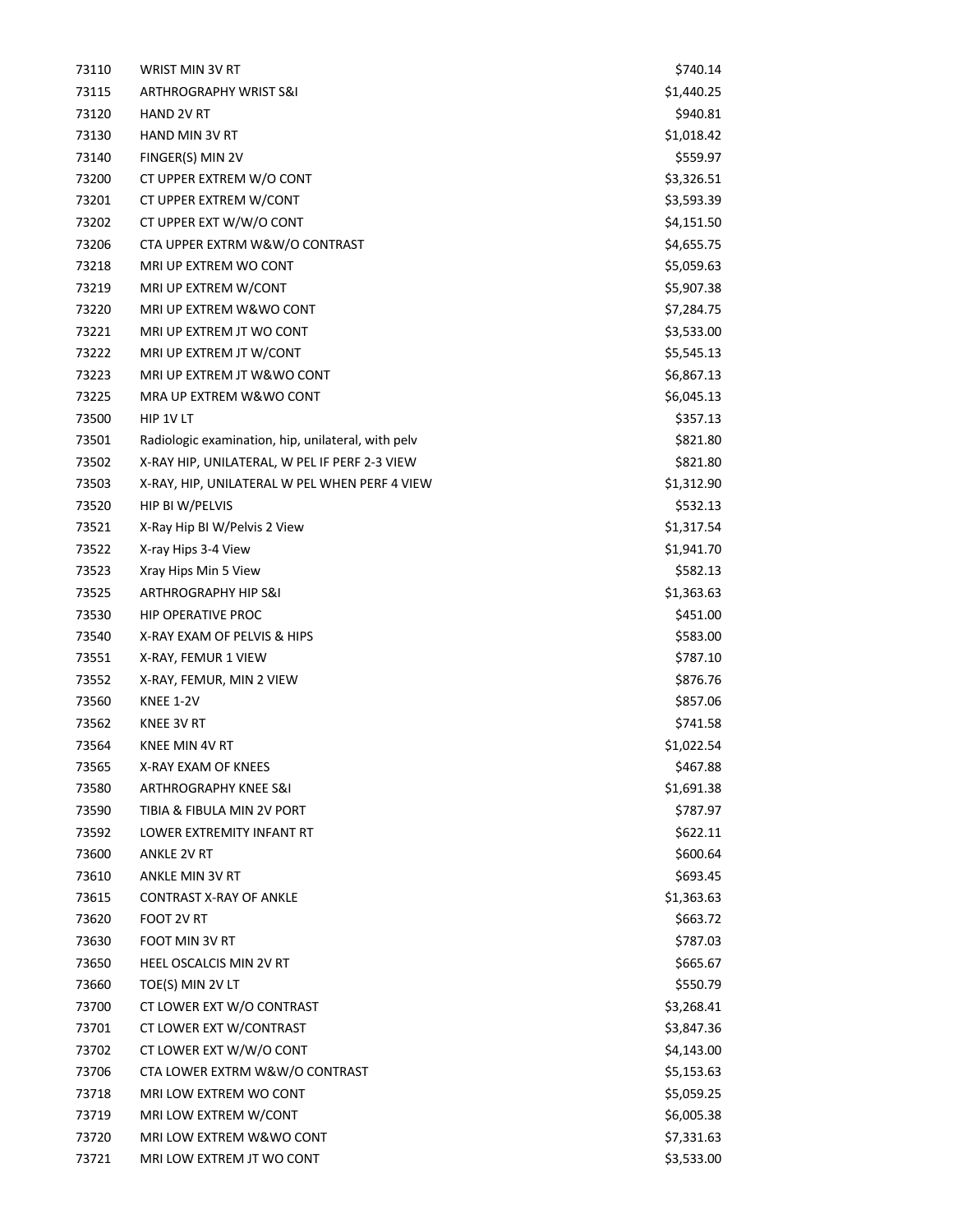| 73722 | MRI LOW EXTREM JT W/CONT            | \$5,625.88 |
|-------|-------------------------------------|------------|
| 73723 | MRI LOW EXTREM JT W&WO CONT         | \$6,862.88 |
| 74018 | Abd Xray 1 View                     | \$634.80   |
| 74019 | Abd Xray 2 View                     | \$729.95   |
| 74021 | Abd Xray, 3 Or More Views           | \$693.93   |
| 74022 | ABDOMEN ACUTE W/PA CHEST            | \$1,052.05 |
| 74150 | CT ABDOMEN W/O CONTRAST             | \$3,856.51 |
| 74160 | CT ABDOMEN W/CONTRAST               | \$3,542.25 |
| 74170 | CT ABDOMEN W/W/O CONT               | \$4,079.25 |
| 74174 | CT ANGIO ABD&PELV W/O&W/DYE         | \$9,388.80 |
| 74175 | CTA ABDOMEN W&W/O CONTRAST          | \$5,161.88 |
| 74176 | CT ABDOMEN & PELVIS W/O CONTRAST    | \$7,693.45 |
| 74177 | CT ABDOMEN & PELVIS W/CONTRAST      | \$6,103.32 |
| 74178 | CT ABDOMEN & PELVIS W/W/O CONTRAST  | \$6,518.36 |
| 74181 | MRI ABD WO CONT                     | \$4,791.13 |
| 74182 | MRI ABD W/CONT                      | \$6,615.13 |
| 74183 | MRI ABD W&WO CONT                   | \$7,366.00 |
| 74220 | <b>ESOPHAGUS W/GASTROGRAFFIN</b>    | \$1,176.13 |
| 74230 | <b>BARIUM SWALLOW</b>               | \$1,167.88 |
| 74235 | REMOVE ESOPHAGUS OBSTRUCTION        | \$1,960.00 |
| 74240 | <b>UPPER GI SERIES</b>              | \$1,466.25 |
| 74241 | UPPER GI W/KUB                      | \$1,534.75 |
| 74245 | UPPER GI SERIES&SM BOWEL            | \$2,088.75 |
| 74246 | CONTRST X-RAY UPPR GI TRACT         | \$1,653.75 |
| 74247 | CONTRST X-RAY UPPR GI TRACT         | \$1,841.25 |
| 74249 | CONTRST X-RAY UPPR GI TRACT         | \$2,088.75 |
| 74250 | SMALL BOWEL SERIES W/GAST           | \$1,321.13 |
| 74251 | SMALL BOWEL/ENTEROCOLYSIS           | \$1,956.63 |
| 74270 | BARIUM ENEMA W/GAST                 | \$1,956.38 |
| 74280 | <b>BARIUM ENEMA/AIR CONTRAST</b>    | \$2,135.88 |
| 74290 | CHOLECYSTO ORAL CONTRAST            | \$899.38   |
| 74291 | <b>CHOLECYSTO REPEAT EXAM</b>       | \$882.00   |
| 74300 | X-RAY BILE DUCTS/PANCREAS           | \$570.38   |
| 74301 | X-RAYS AT SURGERY ADD-ON            | \$336.00   |
| 74305 | CHOLANGIOGRAM T TUBE S&I            | \$680.75   |
| 74320 | <b>CONTRAST X-RAY OF BILE DUCTS</b> | \$1,261.63 |
| 74327 | X-RAY BILE STONE REMOVAL            | \$1,800.25 |
| 74328 | <b>ERCP BILIARY DUCT</b>            | \$2,124.00 |
| 74329 | <b>ERCP PANCREATIC DUCT S&amp;I</b> | \$443.63   |
| 74330 | ENDO BILE/PANCREAS DUCT S&I         | \$2,247.50 |
| 74340 | <b>X-RAY GUIDE FOR GITUBE</b>       | \$1,733.75 |
| 74355 | X-RAY GUIDE INTESTINAL TUBE         | \$1,874.00 |
| 74360 | X-RAY GUIDE GI DILATION             | \$2,038.63 |
| 74363 | X-RAY BILE DUCT DILATION            | \$1,376.75 |
| 74400 | CONTRST X-RAY URINARY TRACT         | \$1,453.25 |
| 74410 | CONTRST X-RAY URINARY TRACT         | \$1,436.25 |
| 74415 | CONTRST X-RAY URINARY TRACT         | \$1,781.38 |
| 74420 | CONTRST X-RAY URINARY TRACT         | \$1,622.75 |
| 74425 | CONTRST X-RAY URINARY TRACT         | \$915.38   |
| 74430 | <b>CONTRAST X-RAY BLADDER</b>       | \$520.13   |
| 74440 | VASOGRAM S&I                        | \$1,077.88 |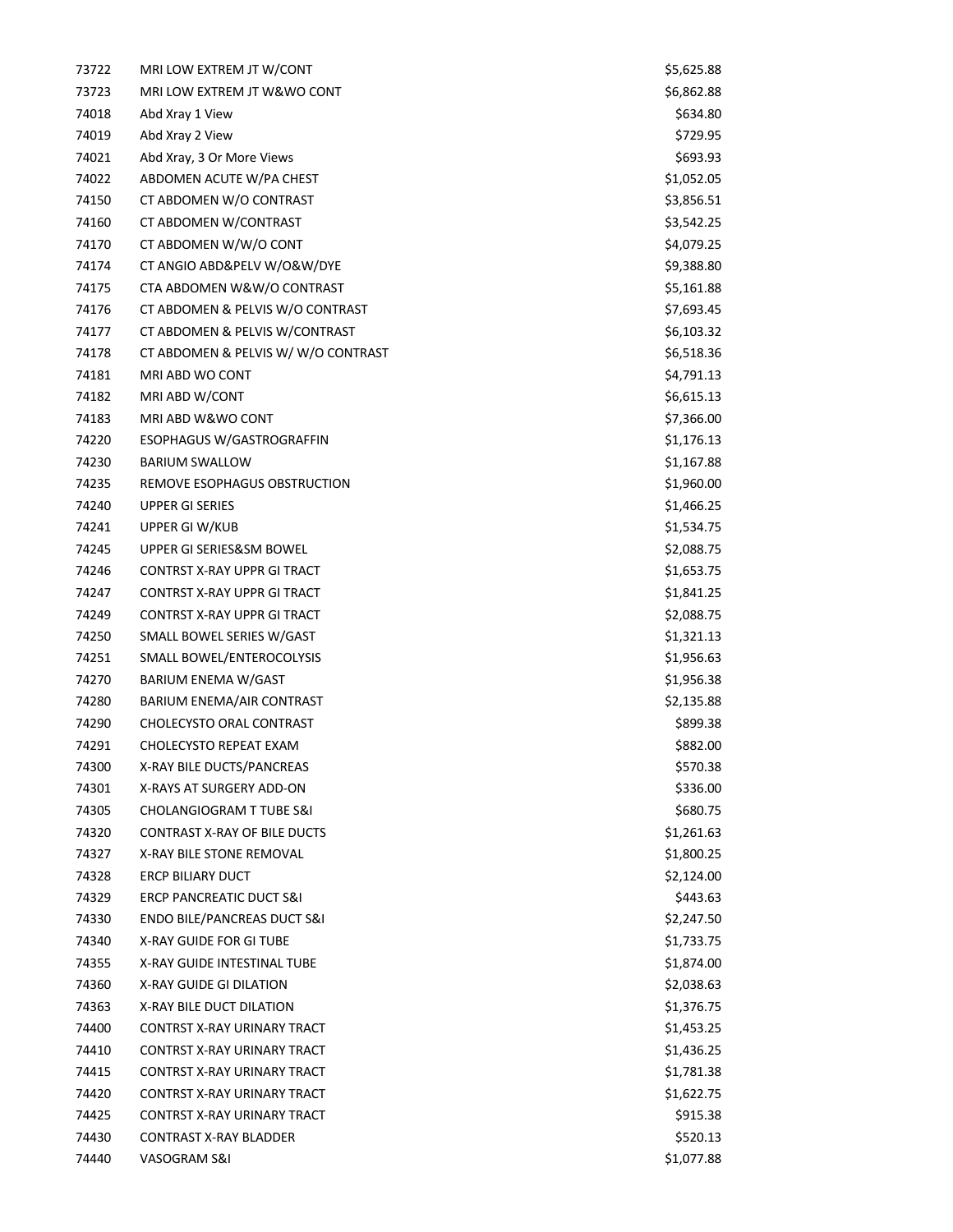| 74445 | X-RAY EXAM OF PENIS                                                                 | \$1,300.75 |
|-------|-------------------------------------------------------------------------------------|------------|
| 74450 | X-RAY URETHRA/BLADDER                                                               | \$983.75   |
| 74455 | URETHROCYSTOGRAM VOIDING S&I                                                        | \$1,087.00 |
| 74470 | X-RAY EXAM OF KIDNEY LESION                                                         | \$996.63   |
| 74475 | X-RAY CONTROL CATH INSERT                                                           | \$1,244.63 |
| 74480 | X-RAY CONTROL CATH INSERT                                                           | \$1,244.63 |
| 74485 | X-RAY GUIDE GU DILATION                                                             | \$1,248.88 |
| 74710 | X-RAY MEASUREMENT OF PELVIS                                                         | \$422.25   |
| 74740 | <b>HYSTEROSALPINGOGRAPHY S&amp;I</b>                                                | \$993.38   |
| 74742 | <b>X-RAY FALLOPIAN TUBE</b>                                                         | \$962.25   |
| 74775 | X-RAY EXAM OF PERINEUM                                                              | \$1,163.00 |
| 75605 | AORTOGRAPHY THORACIC S&I                                                            | \$1,965.25 |
| 75625 | AORTOGRAM ABDOMINAL S&I                                                             | \$1,968.50 |
| 75630 | AORTA ABD W/BI ILIOFEM S&I                                                          | \$2,336.88 |
| 75635 | CTA AORTA W/RUNOFFS W&W/O CONT                                                      | \$5,691.00 |
| 75650 | ANGIO AORTIC ARCH S&I                                                               | \$-        |
| 75662 | ANGIO EXT CAROTID BI S&I                                                            | \$-        |
| 75665 | ANGIO CARO/CERE UNI S&I                                                             | \$-        |
| 75671 | ANGIO CARO/CERE BI S&I                                                              | \$-        |
| 75685 | ANGIO VERT/CERV/INTRACRAN S&I                                                       | \$-        |
| 75710 | ANGIO EXTREME UNI W/CONT S&I                                                        | \$2,285.50 |
| 75722 | RENAL UNI ARTERIO S&I                                                               | \$-        |
| 75724 | RENAL BILAT ARTERIO S&I                                                             | \$-        |
| 75726 | ANGIO VISCERAL S&I                                                                  | \$2,293.00 |
| 75736 | ANGIO PELVIC SEL/SUP SEL S&I                                                        | \$2,217.25 |
| 75741 | ANGIO PUL UN SELECT S&I                                                             | \$2,063.38 |
| 75774 | ANGIO SELEC ADD VESSEL S&I                                                          | \$1,286.63 |
| 75790 | ANGIO A-V SHUNT S&I                                                                 | \$-        |
| 75820 | <b>VENO EXTREMITY UNI S&amp;I</b>                                                   | \$1,611.25 |
| 75822 | <b>VENO EXTREMITY BI S&amp;I</b>                                                    | \$2,003.38 |
| 75825 | VENO CAVAL INF W/SERIAL S&I                                                         | \$1,896.63 |
| 75898 | ANGIO VIA EXIST CATH S&I                                                            | \$1,600.13 |
| 75940 | PLACEMENT PERC IVC FILTER S&I                                                       | \$-        |
| 75960 | TRANSCATH INT IV STENT S&I                                                          | \$1,589.88 |
| 75961 | TRANSCATH RETRIEVE IV FB S&I                                                        | \$-        |
| 75962 | ANGIOPLASTY PERIPH ART S&I                                                          | \$1,917.88 |
| 75964 | ANGIOPLASTY ADD PERIP ART S&I                                                       | \$1,239.50 |
| 75966 | ANGIOPLSTY RENAL/VISC ART S&I                                                       | \$2,251.25 |
| 75968 | ANGIOPLASTY ADD VISC ART S&I                                                        | \$1,125.38 |
| 75978 | ANGIOPLASTY VENOUS S&I                                                              | \$1,900.88 |
| 75980 | DRAIN PERC TRANS HEP S&I                                                            | \$3,771.50 |
| 75982 | INT/EX BILIARY STENT/DRAIN S&I                                                      | \$2,254.13 |
| 75984 | CHG PERC TUBE/CATH CONT S&I                                                         | \$1,423.75 |
| 75989 | S&I RAD GUID PERC DRN/CATH PLT                                                      | \$1,586.75 |
| 76000 | C-ARM: FLUOROSCOPY (SEPARATE PROCEDURE), UP TO 1 HOUR, OTHER THAN<br>71023 OR 71034 | \$664.63   |
| 76001 | C-ARM OVER 1 HOUR                                                                   | \$1,839.38 |
| 76010 | <b>INFANT NOSE TO RECTUM</b>                                                        | \$345.00   |
| 76080 | ABS, FISTULA, SINUS TRACT S&I                                                       | \$771.63   |
| 76098 | SURGICAL SPECIMEN X-RAY                                                             | \$238.50   |
| 76100 | <b>TOMOGRAPHY</b>                                                                   | \$1,273.88 |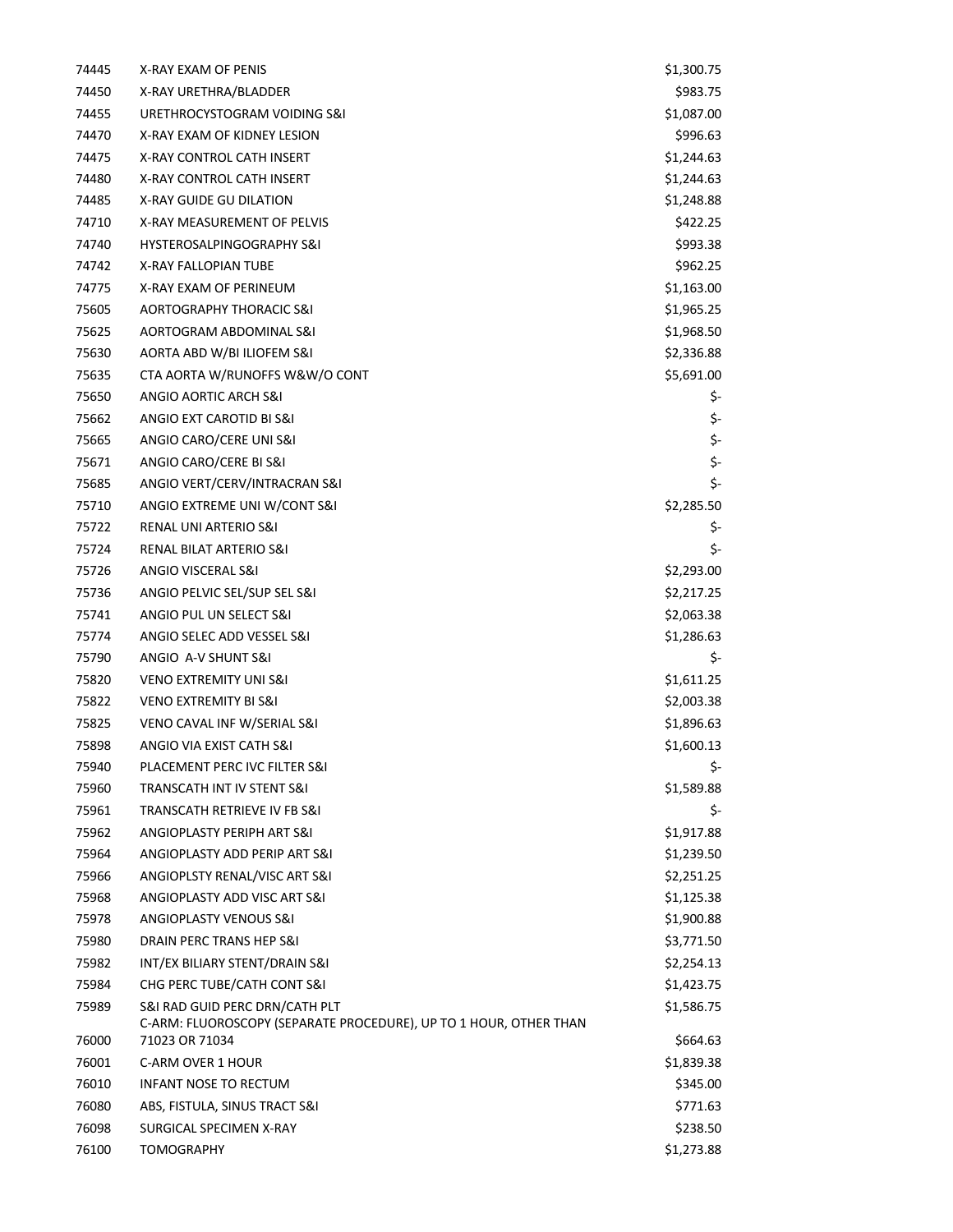| 76140 | <b>XRAY READING OUTSIDE</b>                  | \$-        |
|-------|----------------------------------------------|------------|
| 76376 | 3D ULTSND PRCSS NO IND WRKSTN                | \$754.25   |
| 76377 | 3D ULTSND PRCSS IND WRKSTN                   | \$1,036.13 |
| 76380 | CT LTD/FOLLOW UP STUDY                       | \$1,829.38 |
| 76496 | UNLISTED FLUOROSCOPIC PROC                   | \$1,428.25 |
| 76497 | UNLISTED CT PROC                             | \$1,235.88 |
| 76512 | Ophthalmic Ultrasound; Diagnostic of Eye     | \$1,202.88 |
| 76536 | US SOFT TISS HEAD/NECK                       | \$1,564.25 |
| 76604 | US CHST W/MEDIASTINUM                        | \$1,125.25 |
| 76642 | <b>US Breast</b>                             | \$1,043.55 |
| 76645 | US ECHO BREAST UNI/BI                        | \$1,142.00 |
| 76700 | Ultrasound - Abdominal Complete              | \$2,018.53 |
| 76705 | Abd US Limited                               | \$1,557.90 |
| 76770 | US RENAL BI & AORTA W/NODES                  | \$1,692.25 |
| 76775 | US EXAM ABDO BACK WALL LIM                   | \$1,389.63 |
| 76801 | Ultrasound - OB Abd < 14 weeks               | \$1,616.63 |
| 76802 | OB US < 14 WKS ADDL FETUS                    | \$840.63   |
| 76805 | Ultrasound - OB Abd > 14 weeks               | \$1,851.00 |
| 76810 | ULS OBSTET POST 1RST EA ADL                  | \$1,233.13 |
| 76811 | ULS OBSTETRIC DETAIL FIRST TRI               | \$2,377.25 |
| 76812 | ULS OBSTETRIC DETAILED EA ADDL               | \$1,916.63 |
| 76815 | ULTRSND PREGNANCY LMTD                       | \$1,151.88 |
| 76816 | US FETAL FOLLOW UP                           | \$1,335.00 |
| 76817 | Ultrasound - OB Transvaginal                 | \$1,270.75 |
| 76818 | U/S FETAL BIOPHYS PROF W/NST                 | \$1,578.50 |
| 76819 | ULTZ FETAL BIOPHY W/O NONSTRES               | \$1,147.25 |
| 76827 | DOPPLER ECHO FETAL SPECTRAL DISPLAY COMPLETE | \$759.63   |
| 76830 | Ultrasound - Transvaginal - non OB           | \$1,204.57 |
| 76831 | 3N-HYSTROSONOGRAM                            | \$1,615.88 |
| 76856 | Ultrasound - Pelvis                          | \$1,590.25 |
| 76857 | Pelvic US limited                            | \$1,043.88 |
| 76870 | US EXAM SCROTUM                              | \$1,589.75 |
| 76872 | <b>ECHOGRAHY TRANSRECTAL</b>                 | \$920.88   |
| 76873 | ECHOGRAP TRANS R PROS STUDY                  | \$2,170.63 |
| 76881 | US XTR NON-VASC COMPLETE                     | \$1,559.88 |
| 76882 | LIMITED EXTREMITY ULS                        | \$466.11   |
| 76930 | USG PERICARDIOCENTESIS                       | \$1,075.25 |
| 76936 | U/S GUIDED REPAIR PSEUDO-ANEUR               | \$2,571.75 |
| 76937 | US GUIDE FOR VASCULAR ACCESS                 | \$455.50   |
| 76942 | <b>ECHO GUIDE FOR BIOPSY</b>                 | \$2,612.50 |
| 76946 | U/S AMNIOCENTESIS GUIDE                      | \$409.50   |
| 76999 | UNLISTED US EXAM PROCEDURE                   | \$807.13   |
| 77001 | FLUORO CENT VEN ACCESS DEV                   | \$1,516.88 |
| 77003 | <b>FLUORO GUIDE SPINE</b>                    | \$1,202.13 |
| 77012 | CT GUIDED NEEDLE BIOPSY                      | \$1,612.63 |
| 77032 | MAMMO GUIDE NEEDLE LOC BREAST                | \$656.63   |
| 77051 | CAD W/DR W/WO DIGIT DX MAMO                  | \$127.38   |
| 77052 | CAD W/DR W/WO DIGIT SCR MAMO                 | \$127.38   |
| 77055 | <b>MAMMO EXTRA VIEW</b>                      | \$1,116.88 |
| 77056 | MAMMOGRAPHY-CONED MAGNIFI                    | \$1,436.63 |
| 77057 | MAMMOGRAM SCREENING                          | \$1,023.13 |
|       |                                              |            |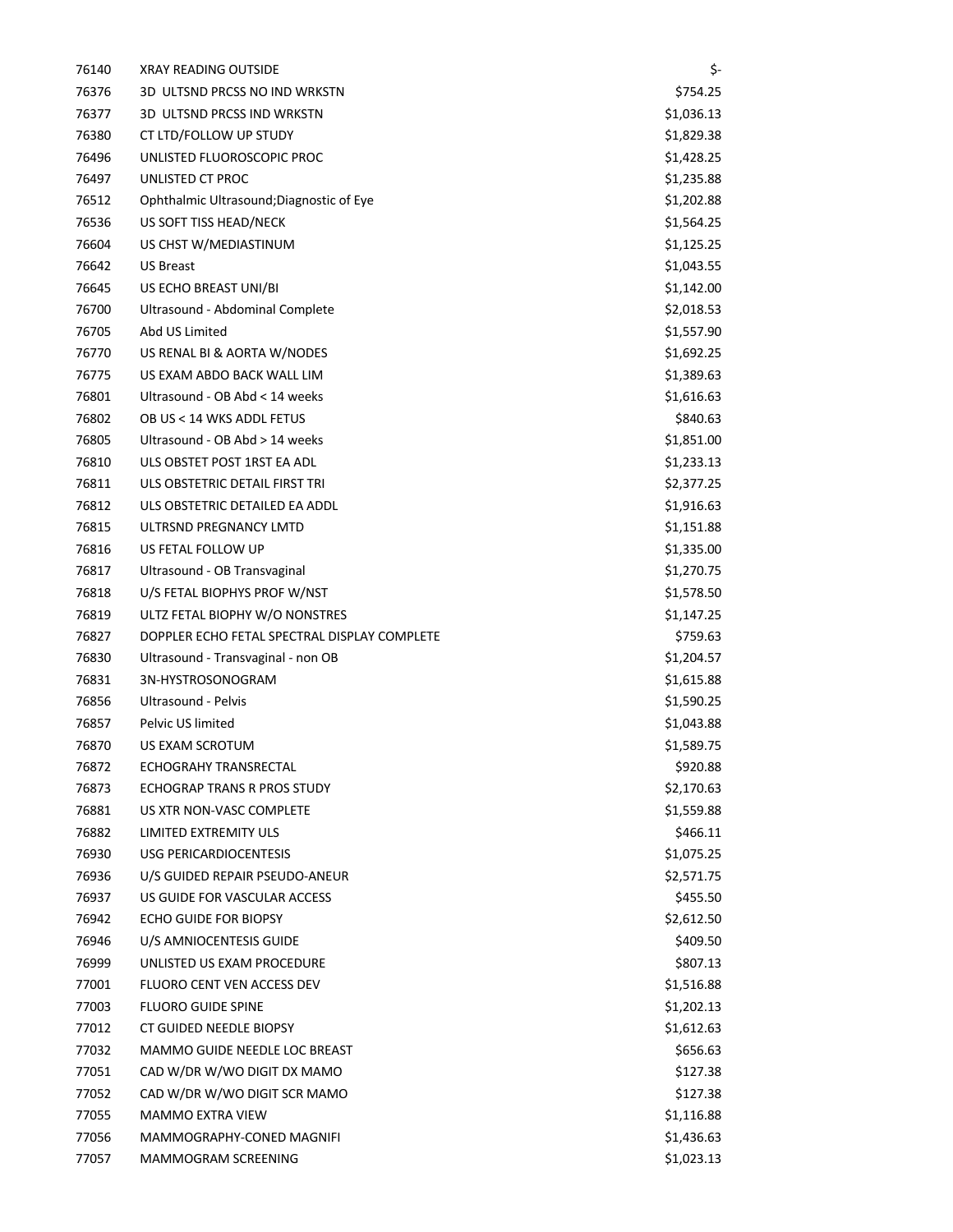| 77072 | <b>BONE AGE STUDIES</b>              | \$298.25   |
|-------|--------------------------------------|------------|
| 77074 | <b>BONE SURVEY LIMITED</b>           | \$894.88   |
| 77075 | <b>BONE SURVEY COMPLETE</b>          | \$1,214.75 |
| 77076 | <b>BONE SURVEY INFANT</b>            | \$1,308.63 |
| 77080 | <b>BONE DENSITY DEXA</b>             | \$630.63   |
| 78000 | THYROID UPTAKE SINGLE DET            | \$-        |
| 78001 | THYROID UPTAKE MULTI DET             | \$-        |
| 78006 | THYROID IMG/UPTK SING DET            | \$-        |
| 78007 | THYROID IMG/UPTK MULT DET            | \$-        |
| 78010 | THYROID SCAN IMAGING ONLY            | \$-        |
| 78018 | THYROID METASTASES W/BODY            | \$4,035.75 |
| 78070 | PARATHYROID SCAN                     | \$3,387.88 |
| 78110 | PLASMA VOLUMNE SINGLE SAMPLE         | \$1,188.13 |
| 78120 | RBC DETERM SINGLE SAMPLE             | \$1,171.25 |
| 78205 | LIVER SCAN (SPECT)                   | \$2,739.88 |
| 78215 | LIVER/SPLEEN SCAN STATIC ONLY        | \$2,517.88 |
| 78223 | HEPATO SCAN W&W/O GB FUNC            | \$-        |
| 78264 | <b>GASTRIC EMPTYING SCAN</b>         | \$3,690.38 |
| 78267 | UREA BREATH TEST C-14ACQ ANALY       | \$135.13   |
| 78268 | UREA BREATH TEST C-14 ANALYSIS       | \$1,157.38 |
| 78270 | SCHILLING TEST W/O INTR FACTOR       | \$1,099.38 |
| 78271 | SCHILLING TEST W/FACTOR              | \$1,201.63 |
| 78272 | SCHILLING TEST W&W/O FACTOR          | \$1,209.75 |
| 78278 | <b>GI BLEEDING SCAN ACUTE</b>        | \$3,801.75 |
| 78290 | MECKELS DIVERTICULUM SCAN            | \$3,617.88 |
| 78291 | PERITONEAL SHUNT PATENCY TEST        | \$3,298.25 |
| 78300 | <b>BONE IMAGING LIMITED AREA PRO</b> | \$2,322.25 |
| 78305 | <b>BONE IMAGING MULT AREAS</b>       | \$3,055.50 |
| 78306 | <b>BONE IMAGING WHOLE BODY</b>       | \$3,234.63 |
| 78315 | <b>BONE IMAGING 3 PHASE</b>          | \$3,886.75 |
| 78320 | <b>BONE IMAGING SPECT</b>            | \$2,919.50 |
| 78456 | ACUTE VENOUS THROMB IMAG PEPTI       | \$4,577.63 |
| 78461 | MYO PERF IMG/MULT W & W/O PHAR       | \$-        |
| 78464 | MYO PERF IMG SINGLE/SPECT            | \$-        |
| 78465 | MYO PERF IMG MULT/SPECT W&W/O        | \$-        |
| 78472 | CARD BLOOD POOL IMG SNGL STUDY       | \$2,987.75 |
| 78478 | MYO PERF STUDY/WALL MOT              | \$-        |
| 78480 | MYO PERF W/EJECT FRACT               | \$-        |
| 78580 | <b>LUNG PERFUSION</b>                | \$3,064.13 |
| 78587 | LUNG VENT AEROSOL MULT PROJCTN       | \$-        |
| 78588 | LUNG PERF/VENT AEROSOL               | \$-        |
| 78596 | PULM QUANT FUNCTION STUDY            | \$-        |
| 78600 | <b>BRAIN IMAGING LIMITED STATIC</b>  | \$2,365.00 |
| 78605 | BRAIN IMAGING COMPLETE STATIC 78605  | \$2,547.88 |
| 78606 | BRAIN SCAN W/FLOW COMPLET            | \$4,291.75 |
| 78607 | BRAIN SCAN TOMOGRAP SPECT            | \$4,535.13 |
| 78630 | <b>CISTERNOGRAPHY</b>                | \$4,457.38 |
| 78645 | <b>CSF SHUNT EVALUATION</b>          | \$3,643.13 |
| 78650 | CSF LEAKAGE DETECT/LOCALIZE          | \$4,307.75 |
| 78707 | KIDNEY W/FLOW&FUNCT W/O PHARM        | \$2,970.75 |
| 78708 | KIDNEY W/FLOW&FUNCT W/ PHARM         | \$2,195.50 |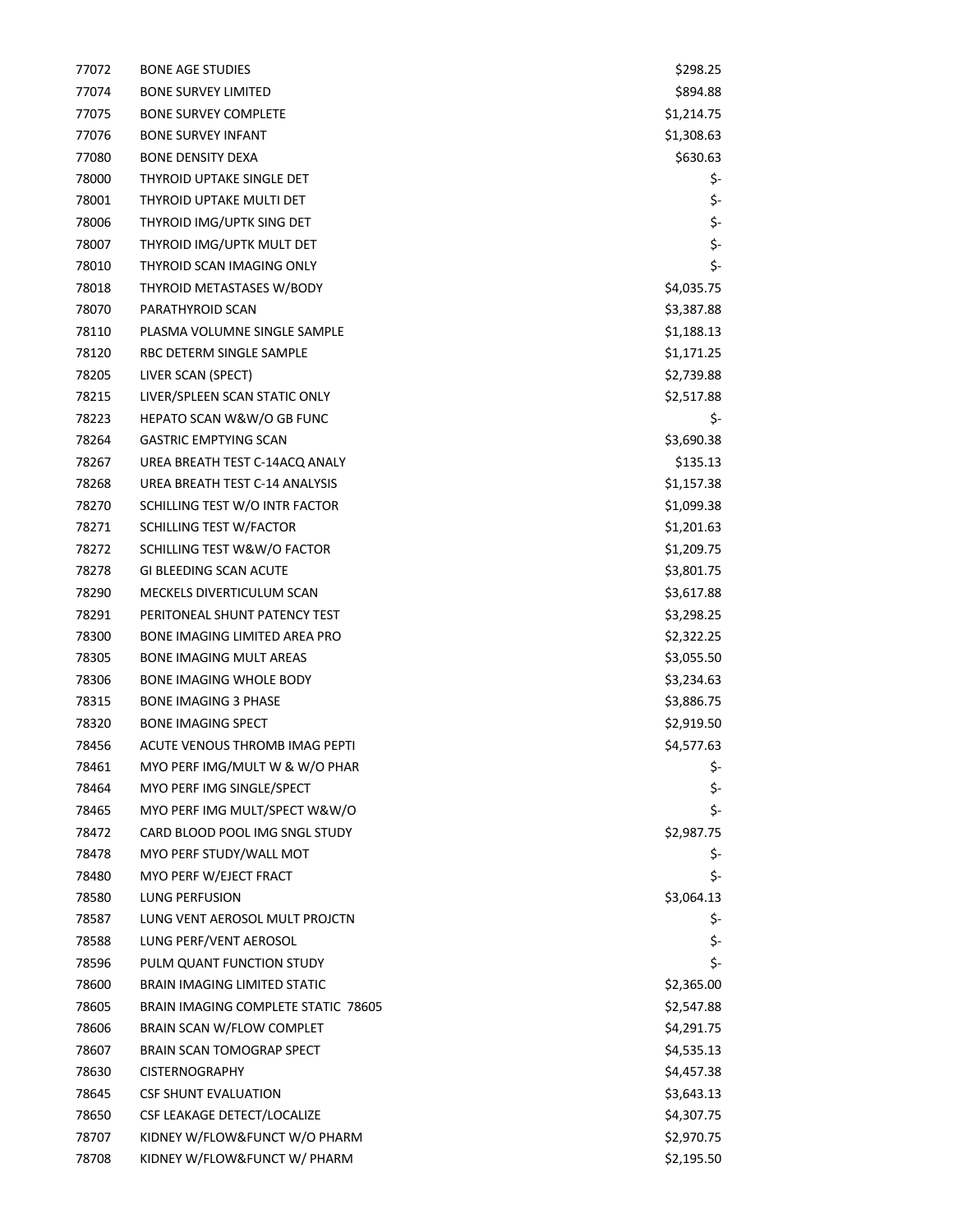| 78710 | KIDNEY SPECT                                   | \$2,634.13 |
|-------|------------------------------------------------|------------|
| 78761 | TESTICULAR SCAN W/FLOW                         | \$2,782.50 |
| 78800 | TUMOR LOCAL LTD AREA                           | \$2,445.63 |
| 78801 | TUMOR LOCAL MULT AREAS                         | \$3,140.63 |
| 78802 | TUMOR LOCAL WHOLE BODY                         | \$4,167.88 |
| 78803 | <b>TUMOR LOCAL SPECT</b>                       | \$4,389.75 |
| 78804 | TUMOR LOCAL WHOLE BODY>1DAY                    | \$7,342.13 |
| 78805 | LOCAL INFLAMM PROCESS LMT AREA                 | \$2,352.13 |
| 78806 | LOCAL INFLAMM PROCESS WB                       | \$4,274.38 |
| 78807 | <b>LOCAL INFLAMM PROCESS SPECT</b>             | \$4,351.75 |
| 78999 | UNLISTED NUC MED PROC                          | \$1,425.38 |
| 80048 | METABOLIC PANEL BASIC CA TOTAL                 | \$395.75   |
| 80051 | Electrolyte Pane                               | \$120.50   |
| 80053 | <b>COMPREHENSIVE METABOLIC PANEL</b>           | \$647.00   |
| 80061 | <b>LIPID PANEL</b>                             | \$230.25   |
| 80069 | RENAL FUNCTION PANEL                           | \$149.25   |
| 80074 | ACUTE HEPATITIS PANEL                          | \$818.38   |
| 80076 | <b>HEPATIC FUNCTION PANEL</b>                  | \$374.00   |
| 80150 | AMIKACIN LEVEL                                 | \$259.00   |
| 80156 | CARBAMAZEPINE (TEGRETOL)                       | \$250.25   |
| 80158 | <b>CYCLOSPORINE LEVEL</b>                      | \$310.13   |
| 80162 | <b>DIGOXIN</b>                                 | \$228.13   |
| 80164 | <b>VALPROIC ACID</b>                           | \$232.88   |
| 80166 | DOXEPIN (SINEQUAN)                             | \$266.25   |
| 80170 | <b>GENTAMICIN LEVEL TROUGH</b>                 | \$281.63   |
| 80174 | <b>IMPRAMINE</b>                               | \$295.75   |
| 80176 | <b>LIDOCAINE</b>                               | \$252.38   |
| 80178 | LITHIUM                                        | \$113.63   |
| 80182 | <b>NORTRIPTYLINE</b>                           | \$232.88   |
| 80184 | PHENOBARBITAL (LUMINAL)                        | \$196.75   |
| 80185 | PHENYTOIN (DILANTIN)                           | \$227.75   |
| 80188 | PRIMIDONE (MYSOLINE)                           | \$285.13   |
| 80192 | N-ACETYL PROCAINAMIDE                          | \$287.88   |
| 80194 | <b>QUINIDINE LEVEL</b>                         | \$250.88   |
| 80196 | <b>SALICYLATE</b>                              | \$121.88   |
| 80197 | PROGRAF (TACROLIMUS) LEVEL                     | \$235.88   |
| 80198 | THEOPHYLLINE (AMNIOPHYLLIN                     | \$243.13   |
| 80200 | TOBRAMYCIN PEAK                                | \$277.00   |
| 80202 | <b>VANCOMYCIN PEAK</b>                         | \$232.88   |
| 80299 | <b>OXCARBAZEPINE</b>                           | \$235.38   |
| 80300 | Drug Screen Class A direct optical observation | \$238.50   |
| 80305 | Drug Screen Class                              | \$238.50   |
| 80307 | <b>Presumptive Drug Testing</b>                | \$238.50   |
| 80320 | Definitive Alcohol Blood                       | \$437.20   |
| 80329 | Analgesics, Non-opioid 1 Or 2                  | \$127.38   |
| 81000 | URINE DIPSTICK                                 | \$54.38    |
| 81001 | URINALYSIS AUTO W/SCOPE                        | \$54.38    |
| 81002 | URINALYSIS NONAUTO W/O SCOPE                   | \$44.00    |
| 81003 | <b>UA Clinitek Analyzer</b>                    | \$70.00    |
| 81005 | REDUCING SUBSTANCE URINE                       | \$37.25    |
| 81007 | URINE SCREEN FOR BACTERIA                      | \$44.13    |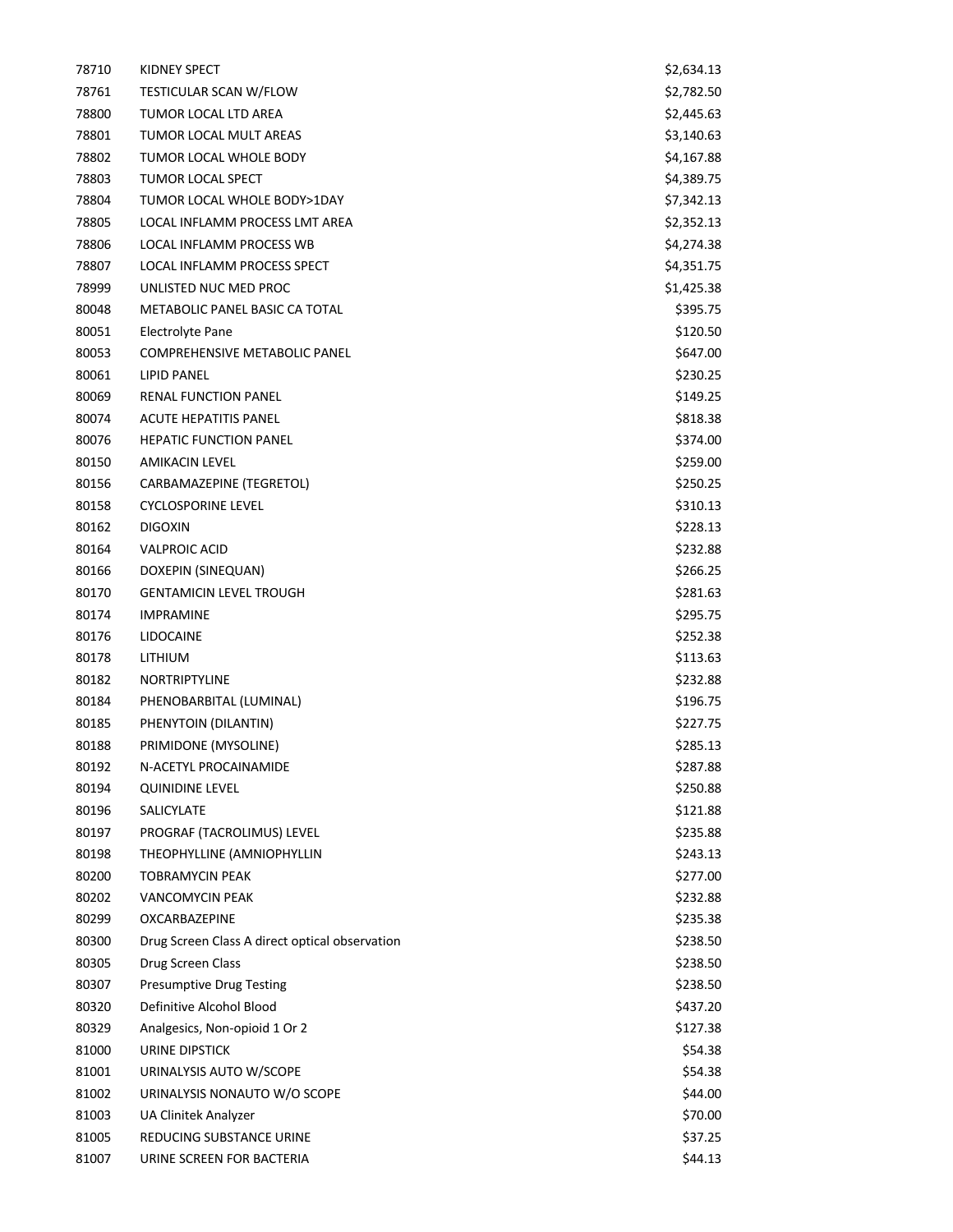| 81015 | MICROSCOPIC EXAM OF URINE            | \$52.25  |
|-------|--------------------------------------|----------|
| 81020 | URINALYSIS GLASS TEST                | \$63.38  |
| 81025 | URINE PREGNANCY TEST                 | \$108.75 |
| 81050 | TIMED VOLUME MEASUREMENT             | \$51.50  |
| 82003 | <b>ACETAMINOPHEN</b>                 | \$347.75 |
| 82009 | <b>KETONE SERUM</b>                  | \$74.88  |
| 82010 | <b>ACETONE ASSAY, Quanitative</b>    | \$125.88 |
| 82013 | <b>ACETYLCHOLINESTERASE</b>          | \$121.38 |
| 82024 | <b>ACTH</b>                          | \$663.75 |
| 82040 | ALBUMIN SERUM                        | \$85.00  |
| 82042 | <b>ALBUMIN FLUID</b>                 | \$88.88  |
| 82043 | MICROALBUMIN URINE                   | \$95.75  |
| 82055 | ALCOHOL BLOOD                        | \$185.63 |
| 82075 | ASSAY OF BREATH ETHANOL              | \$207.13 |
| 82085 | ALDOLASE                             | \$166.75 |
| 82088 | ALDOSTERONE                          | \$700.25 |
| 82104 | ALPHA-1-ANTITRYPSIN;PHE              | \$248.50 |
| 82105 | ALPHA-FETOPROTEIN SERUM              | \$288.25 |
| 82140 | AMMONIA BLOOD                        | \$250.38 |
| 82150 | AMYLASE BODY FLUID                   | \$292.00 |
| 82163 | <b>ANGIOTENSION II</b>               | \$150.25 |
| 82164 | ANGIOTENSIN CONV ENZYME              | \$250.88 |
| 82232 | <b>BETA 2 MICROGLOBULIN</b>          | \$278.00 |
| 82247 | <b>BILIRUBIN TOTAL</b>               | \$86.25  |
| 82248 | <b>BILIRUBIN DIRECT</b>              | \$86.25  |
| 82270 | HEMOCULT/GASTROCULT                  | \$56.00  |
| 82271 | <b>GASTROCULT (POC)</b>              | \$56.00  |
| 82272 | <b>BLOOD OCCULT GUIAC SINGL SPEC</b> | \$56.00  |
| 82273 | Gastrocult                           | \$-      |
| 82274 | ASSAY TEST FOR BLOOD FECAL           | \$273.25 |
| 82300 | CADMIUM                              | \$397.63 |
| 82306 | VITAMIN D 25-OH                      | \$466.88 |
| 82307 | VITAMIN D LEVEL                      | \$-      |
| 82308 | CALCITONIN                           | \$460.25 |
| 82310 | CALCIUM BLOOD                        | \$88.63  |
| 82330 | <b>ISTAT ION CALCIUM</b>             | \$234.88 |
| 82340 | <b>CALCIUM 24HR URINE</b>            | \$103.63 |
| 82360 | STONE ANALYSIS QUAN                  | \$221.13 |
| 82374 | <b>CARBON DIOXIDE</b>                | \$84.00  |
| 82375 | CARBOXYHEMOGLOBIN                    | \$211.75 |
| 82376 | <b>CARBON MONOXIDE TEST</b>          | \$103.00 |
| 82378 | <b>CEA</b>                           | \$326.00 |
| 82382 | CATECHOLAMINES TOTAL URIN            | \$295.50 |
| 82383 | CATECHOLAMINES BLOOD                 | \$430.63 |
| 82390 | CERULOPLASMIN                        | \$184.50 |
| 82435 | <b>ISTAT CHLORIDE</b>                | \$79.00  |
| 82436 | <b>CHLORIDE RANDOM URINE</b>         | \$86.38  |
| 82465 | CHOLESTEROL SERUM TOTAL              | \$74.75  |
| 82480 | CHOLINESTERASE, SERUM                | \$135.38 |
| 82482 | CHOLINESTERASE, RBC                  | \$132.00 |
| 82491 | <b>GABAPENTIN (NEURONTIN)</b>        | \$310.25 |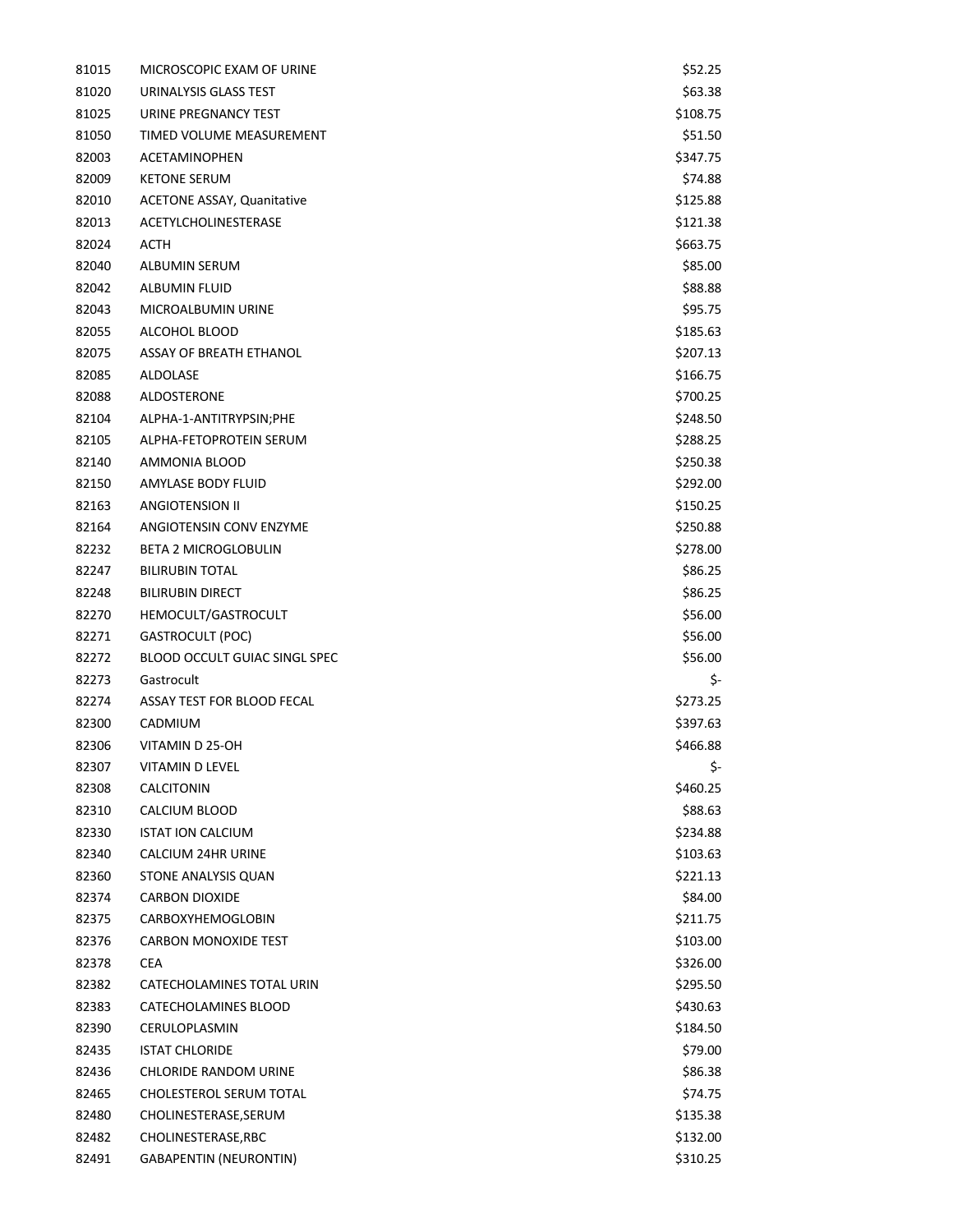| 82495 | <b>CHROMIUM</b>                                                            | \$348.50   |
|-------|----------------------------------------------------------------------------|------------|
| 82507 | <b>CITRATE</b>                                                             | \$477.75   |
| 82525 | <b>COPPER</b>                                                              | \$213.25   |
| 82530 | <b>CORTISOL 24HR URINE</b>                                                 | \$287.13   |
| 82533 | <b>CORTISOL AM</b>                                                         | \$280.13   |
| 82550 | <b>CPK TOTAL</b>                                                           | \$193.00   |
| 82553 | CPK-MB                                                                     | \$322.00   |
| 82565 | <b>Blood Creatinine</b>                                                    | \$88.00    |
| 82570 | CREATININE URINE RANDOM                                                    | \$88.88    |
| 82575 | CREATININE CLEARANCE                                                       | \$162.38   |
| 82595 | CRYOGLOBULIN                                                               | \$111.13   |
| 82607 | <b>VITAMIN B 12</b>                                                        | \$259.00   |
| 82610 | <b>CYSTATIN C</b>                                                          | \$233.63   |
| 82626 | <b>DHEA</b>                                                                | \$434.25   |
| 82634 | DOC (DEOXYCORT 11-)                                                        | \$356.25   |
| 82668 | <b>ERYTHROPOIETIN</b>                                                      | \$323.00   |
| 82670 | <b>ESTRADIOL</b>                                                           | \$480.13   |
| 82677 | <b>ESTRIOL</b>                                                             | \$415.63   |
| 82705 | <b>FECAL FAT SCREEN</b>                                                    | \$87.38    |
| 82728 | <b>FERRITIN</b>                                                            | \$234.13   |
| 82731 | LD - FETAL FIBRONECTIN                                                     | \$1,106.75 |
| 82746 | <b>FOLATE SERUM</b>                                                        | \$252.63   |
| 82747 | <b>FOLIC ACID RBC</b>                                                      | \$297.13   |
| 82784 | <b>CSF IGG</b>                                                             | \$159.75   |
| 82785 | <b>IMMUNOGLOBULIN E</b>                                                    | \$283.00   |
| 82800 | Gases, blood, pH only                                                      | \$145.38   |
| 82803 | <b>Blood Gases</b>                                                         | \$332.50   |
| 82805 | <b>BLOOD GASES W/O2 SATURATION</b>                                         | \$426.32   |
| 82810 | BLD GASES O2 SAT ONLY                                                      | \$150.00   |
| 82820 | Hemoglobin-oxygen affinity (pO2 for 50% hemoglobin saturation with oxygen) | \$171.63   |
| 82941 | <b>GASTRIN</b>                                                             | \$303.00   |
| 82945 | Clinitest Body Fluid Non-Blood                                             | \$67.38    |
| 82947 | <b>GLUCOSE BLOOD</b>                                                       | \$67.38    |
| 82948 | REAGENT STRIP/BLOOD GLUCOSE (TO LAB)                                       | \$54.38    |
| 82950 | GLUCOSE 1HR PC/50G                                                         | \$81.63    |
| 82951 | <b>GLUCOSE TOL 2HR</b>                                                     | \$221.13   |
| 82952 | <b>GLUCOSE TOL 4TH HR ONLY</b>                                             | \$67.38    |
| 82962 | <b>GLUCOSE BLOOD TEST (ACCUCHECK)</b>                                      | \$40.25    |
| 82977 | GGT                                                                        | \$123.75   |
| 83001 | FSH                                                                        | \$319.25   |
| 83002 | <b>LUTEINIZING HORMONE</b>                                                 | \$318.25   |
| 83003 | <b>GROWTH HORMONE (HGH)</b>                                                | \$286.63   |
| 83009 | H PYLORI (C-13) BLOOD                                                      | \$1,157.38 |
| 83010 | HAPTOGLOBIN QUANT                                                          | \$216.13   |
| 83015 | <b>HEAVY METAL SCREEN</b>                                                  | \$323.63   |
| 83020 | <b>HGB ELECT</b>                                                           | \$251.50   |
| 83021 | <b>HEMOGLOBIN CHROMOTOGRAPHY</b>                                           | \$310.25   |
| 83036 | A1C HEMOGLOBIN, GLYCOSYLATED                                               | \$166.75   |
| 83037 | A1C HEMOGLOBIN, GLYCOSYLATED, HOME DEVICE                                  | \$166.75   |
| 83050 | <b>METHEMOGLOBIN</b>                                                       | \$50.63    |
| 83497 | HYDROXYINDOLACETIC 5-HIAA                                                  | \$79.88    |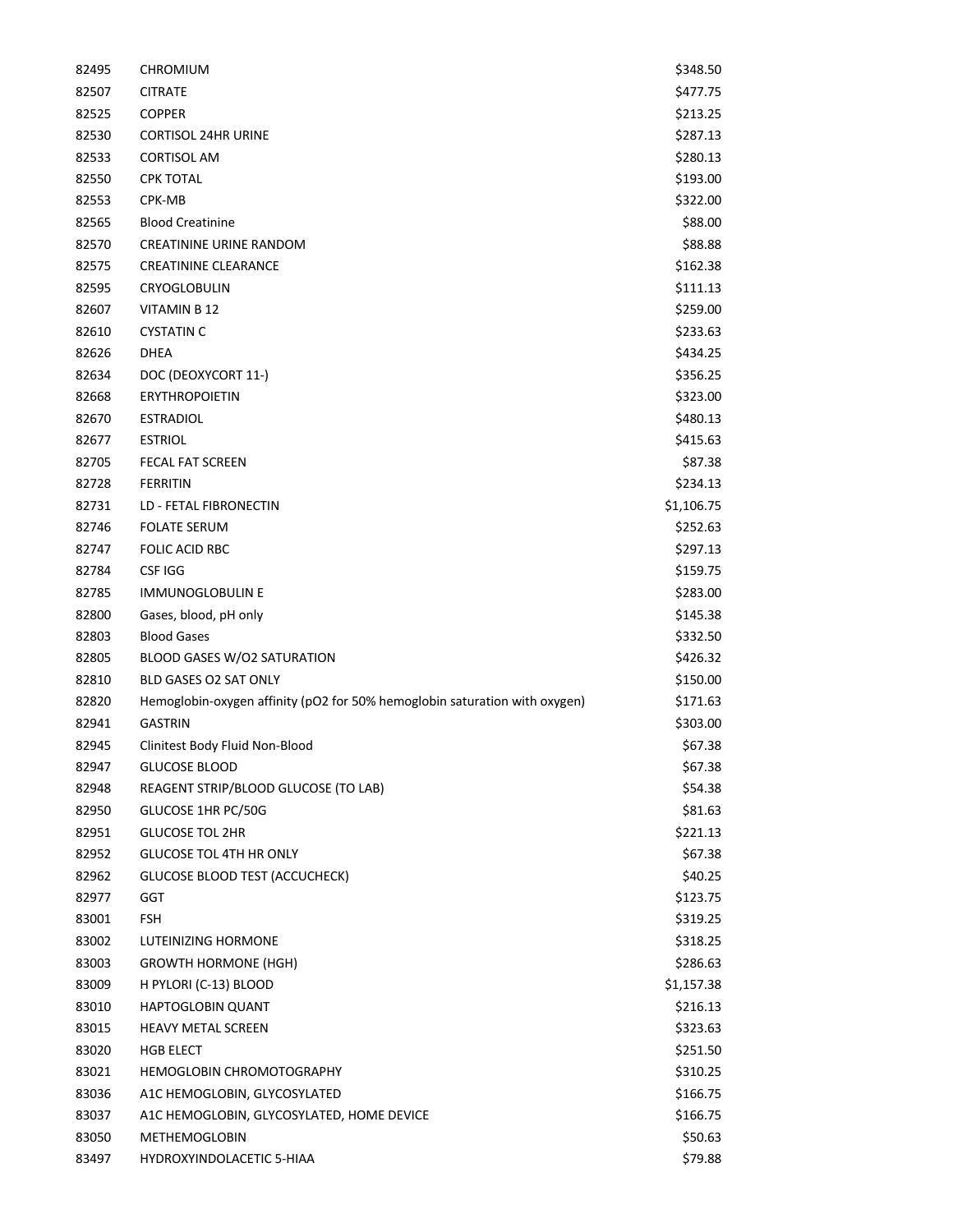| 83498 | <b>HYDROXYPROGESTERONE 17-D</b>                    | \$466.88 |
|-------|----------------------------------------------------|----------|
| 83516 | MYELOPEROXIDASE (MPO) ANTIBODS                     | \$198.25 |
| 83518 | IMMUNOASSAY ANALYSIS, QUAL/SEMI-QUANT, SINGLE-STEP | \$145.63 |
| 83519 | GLUTAMIC ACID DECARBOXYLASE                        | \$232.13 |
| 83520 | <b>CELIAC DISEASE ANTIBOD</b>                      | \$222.50 |
| 83525 | <b>INSULIN</b>                                     | \$196.38 |
| 83540 | <b>IRON</b>                                        | \$111.25 |
| 83550 | <b>IRON BINDING CAPACITY</b>                       | \$150.25 |
| 83605 | LACTIC ACID                                        | \$248.25 |
| 83615 | LDH SERUM                                          | \$103.75 |
| 83625 | LDH ISOENZYMES                                     | \$220.00 |
| 83655 | <b>LEAD ASSAY</b>                                  | \$208.00 |
| 83690 | LIPASE                                             | \$118.38 |
| 83718 | HDL CHOLESTEROL, LIPOPROTEIN ASSAY                 | \$140.75 |
| 83721 | LDL CHOLESTEROL, LIPOPROTEIN ASSAY                 | \$163.88 |
| 83735 | <b>MAGNESIUM</b>                                   | \$115.13 |
| 83835 | <b>METANEPHRINES 24 HR URINE</b>                   | \$291.13 |
| 83840 | <b>METHADONE</b>                                   | \$280.63 |
| 83861 | MICROFLUID ANALYSIS, TEARS                         | \$283.88 |
| 83872 | MUCIN SYNOVIAL FLUID                               | \$100.75 |
| 83873 | <b>MYELIN BASIC PROTEIN CSF</b>                    | \$295.63 |
| 83874 | <b>MYOGLOBIN</b>                                   | \$221.88 |
| 83880 | <b>B-NATRIURETIC PEPTIDE</b>                       | \$583.25 |
| 83883 | <b>CSF ALBUMIN</b>                                 | \$233.63 |
| 83916 | OLIGOCLONAL BANDS                                  | \$345.50 |
| 83921 | METHYLMALONIC ACID URINE QUANT                     | \$282.75 |
| 83925 | FENTANYL AND METABOLITE                            | \$334.25 |
| 83930 | OSMOLALITY BLOOD                                   | \$84.63  |
| 83935 | <b>OSMOLALITY URINE</b>                            | \$84.63  |
| 83945 | <b>OXALATE 24 HR URINE</b>                         | \$221.13 |
| 83970 | PARATHYROID HORMONE                                | \$709.25 |
| 83986 | PH ASSAY, BODY FLUID, NOS                          | \$61.50  |
| 84030 | PKU BLOOD                                          | \$94.50  |
| 84066 | PROSTATIC ACID PHOSPHATAS                          | \$166.00 |
| 84075 | ALKALINE PHOS TOTAL                                | \$88.88  |
| 84080 | ALKALINE PHOS ISOENZYME                            | \$150.25 |
| 84100 | <b>PHOSPHORUS</b>                                  | \$81.50  |
| 84105 | PHOSPHORUS 24HR URINE                              | \$88.88  |
| 84110 | PORPHOB. URINE(QUANT)                              | \$145.00 |
| 84120 | PORPHYRIN URINE QUANT                              | \$252.75 |
| 84132 | <b>ISTAT POTASSIUM</b>                             | \$79.00  |
| 84133 | POTASSIUM RANDOM URINE                             | \$73.88  |
| 84134 | PREALBUMIN                                         | \$145.13 |
| 84143 | HYDROXYPREGNENOLONE-17                             | \$387.13 |
| 84144 | PROGESTERONE                                       | \$358.50 |
| 84146 | PROLACTIN                                          | \$333.00 |
| 84153 | PSA TOTAL                                          | \$316.13 |
| 84154 | <b>PSA FREE</b>                                    | \$316.13 |
| 84155 | PROTEIN SERUM ASSAY, BLOOD, TOTAL                  | \$63.00  |
| 84156 | PROTEIN RANDOM URINE                               | \$63.00  |
| 84157 | ASSAY OF PROTEIN OTHER                             | \$63.00  |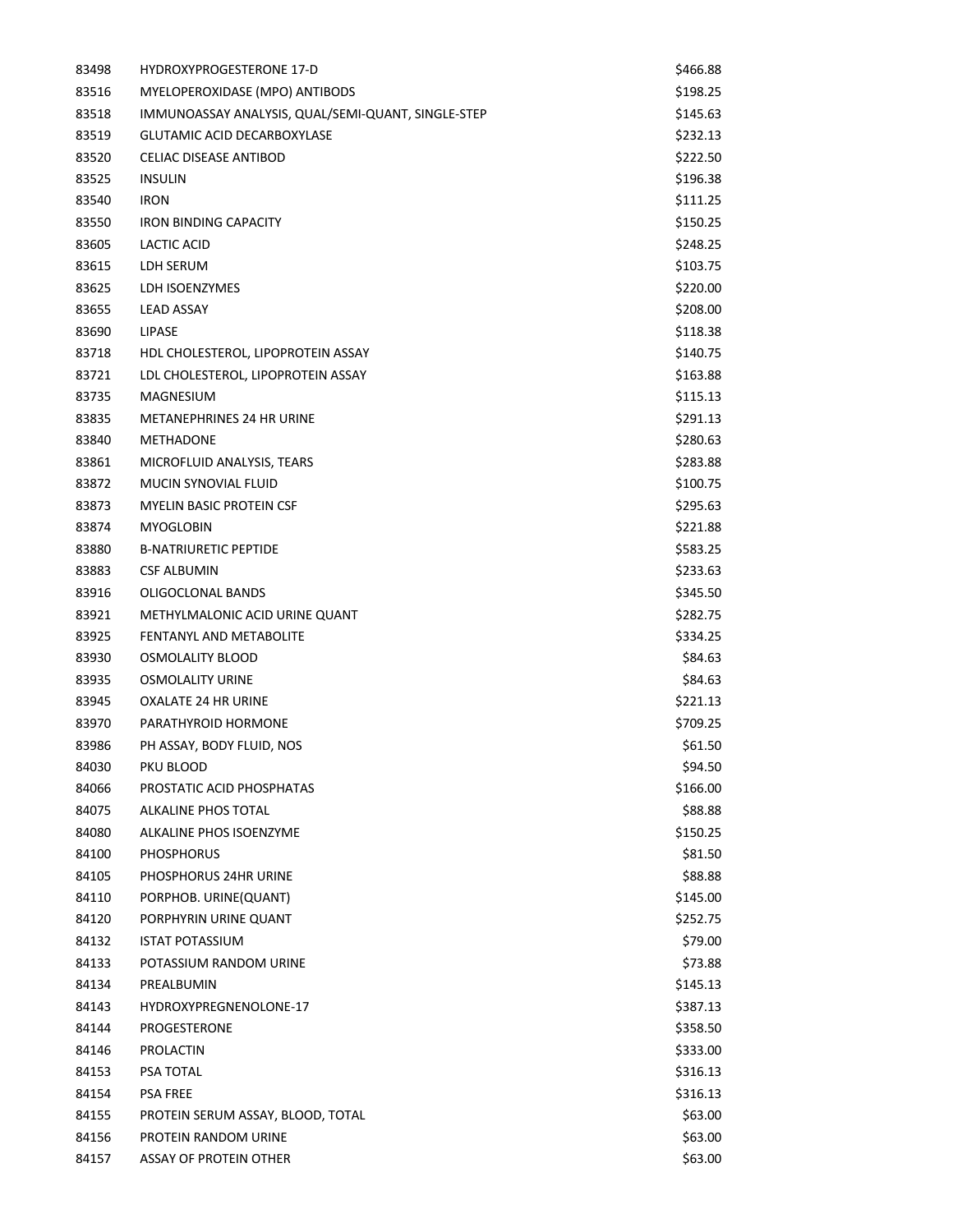| 84165 | PROTEIN PHORESIS SERUM             | \$251.50   |
|-------|------------------------------------|------------|
| 84166 | <b>PROTEIN PHORESIS URINE</b>      | \$251.50   |
| 84206 | <b>PROINSULIN</b>                  | \$306.13   |
| 84233 | ESTROGEN ASSAY, ESTROGEN           | \$1,106.75 |
| 84238 | ACETYLCHOLINE RECEPTOR BINDING     | \$628.38   |
| 84244 | <b>RENIN</b>                       | \$378.00   |
| 84255 | SELENIUM                           | \$438.75   |
| 84260 | <b>SEROTONIN</b>                   | \$298.88   |
| 84295 | <b>ISTAT SODIUM</b>                | \$82.75    |
| 84300 | SODIUM RANDOM URINE                | \$83.63    |
| 84305 | INSULIN LK GRWTH FAC 1 (IGF-1)     | \$365.25   |
| 84315 | SPECIFIC GRAVITY-OTHER             | \$43.13    |
| 84402 | <b>TESTOSTERONE FREE</b>           | \$437.50   |
| 84403 | <b>TESTOSTERONE TOTAL</b>          | \$443.63   |
| 84432 | <b>THYROGLOBULIN</b>               | \$276.00   |
| 84436 | THYROXINE TOTAL T4                 | \$118.00   |
| 84439 | <b>THYROXINE FREE T4</b>           | \$155.00   |
| 84443 | TSH (THYROID STIM HORMONE) ASSAY   | \$288.75   |
| 84450 | <b>SGOT OR AST</b>                 | \$88.88    |
| 84460 | <b>SGPT OR ALT</b>                 | \$90.88    |
| 84466 | TRANSFERRIN                        | \$158.13   |
| 84478 | <b>TRIGLYCERIDES</b>               | \$98.75    |
| 84479 | <b>T-3 RESIN UPTAKE</b>            | \$111.13   |
| 84480 | T-3 TOTAL                          | \$243.63   |
| 84481 | T-3 FREE                           | \$291.13   |
| 84482 | T-3 REVERSE                        | \$132.25   |
| 84484 | <b>TROPONIN QUANTITATIVE</b>       | \$281.00   |
| 84520 | Urea Nitrogen                      | \$67.88    |
| 84540 | UREA NITROGEN 24HR URINE           | \$81.63    |
| 84550 | URIC ACID ASSAY, BLOOD             | \$77.63    |
| 84560 | URIC ACID FLUID                    | \$81.63    |
| 84585 | URINE VANILYMANDELIC ACID          | \$266.25   |
| 84586 | VASOACT INTES PEPTIDE-VIP          | \$239.75   |
| 84681 | C PEPTIDE                          | \$357.63   |
| 84702 | <b>BETA HCG QUANT SERUM</b>        | \$150.13   |
| 84703 | HCG, GONADOTROPIN, CHORIONIC, QUAL | \$201.00   |
| 84999 | <b>MISC CHEMISTRY</b>              | \$-        |
| 85002 | <b>BLEEDING TIME</b>               | \$77.38    |
| 85007 | <b>WBC DIFF ONLY</b>               | \$59.13    |
| 85014 | <b>HEMATOCRIT</b>                  | \$40.75    |
| 85018 | <b>HEMOGLOBIN (HGB)</b>            | \$40.75    |
| 85025 | CBC                                | \$242.00   |
| 85027 | HEMOGRAM/PLATELET AUTOMATED        | \$111.13   |
| 85032 | MANUAL CELL COUNT EACH             | \$73.88    |
| 85044 | RETICULOCYTE COUNT                 | \$73.88    |
| 85048 | <b>WBC COUNT ONLY</b>              | \$43.63    |
| 85049 | AUTOMATED PLATELET COUNT           | \$76.88    |
| 85097 | <b>BONE MARROW INTER ONLY</b>      | \$1,079.25 |
| 85210 | LUPUS ANTICOAGULANT S              | \$223.13   |
| 85230 | <b>FACTOR VII PROCONVERTIN</b>     | \$307.63   |
| 85244 | FACTOR VIII CLOT; ANTIGEN          | \$350.75   |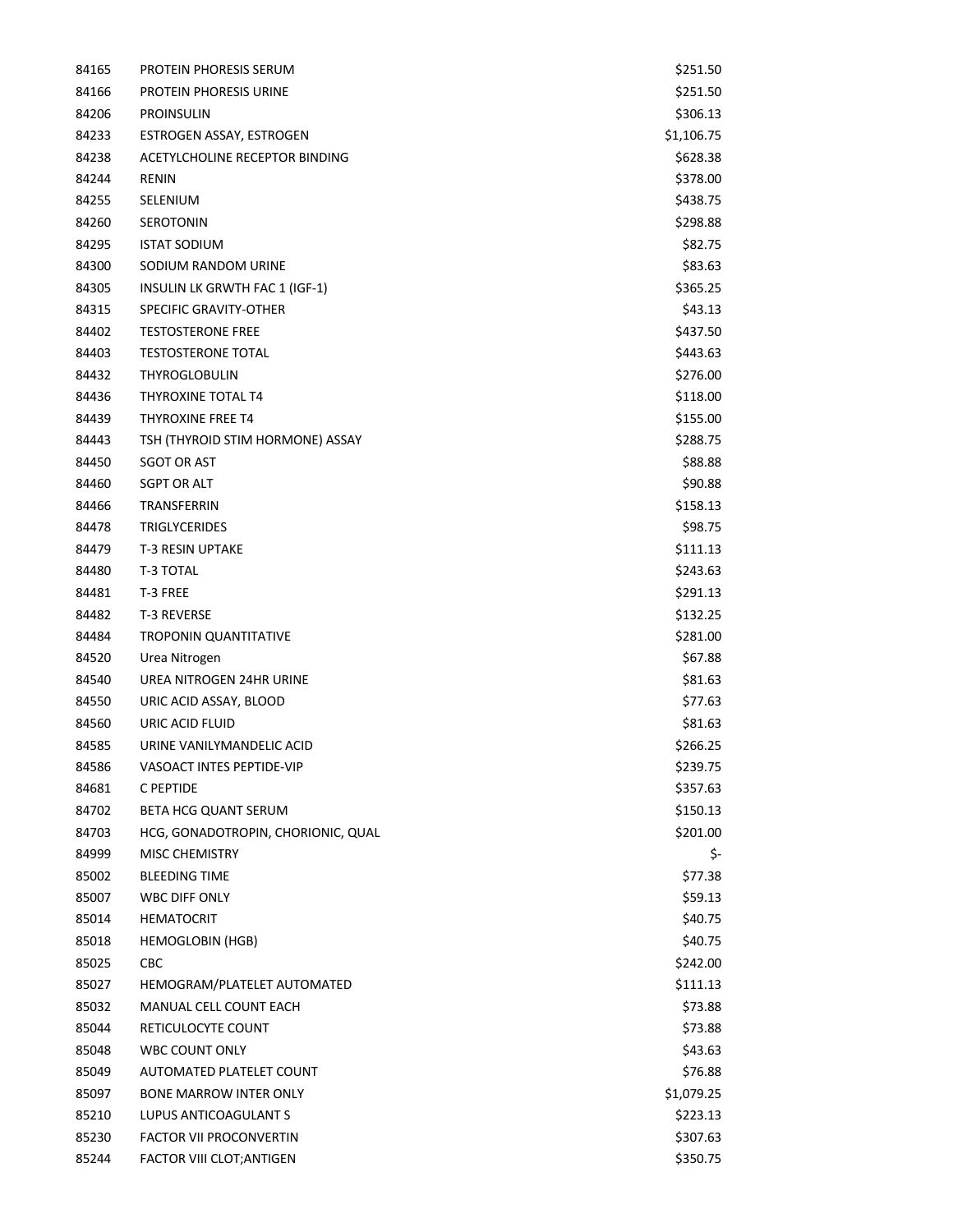| 85245 | FACTOR VIII RISTOCETIN COFACT         | \$140.50 |
|-------|---------------------------------------|----------|
| 85246 | <b>FACTOR VIII VW FACTOR ANTIGEN</b>  | \$140.50 |
| 85247 | <b>VONWILLEBRAND FACT MULTIM ANAL</b> | \$140.50 |
| 85300 | ANTITHROMBIN III; ACTIVITY            | \$203.63 |
| 85302 | PROTEIN C ANTIGEN                     | \$206.50 |
| 85303 | PROTEIN C ACTIVITY                    | \$237.63 |
| 85305 | PROTEIN S TOTAL                       | \$199.38 |
| 85306 | PROTEIN S ACTIVITY                    | \$237.13 |
| 85345 | <b>COAGULATION TIME</b>               | \$73.88  |
| 85347 | <b>COAGULATION TIME: ACTIV</b>        | \$73.13  |
| 85362 | <b>FDP</b>                            | \$118.38 |
| 85378 | D-DIMER                               | \$122.63 |
| 85379 | FIBRIN DEGRADATION QUANT              | \$174.50 |
| 85384 | <b>FIBRINOGEN ACTIVITY</b>            | \$146.00 |
| 85460 | KLEIHAUER-BETKE                       | \$133.00 |
| 85461 | <b>FETAL SCREEN ROSETTE</b>           | \$114.00 |
| 85536 | <b>IRON STAIN, BONE MARROW</b>        | \$111.13 |
| 85540 | LEUKOCYTE ALKALINE PHOS.              | \$147.88 |
| 85576 | PLATELET FUNCTION ASSAY #2            | \$251.50 |
| 85597 | HEX PHOSPHOLIPID NEUTRALIZTION        | \$249.38 |
| 85610 | MIXING STUDIES, PT                    | \$167.00 |
| 85613 | RUSS VIPER VENOM TIME DIL             | \$120.13 |
| 85651 | SEDIMENTATION RATE - ESR              | \$61.00  |
| 85660 | RBC SICKLE CELL TEST                  | \$94.88  |
| 85670 | THROMBIN TIME                         | \$99.13  |
| 85730 | MIXING STUDIES, PTT                   | \$103.13 |
| 85732 | PTT FRACTIONATED                      | \$111.13 |
| 86000 | ROCKY MTN SPOTTED FEVER               | \$120.00 |
| 86003 | ALLERGY BERMUDA                       | \$82.13  |
| 86005 | ALLERG SCR FOOD                       | \$137.00 |
| 86021 | P-ANCA (MYELOPEROXIDASE AB)           | \$258.75 |
| 86022 | PLATELET ANTIBODY PANEL               | \$168.13 |
| 86038 | <b>ANTI NUCLEAR ANTIBODY</b>          | \$207.75 |
| 86060 | ASO TITER                             | \$125.38 |
| 86078 | TRANSFUSN REACTION INVESTIGATN        | \$674.38 |
| 86140 | <b>C-REACTIVE PROTEIN</b>             | \$88.25  |
| 86141 | <b>CRP ULTRASENSITIVE</b>             | \$222.50 |
| 86147 | CARDIOLIPIN ANTIBODY                  | \$134.88 |
| 86160 | <b>C1 ESTERASE INHIBITOR</b>          | \$206.25 |
| 86161 | <b>COMPLEMENT C4</b>                  | \$206.25 |
| 86162 | <b>COMPLEMENT TOTAL (CH 50)</b>       | \$322.88 |
| 86225 | DNA ANTIBODIES NATIVE                 | \$236.00 |
| 86226 | DNA ANTIBODY SINGLE                   | \$208.13 |
| 86235 | <b>ANTIBODY SJOGREN</b>               | \$308.13 |
| 86255 | ANTIBODY RETICULIN IGA                | \$251.50 |
| 86256 | ANTIBODY MYOCARDIAL TITER             | \$239.38 |
| 86294 | IMMUNOASSAY TUMOR ANTIGEN, QUAL       | \$337.13 |
| 86300 | CA 27-29                              | \$357.63 |
| 86301 | CA-19-9                               | \$357.63 |
| 86304 | CA-125                                | \$357.63 |
| 86308 | HETEROPHILE ANTIBODY, SCREEN          | \$182.00 |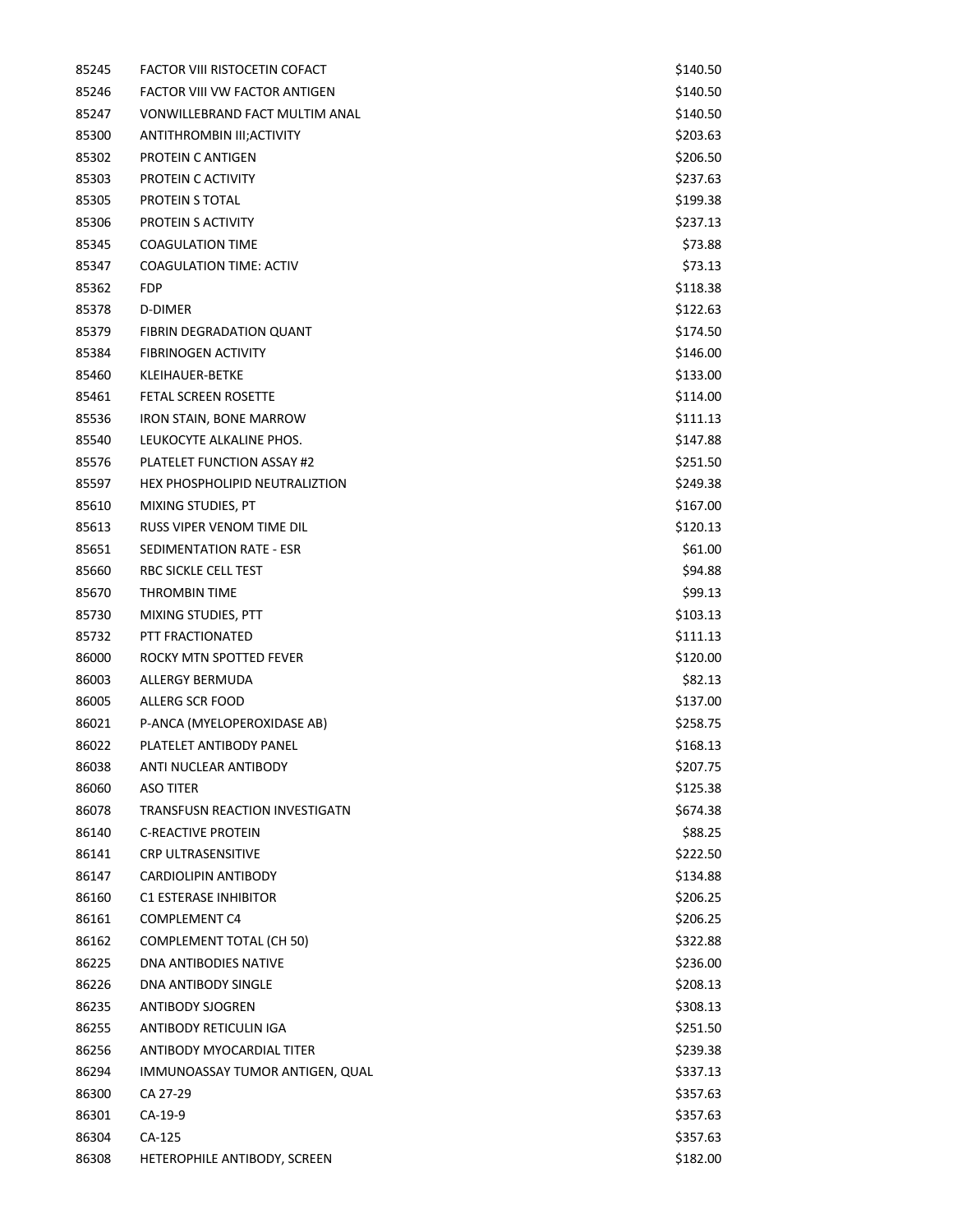| 86316 | CHROMOGRANIN A                                          | \$357.63 |
|-------|---------------------------------------------------------|----------|
| 86318 | IMMUNOASSAY INFECTIOUS ANTIGEN, QUAL/SEMI-QUANT, SINGLE | \$222.50 |
| 86320 | <b>IMMUNOELECTROPHORESIS</b>                            | \$230.88 |
| 86325 | IGG SYNTHSIS & INDEX                                    | \$235.13 |
| 86328 | Immunoassay For Infections Agent Antibiody              | \$200.00 |
| 86334 | IMMUNOFIXATION ELECTROPHO                               | \$247.25 |
| 86340 | ANTIBODY INTRINSIC FACTOR                               | \$259.00 |
| 86360 | T CELL HELPER/SUPPRESSOR                                | \$807.38 |
| 86376 | THYROID PEROXIDASE ABS                                  | \$249.88 |
| 86386 | NUCLEAR MATRIX PROTEIN 22 (NMP22), QUAL                 | \$274.38 |
| 86403 | H. INFLU GP.B ANTIGEN EIA                               | \$175.13 |
| 86413 | Quantitative Of SARS-CoV2antibodies                     | \$200.00 |
| 86430 | RA LATEX QUAL                                           | \$97.50  |
| 86431 | RA QUANTITATIVE                                         | \$97.50  |
| 86580 | TB INTRADERMAL TEST                                     | \$101.88 |
| 86592 | <b>VDRL-CSF</b>                                         | \$73.38  |
| 86593 | VDRL/RPR(QUANT)                                         | \$75.63  |
| 86603 | ADENOVIRUS ANTIBODY                                     | \$140.50 |
| 86611 | BARTONELLA HENSALAE/QUINTANA                            | \$140.50 |
| 86618 | LYME DISEASE (BORRELIA BUGDORFERI) ANTIBODY             | \$292.63 |
| 86631 | CHLAMYDIA ANTIBODY                                      | \$140.50 |
| 86641 | ANTIBODY CRYPTOCOCCUS                                   | \$140.50 |
| 86644 | <b>CYTOMEGALO IGG</b>                                   | \$247.38 |
| 86658 | <b>COXSACKIE A VIRAL TITER</b>                          | \$140.50 |
| 86663 | EPSTEIN BARR (EA)                                       | \$225.38 |
| 86664 | ANTIBODY EPSTEIN BARR (EBNA)                            | \$262.88 |
| 86665 | ANTIBODY EPSTEIN BARR VCA                               | \$311.75 |
| 86677 | ANTIBODY HELICOBACTER PYLORI                            | \$140.50 |
| 86689 | <b>WESTERN BLOT CONFIRMATION</b>                        | \$332.50 |
| 86695 | <b>HERPES SIMPLEX TEST</b>                              | \$225.00 |
| 86696 | <b>HERPES SIMPLEX IGG</b>                               | \$332.50 |
| 86701 | HIV-1 ANTIBODY                                          | \$152.63 |
| 86702 | HIV Rapid Screening (POC Test)                          | \$181.50 |
| 86704 | <b>HEP B CORE ANTIBODY TOTAL</b>                        | \$181.25 |
| 86705 | <b>HEP B CORE ANTIBODY IGM</b>                          | \$181.25 |
| 86706 | <b>HEPATITIS B SURF ANTIBODY</b>                        | \$184.50 |
| 86708 | HEPATITIS A ANTIBODY IGG                                | \$212.88 |
| 86709 | HEP A ANTIBODY IGM                                      | \$184.50 |
| 86710 | PARAINFLUENZA TYPE 1                                    | \$232.88 |
| 86713 | LEGIONELLA ANTIBODY                                     | \$263.00 |
| 86735 | <b>MUMPS ANTIBODY</b>                                   | \$224.25 |
| 86738 | MYCOPLASMA PNEU IGG                                     | \$227.50 |
| 86756 | RESPIRATORY SYNCYTIAL VIRU                              | \$345.00 |
| 86757 | RICKETTSIA ANTIBODY                                     | \$140.50 |
| 86759 | <b>ROTAVIRUS</b>                                        | \$226.63 |
| 86762 | RUBELLA IGG                                             | \$247.38 |
| 86765 | <b>RUBEOLA</b>                                          | \$221.38 |
| 86769 | Antibody-SARS-CoV-2 Covid-19                            | \$200.00 |
| 86777 | TOXOPLASMA IGG                                          | \$247.38 |
| 86787 | <b>VARICELLA ZOSTER</b>                                 | \$140.50 |
| 86788 | WEST NILE VIRUS AB IGM                                  | \$140.50 |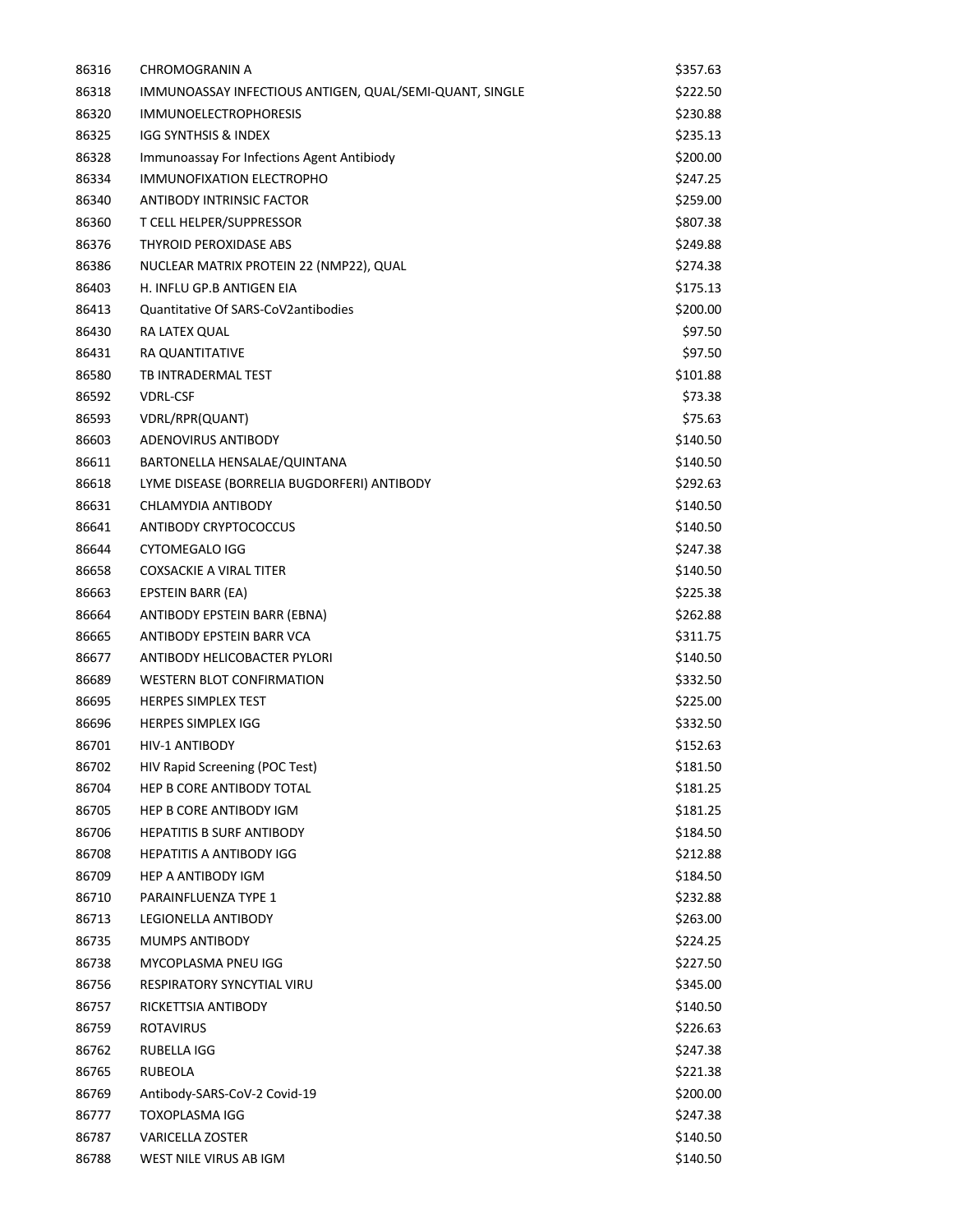| 86790 | RABIES ANTIBODY                       | \$140.50 |
|-------|---------------------------------------|----------|
| 86803 | <b>HEPATITIS C ANTIBODY</b>           | \$245.25 |
| 86804 | <b>HEPATITIS C RIBA</b>               | \$266.25 |
| 86812 | HLA B <sub>27</sub>                   | \$443.50 |
| 86849 | LUPUS PROFILE                         | \$-      |
| 86850 | ANTIBODY SCREEN RBC                   | \$110.83 |
| 86860 | <b>ANTIBODY ELUTION</b>               | \$411.53 |
| 86870 | ANTIBODY ID                           | \$152.99 |
| 86880 | <b>CORD BLOOD STUDIES</b>             | \$92.38  |
| 86886 | ANTIBODY TITER                        | \$88.88  |
| 86891 | AUTOLOGOUS BLOOD OP SALVAGE           | \$224.50 |
| 86900 | <b>ABO GROUP</b>                      | \$51.25  |
| 86901 | BLOOD TYPING RH (D)                   | \$51.25  |
| 86903 | ANTIGEN SCREEN REAGENT                | \$-      |
| 86905 | ANTIGEN TYPING W/AHG                  | \$65.63  |
| 86906 | <b>RH PHENOTYPING</b>                 | \$133.25 |
| 86920 | <b>CROSSMATCH 1 UNIT</b>              | \$189.88 |
| 86922 | <b>CROSSMATCH AHG/UNIT</b>            | \$221.65 |
| 86923 | <b>COMPATIBILITY EA UNIT ELECTRON</b> | \$216.38 |
| 86927 | FRESH FROZ PLASMA THAWING/UNIT        | \$224.50 |
| 86945 | IRRADIATED BLOOD PRODUCT              | \$224.50 |
| 86978 | ANTIBODY AUTOABSORPTION               | \$312.38 |
| 86999 | <b>MULTIPLE SCL PROFILE</b>           | \$224.50 |
| 87015 | <b>CONCENTRATE ANY TYPE</b>           | \$114.75 |
| 87040 | <b>CULTURE BLOOD</b>                  | \$378.00 |
| 87045 | <b>CULTURE STOOL LOOSE</b>            | \$162.13 |
| 87046 | <b>CULTURE VIBRIO STOOL</b>           | \$162.13 |
| 87070 | <b>CULTURE BLOOD</b>                  | \$301.00 |
| 87075 | <b>CULTURE ANAEROBIC</b>              | \$162.63 |
| 87076 | <b>CULTURE ANAEROBIC ADDL METH ID</b> | \$138.88 |
| 87077 | <b>CULTURE NON URINE ID</b>           | \$138.88 |
| 87081 | <b>CULTURE SCREEN ONLY</b>            | \$114.00 |
| 87086 | <b>CULTURE URINE</b>                  | \$249.00 |
| 87088 | <b>CULTURE URINE ID</b>               | \$139.13 |
| 87101 | <b>CULTURE FUNGUS (SKIN)</b>          | \$132.50 |
| 87102 | <b>CULTURE FUNGUS (OTHER)</b>         | \$144.38 |
| 87103 | <b>CULTURE FUNGUS (BLOOD)</b>         | \$155.00 |
| 87106 | YEAST ID                              | \$177.38 |
| 87109 | CULTURE MYCOPLASMA                    | \$179.13 |
| 87110 | <b>CULTURE CHLAMYDIA</b>              | \$336.63 |
| 87116 | <b>CULTURE TB/AFB ISO ONLY</b>        | \$185.63 |
| 87147 | SEROL AGGLUT/ANTISERUM                | \$88.88  |
| 87172 | PINWORM PREP                          | \$73.38  |
| 87176 | <b>HOMOGENIZATION TISSUE CELL</b>     | \$101.13 |
| 87177 | PARASITE/OVA ID                       | \$150.25 |
| 87181 | E-TEST AMOXICIL CLAVULAN ACID         | \$81.63  |
| 87184 | SENSITIVITY/DISK METH                 | \$118.63 |
| 87186 | SENSITIVITY MIC                       | \$148.50 |
| 87205 | FECAL LEUKOCYTES SMEAR                | \$73.38  |
| 87206 | AFB SMEAR ONLY                        | \$92.38  |
| 87207 | PNEUMOCYSTIS PREP                     | \$251.50 |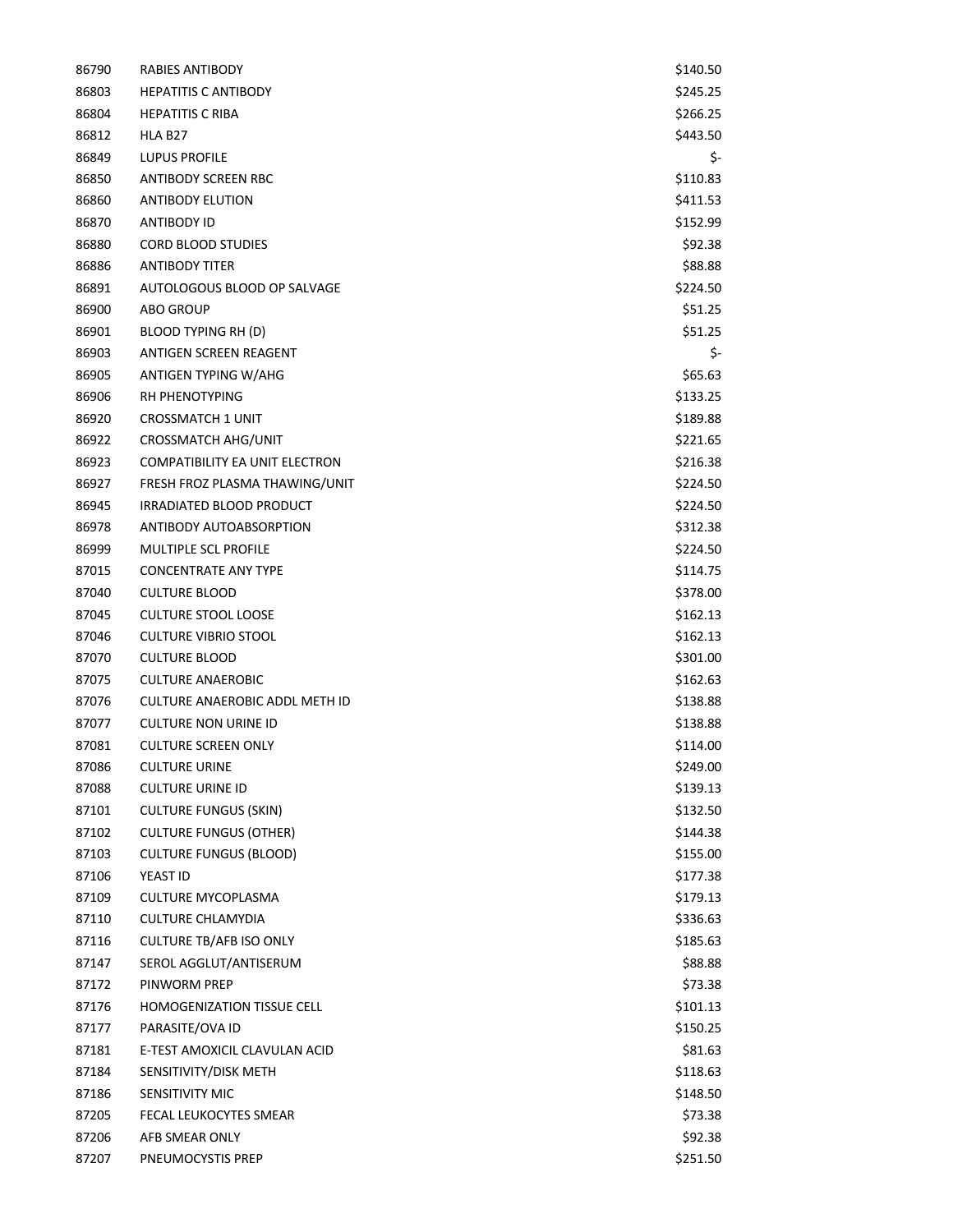| 87210 | SMEAR, WET MOUNT                                 | \$73.38    |
|-------|--------------------------------------------------|------------|
| 87220 | <b>KOH PREP</b>                                  | \$73.38    |
| 87230 | TOXIN/ANTITOXIN ASSAY CULTURE                    | \$339.25   |
| 87252 | <b>CULTURE VIRUS</b>                             | \$447.88   |
| 87299 | CYTOMEGALOVIRUS IMM EARLY AG                     | \$206.13   |
| 87324 | AG CLOSTRIDIA DIFF TOXIN A                       | \$206.13   |
| 87328 | AG GIARDIC ANTIGEN EIA                           | \$206.13   |
| 87335 | AG N MEN B/E.COLI                                | \$206.13   |
| 87338 | <b>HELICOBACTOR PYLORI STOOL</b>                 | \$247.13   |
| 87340 | <b>HEPATITIS B SURF ANTIGEN</b>                  | \$177.50   |
| 87390 | $HIV-1$                                          | \$303.13   |
| 87400 | INFLUENZA A&B ANTIGEN                            | \$248.00   |
| 87420 | <b>HB RAPID RSV</b>                              | \$206.13   |
| 87426 | Inf Agent Antigen Detectionby Enzyme Immunoassay | \$200.00   |
| 87427 | SHIGA-LIKE TOXIN                                 | \$206.13   |
| 87430 | STREP GROUP A ANTIGEN                            | \$206.13   |
| 87449 | AG N MEN C/W                                     | \$206.13   |
| 87450 | LEGIONELLA ANTIGEN SCRN                          | \$164.75   |
| 87481 | CANDIDA DNA AMP PROBE                            | \$206.19   |
| 87491 | CHYLMD TRACH DNA AMP PROBE                       | \$206.19   |
| 87493 | C DIFF AMPLIFIED PROBE                           | \$232.69   |
| 87510 | GARDNER VAG DNA DIR PROBE                        | \$341.13   |
| 87512 | <b>GARDNER VAG DNA QUANT</b>                     | \$347.12   |
| 87521 | <b>HEPATITIS C PRR QUAL</b>                      | \$603.00   |
| 87522 | <b>HEPATITIS C/RNA/PCR</b>                       | \$487.50   |
| 87536 | HIV VIRAL LOAD 3RD GENERATION                    | \$1,462.00 |
| 87590 | <b>GONORRHEA BY DNA PROBE</b>                    | \$344.63   |
| 87591 | N.GONORRHOEAE DNA AMP PROB                       | \$206.19   |
| 87633 | Inf Agent Detection By Nucleic Acid, Resp Virus  | \$625.00   |
| 87635 | Inf Agent Det By Nucleic Acid; SARS-CoV19        | \$200.00   |
| 87661 | Trich Vaginalis, Amplified Probe Tech            | \$206.19   |
| 87797 | CHLAMYDIA/GC DNA PROB                            | \$344.63   |
| 87804 | INFLUENZA ASSAY W/OPTIC (RAPID FLU)              | \$206.13   |
| 87807 | RSV ASSAY W/OPTIC                                | \$206.13   |
| 87808 | TRICHOMONAS ASSAY W/OPTIC                        | \$206.13   |
| 87809 | ADENOVIRUS ASSAY W/OPTIC                         | \$206.13   |
| 87810 | CHLAMYDIA TRACHOMATIS                            | \$206.13   |
| 87880 | STREP A ASSAY W/OPTIC                            | \$206.13   |
| 87899 | AGENT NOS ASSAY W/OPTIC                          | \$206.13   |
| 87902 | <b>HCV GENOTYPE</b>                              | \$3,149.00 |
| 87905 | SIALIDASE ENZYME ASSAY                           | \$210.00   |
| 88104 | <b>CYTO NON GYN SMEAR INTERP</b>                 | \$955.50   |
| 88108 | CYTOLOGY NON-GYN CON TECH                        | \$989.25   |
| 88125 | CYTOPATHOLOGY FORENSIC                           | \$281.38   |
| 88142 | PAP SMEAR THIN PREP DIAGNOSTIC                   | \$348.13   |
| 88150 | PAP SMEAR DIAGNOSTIC                             | \$181.63   |
| 88164 | PAP SMEAR DIAGNOSTIC-BETHESDA                    | \$181.63   |
| 88173 | FNA EVALUATION, INTERP/REPORT                    | \$1,881.75 |
| 88182 | FLOW CYTOMETRY/DNA ANALYSIS                      | \$1,368.13 |
| 88230 | TISSUE CULTURE, LYMPHOCYTE                       | \$2,001.75 |
| 88237 | TISSUE CULTURE BONE MARROW                       | \$2,170.25 |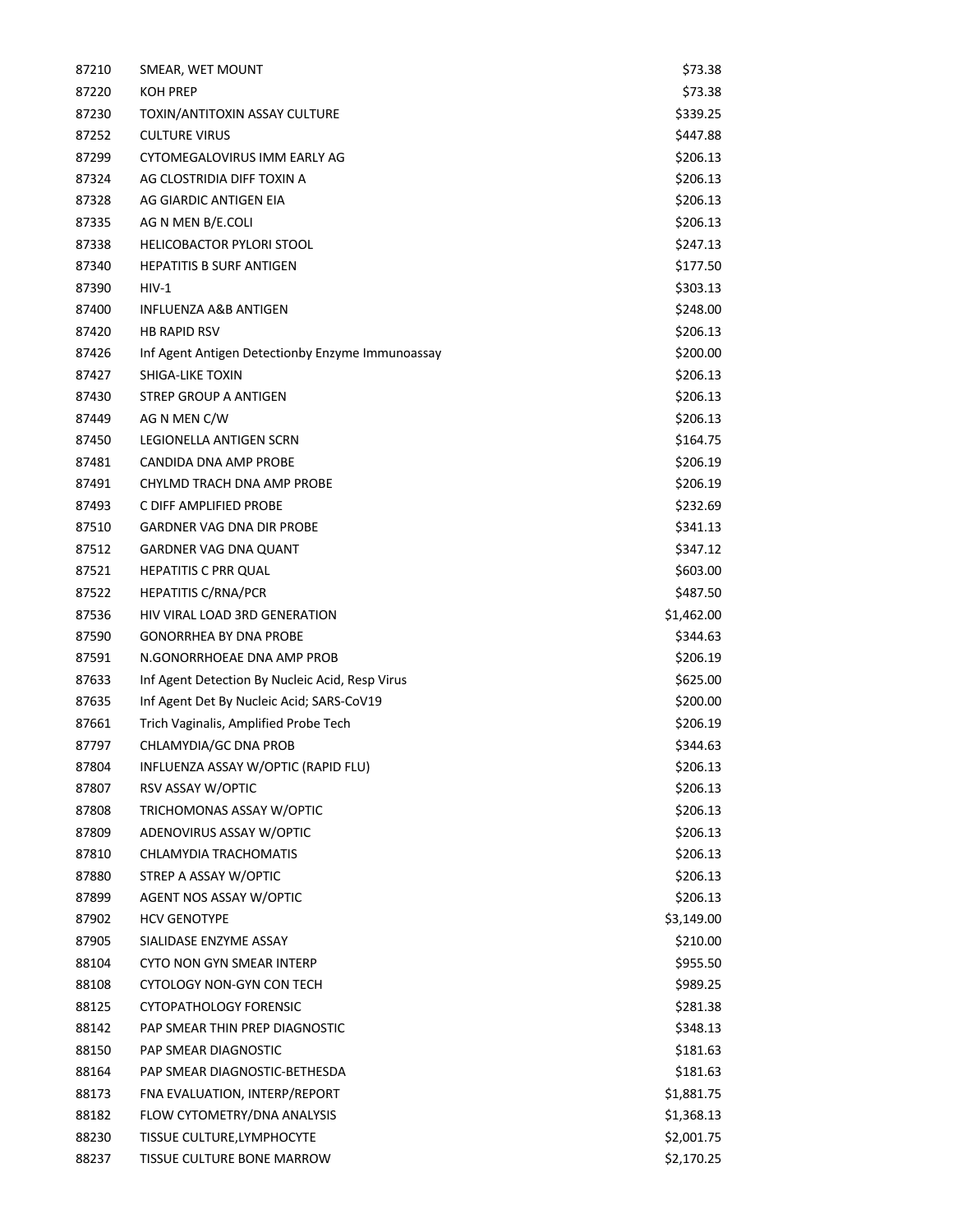| 88262 | <b>CHROM COUNT 15-20 CELLS</b>                                             | \$2,141.63 |
|-------|----------------------------------------------------------------------------|------------|
| 88264 | <b>CHROM ANALYSIS 20-25 CELLS</b>                                          | \$2,141.63 |
| 88271 | MOLECULAR CYTO DNA PROBE                                                   | \$368.00   |
| 88274 | CHROM ANALYSIS 25-99 CELLS                                                 | \$598.13   |
| 88275 | <b>MOLEC INTERPHASE INSITU</b>                                             | \$690.00   |
| 88280 | <b>CHROM ANAL KARYOTYPE</b>                                                | \$431.25   |
| 88291 | CYTO AND MOLEC CYTOGEN INT&REP                                             | \$384.13   |
| 88300 | <b>PATHOLOGY LEVEL I</b>                                                   | \$182.75   |
| 88302 | PATHOLOGY LEVEL II                                                         | \$387.50   |
| 88304 | PATHOLOGY LEVEL III                                                        | \$558.25   |
| 88305 | PATHOLOGY LEVEL IV                                                         | \$879.38   |
| 88307 | PATHOLOGY LEVEL V                                                          | \$3,727.50 |
| 88309 | PATHOLOGY LEVEL VI                                                         | \$5,633.88 |
| 88311 | DECALCIFICATION PROCEDURE                                                  | \$255.75   |
| 88312 | <b>SPECIAL STAINS GROUP I</b>                                              | \$1,224.00 |
| 88313 | SPECIAL STAINS GROUP II                                                    | \$848.00   |
| 88314 | <b>HISTO STAIN FROZEN SECT</b>                                             | \$1,014.88 |
| 88321 | REFERRED PATHOLOGY CONSULT                                                 | \$1,169.13 |
| 88325 | <b>CONSULT COMPREHENSIVE</b>                                               | \$2,637.00 |
| 88329 | PATHOLOGY CONSULT IN SURG                                                  | \$720.88   |
| 88331 | <b>FROZEN SECTION SINGLE SPECIMEN</b>                                      | \$1,251.50 |
| 88332 | FROZEN SECTION ADDL TISSUE BLK                                             | \$546.50   |
| 88333 | PATH CONSULT OR INITIAL SITE                                               | \$1,318.63 |
| 88334 | PATH CONSULT OR EA ADD SITE                                                | \$823.25   |
| 88342 | IMMUNOCYTOCHEMISTRY EA ANTIBDY                                             | \$1,445.75 |
| 88346 | L.E. PREP                                                                  | \$1,369.75 |
| 88348 | ELECTRON MICROSCOPY DIAGNOSTIC                                             | \$9,085.75 |
| 88360 | <b>ESTROGEN RECEPTOR</b>                                                   | \$1,595.63 |
| 88368 | <b>INSITU HYBRIDIZATION MANUAL</b>                                         | \$2,908.75 |
| 88399 | UNLISTED MISC PATH LAB                                                     | \$158.88   |
| 88720 | <b>BILIRUBIN TRANSCUTANEOUS</b>                                            | \$86.25    |
| 89051 | <b>CSF CELL COUNT &amp; DIFF</b>                                           | \$94.63    |
| 89055 | LEUKOCYTE SMEAR - STOOL                                                    | \$73.38    |
| 89060 | <b>CRYSTAL ANALYSIS</b>                                                    | \$122.88   |
| 89190 | EOSINOPHILS NASAL SMEAR                                                    | \$81.63    |
| 89220 | Sputum, obtaining specimen, aerosol induced technique (separate procedure) | \$221.25   |
| 90281 | TC IMMUNE GLOBULIN IG                                                      | \$-        |
| 90371 | TC HEPATITIS B IMMUNE GLOBLIN                                              | \$1,400.36 |
| 90375 | RABIES IG IM/SC                                                            | \$2,747.69 |
| 90385 | RH IG MINIDOSE IM                                                          | \$316.01   |
| 90386 | Rho(D) immune globulin (RhIgIV), human, for intravenous use                | \$-        |
| 90389 | TC TETANUS IMMUNE GLOBULIN                                                 | \$-        |
| 90393 | VACCINA IG IM                                                              | \$-        |
| 90396 | VARICELLA-ZOSTER IG IM                                                     | \$998.50   |
| 90471 | IMMUNIZATION ADMIN - INITIAL                                               | \$324.00   |
| 90472 | IMMUNIZATION ADMIN SUBSEQUENT                                              | \$157.75   |
| 90473 | IMMUNE ADMIN ORAL/NASAL                                                    | \$324.00   |
| 90474 | ED-IMMUNIZATION NASAL\ORAL 2or more                                        | \$157.75   |
| 90585 | <b>BCG VACCINE PERCUT</b>                                                  | \$1,511.43 |
| 90586 | <b>BCG VACCINE INTRAVESICAL</b>                                            | \$1,511.43 |
| 90632 | HEP A VACCINE ADULT IM                                                     | \$620.84   |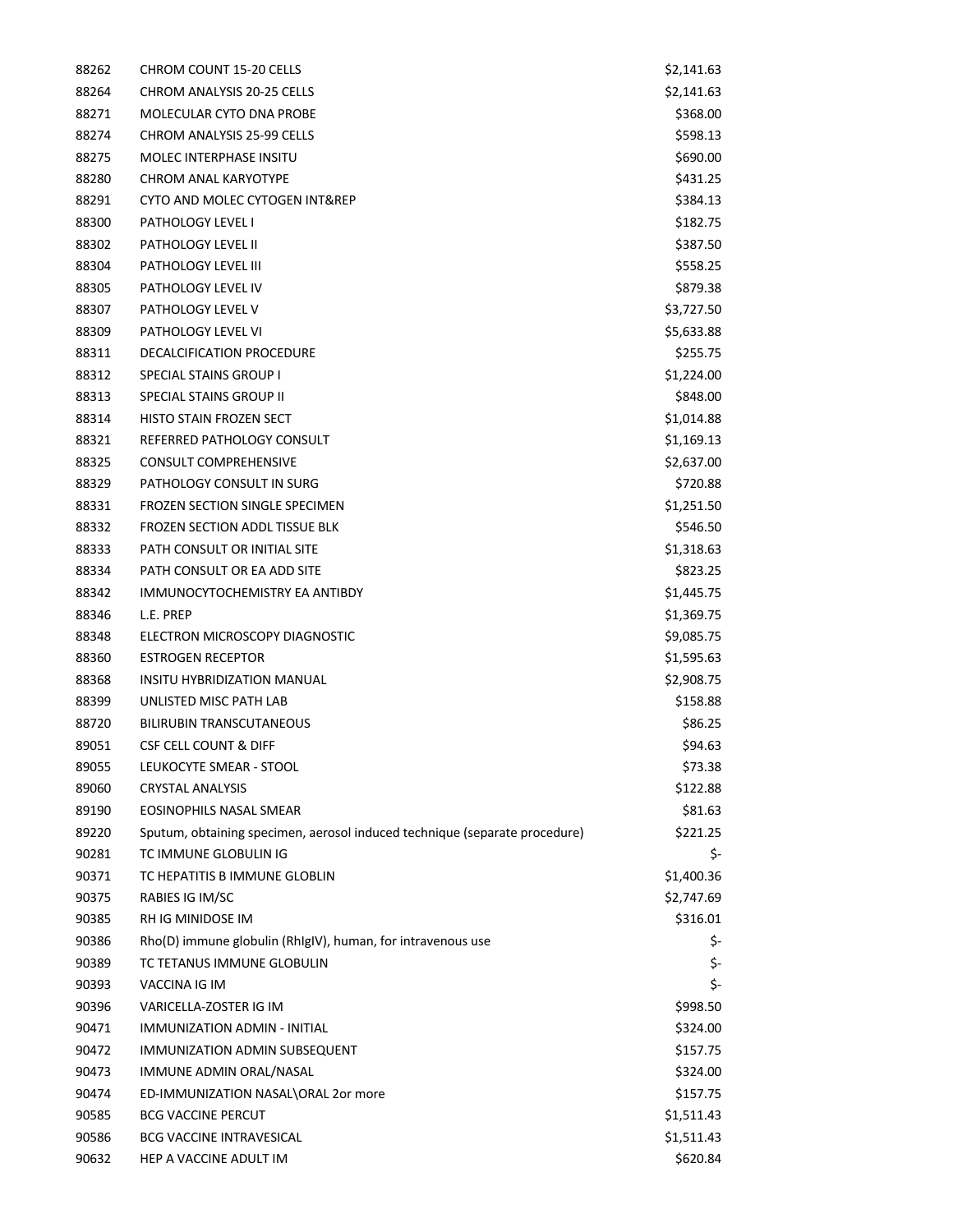| 90633 | HEP A VACC PED/ADOL 2 DOSE                           | \$476.32   |
|-------|------------------------------------------------------|------------|
| 90634 | HEP A VACC PED/ADOL 3 DOSE                           | \$-        |
| 90636 | HEP A/HEP B VACC ADULT IM                            | \$1,535.74 |
| 90645 | HIBTITER .5ML INJ                                    | \$-        |
| 90647 | HIB VACCINE PRP-OMP IM                               | \$-        |
| 90648 | HIB VACCINE PRP-T IM                                 | \$378.05   |
| 90649 | <b>HPV VACCINE 4 VALENT IM</b>                       | \$2,246.73 |
| 90650 | <b>HPV VACCINE 2 VALENT IM</b>                       | \$2,141.17 |
| 90653 | FLU VACCINE ADJUVANT IM                              | \$-        |
| 90654 | FLU VACCINE NO PRESERV ID                            | \$236.48   |
| 90655 | FLU VAC NO PRSV 3 VAL 6-35 M                         | \$215.53   |
| 90656 | FLU VACCINE NO PRESERV 3 & >                         | \$154.97   |
| 90657 | FLU VACCINE 3 YRS IM                                 | \$75.28    |
| 90658 | FLU VACCINE 3 YRS & > IM                             | \$256.53   |
| 90659 | <b>ED-FLU SHOT INDUSTRY</b>                          | \$-        |
| 90660 | FLU VACCINE NASAL                                    | \$319.30   |
| 90662 | FLU VACC PRSV FREE INC ANTIG                         | \$397.79   |
| 90669 | PNEUMOCOCCAL VACC 7 VAL IM                           | \$1,193.51 |
| 90670 | PNEUMOCOCCAL VACC 13 VAL IM                          | \$1,813.84 |
| 90672 | FLU VACCINE 4 VALENT NASAL                           | \$307.44   |
| 90675 | RABIES VACCINE IM                                    | \$2,904.81 |
| 90676 | RABIES VACCINE ID                                    | \$1,945.50 |
| 90680 | ROTOVIRUS VACC 3 DOSE ORAL                           | \$1,239.38 |
| 90696 | DTAP-IPV VACC 4-6 YR IM                              | \$-        |
| 90700 | DTAP VACCINE > 7 YRS IM                              | \$-        |
| 90702 | DIPHERIA plus TETANUS DRUG FOR AGE YOUNGER THAN 7YRS | \$-        |
| 90703 | TETANUS VACCINE IM                                   | \$491.06   |
| 90706 | RUBELLA VACCINE VIAL 0.5ML                           | \$-        |
| 90707 | MEASLES MUMPS RUBELLA VACCINE                        | \$928.30   |
| 90708 | MEASLES-RUBELLA VACCINE SC                           | \$-        |
| 90710 | TC DPT                                               | \$2,493.33 |
| 90714 | DIPHERIA plus TETANUS DRUG FOR AGE 7 OR OLDER        | \$243.43   |
| 90715 | DTAP DRUG                                            | \$422.49   |
| 90718 | ER-Immun-Tetanus/Diptheria Vaccine                   | \$-        |
| 90723 | DTAP-HEP B-IPV VACCINE IM                            | \$1,167.00 |
| 90732 | PNEUMOCOCCAL VACCINE                                 | \$904.40   |
| 90733 | MENINGOCOCCAL VACCINE SC                             | \$1,331.15 |
| 90739 | HEP B VACC ADULT 2 DOSE IM                           | \$-        |
| 90740 | HEPB VACC ILL PAT 3 DOSE IM                          | \$1,492.69 |
| 90741 | <b>CCU-H1N1 VACCINE ADMINISTRTN</b>                  | \$-        |
| 90743 | HEP B VACC ADOL 2 DOSE IM                            | \$302.69   |
| 90744 | HEPATIT B VIR VACC 10MCG/.5ML                        | \$302.69   |
| 90746 | HEP B VACC ADULT 3 DOSE IM                           | \$746.34   |
| 90747 | HEPB VACC ILL PAT 4 DOSE IM                          | \$1,492.69 |
| 90748 | HEP B/HIB VACCINE IM                                 | \$720.91   |
| 90749 | 4A-PPD ADMINISTRATION                                | \$-        |
| 90785 | PSYTX COMPLEX INTERACTIVE                            | \$59.63    |
| 90791 | PSYCH DIAGNOSTIC EVALUATION                          | \$1,892.38 |
| 90792 | PSYCH DIAG EVAL W/MED SRVCS                          | \$1,560.50 |
| 90801 | PSYCH EVALUATION                                     | \$-        |
| 90846 | Family psychotherapy (without the patient present)   | \$927.88   |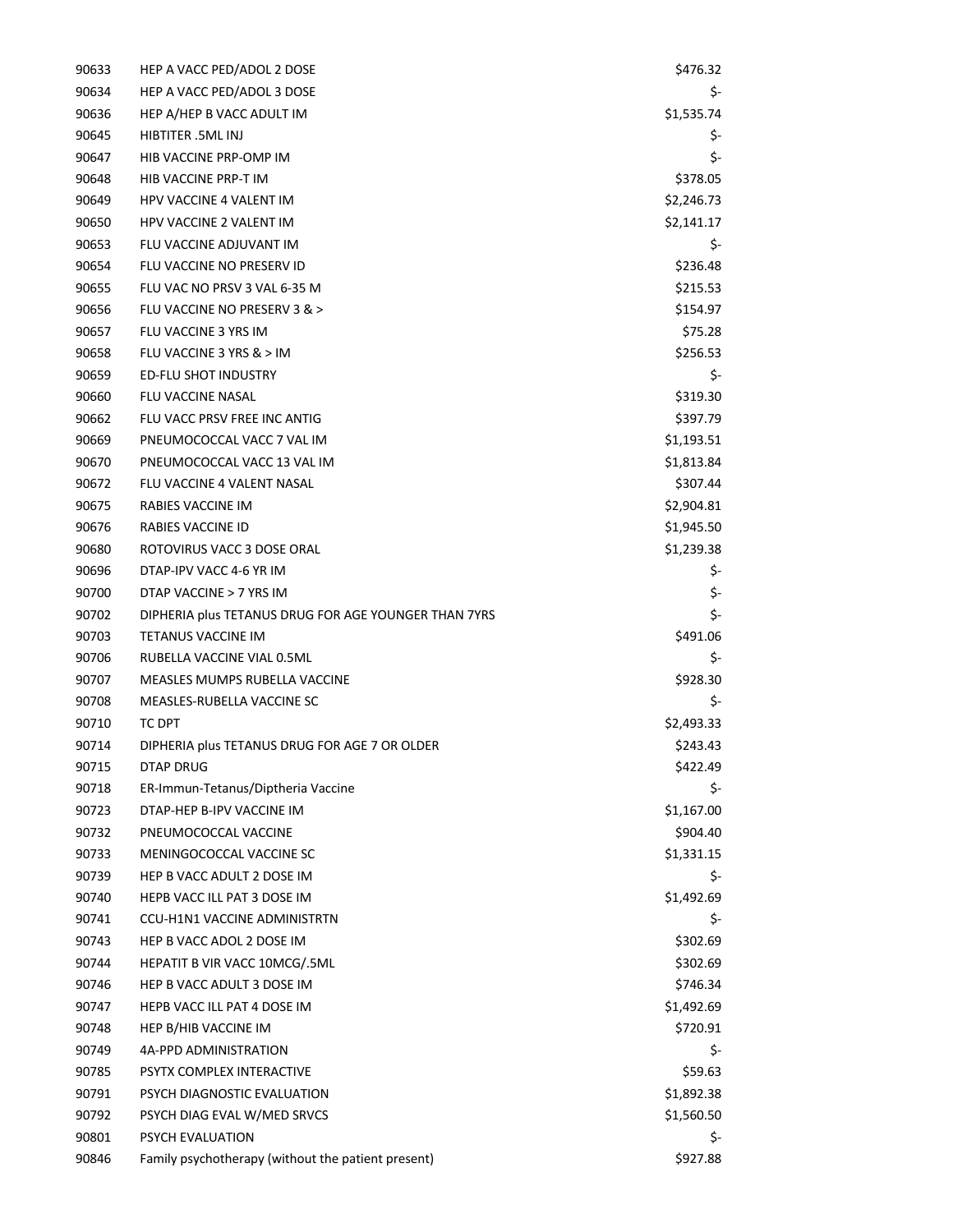| 90847 | Family psychotherapy (conjoint psychotherapy) (with patient present)        | \$1,111.88 |
|-------|-----------------------------------------------------------------------------|------------|
| 90849 | Multiple-family group psychotherapy                                         | \$426.88   |
| 90853 | Group psychotherapy (other than of a multiple-family group)                 | \$307.63   |
| 92511 | NASOPHARYNGOSCOPY WITH ENDOSCOPE                                            | \$1,803.38 |
| 92950 | HEART/LUNG RESUSCITATION CPR                                                | \$3,857.75 |
| 92953 | TEMPORARY EXTERNAL PACING                                                   | \$132.50   |
| 92960 | CARDIOVERSION ELECTRIC EXT                                                  | \$2,575.88 |
| 92977 | CORONARY THROMBOLYSIS BY IV INFUSION                                        | \$710.63   |
| 93000 | ELECTROCARDIOGRAM COMPLETE                                                  | \$230.00   |
| 93005 | ELECTROCARDIOGRAM TRACING                                                   | \$472.00   |
| 93010 | ELECTROCARDIOGRAM REPORT                                                    | \$102.50   |
| 93041 | RHYTHM ECG TRACING                                                          | \$72.00    |
| 93770 | MONITOR CVP, VENOUS PRESSURE                                                | \$108.81   |
| 93880 | <b>EXTRACRANIAL STUDY</b>                                                   | \$1,925.88 |
| 93882 | <b>EXTRACRANIAL STUDY Uni</b>                                               | \$962.90   |
| 93925 | LOWER EXTREMITY STUDY                                                       | \$2,354.12 |
| 93926 | <b>LOWER EXTREMITY STUDY</b>                                                | \$1,392.13 |
| 93931 | <b>UPPER EXTREMITY STUDY</b>                                                | \$1,136.92 |
|       | Duplex scan of extremity veins including responses to compression and other |            |
| 93970 | mane                                                                        | \$2,196.14 |
| 93971 | <b>EXTREMITY STUDY</b>                                                      | \$1,465.63 |
| 93976 | <b>VASCULAR STUDY</b>                                                       | \$1,465.63 |
| 93990 | US Lower EXT L Venous And Arterial Duplex                                   | \$1,759.25 |
| 94010 | SPIROM SIMPL PFT VC                                                         | \$468.63   |
| 94060 | <b>BRONCH EVAL PRE/POST</b>                                                 | \$805.50   |
| 94150 | <b>VITAL CAPACITY</b>                                                       | \$334.96   |
| 94200 | MAX VOLUNTARY VENT (MVV)                                                    | \$327.75   |
| 94240 | <b>FUNC RESID CAPACITY</b>                                                  | \$-        |
| 94350 | <b>DIFFUSION STUDIES</b>                                                    | \$-        |
| 94370 | Peak Flow                                                                   | \$-        |
| 94640 | Nebulizer first (initial)                                                   | \$242.63   |
| 94644 | CONTINUOUS INHALATION TX W/ AEROSOL MEDICATION, FIRST HOUR                  | \$587.75   |
| 94645 | EACH ADD'L HOUR CONTINUOUS INHALATION TX W/ AEROSOL MEDICATION              | \$187.13   |
| 94660 | POS AIRWAY PRESSURE CPAP                                                    | \$801.75   |
| 94664 | DEMO AND/OR EVAL OF PT UTILIZATION OF AEROSOL, NEB, MDI, OR IPPB DEVICE     | \$234.00   |
| 94667 | CHEST WALL MANIPULATION, INITIAL DEMO AND/OR EVAL                           | \$327.75   |
| 94760 | MEASURE BLOOD OXYGEN LEVEL (PULSE OX)                                       | \$42.25    |
| 94761 | CONTINUOUS PULSE OX                                                         | \$63.63    |
| 94762 | PulseOx Overnight                                                           | \$315.00   |
| 94770 | CO2 Expired Gas Determination                                               | \$101.75   |
| 95115 | <b>ALLERGY INJECTION</b>                                                    | \$119.00   |
| 96360 | <b>HYDRATION IV INITIAL</b>                                                 | \$732.50   |
| 96361 | HYDRATE IV INFUSION ADDITIONAL                                              | \$294.00   |
| 96365 | THER/PROPH/DIAG IV INF FIRST HOUR                                           | \$945.63   |
| 96366 | THER/PROPH/DIAG IV INF ADDITIONAL HOURS                                     | \$272.88   |
| 96367 | TX/PROPH/DG ADDL SEQ IV INF                                                 | \$400.75   |
| 96368 | THER/DIAG CONCURRENT INF                                                    | \$276.00   |
| 96372 | THER/PROPH/DIAG INJ SC/IM                                                   | \$324.00   |
| 96373 | THER/PROPH/DIAG INJ IA                                                      | \$251.63   |
| 96374 | THER/PROPH/DIAG INJ IV PUSH                                                 | \$719.75   |
| 96375 | TX/PRO/DX INJ NEW DRUG ADDON                                                | \$281.25   |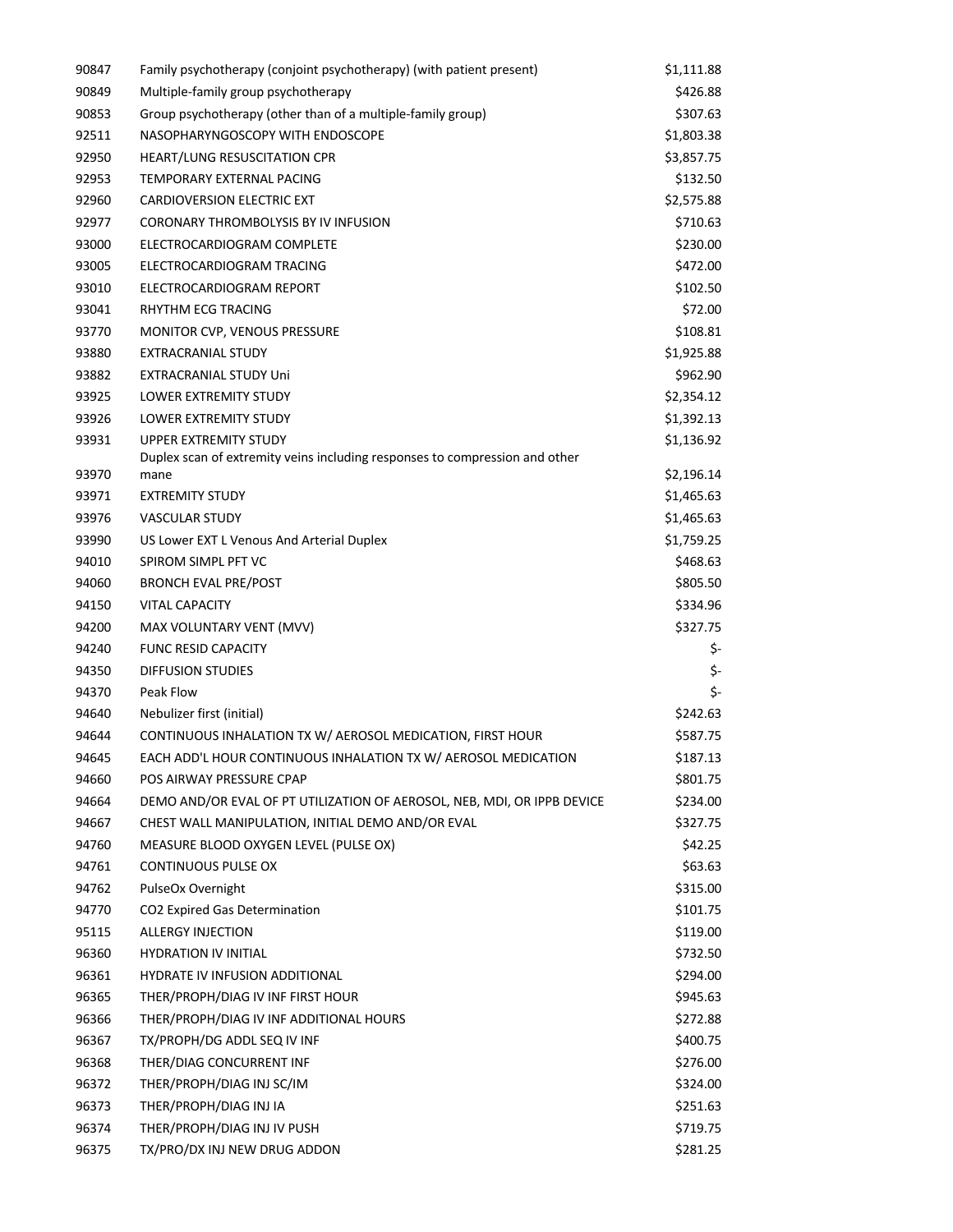| 96376   | TX/PRO/DX INJ SAME DRUG ADON                              | \$281.25    |
|---------|-----------------------------------------------------------|-------------|
| 96401   | CHEMO ANTI-NEOPL SQ/IM                                    | \$949.63    |
| 96523   | IRRIG DRUG DELIVERY DEVICE                                | \$315.13    |
| 97597   | DEBRIDEMENT OPEN WOUND, FIRST 20 SQ CM OR LESS            | \$980.00    |
| 97598   | DEBRIDEMENT OPEN WOUND, EACH ADD'L 20 SQ CM               | \$319.25    |
| 97602   | WOUND CARE, NON-SELECT DEBRIDEMENT W/O ANESTH             | \$894.25    |
| 97605   | Application of wound VAC dressing                         | \$531.63    |
| 98925   | Osteopathic manipulative treatment (OMT) 1-2 body regions | \$392.38    |
| 98926   | OMT 3-4 Body Regions                                      | \$559.38    |
| 99000   | SPECIMEN HANDLING                                         | \$152.36    |
| 99053   | MED SERV 10PM-8AM 24 HR FAC                               | \$240.00    |
| 99143   | MOD/CON SED <5YRS 1ST 30M                                 | \$512.43    |
| 99144   | MOD/CON SED AGE 5+1ST 30M                                 | \$421.63    |
| 99145   | MOD/CON SED EA ADDL 15 MIN                                | \$115.00    |
| 99148   | MOD/CON SEDATION BY DIFF. PHYS, 30 MIN, UNDER 5           | \$-         |
| 99149   | MODERATE SEDATION BY DIFF. PHYS, 30 MIN, OVER 5Y          | \$511.00    |
| 99150   | MODERATE SEDATION BY DIFF. PHYS ADD ON (15 MIN.)          | \$166.13    |
| 99151   | Mod Sedation 15 Min, Under 5yrs                           | \$273.45    |
| 99152   | Individual Intervention (15 Mins)                         | \$624.10    |
| 99153   | Each Additional 15 Minutes                                | \$166.13    |
| 99170   | ANOGENITAL ABUSE EXAM CHILD                               | \$1,577.88  |
| 99173   | Screening test of visual acuity, quantitative, bilateral  | \$60.48     |
| 99175   | INDUCTION OF VOMITING                                     | \$212.75    |
| 99195   | Phlebotomy, therapeutic (separate procedure)              | \$1,285.25  |
| 99281   | <b>EMERGENCY DEPT VISIT LEVEL 1</b>                       | \$359.00    |
| 99282   | <b>EMERGENCY DEPT VISIT LEVEL 2</b>                       | \$867.72    |
| 99283   | <b>EMERGENCY DEPT VISIT LEVEL 3</b>                       | \$1,603.50  |
| 99284   | <b>EMERGENCY DEPT VISIT LEVEL 4</b>                       | \$2,938.53  |
| 99285   | <b>EMERGENCY DEPT VISIT LEVEL 5</b>                       | \$3,700.78  |
| 99291   | <b>CRITICAL CARE FIRST HOUR</b>                           | \$5,539.21  |
| 99292   | CRITICAL CARE ADDL 30 MIN                                 | \$1,513.50  |
| 99471   | PED CRITICAL CARE INITIAL                                 | \$10,471.50 |
| 99472   | PED CRITICAL CARE SUBSQ                                   | \$4,976.38  |
| 99999   | NO CHARGE                                                 | Ş-          |
| 7003026 | X-RAY EYE FOR FOREIGN BODY                                | \$102.50    |
| 7025026 | X-RAY EXAM OF SKULL                                       | \$153.75    |
| 7026026 | X-RAY EXAM OF SKULL                                       | \$209.50    |
| 7101026 | CHEST X-RAY 1 VIEW FRONTAL                                | \$111.00    |
| 7101526 | <b>CHEST X-RAY STEREO FRONTAL</b>                         | \$128.13    |
| 7102026 | CHEST X-RAY 2VW FRONTAL&LATL                              | \$132.38    |
| 7102126 | CHEST X-RAY FRNT LAT LORDOTC                              | \$166.63    |
| 7102226 | CHEST X-RAY FRNT LAT OBLIQUE                              | \$192.38    |
| 7102326 | CHEST X-RAY AND FLUOROSCOPY                               | \$226.63    |
| 7103026 | CHEST X-RAY 4/> VIEWS                                     | \$183.88    |
| 7103426 | CHEST X-RAY&FLUORO 4/> VIEWS                              | \$273.75    |
| 7103526 | CHEST X-RAY SPECIAL VIEWS                                 | \$106.75    |
| 7110026 | X-RAY EXAM RIBS UNI 2 VIEWS                               | \$136.63    |
| 7110126 | X-RAY EXAM UNILAT RIBS/CHEST                              | \$162.38    |
| 7111026 | X-RAY EXAM RIBS BIL 3 VIEWS                               | \$166.63    |
|         |                                                           |             |
| 7111126 | X-RAY EXAM RIBS/CHEST4/> VWS                              | \$196.63    |
| 7112026 | X-RAY EXAM BREASTBONE 2/>VWS                              | \$119.63    |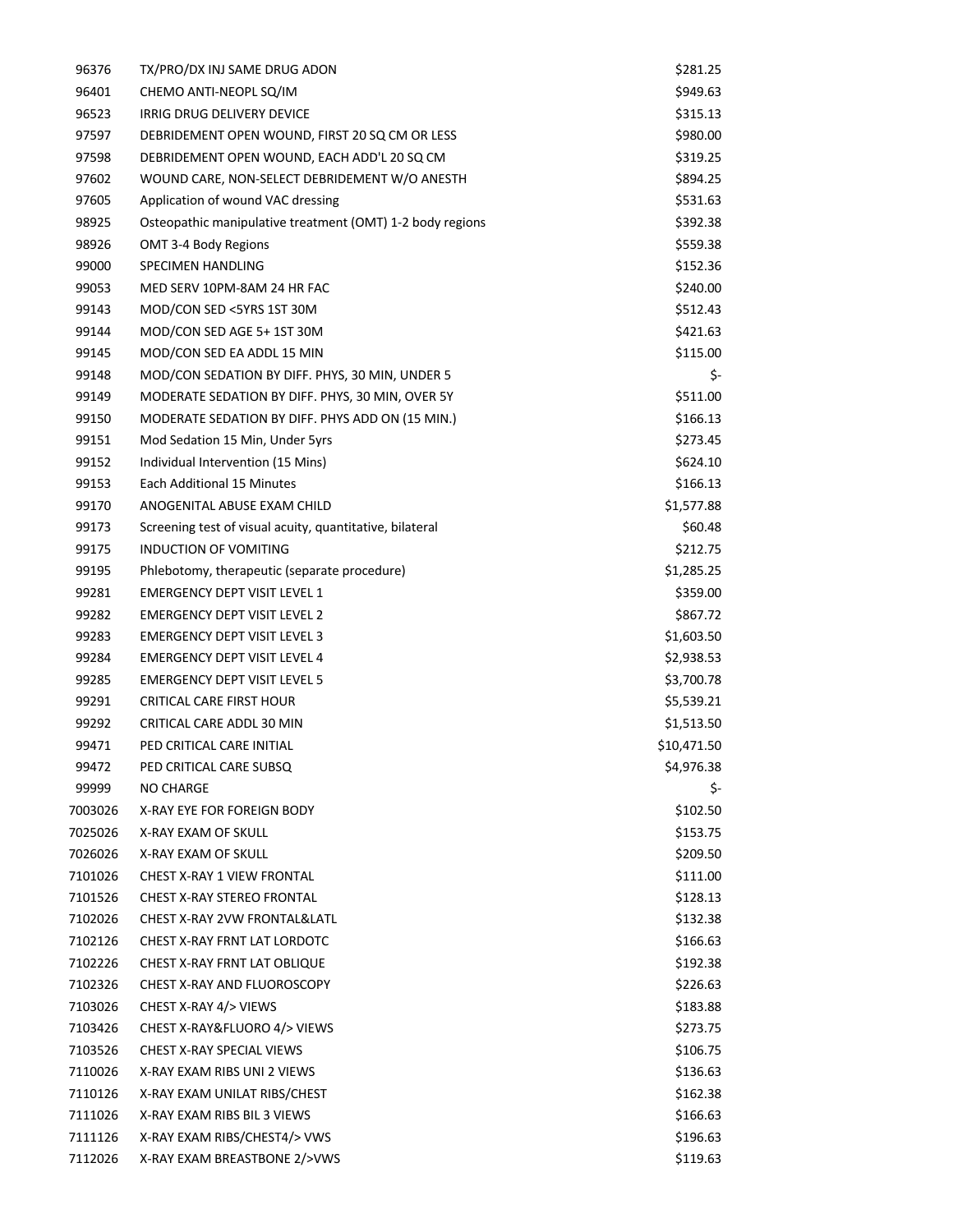| 7113026 | X-RAY STRENOCLAVIC JT 3/>VWS                                  | \$136.63 |
|---------|---------------------------------------------------------------|----------|
| 7201026 | X-RAY EXAM SPINE AP&LAT                                       | \$285.88 |
| 7202026 | X-RAY EXAM OF SPINE 1 VIEW                                    | \$93.88  |
| 7204026 | X-RAY EXAM NECK SPINE 3/ <vws< td=""><td>\$144.50</td></vws<> | \$144.50 |
| 7205026 | X-RAY EXAM NECK SPINE 4/5VWS                                  | \$196.00 |
| 7205226 | X-RAY EXAM NECK SPINE 6/>VWS                                  | \$225.88 |
| 7206926 | X-RAY EXAM TRUNK SPINE STAND                                  | \$144.50 |
| 7207026 | X-RAY EXAM THORAC SPINE 2VWS                                  | \$136.63 |
| 7207226 | X-RAY EXAM THORAC SPINE 3VWS                                  | \$132.38 |
| 7207426 | X-RAY EXAM THORAC SPINE4/>VW                                  | \$132.38 |
| 7208026 | X-RAY EXAM TRUNK SPINE 2 VWS                                  | \$144.50 |
| 7209026 | X-RAY EXAM SCLOIOSIS ERECT                                    | \$187.00 |
| 7210026 | X-RAY EXAM L-S SPINE 2/3 VWS                                  | \$144.50 |
| 7211026 | X-RAY EXAM L-2 SPINE 4/>VWS                                   | \$196.00 |
| 7211426 | X-RAY EXAM L-S SPINE BENDING                                  | \$208.38 |
| 7212026 | X-RAY BEND ONLY L-S SPINE                                     | \$148.75 |
| 7217026 | X-RAY EXAM OF PELVIS                                          | \$114.50 |
| 7219026 | X-RAY EXAM OF PELVIS                                          | \$140.25 |
| 7300026 | X-RAY EXAM OF COLLAR BONE                                     | \$102.38 |
| 7301026 | X-RAY EXAM OF SHOULDER BLADE                                  | \$118.88 |
| 7302026 | X-RAY EXAM OF SHOULDER                                        | \$93.88  |
| 7303026 | X-RAY EXAM OF SHOULDER                                        | \$123.13 |
| 7304026 | CONTRAST X-RAY OF SHOULDER                                    | \$336.88 |
| 7305026 | X-RAY EXAM OF SHOULDERS                                       | \$136.00 |
| 7306026 | X-RAY EXAM OF HUMERUS                                         | \$106.75 |
| 7307026 | X-RAY EXAM OF ELBOW                                           | \$98.13  |
| 7308026 | X-RAY EXAM OF ELBOW                                           | \$106.75 |
| 7308526 | CONTRAST X-RAY OF ELBOW                                       | \$354.25 |
| 7309026 | X-RAY EXAM OF FOREARM                                         | \$102.38 |
| 7309226 | X-RAY EXAM OF ARM INFANT                                      | \$102.38 |
| 7310026 | X-RAY EXAM OF WRIST                                           | \$114.50 |
| 7311026 | X-RAY EXAM OF WRIST                                           | \$106.75 |
| 7311526 | <b>CONTRAST X-RAY OF WRIST</b>                                | \$345.38 |
| 7312026 | X-RAY EXAM OF HAND                                            | \$102.38 |
| 7313026 | X-RAY EXAM OF HAND                                            | \$106.75 |
| 7314026 | X-RAY EXAM OF FINGER(S)                                       | \$85.25  |
| 7350026 | X-RAY EXAM OF HIP                                             | \$118.88 |
| 7351026 | X-RAY EXAM OF HIP                                             | \$140.25 |
| 7352026 | X-RAY EXAM OF HIPS                                            | \$170.25 |
| 7352526 | CONTRAST X-RAY OF HIP                                         | \$358.25 |
| 7353026 | X-RAY EXAM OF HIP                                             | \$178.88 |
| 7354026 | X-RAY EXAM OF PELVIS & HIPS                                   | \$136.00 |
| 7355026 | X-RAY EXAM OF THIGH                                           | \$114.50 |
| 7356026 | X-RAY EXAM OF KNEE 1 OR 2                                     | \$118.88 |
| 7356226 | X-RAY EXAM OF KNEE 3                                          | \$123.13 |
| 7356426 | X-RAY EXAM KNEE 4 OR MORE                                     | \$148.75 |
| 7356526 | X-RAY EXAM OF KNEES                                           | \$123.13 |
| 7358026 | CONTRAST X-RAY OF KNEE JOINT                                  | \$357.88 |
| 7359026 | X-RAY EXAM OF LOWER LEG                                       | \$106.75 |
| 7359226 | X-RAY EXAM OF LEG INFANT                                      | \$98.13  |
| 7360026 | X-RAY EXAM OF ANKLE                                           | \$102.38 |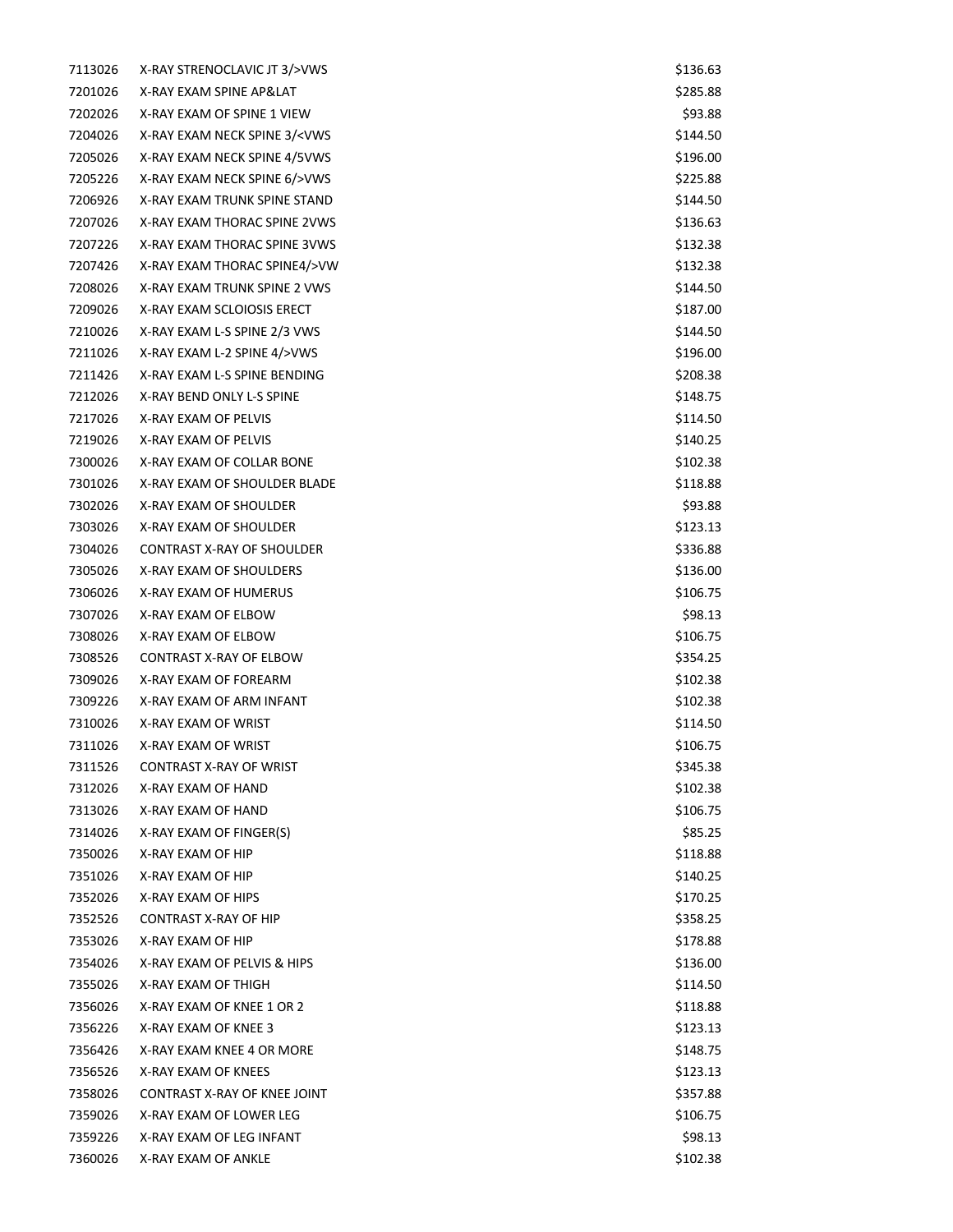| 7361026 | X-RAY EXAM OF ANKLE                 | \$106.75   |
|---------|-------------------------------------|------------|
| 7361526 | <b>CONTRAST X-RAY OF ANKLE</b>      | \$354.00   |
| 7362026 | X-RAY EXAM OF FOOT                  | \$93.88    |
| 7363026 | X-RAY EXAM OF FOOT                  | \$102.50   |
| 7365026 | X-RAY EXAM OF HEEL                  | \$98.13    |
| 7366026 | X-RAY EXAM OF TOE(S)                | \$81.00    |
| 7400026 | X-RAY EXAM OF ABDOMEN               | \$111.00   |
| 7401026 | X-RAY EXAM OF ABDOMEN               | \$141.00   |
| 7402026 | X-RAY EXAM OF ABDOMEN               | \$162.38   |
| 7402226 | X-RAY EXAM SERIES ABDOMEN           | \$192.38   |
| 7417626 | CT ABDOMEN & PELVIS W/O CONTRAST    | \$1,054.38 |
| 7417726 | CT ABDOMEN & PELVIS W/CONTRAST      | \$1,101.50 |
| 7417826 | CT ABDOMEN & PELVIS W/W/O CONTRAST  | \$1,220.75 |
| 7423526 | REMOVE ESOPHAGUS OBSTRUCTION        | \$818.38   |
| 7424026 | X-RAY UPPER GI DELAY W/O KUB        | \$422.63   |
| 7424126 | X-RAYUPPER GI DELAY W/KUB           | \$414.38   |
| 7424526 | X-RAY UPPER GI&SMALL INTEST         | \$550.75   |
| 7424626 | <b>CONTRST X-RAY UPPR GI TRACT</b>  | \$418.38   |
| 7424726 | <b>CONTRST X-RAY UPPR GI TRACT</b>  | \$418.38   |
| 7424926 | <b>CONTRST X-RAY UPPR GI TRACT</b>  | \$550.75   |
| 7425026 | X-RAY EXAM OF SMALL BOWEL           | \$285.88   |
| 7425126 | X-RAY EXAM OF SMALL BOWEL           | \$418.38   |
| 7429026 | <b>CONTRAST X-RAY GALLBLADDER</b>   | \$192.38   |
| 7429126 | <b>CONTRAST X-RAYS GALLBLADDER</b>  | \$123.88   |
| 7430026 | X-RAY BILE DUCTS/PANCREAS           | \$221.63   |
| 7430126 | X-RAYS AT SURGERY ADD-ON            | \$131.75   |
| 7430526 | X-RAY BILE DUCTS/PANCREAS           | \$259.88   |
| 7432026 | <b>CONTRAST X-RAY OF BILE DUCTS</b> | \$324.50   |
| 7432726 | X-RAY BILE STONE REMOVAL            | \$454.00   |
| 7432826 | X-RAY BILE DUCT ENDOSCOPY           | \$439.38   |
| 7432926 | X-RAY FOR PANCREAS ENDOSCOPY        | \$443.63   |
| 7433026 | X-RAY BILE/PANC ENDOSCOPY           | \$562.88   |
| 7434026 | X-RAY GUIDE FOR GI TUBE             | \$332.63   |
| 7435526 | X-RAY GUIDE INTESTINAL TUBE         | \$472.88   |
| 7436026 | X-RAY GUIDE GI DILATION             | \$354.00   |
| 7436326 | X-RAY BILE DUCT DILATION            | \$536.88   |
| 7440026 | CONTRST X-RAY URINARY TRACT         | \$298.75   |
| 7441026 | <b>CONTRST X-RAY URINARY TRACT</b>  | \$294.50   |
| 7441526 | CONTRST X-RAY URINARY TRACT         | \$298.75   |
| 7442026 | CONTRST X-RAY URINARY TRACT         | \$221.63   |
| 7442526 | <b>CONTRST X-RAY URINARY TRACT</b>  | \$217.38   |
| 7443026 | <b>CONTRAST X-RAY BLADDER</b>       | \$188.13   |
| 7444026 | X-RAY MALE GENITAL TRACT            | \$234.50   |
| 7444526 | X-RAY EXAM OF PENIS                 | \$698.88   |
| 7445026 | X-RAY URETHRA/BLADDER               | \$204.50   |
| 7445526 | X-RAY URETHRA/BLADDER               | \$196.63   |
| 7447026 | X-RAY EXAM OF KIDNEY LESION         | \$328.38   |
| 7447526 | X-RAY CONTROL CATH INSERT           | \$324.50   |
| 7448026 | X-RAY CONTROL CATH INSERT           | \$324.50   |
| 7448526 | X-RAY GUIDE GU DILATION             | \$324.50   |
| 7471026 | X-RAY MEASUREMENT OF PELVIS         | \$188.13   |
|         |                                     |            |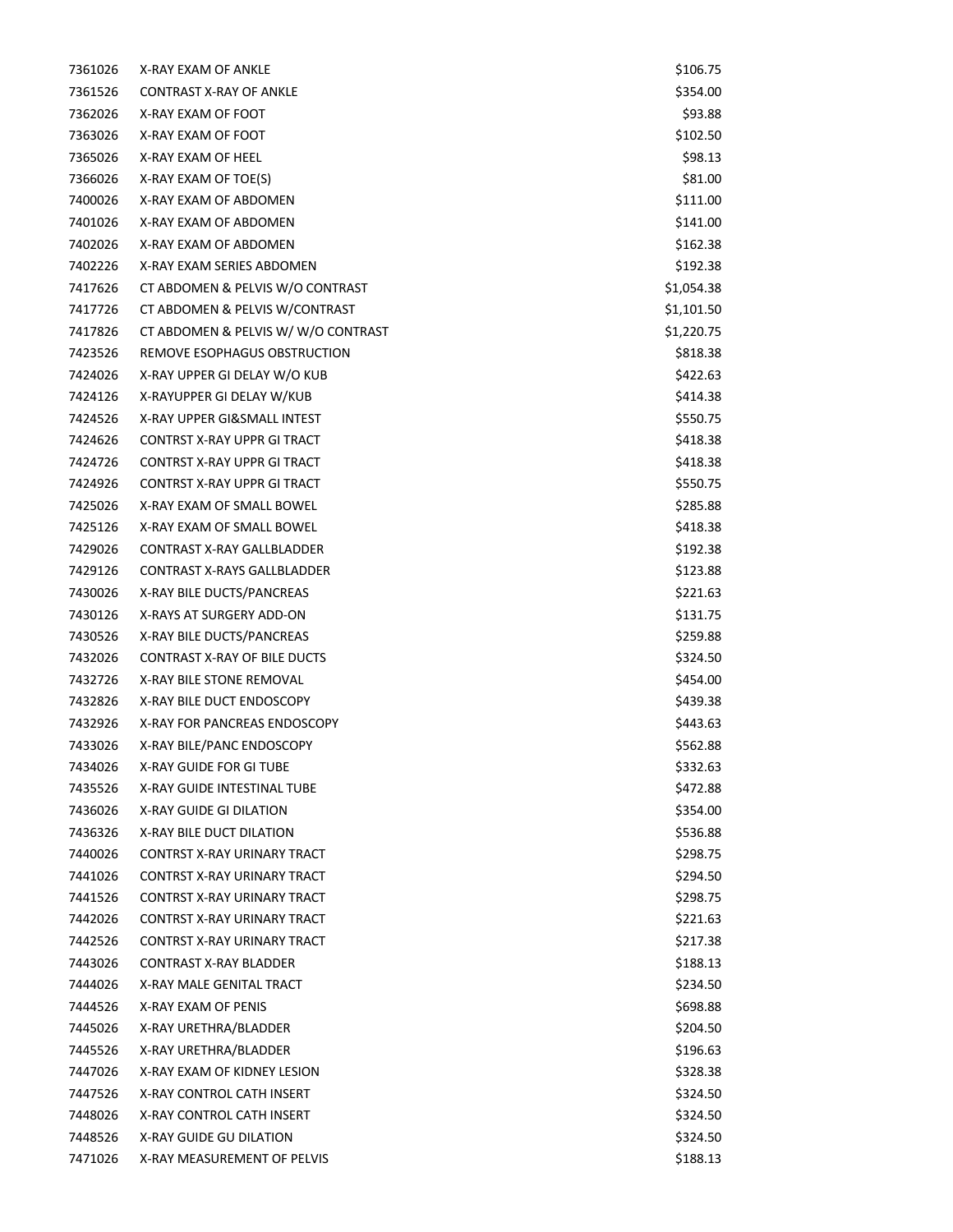| 7474026 | X-RAY FEMALE GENITAL TRACT                                    | \$226.63 |
|---------|---------------------------------------------------------------|----------|
| 7474226 | X-RAY FALLOPIAN TUBE                                          | \$379.38 |
| 7477526 | X-RAY EXAM OF PERINEUM                                        | \$383.75 |
| 7670026 | US EXAM ABDOM COMPLETE                                        | \$491.13 |
| 7670526 | ECHO EXAM OF ABDOMEN                                          | \$354.50 |
| 7685626 | US EXAM PELVIC COMPLETE                                       | \$414.38 |
| 7685726 | US EXAM PELVIC LIMITED                                        | \$234.50 |
| 7687026 | US EXAM SCROTUM                                               | \$388.38 |
| 7687226 | US TRANSRECTAL                                                | \$414.13 |
| 7687326 | ECHOGRAP TRANS R PROS STUDY                                   | \$952.25 |
| 7688126 | US XTR NON-VASC COMPLETE                                      | \$388.38 |
| 7688226 | US XTR NON-VASC LMTD                                          | \$298.38 |
| 8740059 | Inf A&B                                                       | \$124.00 |
| 8780459 | Influenza B                                                   | \$206.13 |
| 9464076 | NEBULIZER, SUBSEQUENT                                         | \$248.00 |
| 0042T   | <b>CT BRAIN PERFUSION</b>                                     | \$-      |
| 0144T   | CT HEART WO DYE; QUAL CALC                                    | \$-      |
| 0145T   | CT HEART W/WO DYE FUNCT                                       | \$-      |
| 0146T   | CCTA W/WO DYE                                                 | \$-      |
| 0147T   | CCTA W/WO, QUAN CALCIUM                                       | \$-      |
| 0148T   | CCTA W/WO, STRXR                                              | \$-      |
| 0149T   | CCTA W/WO, STRXR QUAN CALC                                    | \$-      |
| 0150T   | CCTA W/WO, DISEASE STRXR                                      | \$-      |
| 0151T   | CT HEART FUNC ADD ON                                          | \$-      |
| 70030TC | X-RAY EYE FOR FOREIGN BODY                                    | \$272.38 |
| 70250TC | X-RAY EXAM OF SKULL                                           | \$327.75 |
| 70260TC | X-RAY EXAM OF SKULL                                           | \$396.00 |
| 71010TC | CHEST X-RAY 1 VIEW FRONTAL                                    | \$187.13 |
| 71015TC | <b>CHEST X-RAY STEREO FRONTAL</b>                             | \$263.88 |
| 71020TC | CHEST X-RAY 2VW FRONTAL&LATL                                  | \$255.38 |
| 71021TC | CHEST X-RAY FRNT LAT LORDOTC                                  | \$315.00 |
| 71022TC | <b>CHEST X-RAY FRNT LAT OBLIQUE</b>                           | \$421.50 |
| 71023TC | <b>CHEST X-RAY AND FLUOROSCOPY</b>                            | \$617.63 |
| 71030TC | CHEST X-RAY 4/> VIEWS                                         | \$404.50 |
| 71034TC | CHEST X-RAY&FLUORO 4/> VIEWS                                  | \$826.38 |
| 71035TC | CHEST X-RAY SPECIAL VIEWS                                     | \$353.38 |
| 71100TC | X-RAY EXAM RIBS UNI 2 VIEWS                                   | \$280.88 |
| 71101TC | X-RAY EXAM UNILAT RIBS/CHEST                                  | \$344.88 |
| 71110TC | X-RAY EXAM RIBS BIL 3 VIEWS                                   | \$357.63 |
| 71111TC | X-RAY EXAM RIBS/CHEST4/> VWS                                  | \$489.75 |
| 71120TC | X-RAY EXAM BREASTBONE 2/>VWS                                  | \$285.13 |
| 71130TC | X-RAY STRENOCLAVIC JT 3/>VWS                                  | \$344.88 |
| 72010TC | X-RAY EXAM SPINE AP&LAT                                       | \$736.88 |
| 72020TC | X-RAY EXAM OF SPINE 1 VIEW                                    | \$208.50 |
| 72040TC | X-RAY EXAM NECK SPINE 3/ <vws< td=""><td>\$315.00</td></vws<> | \$315.00 |
| 72050TC | X-RAY EXAM NECK SPINE 4/5VWS                                  | \$425.75 |
| 72052TC | X-RAY EXAM NECK SPINE 6/>VWS                                  | \$575.00 |
| 72069TC | X-RAY EXAM TRUNK SPINE STAND                                  | \$353.38 |
| 72070TC | X-RAY EXAM THORAC SPINE 2VWS                                  | \$298.00 |
| 72072TC | X-RAY EXAM THORAC SPINE 3VWS                                  | \$344.88 |
| 72074TC | X-RAY EXAM THORAC SPINE4/>VW                                  | \$438.63 |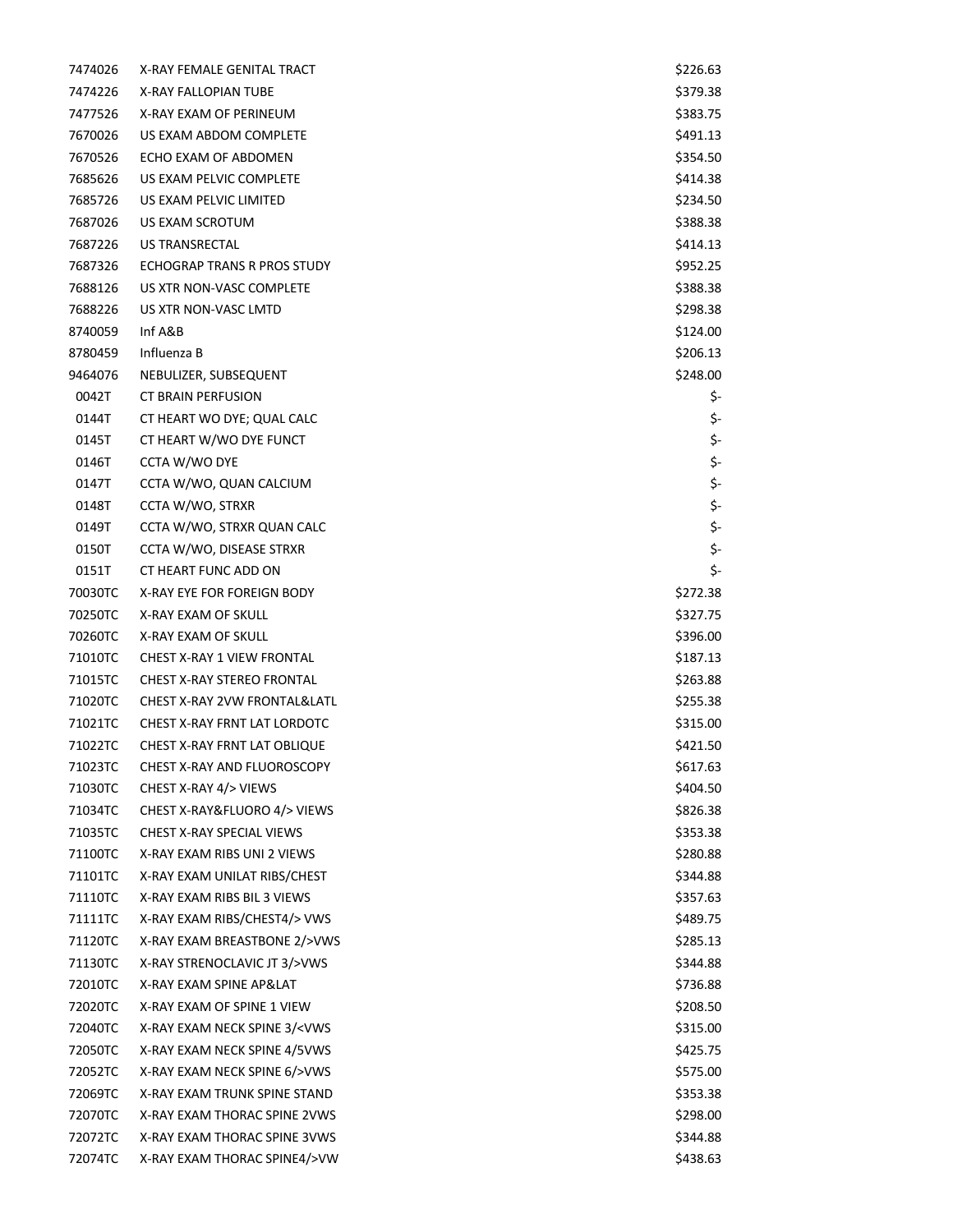| 72080TC | X-RAY EXAM TRUNK SPINE 2 VWS   | \$327.75   |
|---------|--------------------------------|------------|
| 72090TC | X-RAY EXAM SCLOIOSIS ERECT     | \$485.50   |
| 72100TC | X-RAY EXAM L-S SPINE 2/3 VWS   | \$319.25   |
| 72110TC | X-RAY EXAM L-2 SPINE 4/>VWS    | \$434.38   |
| 72114TC | X-RAY EXAM L-S SPINE BENDING   | \$617.63   |
| 72120TC | X-RAY BEND ONLY L-S SPINE      | \$400.25   |
| 72170TC | X-RAY EXAM OF PELVIS           | \$259.63   |
| 72190TC | X-RAY EXAM OF PELVIS           | \$421.50   |
| 73000TC | X-RAY EXAM OF COLLAR BONE      | \$272.38   |
| 73010TC | X-RAY EXAM OF SHOULDER BLADE   | \$298.00   |
| 73020TC | X-RAY EXAM OF SHOULDER         | \$212.75   |
| 73030TC | X-RAY EXAM OF SHOULDER         | \$276.63   |
| 73040TC | CONTRAST X-RAY OF SHOULDER     | \$1,030.88 |
| 73050TC | X-RAY EXAM OF SHOULDERS        | \$387.50   |
| 73060TC | X-RAY EXAM OF HUMERUS          | \$268.13   |
| 73070TC | X-RAY EXAM OF ELBOW            | \$272.38   |
| 73080TC | X-RAY EXAM OF ELBOW            | \$327.75   |
| 73085TC | CONTRAST X-RAY OF ELBOW        | \$962.75   |
| 73090TC | X-RAY EXAM OF FOREARM          | \$259.63   |
| 73092TC | X-RAY EXAM OF ARM INFANT       | \$319.25   |
| 73100TC | X-RAY EXAM OF WRIST            | \$302.25   |
| 73110TC | X-RAY EXAM OF WRIST            | \$383.25   |
| 73115TC | <b>CONTRAST X-RAY OF WRIST</b> | \$1,094.88 |
| 73120TC | X-RAY EXAM OF HAND             | \$255.38   |
| 73130TC | X-RAY EXAM OF HAND             | \$315.00   |
| 73140TC | X-RAY EXAM OF FINGER(S)        | \$353.38   |
| 73500TC | X-RAY EXAM OF HIP              | \$238.25   |
| 73510TC | X-RAY EXAM OF HIP              | \$370.38   |
| 73520TC | X-RAY EXAM OF HIPS             | \$361.88   |
| 73525TC | <b>CONTRAST X-RAY OF HIP</b>   | \$1,005.38 |
| 73530TC | X-RAY EXAM OF HIP              | \$272.13   |
| 73540TC | X-RAY EXAM OF PELVIS & HIPS    | \$447.13   |
| 73550TC | X-RAY EXAM OF THIGH            | \$255.38   |
| 73560TC | X-RAY EXAM OF KNEE 1 OR 2      | \$285.13   |
| 73562TC | X-RAY EXAM OF KNEE 3           | \$366.13   |
| 73564TC | X-RAY EXAM KNEE 4 OR MORE      | \$421.50   |
| 73565TC | X-RAY EXAM OF KNEES            | \$344.88   |
| 73580TC | CONTRAST X-RAY OF KNEE JOINT   | \$1,333.50 |
| 73590TC | X-RAY EXAM OF LOWER LEG        | \$251.13   |
| 73592TC | X-RAY EXAM OF LEG INFANT       | \$263.88   |
| 73600TC | X-RAY EXAM OF ANKLE            | \$272.38   |
| 73610TC | X-RAY EXAM OF ANKLE            | \$327.75   |
| 73615TC | <b>CONTRAST X-RAY OF ANKLE</b> | \$1,009.63 |
| 73620TC | X-RAY EXAM OF FOOT             | \$263.88   |
| 73630TC | X-RAY EXAM OF FOOT             | \$306.50   |
| 73650TC | X-RAY EXAM OF HEEL             | \$272.38   |
| 73660TC | X-RAY EXAM OF TOE(S)           | \$315.00   |
| 74000TC | X-RAY EXAM OF ABDOMEN          | \$200.00   |
| 74010TC | X-RAY EXAM OF ABDOMEN          | \$357.63   |
| 74020TC | X-RAY EXAM OF ABDOMEN          | \$357.63   |
| 74022TC | X-RAY EXAM SERIES ABDOMEN      | \$434.38   |
|         |                                |            |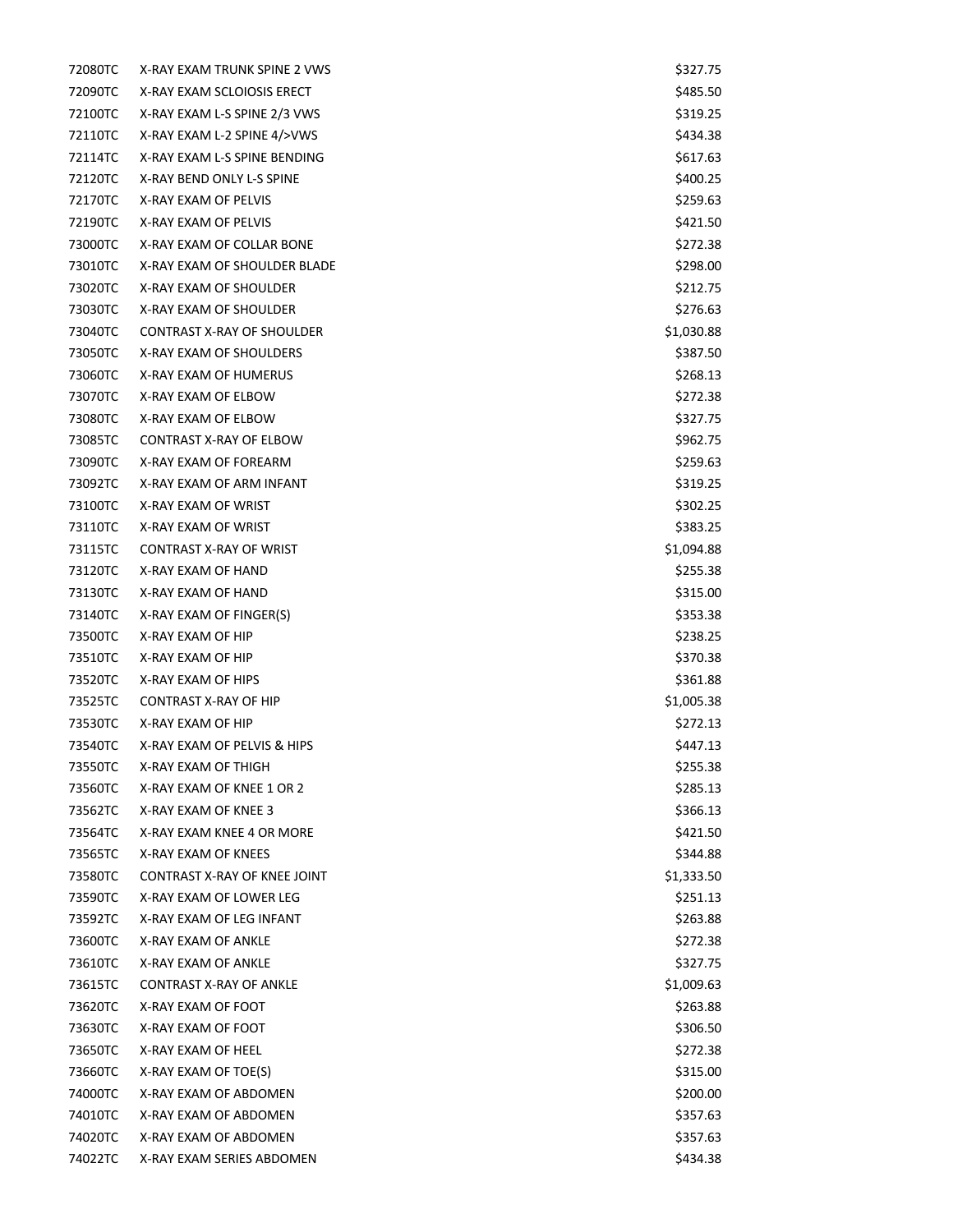| 74176TC | CT ABDOMEN & PELVIS W/O CONTRAST    | \$1,857.63 |
|---------|-------------------------------------|------------|
| 74177TC | CT ABDOMEN & PELVIS W/CONTRAST      | \$3,280.88 |
| 74178TC | CT ABDOMEN & PELVIS W/W/O CONTRAST  | \$3,911.63 |
| 74235TC | REMOVE ESOPHAGUS OBSTRUCTION        | \$1,141.63 |
| 74240TC | X-RAY UPPER GI DELAY W/O KUB        | \$1,043.75 |
| 74241TC | X-RAYUPPER GI DELAY W/KUB           | \$1,120.38 |
| 74245TC | X-RAY UPPER GI&SMALL INTEST         | \$1,538.00 |
| 74246TC | <b>CONTRST X-RAY UPPR GI TRACT</b>  | \$1,235.50 |
| 74247TC | CONTRST X-RAY UPPR GI TRACT         | \$1,423.00 |
| 74249TC | <b>CONTRST X-RAY UPPR GI TRACT</b>  | \$1,538.00 |
| 74250TC | X-RAY EXAM OF SMALL BOWEL           | \$1,035.13 |
| 74251TC | X-RAY EXAM OF SMALL BOWEL           | \$1,538.38 |
| 74290TC | CONTRAST X-RAY GALLBLADDER          | \$707.00   |
| 74291TC | <b>CONTRAST X-RAYS GALLBLADDER</b>  | \$758.25   |
| 74300TC | X-RAY BILE DUCTS/PANCREAS           | \$348.75   |
| 74301TC | X-RAYS AT SURGERY ADD-ON            | \$204.25   |
| 74305TC | X-RAY BILE DUCTS/PANCREAS           | \$420.88   |
| 74320TC | <b>CONTRAST X-RAY OF BILE DUCTS</b> | \$937.13   |
| 74327TC | X-RAY BILE STONE REMOVAL            | \$1,346.25 |
| 74328TC | X-RAY BILE DUCT ENDOSCOPY           | \$1,684.63 |
| 74329TC | X-RAY FOR PANCREAS ENDOSCOPY        | \$2,077.31 |
| 74330TC | X-RAY BILE/PANC ENDOSCOPY           | \$1,684.63 |
| 74340TC | X-RAY GUIDE FOR GITUBE              | \$1,401.13 |
| 74355TC | X-RAY GUIDE INTESTINAL TUBE         | \$1,401.13 |
| 74360TC | X-RAY GUIDE GI DILATION             | \$1,684.63 |
| 74363TC | X-RAY BILE DUCT DILATION            | \$839.88   |
| 74400TC | CONTRST X-RAY URINARY TRACT         | \$1,154.50 |
| 74410TC | CONTRST X-RAY URINARY TRACT         | \$1,141.75 |
| 74415TC | CONTRST X-RAY URINARY TRACT         | \$1,482.63 |
| 74420TC | CONTRST X-RAY URINARY TRACT         | \$1,401.13 |
| 74425TC | CONTRST X-RAY URINARY TRACT         | \$698.00   |
| 74430TC | <b>CONTRAST X-RAY BLADDER</b>       | \$332.00   |
| 74440TC | X-RAY MALE GENITAL TRACT            | \$843.38   |
| 74445TC | X-RAY EXAM OF PENIS                 | \$601.88   |
| 74450TC | X-RAY URETHRA/BLADDER               | \$779.25   |
| 74455TC | X-RAY URETHRA/BLADDER               | \$890.25   |
| 74470TC | X-RAY EXAM OF KIDNEY LESION         | \$668.25   |
| 74475TC | X-RAY CONTROL CATH INSERT           | \$920.13   |
| 74480TC | X-RAY CONTROL CATH INSERT           | \$920.13   |
| 74485TC | X-RAY GUIDE GU DILATION             | \$924.38   |
| 74710TC | X-RAY MEASUREMENT OF PELVIS         | \$234.00   |
| 74740TC | X-RAY FEMALE GENITAL TRACT          | \$766.75   |
| 74742TC | X-RAY FALLOPIAN TUBE                | \$582.88   |
| 74775TC | X-RAY EXAM OF PERINEUM              | \$779.25   |
| 76700TC | US EXAM ABDOM COMPLETE              | \$1,244.00 |
| 76705TC | ECHO EXAM OF ABDOMEN                | \$1,026.63 |
| 76856TC | US EXAM PELVIC COMPLETE             | \$1,175.75 |
| 76857TC | US EXAM PELVIC LIMITED              | \$809.38   |
| 76870TC | US EXAM SCROTUM                     | \$1,201.38 |
| 76872TC | US TRANSRECTAL                      | \$506.75   |
| 76873TC | ECHOGRAP TRANS R PROS STUDY         | \$1,218.38 |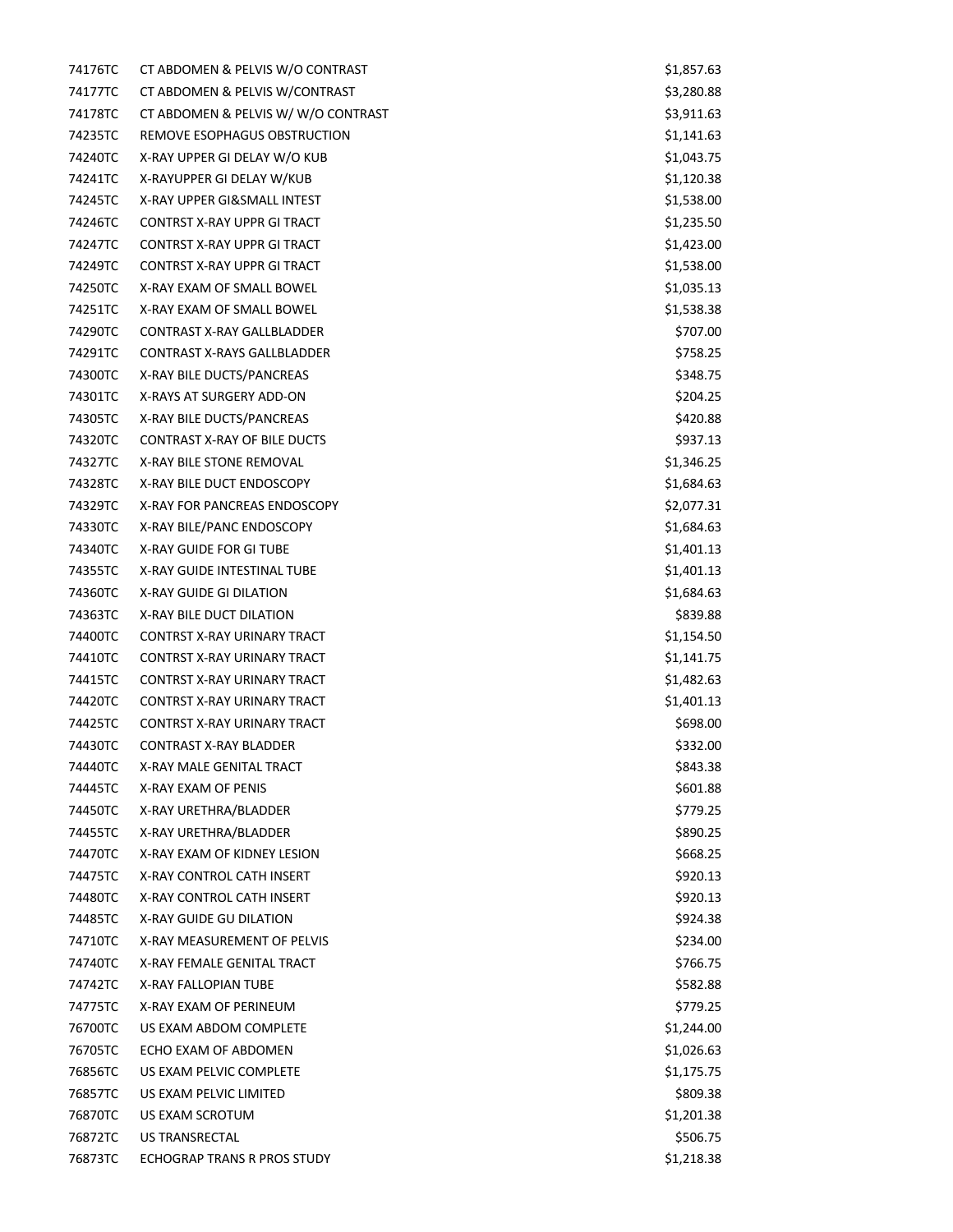| 76881TC | US XTR NON-VASC COMPLETE                           | \$1,171.50 |
|---------|----------------------------------------------------|------------|
| 76882TC | US XTR NON-VASC LMTD                               | \$144.50   |
| 80047QW | <b>BASIC METABOLIC PANEL</b>                       | \$145.38   |
| 80048QW | BASIC METABOLIC PANEL, CALCIUM TOTAL               | \$145.38   |
| 80051QW | ELECTROLYTE PANEL                                  | \$120.50   |
| 80053QW | <b>COMPREHENSIVE METABOLIC PANEL</b>               | \$181.63   |
| 80061QW | LIPID PANEL                                        | \$230.25   |
| 80069QW | RENAL FUNCTION PANEL                               | \$149.25   |
| 80178QW | LITHIUM ASSAY                                      | \$113.63   |
| 81003GW | URINALYSIS, AUTO, W/O MICROSCOPE                   | \$38.63    |
| 81007QW | URINALYSIS, BACTERIA SCREEN                        | \$44.13    |
| 82010QW | KETONE BODY(S), QUANTITATIVE                       | \$125.88   |
| 82040QW | ALBUMIN, SERUM ASSAY                               | \$85.00    |
| 82042QW | ALBUMIN, URINE/OTHER, QUANTITATIVE ASSAY           | \$88.88    |
| 82043QW | MICROALBUMIN, URINE, QUANTITATIVE ASSAY            | \$95.75    |
| 82044QW | MICROALBUMIN, URINE, SEMIQUANTITATIVE ASSAY        | \$78.63    |
| 82055QW | ALCOHOL (ETHANOL) ASSAY                            | \$185.63   |
| 82120QW | AMINES, VAGINAL FLUID, QUALITATIVE                 | \$64.63    |
| 82150QW | <b>AMYLASE ASSAY</b>                               | \$111.38   |
| 82247QW | <b>BILIRUBIN, TOTAL</b>                            | \$86.25    |
| 82271QW | OCCULT BLOOD, OTH SOURCE, FOR COLORECTAL CA SCREEN | \$56.00    |
| 82272QW | BLOOD OCCULT GUIAC SINGL SPEC                      | \$56.00    |
| 82274QW | OCCULT BLOOD, FECES, IMMUNOASSAY                   | \$273.25   |
| 82310QW | CALCIUM ASSAY, TOTAL                               | \$88.63    |
| 82330QW | CALCIUM ASSAY, IONIZED                             | \$234.88   |
| 82374QW | CARBON DIOXIDE (BICARBONATE) ASSAY                 | \$84.00    |
| 82435QW | CHLORIDE ASSAY, BLOOD                              | \$79.00    |
| 82465QW | CHOLESTEROL, BLOOD/SERUM, TOTAL                    | \$74.75    |
| 82523QW | <b>COLLAGEN CROSSLINKS</b>                         | \$321.13   |
| 82550QW | CPK (CREATINE KINASE), TOTAL                       | \$111.88   |
| 82565QW | CREATININE ASSAY, BLOOD                            | \$88.00    |
| 82570QW | CREATININE ASSAY, OTHER SOURCE                     | \$88.88    |
| 82679QW | <b>ESTRONE ASSAY</b>                               | \$428.88   |
| 82947QW | GLUCOSE, BLOOD, QUANT                              | \$67.38    |
| 82950QW | GLUCOSE, BLOOD, POST GLUCOSE DOSE                  | \$81.63    |
| 82951QW | GLUCOSE (GTT), BLOOD, TOLERANCE TEST, 3 SPECIMENS  | \$221.13   |
| 82952QW | GLUCOSE (GTT), BLOOD, TOLERANCE TEST, 4 OR MORE SP | \$67.38    |
| 82977QW | GGT (GLUTAMYLTRANSFERASE GAMMA)                    | \$123.75   |
| 82985QW | <b>GLYCATED PROTEIN</b>                            | \$259.00   |
| 83001QW | <b>GONADOTROPIN (FSH)</b>                          | \$319.25   |
| 83002QW | <b>GONADOTROPIN (LH)</b>                           | \$318.25   |
| 83036QW | A1C HEMOGLOBIN, GLYCOSYLATED                       | \$166.75   |
| 83037QW | A1C HEMOGLOBIN, GLYCOSYLATED, HOME DEVICE          | \$166.75   |
| 83518QW | IMMUNOASSAY ANALYSIS, QUAL/SEMI-QUANT, SINGLE-STEP | \$145.63   |
| 83520QW | IMMUNOASSAY ANALYSIS, QUANT, NOS                   | \$222.50   |
| 83605QW | LACTIC ACID ASSAY                                  | \$183.50   |
| 83655QW | LEAD ASSAY                                         | \$208.00   |
| 83718QW | HDL CHOLESTEROL, LIPOPROTEIN ASSAY                 | \$140.75   |
| 83721QW | LDL CHOLESTEROL, LIPOPROTEIN ASSAY                 | \$163.88   |
| 83861QW | MICROFLUID ANALYSIS, TEARS                         | \$283.88   |
| 83880QW | NATRIURETIC PEPTIDE                                | \$583.25   |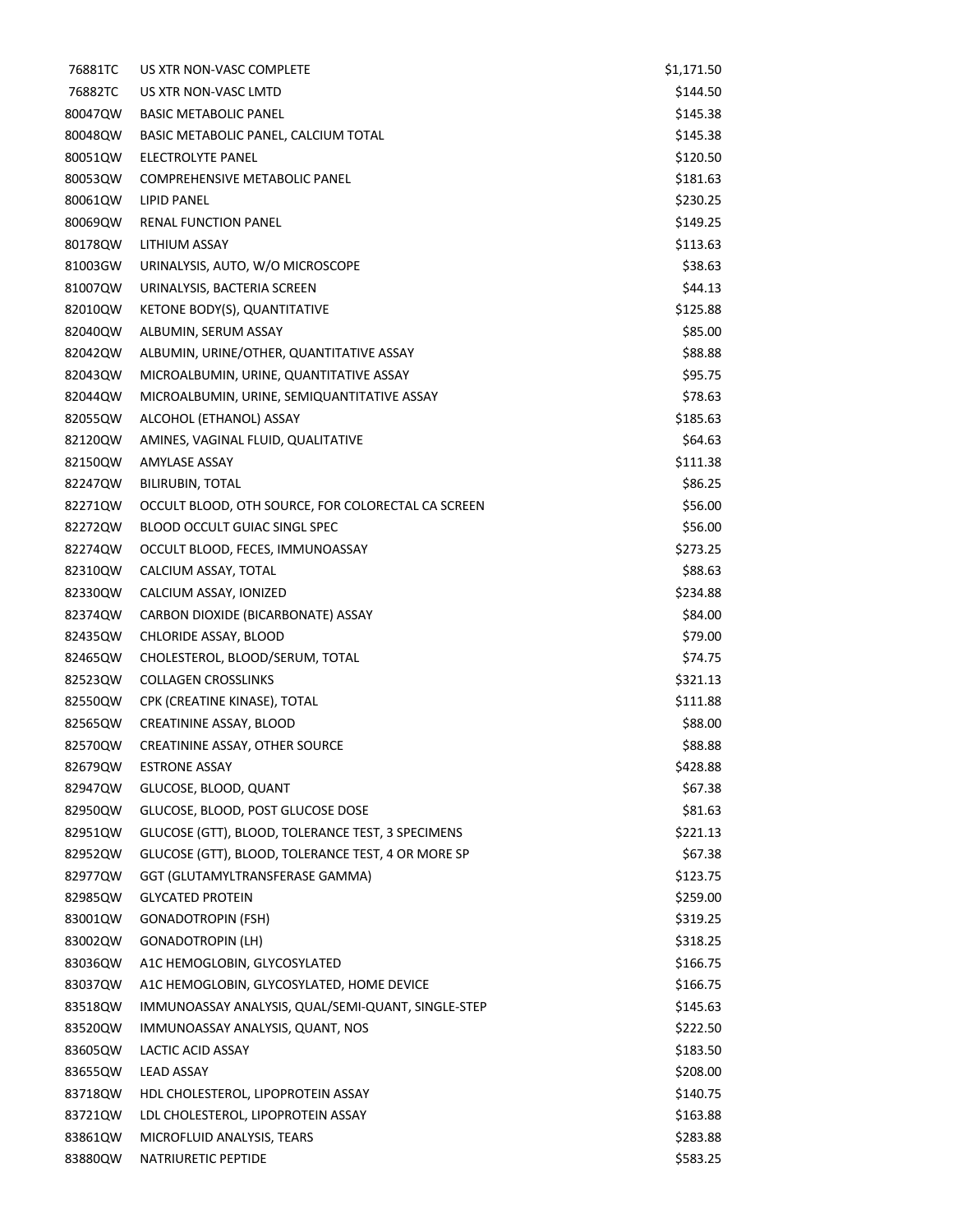| 83986QW  | PH ASSAY, BODY FLUID, NOS                          | \$61.50  |
|----------|----------------------------------------------------|----------|
| 84075QW  | PHOSPHATASE ALKALINE ASSAY                         | \$88.88  |
| 84132QW  | POTASSIUM, SERUM, BLOOD                            | \$79.00  |
| 84155QW  | PROTEIN SERUM ASSAY, BLOOD, TOTAL                  | \$63.00  |
| 84157QW  | PROTEIN SERUM ASSAY, OTH SOURCE                    | \$63.00  |
| 84295QW  | SODIUM, SERUM, BLOOD                               | \$82.75  |
| 84443QW  | TSH (THYROID STIM HORMONE) ASSAY                   | \$288.75 |
| 84450QW  | TRANSFERASE, (AST) (SGOT), ASPARTATE AMINO         | \$88.88  |
| 84460QW  | TRANSFERASE, (ALT) (SGPT), ALANINE AMINO           | \$90.88  |
| 84478QW  | TRIGLYCERIDES ASSAY                                | \$98.75  |
| 84520QW  | UREA NITROGEN, QUANT                               | \$67.88  |
| 84550QW  | URIC ACID ASSAY, BLOOD                             | \$77.63  |
| 84703QW  | HCG, GONADOTROPIN, CHORIONIC, QUAL                 | \$129.13 |
| 85014QW  | HEMATOCRIT (HCT)                                   | \$40.75  |
| 85018QW  | <b>HEMOGLOBIN (HGB)</b>                            | \$40.75  |
| 85576QW  | PLATELET, AGGREGATION                              | \$369.13 |
| 85610QW  | PROTHROMBIN TIME                                   | \$67.50  |
| 86294QW  | IMMUNOASSAY TUMOR ANTIGEN, QUAL                    | \$337.13 |
| 86308QW  | HETEROPHILE ANTIBODY, SCREEN                       | \$88.88  |
| 86318QW  | IMMUNOASSAY INFECTIOUS ANTIGEN, QUAL/SEMI-QUANT, S | \$222.50 |
| 86386QW  | NUCLEAR MATRIX PROTEIN 22 (NMP22), QUAL            | \$274.38 |
| 86618QW  | LYME DISEASE (BORRELIA BUGDORFERI) ANTIBODY        | \$292.63 |
| 86701QW  | <b>HIV-1 ANTIBODY</b>                              | \$152.63 |
| 86803QW  | <b>HEPATITS C ANTIBODY</b>                         | \$245.25 |
| 87077QW  | CULTURE, BACTERIA, ANY SOURCE, AEROBIC, ADDTL      | \$138.88 |
| 87210QW  | SMEAR, WET MOUNT                                   | \$73.38  |
| 87449QW  | INFECTIOUS AGENT ANTIGEN, ENZYME DETECT, MULTISTEP | \$206.13 |
| 87804QW  | INFLUENZA ASSAY W/OPTIC                            | \$206.13 |
| 87807QW  | RSV ASSAY W/OPTIC                                  | \$206.13 |
| 87808QW  | TRICHOMONAS ASSAY W/OPTIC                          | \$206.13 |
| 87809QW  | ADENOVIRUS ASSAY W/OPTIC                           | \$206.13 |
| 87880QW  | STREP A ASSAY W/OPTIC (RAPID STREP)                | \$206.13 |
| 87899QW  | <b>AGENT NOS ASSAY W/OPTIC</b>                     | \$206.13 |
| 87905QW  | SIALIDASE ENZYME ASSAY                             | \$210.00 |
| A4215    | Sterile needle                                     | \$10.10  |
| A4215BV  | <b>BUTTERFLY VACUTAINER</b>                        | \$10.10  |
| A4221    | TRIPLE LUMEN CENTRAL LINE                          | \$193.20 |
| A4223A1  | PROTECTIVE IV CATHETER                             | \$11.85  |
| A4223A10 | IV TUBING PUMP X2                                  | \$48.44  |
| A4223A11 | IV TUBING SECONDARY                                | \$5.63   |
| A4223A12 | IV TUBING SECONDARY X2                             | \$11.26  |
| A4223A13 | IV TUBING BURETROL                                 | \$31.24  |
| A4223A14 | DIAL A FLOW                                        | \$24.64  |
| A4223A15 | DIAL A FLOW X2                                     | \$49.28  |
| A4223A16 | IV START KIT                                       | \$7.00   |
| A4223A17 | IV START KIT                                       | \$14.00  |
| A4223A2  | PROTECTIVE IV CATHETER X2                          | \$23.68  |
| A4223A3  | PROTECTIVE IV CATHETER X3                          | \$35.50  |
| A4223A4  | IV LOOP CONNECTOR                                  | \$18.90  |
| A4223A5  | IV LOOP CONNECTOR X2                               | \$37.80  |
| A4223A6  | IV LOOP CONNECTOR X3                               | \$56.70  |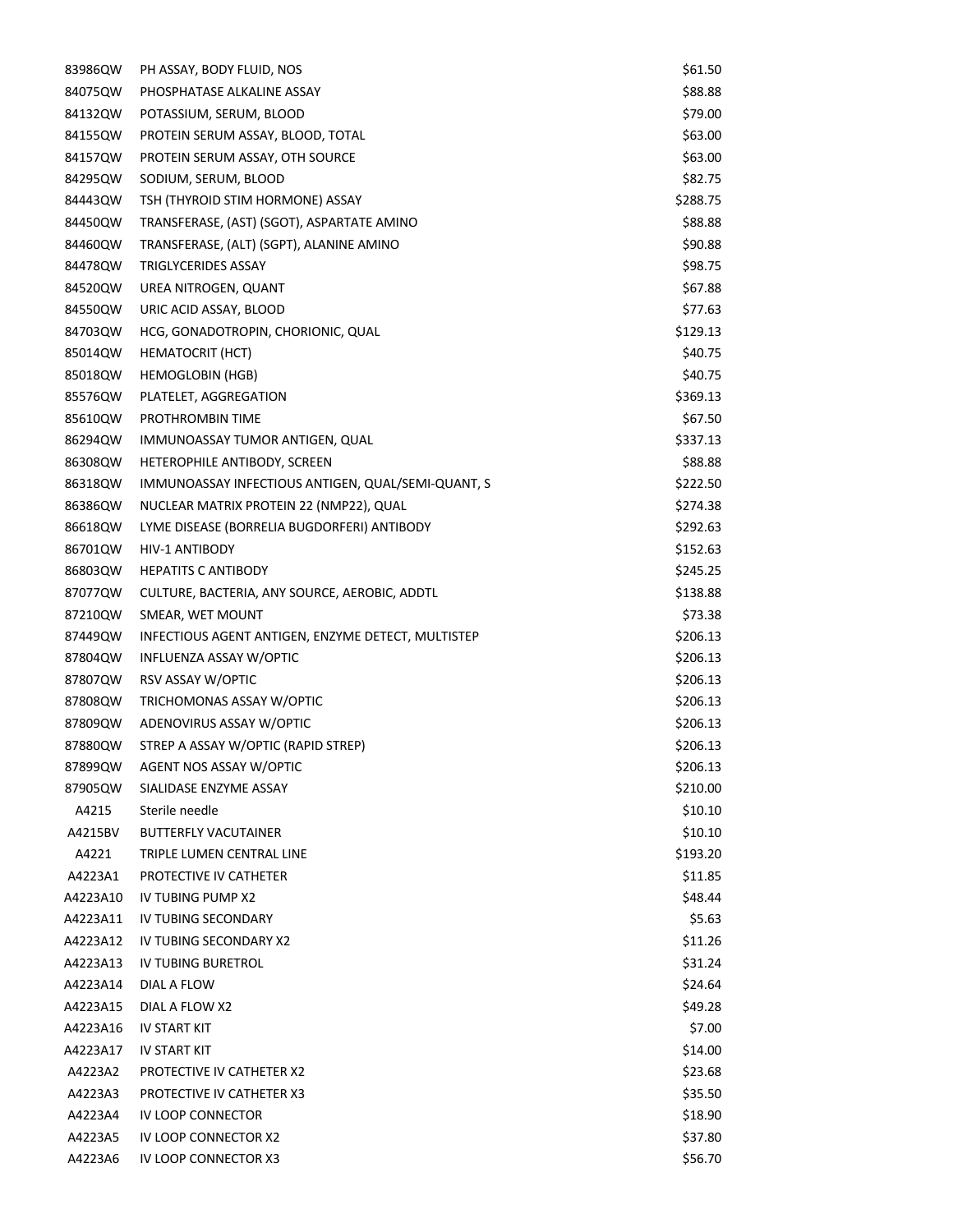| A4223A7  | IV TUBING PRIMARY                             | \$18.55  |
|----------|-----------------------------------------------|----------|
| A4223A8  | IV TUBING PRIMARY X2                          | \$37.10  |
| A4223A9  | <b>IV TUBING PUMP</b>                         | \$24.22  |
| A4258    | Lancet device each                            | \$5.00   |
| A4320    | Irrigation tray                               | \$7.00   |
| A4340    | INDWELLING CATHETER (COUDE CATH ALL)          | \$94.00  |
| A4353    | Intermittent urinary cath                     | \$26.50  |
| A4358    | Urinary leg or abdomen bag                    | \$12.00  |
| A4450    | NON-WATERPROOF TAPE (STERI STRIPS)            | \$4.90   |
| A4550    | SUTURE REMOVAL TRAY                           | \$11.06  |
| A4550A1  | Pelvic Tray                                   | \$43.85  |
| A4550ID  | <b>I&amp;D TRAY</b>                           | \$26.10  |
| A4565    | SLING ARM BLUE VOG PAD SMALL (Arm Sling)      | \$22.20  |
| A4566    | Should sling/vest/abrestrain                  | \$22.20  |
| A4570    | Splint Finger 3/4inX18In Alumafoam            | \$7.56   |
| A4615    | Cannula nasal                                 | \$5.00   |
| A4620    | Mask Oxygen Non-Rebreather                    | \$9.10   |
| A4628    | OROPHARYNGEAL SUCTION CATH (SUCTION YANKAUER) | \$5.00   |
| A4649    | <b>CHEST TUBE KIT</b>                         | \$665.00 |
| A4649A1  | PNEUMOTHORAX TRAY                             | \$756.00 |
| A4649A2  | <b>RHINO ROCKET</b>                           | \$88.62  |
| A4649A2X | Rapid Rhino X 2                               | \$610.00 |
| A4649A3  | <b>I&amp;D LOOPS</b>                          | \$7.70   |
| A4649A6  | Rapid Rhino                                   | \$305.00 |
| A4649AF  | <b>Alligator Forceps</b>                      | \$133.00 |
| A4649DB  | Dental Box                                    | \$100.00 |
| A4649KE  | Katz Extractor                                | \$300.00 |
| A4649NB  | NoseBleed tray                                | \$126.00 |
| A4649VD  | Vaginal Delivery Kit                          | \$209.00 |
| A4930    | Sterile, gloves per pair                      | \$13.58  |
| A6250    | Skin seal protect moisturizr Secure Seal      | \$75.89  |
| A6250CR7 | Hydrocortisone Topical Cream                  | \$5.00   |
| A6257    | DRESSING TEGADERM 4x4 3/4                     | \$7.00   |
| A6258    | DRESSING TEGADERM 4x4 3/4 X2                  | \$14.00  |
| A6259    | DRESSING TEGADERM 4x4 3/4 X3                  | \$21.00  |
| A6402    | Sterile gauze <= 16 sq in                     | \$5.00   |
| A6403    | Sterile gauze>16 <= 48 sq in                  | \$5.04   |
| A6404    | Sterile gauze > 48 sq in                      | \$7.56   |
| A6443    | CONFORM BAND N/S W>=3 <5 /YD (COBAN ROLL)     | \$9.60   |
| A6451    | MOD COMPRES BAND W>=3 $<$ 5 YD (Ace)          | \$9.87   |
| A6451A1  | MOD COMPRES BAND W>=3 <5 /YD (Ace X2)         | \$19.74  |
| A6451A2  | MOD COMPRES BAND W>=3 <5 /YD (Ace X3)         | \$29.61  |
| A6452    | HIGH COMPRES BAND W>=3 <5 YD (Ace X4)         | \$39.48  |
| A7002    | Tubing used w suction pump                    | \$7.35   |
| A7040    | DRAINAGE CHEST PLEUR-EVAC                     | \$618.25 |
| A7041    | Water seal drain container                    | \$210.00 |
| A7042    | <b>CHEST TUBE</b>                             | \$102.50 |
| A9150    | Misc/exper non-prescript dru                  | \$5.00   |
| A9270    | CATHETER KIT - INFANT 5 FR.                   | \$37.80  |
| A9270A1  | CATHETER KIT - FEMAL 8 FR                     | \$18.62  |
| A9900    | STAPLE REMOVER KIT                            | \$13.86  |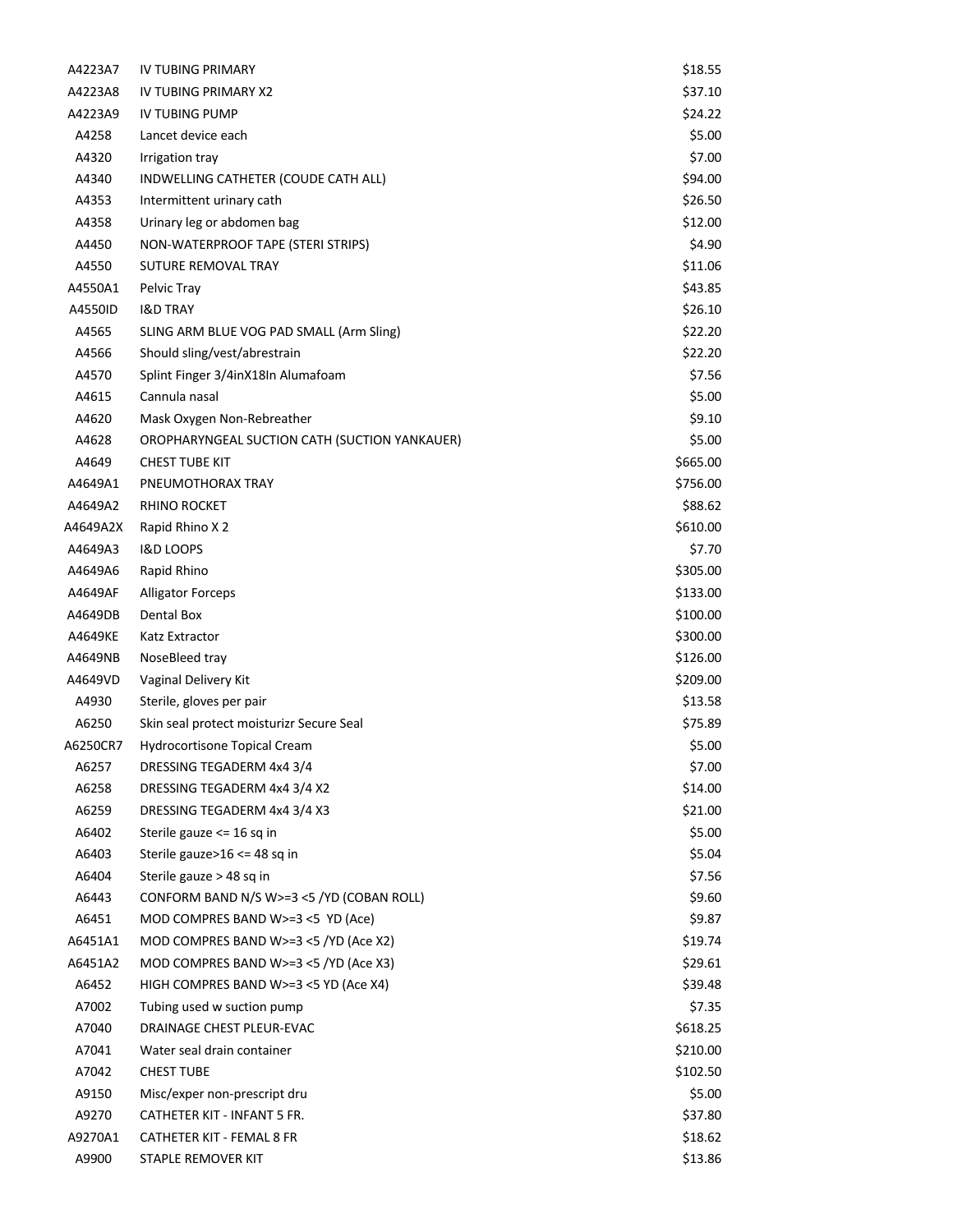| A9900A1  | NEONATAL PROCEDURE TRAY                            | \$337.25   |
|----------|----------------------------------------------------|------------|
| A9999    | <b>SKIN STAPLER</b>                                | \$53.00    |
| A9999A1  | CATUERY HIGH TEMP FINE TEMP                        | \$73.00    |
| A9999A10 | LUMBAR PUNCTURE TRAY                               | \$90.75    |
| A9999A2  | SECURESEAL TOPICAL SKIN ADHESIVE                   | \$137.00   |
| A9999A3  | <b>SURGICEL</b>                                    | \$153.00   |
| A9999a4  | SUTURE (ALL TYPES)                                 | \$61.80    |
| A9999A5  | <b>LACERATION TRAY</b>                             | \$78.54    |
| A9999A6  | ET TUBE                                            | \$11.50    |
| A9999A7  | EASY CAP II CO2 DETECTOR                           | \$66.78    |
| A9999A8  | EASY CAP END-TIDAL CO2 DETECTR                     | \$66.78    |
| A9999A9  | AMBU BAG EASY CAP                                  | \$110.00   |
| B4082    | TUBE SALEM SUMP                                    | \$99.05    |
| C8900    | MRA ABD W/CONT                                     | \$5,682.00 |
| C8901    | MRA ABD WO CONT                                    | \$4,231.13 |
| C8902    | MRA ABD W&WO CONT                                  | \$6,868.38 |
| C8907    | MRI BREAST BI WO CON                               | \$4,231.13 |
| C8908    | MRI BREAST BI W&WO CONT                            | \$6,868.38 |
| C8914    | MRA LOW EXTREM W&WO                                | \$6,868.38 |
| C8918    | MRA PELVIS W/CONTRAST                              | \$5,682.00 |
| C8919    | MRA PELVIS W/O CONTRAST                            | \$4,231.13 |
| C8920    | MRA PELVIS W/WO CONTRAST                           | \$6,868.38 |
| C8929    | ECHO TTE 2D CONTRAST W DOPP/CF                     | \$7,229.50 |
| C8957    | Prolonged IA Infusion>8hours requiring a pump      | \$2,881.25 |
| C9113    | Inj pantoprazole sodium Per Vial                   | \$22.33    |
| C9121    | ARGATROBAN 100MG/ML 2.5ML INJ                      | \$225.88   |
| C9803    | Hospital outpatient clinic visit specimen collec   | \$648.64   |
| E0110    | <b>CRUTCHES</b>                                    | \$130.50   |
| G0008    | Admin influenza virus vac                          | \$337.63   |
|          |                                                    |            |
| G0009    | Admin pneumococcal vaccine                         | \$1,329.88 |
| G0168    | Wound closure by adhesive                          | \$341.25   |
| G016826  | Wound closure by adhesive                          | \$341.00   |
| G0259    | Inject for sacroiliac joint                        | \$243.00   |
| G0260    | Inj for sacroiliac jt anesth                       | \$661.38   |
| G0268    | Removal of impacted wax md                         | \$401.38   |
| G0378    | Hospital observation per hr                        | \$1,000.00 |
| G03782   | Hospital observation per hr                        | \$1,000.00 |
| G9141    | IMMUNIZATION INJECTION, H1N1- MEDICARE/MEDICAID    | \$-        |
| G9141TC  | INFLUENZA A H1N1 VACCINE ADMIN - MEDICARE/MEDICAID | \$-        |
| G9142    | Influenza A H1N1, vaccine                          | \$-        |
| G9142TC  | Influenza A H1N1, vaccine                          | \$-        |
| G9315C2  | Amoxicillin 500 mg Cap                             | \$5.00     |
| G9315S1  | AMOXICILLIN 400MG SUS 100ML                        | \$5.00     |
| J0129    | Abatacept injection                                | \$288.25   |
| J0130    | ABCIXIMAB 2MG/ML 5ML INJ                           | \$8,140.66 |
| J0133    | ACYCLOVIR 500MG INJ                                | \$0.60     |
| J0152    | Adenosine injection                                | \$1,367.24 |
| J0153    | INJECTION ADENOSINE 1MG                            | \$60.06    |
| J0171    | Adrenalin epinephrine inject Per.01 MG             | \$2.16     |
| J0171D2  | EPINEPHRINE 1:10,0001 MG                           | \$64.96    |
| J0207    | AMIFOSTINE 500MG INJ                               | \$3,731.76 |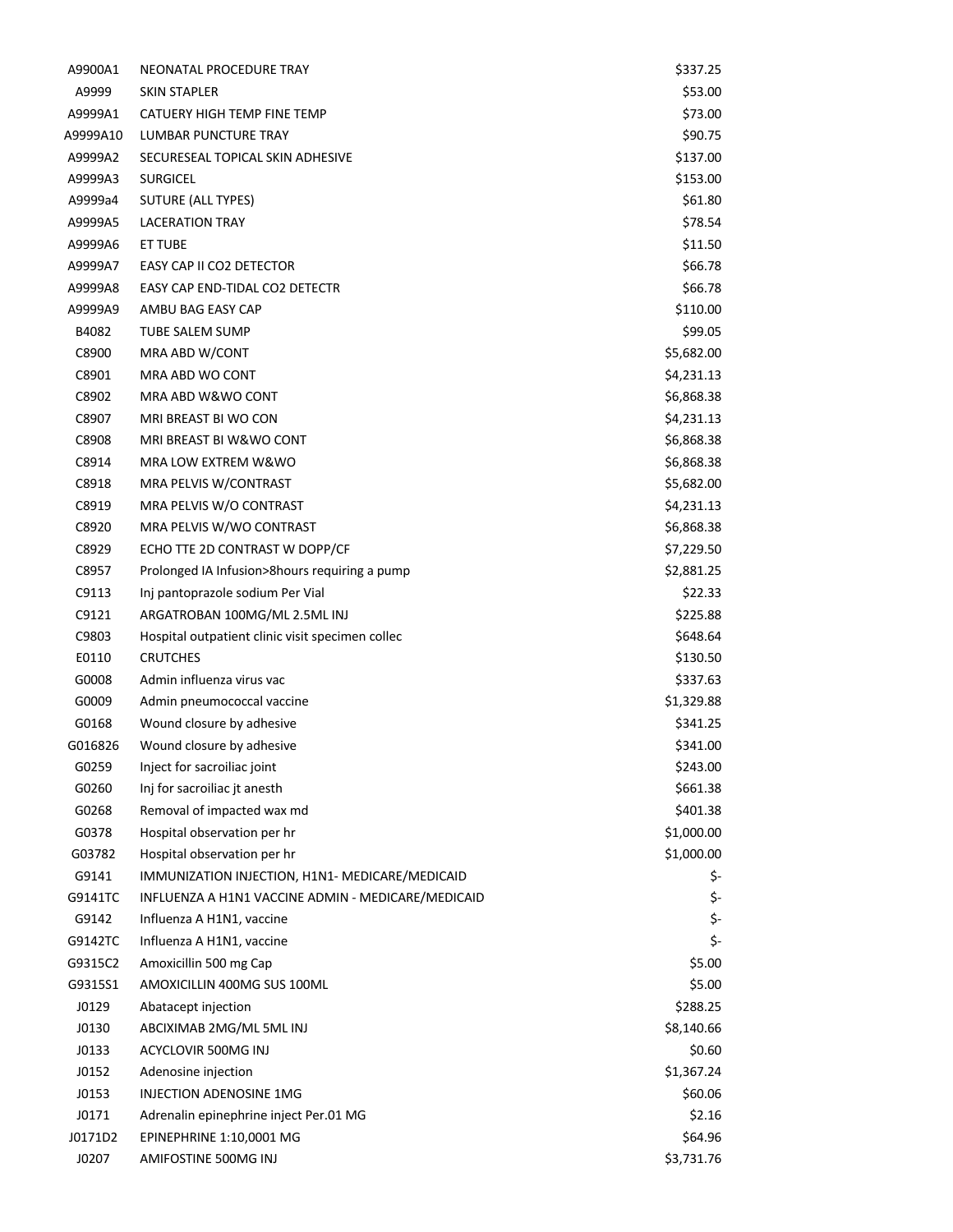| J0210   | METHYLDOPATE 500MG/10ML INJ                         | \$530.00   |
|---------|-----------------------------------------------------|------------|
| J0256   | Alpha 1 proteinase inhibitor                        | \$50.30    |
| J0270   | Alprostadil for injection                           | \$-        |
| J0275   | Alprostadil urethral suppos                         | \$-        |
| J0278   | AMIKACIN 500MG/2ML 2ML                              | \$13.44    |
| J0280   | AMINOPHYLLINE 250MG/10ML 10ML                       | \$14.85    |
| J0282   | AMIODARONE INJECTION 30MG                           | \$3.10     |
| J0282D1 | AMIODARONE 500 ML IV SOLUTION                       | \$3.10     |
| J0282T1 | Amiodarone 200mg tablet                             | \$5.00     |
| J0285   | AMPHOTERICIN B 50MG INJ                             | \$142.18   |
| J0287   | AMPHOTERICIN 5MG/ML 20ML INJ                        | \$142.69   |
| J0289   | Amphotericin b liposome inj                         | \$194.68   |
| J0290   | AMPICILLIN INJ 500mg                                | \$57.05    |
| J0295   | Ampicillin sodium per 1.5 gm                        | \$20.76    |
| J0330   | SUCCINYLCHOLINE 20MG/ML 200 MG SOLN                 | \$23.94    |
| J0348   | ANIDULAFUNGIN 50MG INJ                              | \$10.59    |
| J0360   | HYDRALAZINE INJECTION 20MG                          | \$56.00    |
| J0365   | APROTININ 10MU/ML 200ML INJ                         | \$33.07    |
| J0380   | METARAMINOL 10MG/ML 10ML INJ                        | \$18.60    |
| J0456   | AZITHROMYCIN 500MG INJ                              | \$64.10    |
| J0461   | Atropine sulfate injection 0.010 MG                 | \$12.75    |
| J0475   | Baclofen 10 MG injection                            | \$2,003.78 |
| J0500   | DICYCLOMINE INJECTION 20 MG (bentyl)                | \$166.40   |
| J0515   | BENZTROPINE 1MG/ML 2ML                              | \$262.79   |
| J0530   | PENICILLIN G BENZATHINE 600000 U/ML 1 ML DISP SYRIN | \$290.99   |
| J0540   | Penicillin g benzathine inj                         | \$504.07   |
| J0550   | PENICILLIN G PRO 2.4MU/4ML 4ML                      | \$-        |
| J0558   | PenG benzathine/procaine inj                        | \$50.55    |
| J0560   | PENICILLIN G BENZATHINE 600000 U/ML 1 ML DISP SYRIN | \$290.99   |
| J0561   | Penicillin G Benathine 100,000U                     | \$78.00    |
| J0570   | PENICILLIN G BENZ 1.2MU/2ML                         | \$504.07   |
| J0583   | BIVALIRUDIN 1MG INJ                                 | \$40.13    |
| J0585   | <b>BOTULINUM 100U INJ</b>                           | \$68.16    |
| J0586   | AbobotulinumtoxinA                                  | \$88.16    |
| J0587   | INJ, RIMABOTULINUMTOXINB                            | \$136.11   |
| J0592   | BUPRENORPHINE 0.3MG/ML                              | \$12.37    |
| J0595   | Butorphanol tartrate 1 mg                           | \$21.81    |
| J0595D1 | Butorphanol Tartrate (Stadol) 2mg Inj               | \$36.75    |
| J0610   | CALCIUM GLUCONATE 10% 10ML                          | \$13.41    |
| J0630   | CALCITONIN 200IU/ML 0.5ML                           | \$863.10   |
| J0636   | CALCITRIOL 1MCG/ML 1ML                              | \$4.64     |
| J0637   | CASPOFUNGIN ACET 50MG 10ML INJ                      | \$166.81   |
| J0640   | LEUCOVORIN CA 100MG INJ                             | \$56.26    |
| J0641   | Levoleucovorin injection                            | \$21.80    |
| J0670   | MEPIVACAINE HCL 1% 30ML INJ                         | \$30.40    |
| J0690   | CEFAZOLIN INJECTION 500 MG                          | \$18.13    |
| J0692   | CEFEPIME INJ 500MG                                  | \$41.23    |
| J0694   | Cefoxitin sodium injection 1GM                      | \$86.23    |
| J0696   | CEFTRIAXONIE INJECTION 500 MG                       | \$30.50    |
| J0697   | CEFUROXIME 1.5GM INJ                                | \$39.53    |
| J0698   | Cefotaxime sodium injection                         | \$64.32    |
|         |                                                     |            |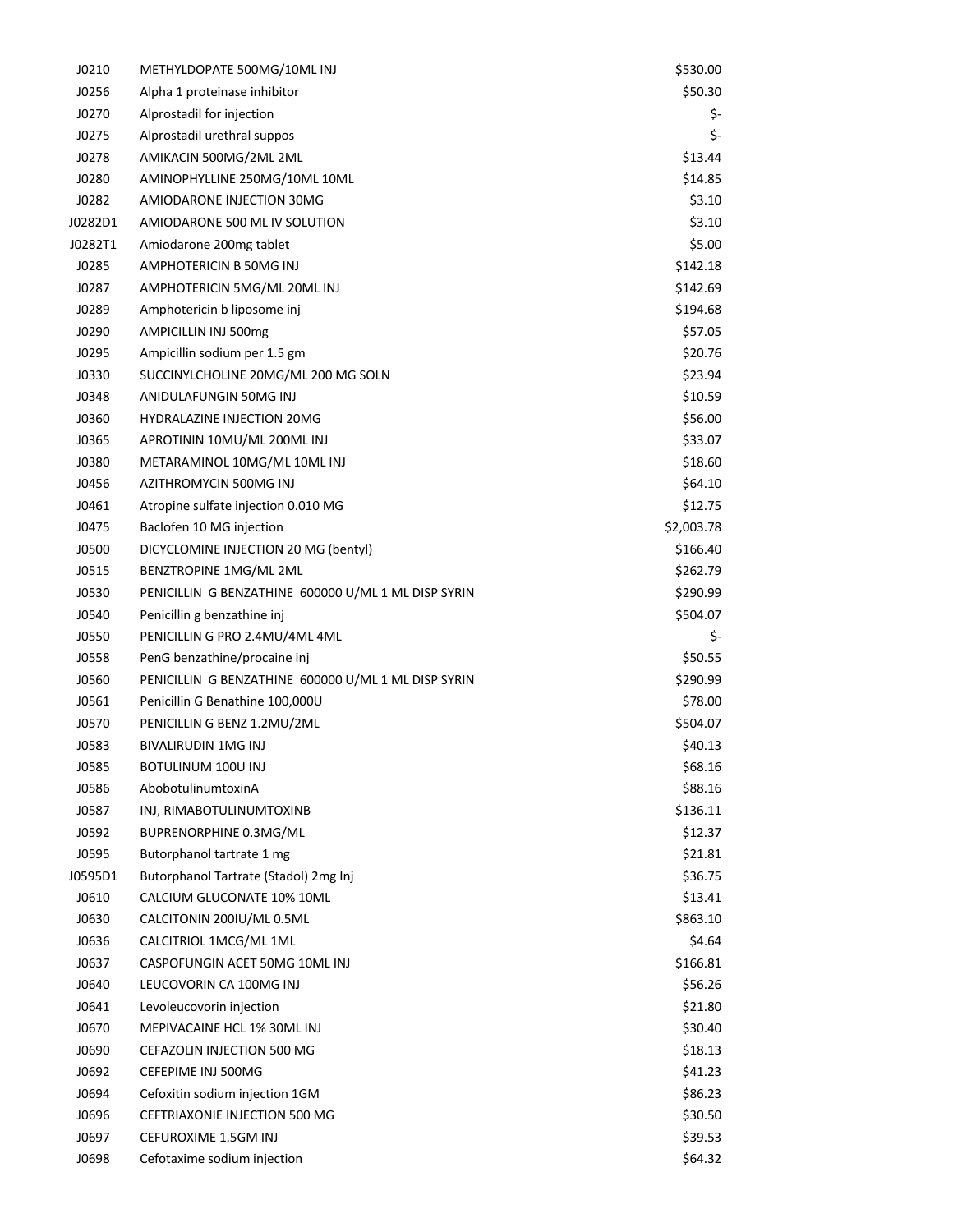| J0702   | Betamethasone acet&sod phosp          | \$71.25     |
|---------|---------------------------------------|-------------|
| J0706   | Caffeine citrate injection            | \$6.46      |
| J0713   | Inj ceftazidime per 500 mg            | \$25.76     |
| J0720   | CHLORAMPHENICOL 1GRAM INJ             | \$368.25    |
| J0725   | Chorionic gonadotropin/1000u          | \$192.54    |
| J0743   | PRIMAXIN 500MG INJ                    | \$71.18     |
| J0744   | CIPROFLOXACIN 200MG IVPB              | \$14.46     |
| J0745   | CODEINE PHOSPHATE 60MG INJ            | \$20.46     |
| J0760   | COLCHICINE 0.5MG/ML 2ML INJ           | \$99.82     |
| J0770   | COLISTIMETHATE 150MG INJ              | \$154.45    |
| J0780   | PROCHLORPERAZINE INJ UP TO 10MG       | \$87.54     |
| J0834   | Cosyntropin cortrosyn inj             | \$818.05    |
| J0835   | COSYNTROPIN 0.25MG INJ                | \$-         |
| J0878   | DAPTOMYCIN 500MG INJ                  | \$7.55      |
| J0881   | DARBEPOETIN ALFA 60MCG/ML             | \$45.06     |
| J0882   | Darbepoetin alfa, esrd use            | \$45.06     |
| J0885   | EPOETIN ALFA 20,000U/1ML              | \$140.28    |
| J0894   | Decitabine injection                  | \$434.78    |
| J0895   | DEFEROXAMINE 2GM INJ                  | \$98.56     |
| J0897   | DENOSUMAB INJECTION                   | \$176.91    |
| J0900   | TESTOSTERON ENANT 200MG/ML 1ML        | \$417.00    |
| J0970   | ESTRADIOL VAL 20MG/ML 5ML INJ         | \$-         |
| J1000   | Depo-estradiol cypionate inj          | \$101.29    |
| J1020   | DEPO-MEDROL 40MG/ML 1ML               | \$37.45     |
| J1030   | Methylprednisolone 40 MG inj          | \$34.19     |
| J1040   | Methylprednisolone 80 MG inj          | \$66.28     |
| J1050   | MEDROXYPROGESTERONE ACETATE           | \$2.71      |
| J1051   | MEDROXYPROGESTERONE 150MG/ML          | \$-         |
| J1070   | Testosterone cypionat 100 MG          | \$55.98     |
| J1080   | Testosterone cypionat 200 MG          | \$63.14     |
| J1094   | DEXAMETHASONE 8MG/ML 1ML              | \$3.72      |
| J1100   | DEXAMETH SOD PHOS 1MG                 | \$1.51      |
| J1100D1 | DEXAMETHASONE 4MG/ML 4 MG INJECTION   | \$12.60     |
| J1100D2 | DEXAMETHASONE 10MG/ML 10 MG INJECTION | \$23.80     |
| J1110   | DIHYDROERGOTAMINE 1MG/ML              | \$418.36    |
| J1120   | ACETAZOLAMIDE 500MG 1ML               | \$331.70    |
| J1160   | DIGOXIN INJECTION 0.5 MG              | \$50.25     |
| J1162   | DIGOXIN IMMUNE 38MG INJ               | \$15,517.08 |
| J1165   | PHENYTOIN SODIUM 50MG/ML 2ML          | \$6.78      |
| J1170   | HYDROMORPHONE 2MG/ML INJ              | \$27.61     |
| J1190   | Dexrazoxane HCl injection             | \$1,745.64  |
| J1200   | DIPHENHYDRAMINE INJECTION 50MG        | \$12.85     |
| J1205   | CHLOROTHIAZIDE 500MG INJ              | \$2,049.76  |
| J1212   | Dimethyl sulfoxide 50% 50 ML          | \$991.50    |
| J1240   | DIMENHYDRINATE 50MG/ML 1ML            | \$64.86     |
| J1245   | DIPYRIDAMOLE 5MG/ML 10ML              | \$10.30     |
| J1250   | DOBUTAMINE INJECTION 250MG            | \$54.58     |
| J1260   | DOLASETRON 100MG/5ML INJ              | \$68.28     |
| J1265   | DOPAMINE HCL 40 MG                    | \$15.47     |
| J1327   | EPTIFIBATIDE 0.75MG/ML 100ML          | \$350.95    |
| J1335   | ERTAPENEM INJECTION 500MG             | \$112.24    |
|         |                                       |             |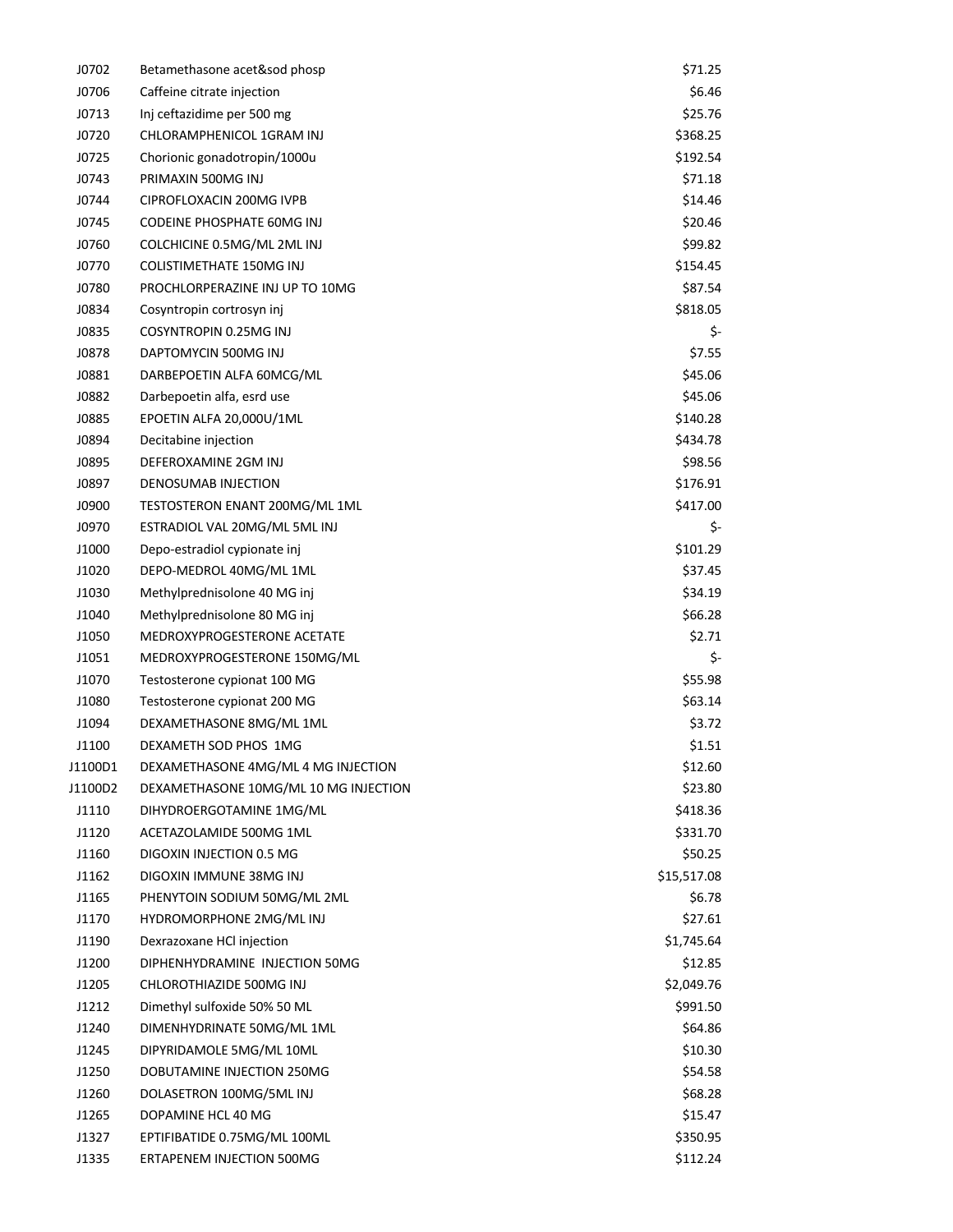| J1364   | ERYTHROMYCIN LACT INJ 500MG                        | \$144.45   |
|---------|----------------------------------------------------|------------|
| J1380   | Estradiol valerate 10 MG inj                       | \$108.61   |
| J1410   | ESTROGEN CONJ 25MG INJ                             | \$1,869.58 |
| J1430   | ETHANOLAMINE OLEATE 5% 2ML INJ                     | \$3,749.21 |
| J1438   | Etanercept injection                               | \$3,188.76 |
| J1440   | FILGRASTIM 300MCG/ML 1ML                           | \$3,608.64 |
| J1441   | FILGRASTIM 300MCG/ML 1.6ML                         | \$5,731.34 |
| J1450   | Fluconazole                                        | \$48.66    |
| J1453   | Fosaprepitant injection                            | \$21.46    |
| J1459   | Inj IVIG privigen 500 mg                           | \$456.46   |
| J1561   | GAMUNEX-C/GAMMAKED                                 | \$505.85   |
| J1566   | Immune globulin, powder                            | \$446.85   |
| J1568   | Octagam injection                                  | \$393.64   |
| J1569   | Gammagard liquid injection                         | \$490.81   |
| J1570   | <b>GANCICLOVIR 500MG INJ</b>                       | \$921.38   |
| J1580   | Garamycin gentamicin inj 80 MG                     | \$15.96    |
| J1600   | Gold sodium thiomaleate inj                        | \$376.92   |
| J1610   | <b>GLUCAGON 1 MG INJECTION</b>                     | \$1,251.39 |
| J1626   | <b>GRANISETRON 1MG/MLINJ</b>                       | \$6.28     |
| J1630   | HALOPERIDOL 5MG INJ                                | \$18.48    |
| J1631   | HALOPERIDOL DEC 50MG/ML INJ                        | \$245.25   |
| J1642   | Inj heparin sodium per 10 u                        | \$1.90     |
| J1644   | Inj heparin sodium I ML Injection per 1000u        | \$10.28    |
| J1644D1 | HEPARIN 5000 UNITS/ML 1 ML INJECTION               | \$9.17     |
| J1644D2 | HEPARIN IN SODIUM CHLORIDE 2 UNITS/ML 500 ML INJEC | \$672.00   |
| J1644D3 | HEPARIN 100 UNITS IN 10 ML NS (HEPARIN FLUSH)      | \$5.00     |
| J1645   | DALTEPARIN 2500 UNITS                              | \$162.35   |
| J1650   | ENOXAPARIN INJ 10MG                                | \$6.23     |
| J1650D1 | ENOXAPARIN 100MG/ML 100 MG INJECTION               | \$454.30   |
| J1650D2 | ENOXAPARIN 40MG/0.4ML 40 MG INJECTION              | \$182.00   |
| J1652   | FONDAPARINUX 2.5MG/0.5ML INJ                       | \$48.90    |
| J1670   | TET IMMUNE GLOB 250U VIAL                          | \$136.57   |
| J1720   | HYDROCORTISONE 100MG INJ                           | \$60.31    |
| J1730   | DIAZOXIDE 300MG/20ML INJ                           | \$1,698.96 |
| J1740   | Ibandronate sodium injection                       | \$1,940.60 |
| J1742   | IBUTILIDE 0.1MG/ML 10ML INJ                        | \$986.63   |
| J1745   | INFLIXIMAB 100MG INJ                               | \$874.48   |
| J1750   | Inj iron dextran                                   | \$151.63   |
| J1751   | IRON DEXTRAN COMPLEX 100MG INJ                     | \$-        |
| J1756   | IRON SUCROSE 20MG/ML 5ML                           | \$3.40     |
| J1790   | DROPERIDOL 2.5MG/ML 1ML INJ                        | \$26.77    |
| J1800   | PROPRANOLOL 1MG/ML 1 MG INJECTION                  | \$32.23    |
| J1815   | Insulin injection Per 5 Units                      | \$21.50    |
| J1815D1 | INSULIN HUMULIN 70/30 100 UNITS/ML INJECTION       | \$721.91   |
| J1815D2 | INSULIN LANTUS 100 UNITS/ML INJECTION              | \$1,339.66 |
| J1817   | INSULIN HUMAN REGULAR INJECTION per 50 Units       | \$68.94    |
| J1835   | ITRACONAZOLE 200MG IV KIT                          | \$3.50     |
| J1840   | KANAMYCIN 1GM/3ML 3ML INJ                          | \$96.06    |
| J1885   | KETOROLAC INJECTION 15MG                           | \$12.45    |
| J1885D1 | INJECTION KETOROLAC TROMETHAMINE PER 15MG          | \$12.04    |
| J1885D2 | KETOROLAC 30MG/ML 60 MG INJECTION                  | \$12.74    |
|         |                                                    |            |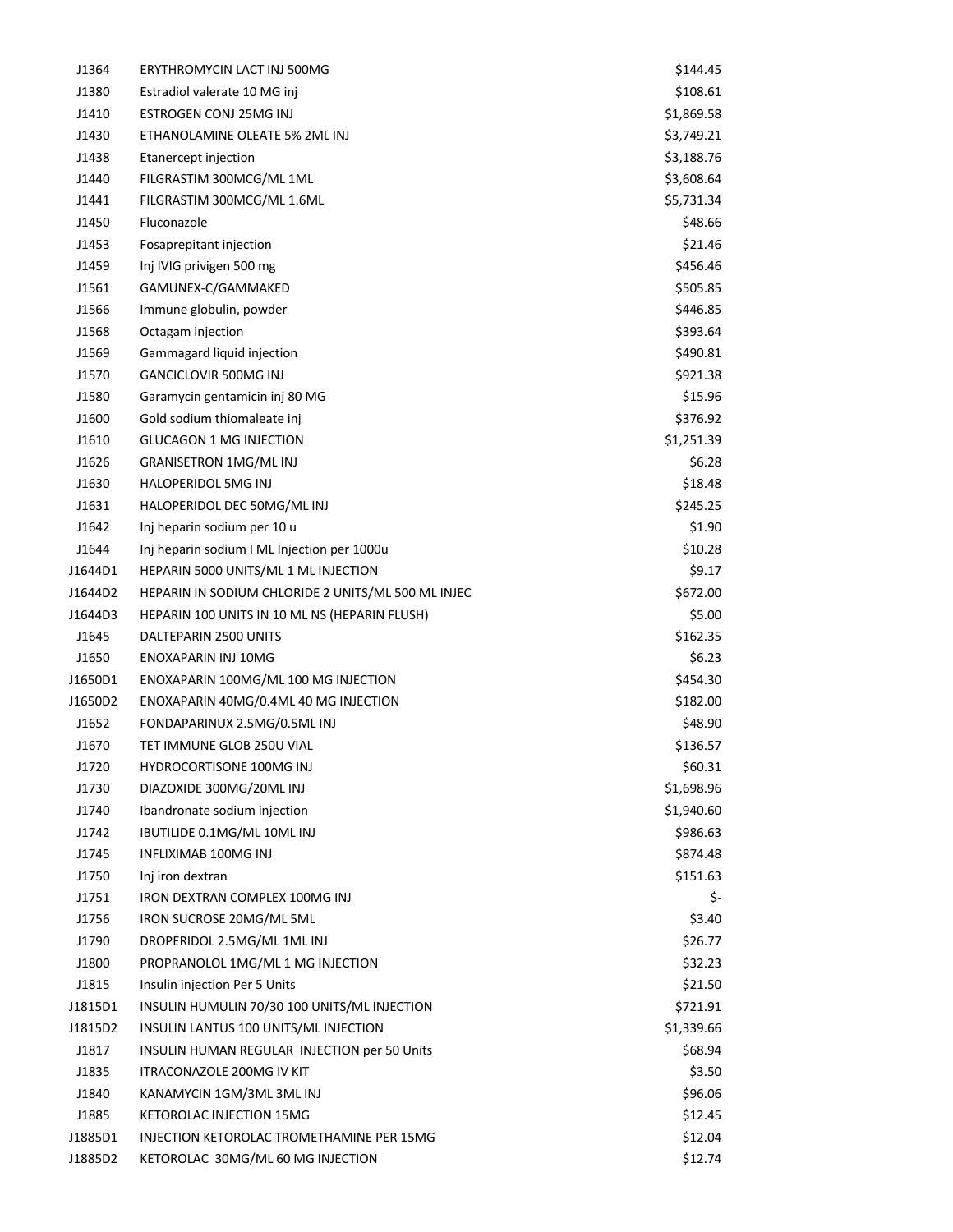| J1940   | FUROSEMIDE INJECTION 20 MG                      | \$18.95     |
|---------|-------------------------------------------------|-------------|
| J1945   | LEPIRUDIN 50MG 1ML INJ                          | \$7,131.75  |
| J1950   | LEUPROLIDE 11.25MG DEPOT 3MO                    | \$9,348.98  |
| J1953   | Levetiracetam injection                         | \$13.16     |
| J1956   | LEVOFLOXACIN INJECTION 250 MG                   | \$14.82     |
| J1956D1 | LEVOFLOXACIN 500MG/100ML 500 MG INJECTION       | \$113.82    |
| J1956D2 | LEVOFLOXACIN/5% DEXTROSE 750MG/150ML 750 MG INJ | \$204.75    |
| J1980   | HYOSCYAMINE 0.5MG/ML INJ                        | \$215.96    |
| J2001   | Lidocaine injection HCL For IV Infusion, 10 Mg  | \$10.01     |
| J2001D1 | INJECTABLE LIDOCAINE 1% PLAIN UP TO 10ML        | \$10.01     |
| J2001D2 | INJECTABLE LIDOCAINE 1% WITH EPI UP TO          | \$35.49     |
| J2001D3 | LIDOCAINE 2GM W/D5W 500ML                       | \$42.70     |
| J2010   | LINCOMYCIN 600MG/2ML 2ML                        | \$97.08     |
| J2020   | LINEZOLID 600MG/300ML                           | \$496.38    |
| J2060   | LORAZEPAM INJECTION 2MG                         | \$7.56      |
| J2150   | MANNITOL 25% 50ML INJ                           | \$17.75     |
| J2175   | Meperidine hydrochl /100 MG                     | \$29.66     |
| J2185   | MEROPENEM 1GM INJ                               | \$8.80      |
| J2210   | METHYLERGONOVINE INJ Up To 0.2 Mg               | \$46.27     |
| J2250   | Inj midazolam hydrochloride 1MG                 | \$10.01     |
| J2260   | MILRINONE 1MG/ML 20ML                           | \$32.28     |
| J2270   | Morphine sulfate injection 10MG                 | \$18.23     |
| J2270D1 | MORPHINE SULFATE (CII) 5MG/ML 5 MG INJECTION    | \$8.19      |
| J2270D2 | MORPHINE SULFATE (CII) 10MG/ML 10 MG INJECTION  | \$8.33      |
| J2270D3 | MORPHINE SULFATE (CII) 2MG/ML 2 MG INJECTION    | \$18.70     |
| J2270D4 | MORPHINE SULFATE (CII) 4MG/ML 4MG INJECTION     | \$18.70     |
| J2280   | Inj, moxifloxacin 100 mg                        | \$42.35     |
| J2300   | Inj nalbuphine hydrochloride 10 Mg              | \$22.25     |
| J2310   | NALOXONE HCL 1 MG                               | \$76.30     |
| J2322   | NANDROLONE 100MG/ML 2ML                         | \$-         |
| J2323   | Natalizumab injection                           | \$161.23    |
| J2325   | NESIRITIDE 1.5MG 5ML INJ                        | \$753.19    |
| J2353   | Octreotide injection, depot                     | \$1,701.73  |
| J2354   | OCTREOTIDE INJ 25 MCG                           | \$18.62     |
| J2355   | OPRELVEKIN 5MG INJ                              | \$3,457.45  |
| J2357   | Omalizumab injection                            | \$319.00    |
| J2360   | ORPHENADRINE SOLN 60 MG                         | \$28.76     |
| J2370   | PHENYLEPHRINE 10MG/ML 5ML INJ                   | \$50.68     |
| J2400   | CHLOROPROCAINE HCL 2% 30ML                      | \$206.61    |
| J2405   | Ondansetron hcl injection 1 MG                  | \$10.50     |
| J2430   | Pamidronate disodium /30 MG                     | \$133.96    |
| J2440   | PAPAVERINE 30MG/ML 10ML                         | \$18.60     |
| J2469   | Palonosetron hcl                                | \$242.30    |
| J2501   | PARICALCITOL 5MCG INJ                           | \$20.24     |
| J2505   | PEGFILGRASTIM 6MG INJ                           | \$39,002.84 |
| J2510   | PENICILLIN G PRO 1.2MU/2ML 2ML                  | \$186.59    |
| J2515   | PENTOBARBITAL 50MG/ML 2ML INJ                   | \$401.99    |
| J2540   | PENICILLIN G POT 10MMU                          | \$7.54      |
| J2543   | ZOSYN 2/.25 GM                                  | \$75.60     |
| J2545   | Pentamidine non-comp unit                       | \$1,036.55  |
| J2550   | Promethazine hcl injection 50 Mg                | \$16.38     |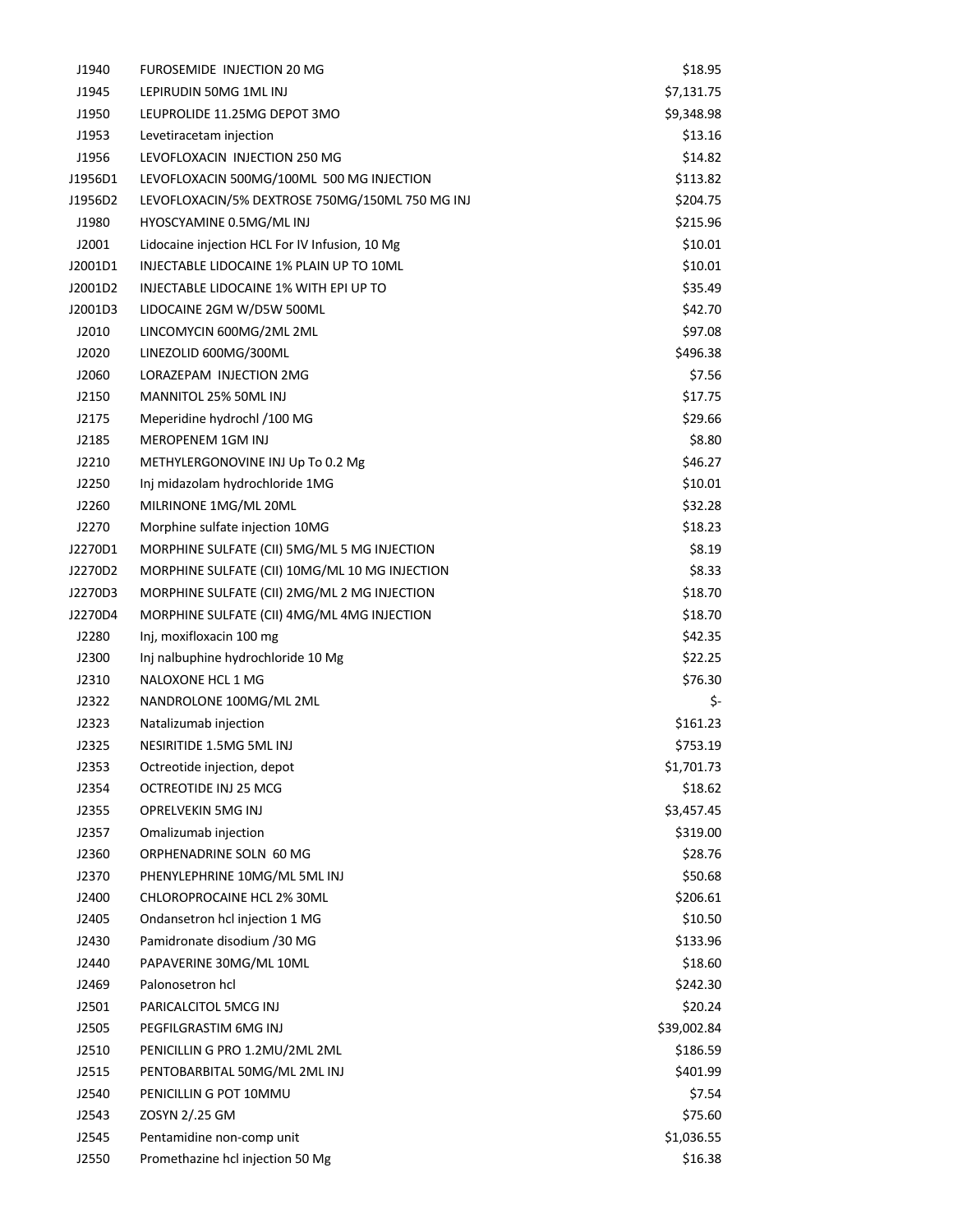| J2560          | PHENOBARBITAL 130MG/ML INJ                      | \$131.68              |
|----------------|-------------------------------------------------|-----------------------|
| J2590          | OXYTOCIN 10U/ML 1ML INJ                         | \$5.39                |
| J2597          | Inj desmopressin acetate                        | \$70.35               |
| J2675          | Inj progesterone per 50 MG                      | \$18.64               |
| J2680          | FLUPHENAZINE DEC 25MG/ML 1ML                    | \$237.44              |
| J2690          | PROCAINAMIDE HCL 100MG/ML 10ML                  | \$235.76              |
| J2700          | OXACILLIN 1GM INJ                               | \$27.41               |
| J2710          | NEOSTIGMINE 1:2000 10ML INJ                     | \$6.67                |
| J2720          | PROTAMINE 250MG/25ML INJ                        | \$10.76               |
| J2760          | PHENTOLAMINE 5MG INJ                            | \$1,432.99            |
| J2765          | Metoclopramide hcl injection 10 MG              | \$7.56                |
| J2770          | QUINOPRISTIN/DALFOPRISTIN 10ML                  | \$2,429.04            |
| J2780          | Ranitidine HCL Inj                              | \$30.80               |
| J2783          | RASBURICASE 1.5MG INJ                           | \$2,641.91            |
| J2790          | Rho d immune globulin inj                       | \$1,033.56            |
| J2791          | Rhophylac injection                             | \$59.73               |
| J2792          | <b>WINRHO 5000U 2.5ML</b>                       | \$233.43              |
| J2794          | RISPERIDONE 25MG INJ                            | \$72.21               |
| J2795          | ROPIVACAINE 5MG/ML 30ML INJ                     | \$1.24                |
| J2796          | Romiplostim injection                           | \$638.96              |
| J2800          | METHOCARBAMOL 100MG/ML 10ML                     | \$476.65              |
| J2805          | SINCALIDE 5MCG INJ                              | \$1,038.86            |
| J2820          | SARGRAMOSTIM 500MCG INJ                         | \$357.40              |
| J2850          | SECRETIN 16MCG INJ                              | \$343.68              |
| J2916          | Na ferric gluconate complex                     | \$36.30               |
| J2920          | Methylprednisolone Sodium 40 MG Injection       | \$63.28               |
| J2930          | Methylprednisolone injection 125 MG             | \$72.20               |
| J2930D1        | METHYLPREDNISOLONE SODIUM 125 MG INJECTION      | \$72.10               |
| J2930D2        | METHYLPREDNISOLONE SODIUM 40 MG INJECTION       | \$63.28               |
| J2993          | RETEPLASE 10U                                   | \$28,773.83           |
| J2997          | Alteplase recombinant Per 1 Mg                  | \$202.80              |
| J3000          | Streptomycin injection                          | \$128.50              |
| J3010          | FENTANYL CITRATE Ampule .01MG=100MCG            | \$14.14               |
| J3030          | Sumatriptan succinate / 6 MG                    | \$218.40              |
| J3070          | PENTAZOCINE 30MG/ML INJ                         | \$396.81              |
| J3100          | TENECTEPLACE 50MG IV                            | \$-                   |
| J3105          | TERBUTALINE 1MG/ML 1ML INJ                      | \$20.43               |
| J3120          | Testosterone enanthate inj                      | \$90.05               |
| J3130          | Testosterone enanthate inj                      | \$127.48              |
| J3150          | TESTOSTERON PROP 100MG/ML 10ML                  | \$10.85               |
| J3230          | CHLORPROMAZINE HCL 50 MG INJECTION              | \$181.72              |
| J3243          | TIGECYCLINE 50MG INJ                            | \$22.13               |
| J3246          | TIROFIBAN HCL 12.5MG/50ML                       | \$111.93              |
| J3250          | TRIMETHOBENZAMIDE 100MG/ML 2ML                  | \$129.43              |
| J3260          | TOBRAMYCIN 10MG/ML 2ML                          | \$28.63               |
| J3262          |                                                 |                       |
|                | Tocilizumab injection<br>TORSEMIDE 20MG/2ML INJ | \$46.29               |
| J3265<br>J3301 | TRIAMCINOLONE 10MG/ML 5ML                       | \$60.14               |
|                |                                                 | \$21.75               |
| J3302          | TRIAMCINOLONE 20MG/ML 1ML INJ                   | \$3.50                |
| J3303          | Triamcinolone hexacetonl inj                    | \$36.20<br>\$2,203.48 |
| J3305          | Inj trimetrexate glucoronate                    |                       |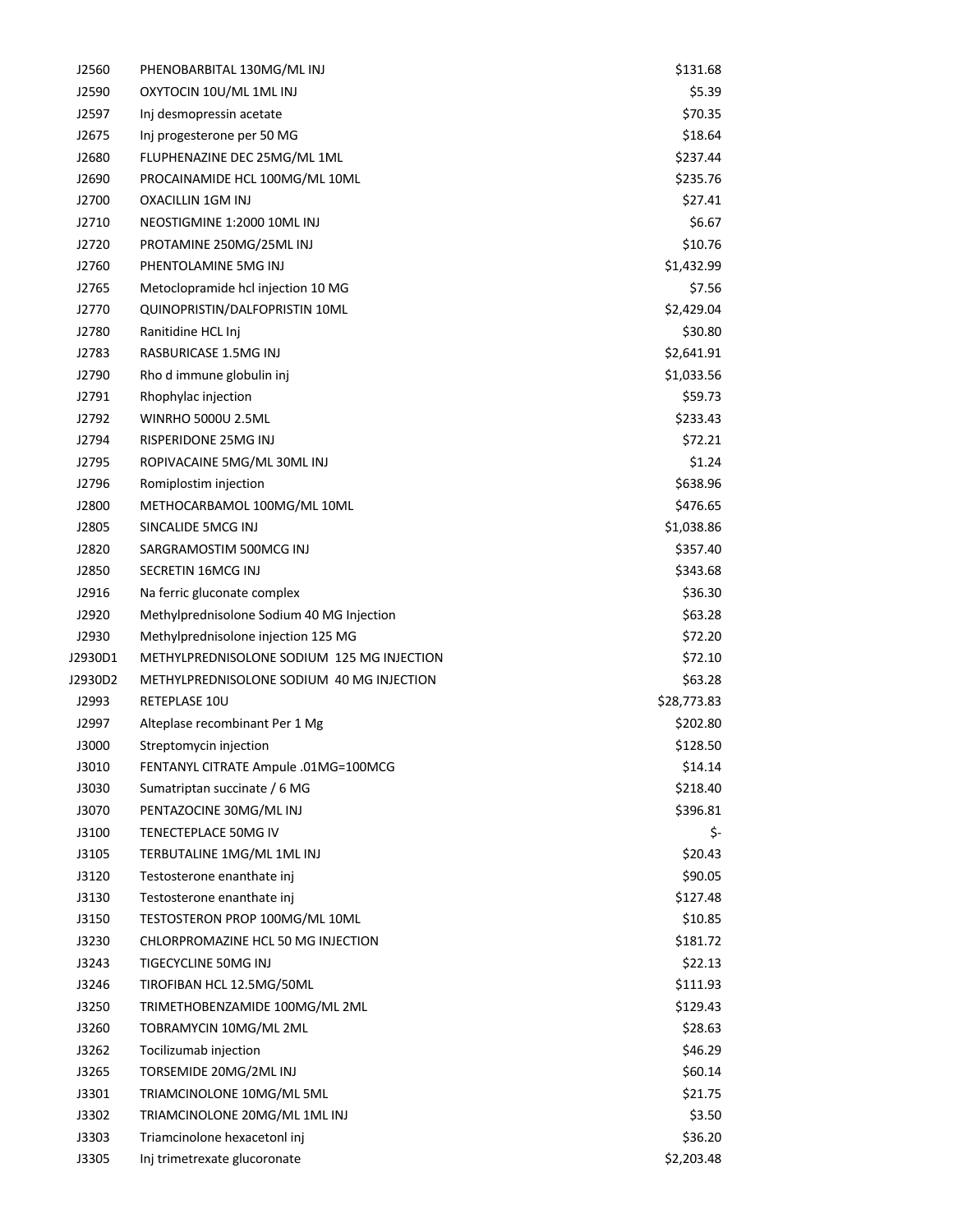| J3357    | Ustekinumab injection                             | \$1,777.08 |
|----------|---------------------------------------------------|------------|
| J3360    | DIAZEPAM 5MG/ML 2ML AMP                           | \$154.98   |
| J3365    | UROKINASE 250MU INJ                               | \$7,094.82 |
| J3370    | VANCOMYCIN INJ 500 MG                             | \$43.19    |
| J3410    | HYDROXYZINE HCL INJECTION 25 Mg                   | \$27.72    |
| J3411    | THIAMINE 100 MG INJECTION                         | \$37.45    |
| J3415    | PYRIDOXINE 100MG/ML 1ML                           | \$102.71   |
| J3420    | CYANOCOBALAMIN 1000MG/ML 30ML                     | \$10.13    |
| J3430    | PHYTONADIONE INJESTION 1MG                        | \$82.65    |
| J3465    | VORICONAZOLE 200MG/20ML INJ                       | \$56.06    |
| J3475    | MAGNESIUM INJECTION 500 MG                        | \$16.54    |
| J3480    | Inj potassium chloride 2 MEQ                      | \$12.64    |
| J3486    | ZIPRASIDONE 20MG INJ                              | \$119.30   |
| J3487    | ZOLEDRONIC ACID 4MG INJ                           | \$3,424.73 |
| J3490A3  | Promethazine 25mg Or 1 Tablet                     | \$14.50    |
| J3490c1  | DIPHENHYDRAMINE 25 MG CAPSULE                     | \$5.00     |
| J3490C12 | KEFLEX 500 MG CAP                                 | \$5.00     |
| J3490C2  | KEPPRA 500 MG CAPSULES                            | \$5.00     |
| J3490C3  | PANTOPRAZOLE 40 MG CAP                            | \$5.00     |
| J3490C4  | PHENYTOIN 100 MG CAPS                             | \$5.00     |
| J3490C5  | PRILOSEC 20MG SR CAPSUL                           | \$53.50    |
| J3490CH1 | ASPIRIN 81 MG CHEW                                | \$5.00     |
| J3490CH2 | CARBAMAZEPINE 100 MG CHEW                         | \$5.00     |
| J3490CR1 | ELA-MAX 5% 5 GM KIT                               | \$14.00    |
| J3490CR2 | NITROGLYCERIN 2% 1 IN OINT                        | \$199.64   |
| J3490CR3 | SILVER NITRATE 1 APP MISC                         | \$5.00     |
| J3490CR4 | Silvadene Cream 20gm                              | \$72.52    |
| J3490CR5 | Erythromycin Eye Ointment 1 Application           | \$34.23    |
| J3490D1  | FAMOTIDINE 10MG/ML 20 MG INJECTION                | \$9.87     |
| J3490D10 | ENALAPRILAT 1.25MG/ML 2.5 MG INJECTION            | \$23.80    |
| J3490D11 | ETOMIDATE 40MG/20ML INJECTION                     | \$84.00    |
| J3490D12 | FLUMAZENIL 0.1MG/ML 1 MG INJECTION                | \$151.20   |
| J3490D13 | FOLIC ACID 2 MG INJECT VIAL                       | \$17.64    |
| J3490D14 | KEPPRA 500 MG INJECTION VIAL                      | \$37.80    |
| J3490D15 | KETAMINE 100MG/10ML 10MG/ML 1 EA SYRINGE          | \$121.80   |
| J3490D16 | LABETALOL 5MG/ML 20 MG INJECTION                  | \$28.63    |
| J3490D17 | METOPROLOL TARTRATE INJ 1MG/ML 5 MG INJECTION     | \$19.95    |
| J3490D18 | NICARDIPINE IN 0.9% SODIUM CHORIDE 20MG/200ML 20  | \$763.00   |
| J3490D19 | NITROGLYCERIN 25MG/250ML 250 ML INJECTION         | \$47.32    |
| J3490D2  | METRONIDAZOLE IN 0.9% SODIUM CHLORIDE 500 MG INJ  | \$13.16    |
| J3490D20 | NITROPRUSSIDE SODIUM 25MG/ML 1 ml vial            | \$393.05   |
| J3490D21 | NOREPINEPHRINE 1MG/ML 4 MG INJECTION              | \$25.55    |
| J3490D22 | PROTONIX 40MG INJECTION                           | \$45.75    |
| J3490D23 | SODIUM BICARBONATE 8.4% 50 MEQ SYRINGE            | \$19.11    |
| J3490D24 | TETRACAINE 0.5% O/S                               | \$67.75    |
|          | VASOPRESSIN 20 U/ML 20 UNITS INJECTION            |            |
| J3490D25 |                                                   | \$36.40    |
| J3490D26 | <b>VECURONIUM 10 MG INJECTION</b>                 | \$23.10    |
| J3490D27 | LIDOCAINE-EPINEPHRINE 1% (1-1:100000) 1%20 ML INJ | \$14.49    |
| J3490D28 | CLINDAMYCIN 600mg/4ml inj                         | \$27.30    |
| J3490D29 | SODIUM BICARBONATE 4.2% 0.5 MEQ                   | \$82.25    |
| J3490D3  | PROPOFOL 10MG/ML 20 MLEMUL                        | \$48.30    |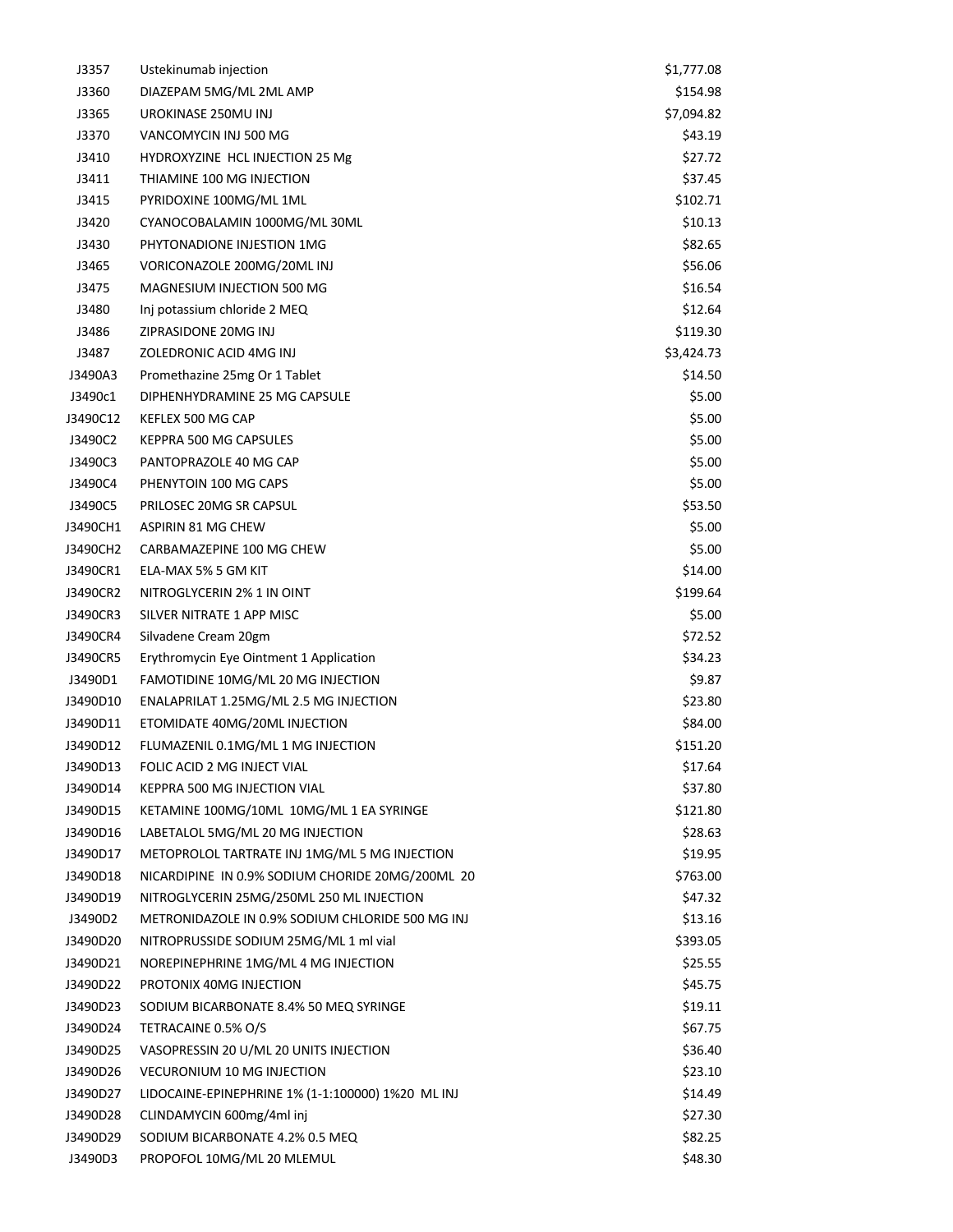| J3490D30             | Rocuronium BR 10mg/ml                                     | \$50.12          |
|----------------------|-----------------------------------------------------------|------------------|
| J3490D4              | PROPOFOL 10MG/ML 100 ML EMUL                              | \$234.64         |
| J3490D43             | <b>MULTI VITAMIN INJECTION</b>                            | \$77.00          |
| J3490D45             | <b>Tdap Injection</b>                                     | \$328.20         |
| J3490D5              | CLINDAMYCIN 150MG/ML 300 MG INJECTION                     | \$29.68          |
| J3490D6              | BUPIVICAINE 0.5% 10 ML INJECTION                          | \$22.47          |
| J3490D7              | CALCIUM CHLORIDE 1 GM SYRINGE                             | \$43.12          |
| J3490D8              | DIAZEPAM (CIV) 5MG/ML 10 MG INJECTION                     | \$154.98         |
| J3490D9              | DILTIAZEM 25MG/5ML 25 MG INJECTION                        | \$35.28          |
| J3490E1              | DIPHENHYDRAMINE 12.5MG/5ML 12.5 MG ELIX                   | \$5.00           |
| J3490E2              | PHENOBARBITAL (CIV) 20MG/5ML 20MG ELIX                    | \$131.68         |
| J3490G1              | LIDOCAINE JELLY 2% 30 APP GEL                             | \$17.50          |
| J3490G2              | Lidocain Viscus                                           | \$5.00           |
| J349011              | AMMONIA AROMATIC ASPIROL 1 EA INHA                        | \$5.00           |
| J3490L1              | ACETAMINOPHEN 325MG/10.15ML 1 CUP SOLN                    | \$5.00           |
| J3490L10             | MILK OF MAGNESIA 30 ML SUSP                               | \$5.00           |
| J3490L11             | OXYMETAZOLINE 0.05% 1 EA SOLN                             | \$5.00           |
| J3490L12             | SODIUM BORATE 120 GTT SOLN (eye wash)                     | \$11.97          |
| J3490L13             | SODIUM POLYSTYRENE SULFONATE 15GM/60ML 15 GM SUSP         | \$57.82          |
| J3490L14             | STERILE WATER 10 ML SOLN                                  | \$8.05           |
| J3490L15             | TETANUS TOXOID ADSORBED 5 UNIT/ML 5 ML SOLN               | \$301.98         |
| J3490L16             | Activated charcoal 15 gm                                  | \$140.00         |
| J3490L2              | ACETAMINOPHEN-CODEINE (CV) 120-12MG/5ML5 ML SOLN          | \$5.00           |
| J3490L21             | BACTRIM 200/40 per 5ml SUSPENSION                         | \$5.00           |
| J3490L22             | AZITHROMYCIN 200mg/5ml suspension                         | \$52.64          |
| J3490L23             | Polytrim 10mu-0.1% eye drop                               | \$16.87          |
| J3490L24             | Fluorescein Eye Drop                                      | \$23.28          |
| J3490L3              | ACTIVATED CHARCOAL/SORBITOL 240 ML LIQD                   | \$136.71         |
| J3490L4              | ACTIVATED CHARCOAL-WATER 25 GM LIQD(actidose)             | \$72.66          |
| J3490L5              | ALLU MAG HYDROX 30 ML LIQD                                | \$5.00           |
| J3490L6              | <b>AURALGAN 15 GTT SOLN</b>                               | \$50.33          |
| J3490L7              | DONNATAL 5 ML ORAL SOLUTION                               | \$66.36          |
| J3490L8              | HYDROCODONE/APAP 7.5/325 MG/15 ML LIQUID (LORTAB L        | \$5.00           |
| J3490L9              | LACTULOSE 10GM/15ML 30 ML SOLUTION                        | \$49.84          |
| J3490N1              | RACEMIC EPINEPHRINE 2.25% 1 APP NEBU                      | \$11.03          |
| J3490NS              | Afrin                                                     | \$35.00          |
| J3490S1              | ACETAMINOPHEN 120 MG SUPP                                 | \$5.00           |
| J3490S2              | ACETAMINOPHEN 325 MG SUPP                                 | \$5.00           |
| J3490S3              | BISACODYL 10 MG SUPP                                      | \$5.00           |
| J3490S4              | <b>GLYCERIN INFANT 1 SUP SUPP</b>                         | \$5.00           |
| J3490S5              | IBUPROFEN 100MG/5ML 100 MG SUSP                           | \$5.00           |
| J3490SL1             | NITROGLYCERIN 0.4 MG SUBL                                 | \$5.00           |
| J3490ST1             | <b>FLUORISTRIPS 1 APP STRP</b>                            | \$5.00           |
| J3490T1              | <b>HYDRALAZINE 25MG TABLET</b>                            | \$17.46          |
| J3490T10             | ACETAMINOPHEN 325 MG TABS                                 | \$5.00           |
|                      |                                                           |                  |
| J3490T11             | ALPRAZOLAM (CIV) 0.25 MG TABS<br>ALPRAZOLAM CIV 1 MG TABS | \$5.00<br>\$5.00 |
| J3490T12             | AMLODIPINE BESYLATE 5 MG TABS                             | \$5.00           |
| J3490T13             | ASPIRIN 325MG ED TABLET                                   |                  |
| J3490T14<br>J3490T15 | ATENOLOL 50 MG TABS                                       | \$5.00<br>\$5.00 |
| J3490T16             | <b>CLOPIDOGREL 75 MG TABS</b>                             | \$5.00           |
|                      |                                                           |                  |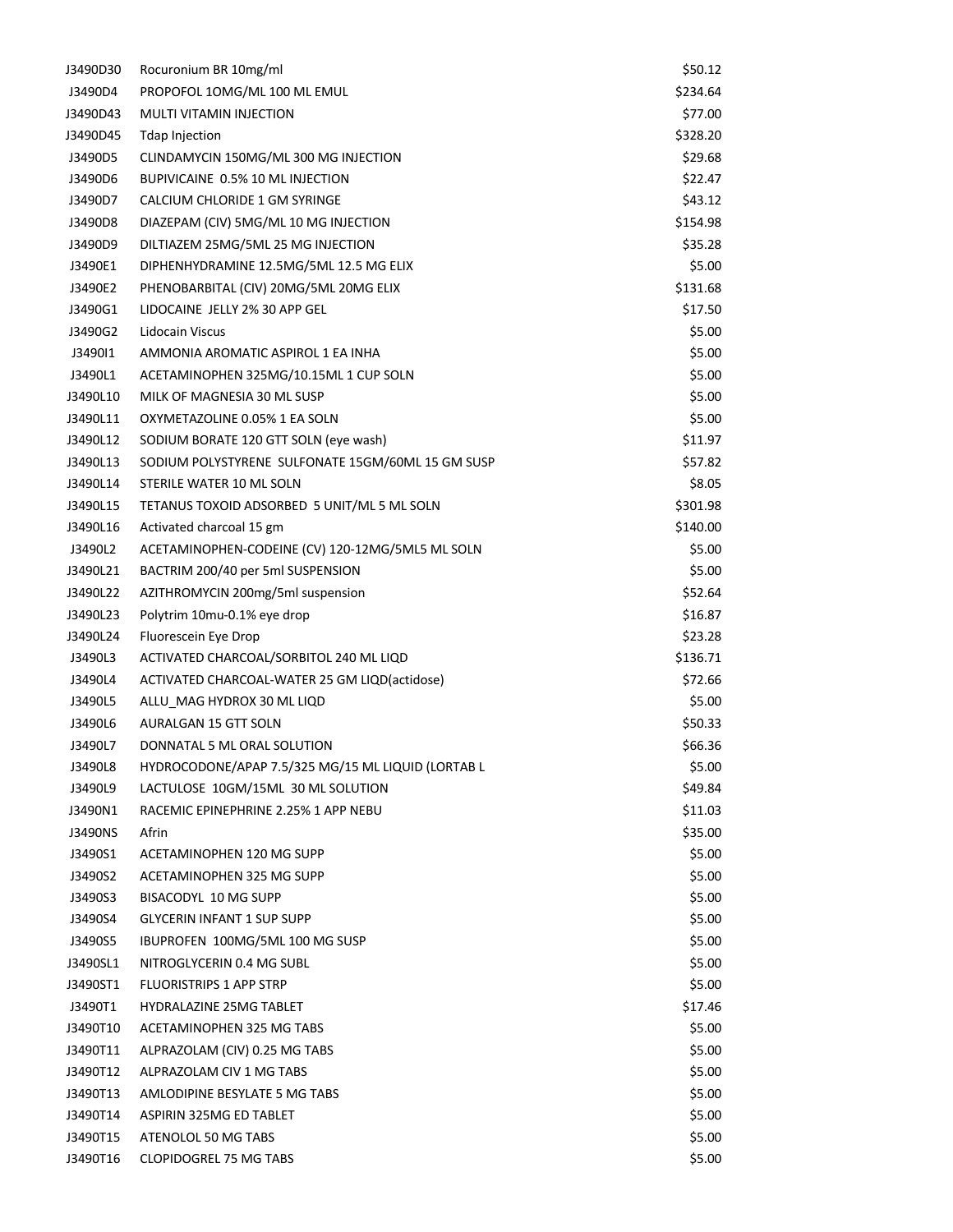| J3490T17           | <b>COUMADIN 5 MG TABS</b>                          | \$5.00     |
|--------------------|----------------------------------------------------|------------|
| J3490T18           | <b>CYCLOBENZAPRINE 10 MG TABS</b>                  | \$5.00     |
| J3490T19           | DIAZEPAM 5 MG TAB                                  | \$5.00     |
| J3490T2            | AZITHROMYCIN 250 MG TABS                           | \$18.55    |
| J3490T20           | DIVALPROEX 250 MG TABLETS                          | \$5.00     |
| J3490T21           | <b>ENALAPRIL 5 MG TABS</b>                         | \$5.00     |
| J3490T22           | FAMOTIDINE 20 MG TABS                              | \$5.00     |
| J3490T23           | HYDROCODONE APAP 5/325 MG TABLET                   | \$5.00     |
| J3490T24           | HHYDROCODONE/APAP 7.5/325 MG TABLET                | \$5.00     |
| J3490T25           | HYDROCODONE APAP 10/325 MG TABLET                  | \$5.00     |
| J3490T26           | <b>IBUPROFEN 200 MG TABS</b>                       | \$5.00     |
| J3490T27           | MECLIZINE 25 MG TABS                               | \$5.00     |
| J3490T28           | METFORMIN 500 MG TABS                              | \$5.00     |
| J3490T29           | <b>METOPROLOL TARTRATE 25 MG TABS</b>              | \$5.00     |
| J3490T3            | DICYCLOMINE 20 MG TABS                             | \$5.00     |
| J3490T30           | METRONIDAZOLE 500 MG TABS                          | \$5.00     |
| J3490T31           | OXYCODONE SR 20MG TABLET                           | \$5.00     |
| J3490T32           | OXYCODONE/APAP 5-325MG (GIL) 5-325MG TABS          | \$5.00     |
| J3490T33           | PHENOBARBITAL (CIV) 100MG TABLETS                  | \$5.00     |
| J3490T34           | <b>TRAMADOL 50 MG TABS</b>                         | \$5.00     |
| J3490T35           | HYDROCODONE/APAP 7.5/500 MG TABLET                 | \$5.00     |
| J3490T36           | HYDROCODONE/APAP 5/500 MG TABLET                   | \$5.00     |
| J3490T37           | HYDROCODONE/APAP 10/500 MG TABLET                  | \$5.00     |
| J3490T38           | CLINDAMYCIN 300mg tablet                           | \$5.00     |
| J3490T39           | Pyridium 100mg Tablet                              | \$5.00     |
| J3490T4            | <b>FUROSEMIDE 40 MG TABS</b>                       | \$5.00     |
| J3490T40           | Protonix 40mg Tab PO                               | \$5.00     |
| J3490T5            | LEVOFLOXACIN 500 MG TABS                           | \$5.00     |
| J3490T53           | BACTRIM DS 800/160 TABLET                          | \$5.00     |
| J3490T54           | DOXYCYCLINE 100MG PO                               | \$37.20    |
| J3490T55           | Cipro 500 mg Tab                                   | \$5.00     |
| J3490T56           | Lomotil PO 2.5-0.025 Mg (Diphenoxylate-atropine    | \$5.00     |
| J3490T6            | LEVOFLOXACIN 750 MG TABS                           | \$6.09     |
| J3490T7            | LORAZEPAM (CIV) 1 MG TABS                          | \$5.00     |
|                    | POTASSIUM CHLORIDE 20MEQ ER 1 TAB TBCR             | \$5.00     |
| J3490T8<br>J3490T9 | <b>CLONIDINE 0.1 MG TABS</b>                       | \$5.00     |
| J7030              | Normal saline solution infus 1000ML                |            |
|                    | Normal saline solution infus 500 ML                | \$18.75    |
| J7040              | 5% dextrose/normal saline 500ML                    | \$18.25    |
| J7042              | 5% DEXTROSE & 0.45% SODIUM CHLORIDE 500 ML INJECTI | \$18.25    |
| J7042D1            | 5% DEXTROSE & 0.45% SODIUM CHLORIDE 500 ML INJECTI | \$6.09     |
| J7042D2            | 5% DEXTROSE & 0.9% SODIUM CHLORIDE 1000 ML INJECT  | \$5.81     |
| J7042D3            |                                                    | \$14.35    |
| J7050              | Normal saline solution infus 250 ML                | \$18.75    |
| J7060              | 5% dextrose/water                                  | \$12.70    |
| J7070              | D5w infusion                                       | \$25.23    |
| J7120              | LACTATED RINGERS INFUSION 1000CC                   | \$18.65    |
| J7308              | AMINOLEVULAN, 354MG (1 UNIT=354MG)                 | \$2,157.50 |
| J7321              | Hyalgan/supartz inj per dose                       | \$1,110.65 |
| J7324              | Orthovisc inj per dose                             | \$2,214.46 |
| J7325              | Synvisc or Synvisc-One                             | \$160.38   |
| J7500              | AZATHIOPRINE 50MG TAB                              | \$1.55     |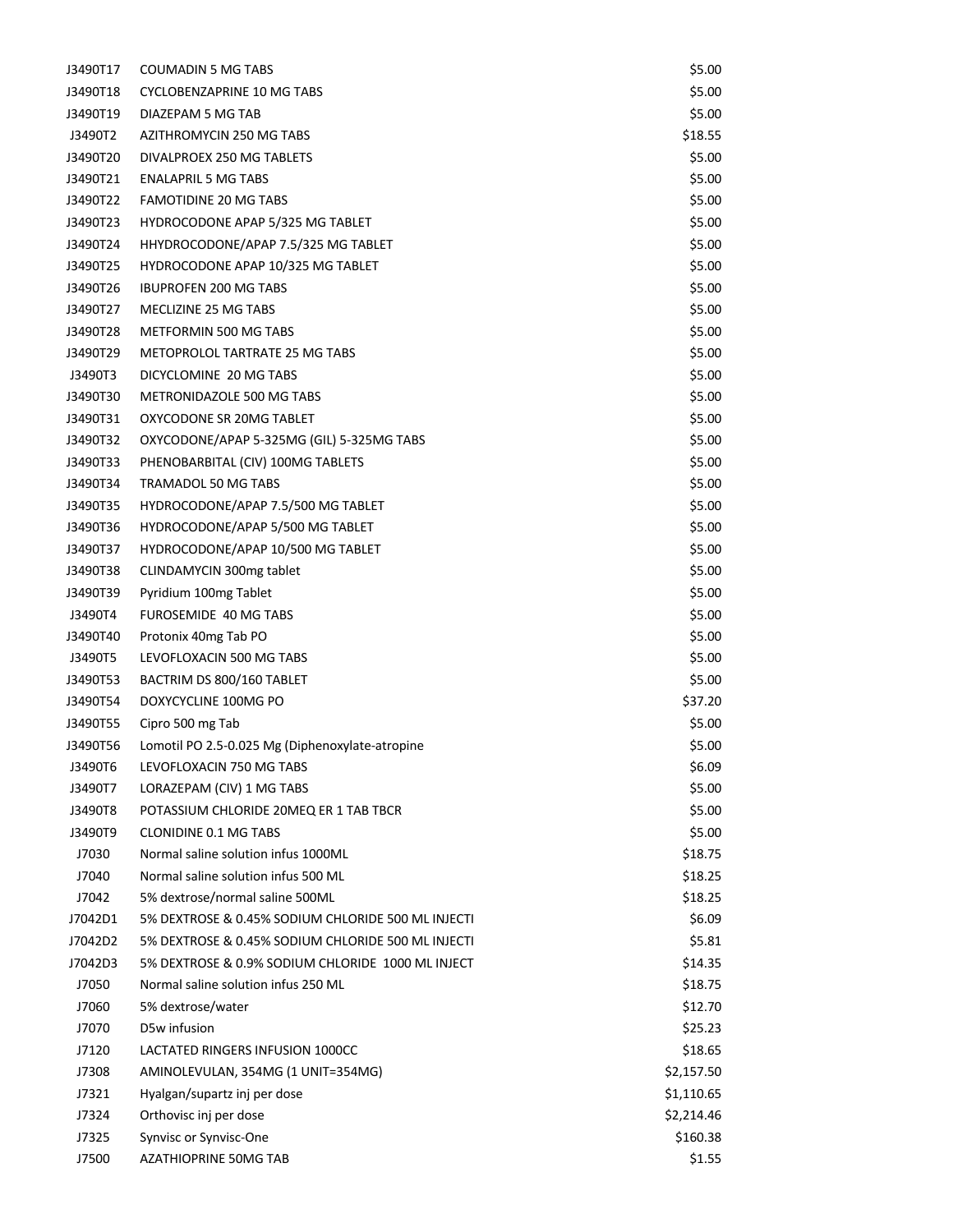| J7502        | CYCLOSPORINE MICR 100MG CAP                      | \$39.75     |
|--------------|--------------------------------------------------|-------------|
| J7507        | TACROLIMUS 1MG CAP                               | \$20.18     |
| J7510        | Prednisolone oral per 5 mg                       | \$5.00      |
| J7512        | PREDNISONE IMMEDIATE OR DELAYED RELEASE ORAL 1MG | \$2.30      |
| J7515        | <b>CYCLOSPORINE 25MG CAP</b>                     | \$11.06     |
| J7516        | CYCLOSPORINE 250MG 5ML INJ                       | \$394.28    |
| J7517        | MYCOPHENOLATE MOFET 250MG CAP                    | \$12.95     |
| J7520        | SIROLIMUS 1MG TAB                                | \$166.00    |
| J7605        | Arformoterol non-comp unit                       | \$69.38     |
| J7608        | <b>ACETYLCYSTEINE SOLN 1gm</b>                   | \$75.00     |
| J7610        | Albuterol comp con                               | \$-         |
| J7611        | Albuterol non-comp con                           | \$1.29      |
| J7613        | ALBUTEROL NEBU 1 MG                              | \$5.00      |
| J7614        | LEVALBUTEROL AMPULE FOR INHALATION 0.5 MG        | \$18.08     |
| J7620        | Albuterol ipratrop non-comp 0.5 MG               | \$5.00      |
| J7644        | <b>IPRATROPIUM SOLN 1MG</b>                      | \$5.00      |
| J7799        | DEXTROSE 50% 50 ML SYRINGE                       | \$78.26     |
| J8499        | Oral prescrip drug non chemo                     | \$35.22     |
| J8499A1      | Oral prescrip drug non chemo                     | \$5.00      |
| J8499A2      | Oral prescrip drug non chemo                     | \$42.59     |
| J8499A3      | Promethazine 25mg Or 1 Tablet                    | \$14.50     |
| J8499A4      | PO Capsule 75 Mg Tamiflu                         | \$35.62     |
| J8499A5      | Xofluza                                          | \$32.65     |
| J8499A6      | Linzess 145 Mcg Capsule                          | \$5.00      |
| J8499A7      | Valtrex 100 Mg                                   | \$5.00      |
| J8499A8      | Glucotrol 10mg                                   | \$5.00      |
| J8499A9      | Eliquis 2.5mg                                    | \$5.00      |
| J8501        | APREPITANT 80MG TAB                              | \$83.60     |
| J8520        | CAPECITABINE 500MG TAB                           | \$121.09    |
| J8530        | CYCLOPHOSPHAMIDE 50MG TAB                        | \$12.19     |
| J8540        | DEXAMETHASONE 2MG TAB                            | \$2.23      |
| <b>J8600</b> | MELPHALAN 2MG TAB                                | \$109.18    |
| J8610        | METHOTREXATE 2.5MG TAB                           | \$13.53     |
| J8999        | FLUTAMIDE 125MG CAPSULE                          | \$-         |
| J9000        | DOXORUBICIN 10MG INJ                             | \$43.41     |
| J9001        | DOXORUBICIN LIPO 2MG/ML 10ML                     | \$-         |
| J9017        | Arsenic trioxide injection                       | \$617.50    |
| J9020        | ASPARAGINASE, NOS                                | \$807.06    |
| J9025        | Azacitidine injection                            | \$71.80     |
| J9031        | Bcg live intravesical vac                        | \$1,511.43  |
| J9033        | Bendamustine injection                           | \$263.25    |
| J9035        | Bevacizumab injection                            | \$807.78    |
| J9040        | BLEOMYCIN 15U INJ                                | \$263.05    |
| J9041        | Bortezomib injection                             | \$561.18    |
| J9043        | Cabazitaxel injection                            | \$1,738.86  |
| J9045        | CARBOPLATIN 50MG INJ                             | \$38.03     |
| J9050        | Carmustine injection                             | \$10,886.59 |
| J9055        | Cetuximab injection                              | \$656.94    |
| J9060        | Cisplatin 10 MG injection                        | \$26.39     |
| J9065        | Inj cladribine per 1 MG                          | \$299.93    |
| J9070        | Cyclophosphamide 100 MG inj                      | \$495.86    |
|              |                                                  |             |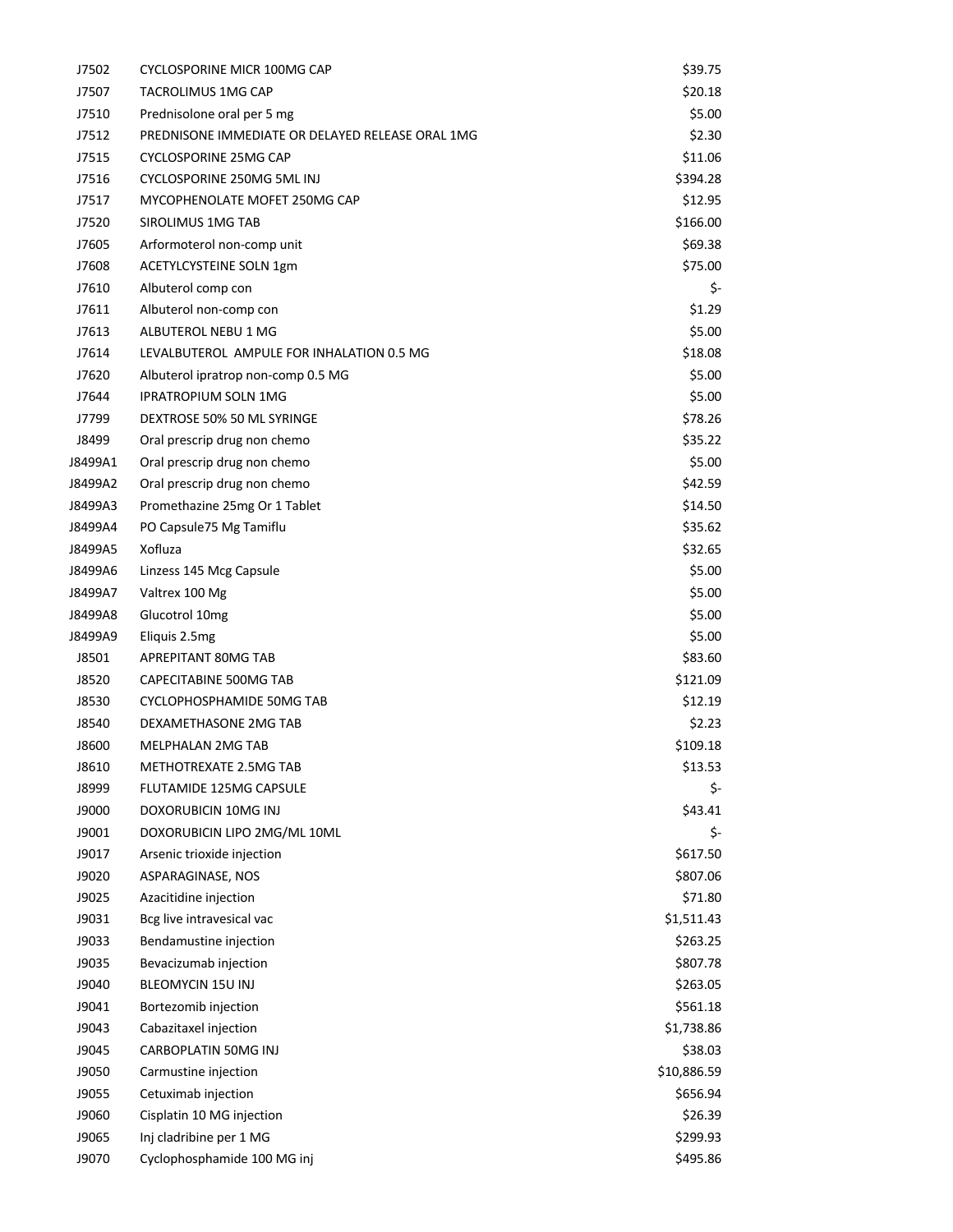| J9093 | CYCLOPHOSPHAMIDE LYO 1GM INJ     | \$-        |
|-------|----------------------------------|------------|
| J9100 | <b>CYTARABINE 100MG INJ</b>      | \$12.06    |
| J9130 | Dacarbazine 100 mg inj           | \$49.81    |
| J9155 | Degarelix injection              | \$46.46    |
| J9170 | DOCETAXEL 20MG INJ               | \$-        |
| J9171 | Docetaxel injection              | \$57.85    |
| J9178 | Inj, epirubicin hcl, 2 mg        | \$14.75    |
| J9179 | ERIBULIN MESYLATE INJECTION      | \$1,230.40 |
| J9181 | ETOPOSIDE 100MG/ML 5ML           | \$8.93     |
| J9185 | <b>FLUDARABINE PHOS 50MG INJ</b> | \$1,052.11 |
| J9190 | FLUOROURACIL 50MG/ML 10ML        | \$24.94    |
| J9200 | Floxuridine injection            | \$838.46   |
| J9201 | <b>GEMCITABINE 1GM INJ</b>       | \$99.51    |
| J9202 | <b>GOSERELIN 3.6 MG SYRINGE</b>  | \$2,427.40 |
| J9206 | IRINOTECAN HCL 100MG/5ML         | \$55.58    |
| J9207 | Ixabepilone injection            | \$858.06   |
| J9208 | <b>IFOSFAMIDE INJECTION</b>      | \$388.01   |
| J9209 | MESNA 1GM/10ML INJ               | \$35.69    |
| J9211 | Idarubicin hcl injection         | \$441.39   |
| J9212 | Interferon alfacon-1 inj         | \$254.36   |
| J9213 | Interferon alfa-2a inj           | \$574.43   |
| J9214 | Interferon alfa-2b inj           | \$258.69   |
| J9215 | Interferon alfa-n3 inj           | \$476.16   |
| J9217 | LEUPROLIDE 22.5MG KIT            | \$2,535.46 |
| J9218 | LEUPROLIDE 30MG (4MOS)           | \$128.13   |
| J9228 | <b>IPILIMUMAB INJECTION</b>      | \$1,611.94 |
| J9250 | METHOTREXATE 25MG/ML 4ML INJ     | \$3.19     |
| J9260 | Methotrexate sodium inj          | \$31.23    |
| J9263 | Oxaliplatin                      | \$6.69     |
| J9264 | Paclitaxel protein bound         | \$119.41   |
| J9265 | PACLITAXEL 100MG/16.7ML INJ      | \$54.35    |
| J9280 | MITOMYCIN 5MG INJ                | \$306.69   |
| J9290 | MITOMYCIN 20MG INJ               | \$-        |
| J9293 | MITOXANTRONE 2MG/ML 10ML         | \$432.74   |
| J9303 | Panitumumab injection            | \$1,142.25 |
| J9305 | PEMETREXED 500MG INJ             | \$743.60   |
| J9307 | Pralatrexate injection           | \$2,282.64 |
| J9310 | RITUXIMAB 500MG INJ              | \$8,483.78 |
| J9330 | Temsirolimus injection           | \$699.63   |
| J9340 | THIOTEPA 15MG INJ                | \$7,883.75 |
| J9350 | <b>TOPOTECAN 4MG INJ</b>         | \$-        |
| J9351 | Topotecan injection              | \$27.45    |
| J9355 | TRASTUZUMAB 440MG KIT            | \$984.00   |
| J9360 | VINBLASTINE 1MG INJ              | \$20.73    |
| J9370 | VINCRISTINE 1MG/ML 1ML           | \$72.09    |
| J9390 | VINORELBINE 10MG/ML 5ML INJ      | \$110.13   |
| J9395 | FULVESTRANT 250MG/5ML INJ        | \$1,120.96 |
| L0120 | Cerv flexible non-adjustable     | \$-        |
| L0130 | C-COLLAR/SOFT NECK SPLINT        | \$-        |
| L0140 | C-COLLAR/HARD NECK SPLINT        | \$-        |
| L0150 | DUP[28877]COLLAR CERVICAL PATR   | \$-        |
|       |                                  |            |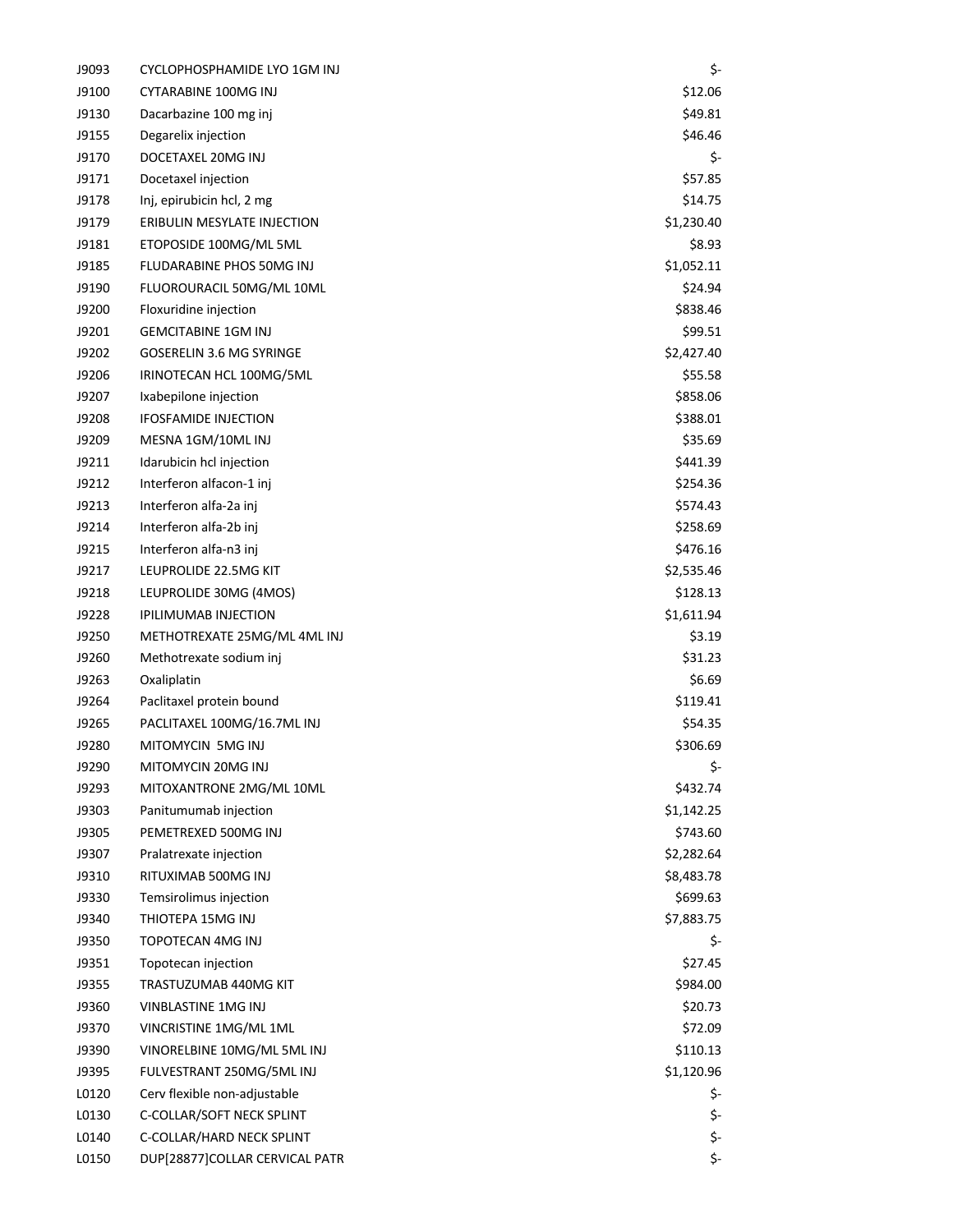| L0170        | <b>CERVICAL COLLAR</b>                                  | \$-        |
|--------------|---------------------------------------------------------|------------|
| L0172        | COLLAR ASPEN ADULT REGULAR                              | \$-        |
| L0180        | <b>CERVICAL COLLAR</b>                                  | \$32.20    |
| L1810        | Ko elastic with joints                                  | \$-        |
| L1820        | Ko elas w/ condyle pads & jo                            | \$-        |
| L1830        | KO IMMOBILIZER CANVAS LONGIT (Splint Knee 3 panel 24in) | \$154.00   |
| L1830L1      | KO IMMOBILIZER CANVAS LONGIT (Splint Knee 3 panel       | \$131.95   |
| L1830l2      | Splint Knee 3 Panel 20 in Univ                          | \$97.75    |
| L1832        | <b>BRACE KNEE</b>                                       | \$-        |
| L1902        | Afo ankle gauntlet                                      | \$-        |
| L1906        | SPLINT ANKLE AIR STIRRUP (2)                            | \$-        |
| L2114        | SHOE CAST ROCKER MEDIUM                                 | \$-        |
| L2630        | <b>T-POD IMMOBILIZER</b>                                | \$-        |
| L3203        | Oxford w/ supinator/pronator                            | \$-        |
| L3260        | SHOE POSTOP LARGE 11-13 MALE                            | \$66.50    |
| L3300        | Sho lift taper to metatarsal                            | \$-        |
| L3650        | LONG ARM IMMOBILIZER                                    | \$-        |
| L3660        | Abduct restrainer canvas&web                            | \$-        |
| L3670        | Acromio/clavicular canvas&we                            | \$-        |
| L3702        | EO w/o joints CF                                        | \$-        |
| L3807        | THUMB SPICA SPLINT                                      | \$-        |
| L3808        | WHFO, rigid w/o joints                                  | \$-        |
| L3908        | SPLINT WRIST ELASTIC                                    | \$639.87   |
| L3999        | Upper limb orthosis NOS                                 | \$-        |
| L4350        | AIR STIRRUP ANKLE BRACE (GEL REGULAR)                   | \$123.90   |
| L4360        | MULTI-BRACE WALKING AIRCAST                             | \$-        |
| L4386        | Non-pneum walk boot prefab                              | \$-        |
| L4396        | Static AFO                                              | \$-        |
| L5699        | Shoulder harness                                        | \$-        |
| L8606        | Synthetic implnt urinary 1ml                            | \$2,558.37 |
| <b>NC000</b> | No Charge - Other                                       | \$-        |
| <b>NC001</b> | Suture Removal                                          | \$-        |
| <b>NC002</b> | <b>Blood Pressure Check</b>                             | \$-        |
| <b>NC003</b> | LWBS                                                    | \$-        |
| <b>NC015</b> | <b>Patient Admitted</b>                                 | \$-        |
| <b>NSF</b>   | <b>Returned Check Fee</b>                               | \$25.00    |
| P9010        | WHOLE BLOOD PROCESSING                                  | \$3,080.94 |
| P9012        | <b>CRYOPRECIPITATE PROCESSING</b>                       | \$712.38   |
| P9016        | RBC leukocytes reduced                                  | \$2,959.88 |
| P9017        | Plasma 1 donor frz w/in 8 hr                            | \$1,205.28 |
| P9019        | PLATELET CONCENTRATE PROCESS                            | \$1,127.94 |
| P9020        | PLATELET RICH PLASMA PROCESS                            | \$2,171.55 |
| P9021        | RBC DIRECTED PROCESSING                                 | \$2,344.07 |
| P9022        | WASHED RED BLOOD CELLS PROC                             | \$4,341.09 |
| P9023        | PLASMA POOL MLTI DNR TREAT FRZ                          | \$925.66   |
| P9031        | PLATELET CONC L/R PROCESSING                            | \$1,678.65 |
| P9032        | Platelets, irradiated                                   | \$2,198.21 |
| P9034        | Platelets, pheresis                                     | \$6,965.24 |
| P9035        | PLATELET APHER/PHER L/R PROC                            | \$8,179.97 |
| P9038        | <b>RBC</b> irradiated                                   | \$3,405.51 |
| P9039        | RED BLOOD CELLS DEGLYC PROCESS                          | \$5,543.89 |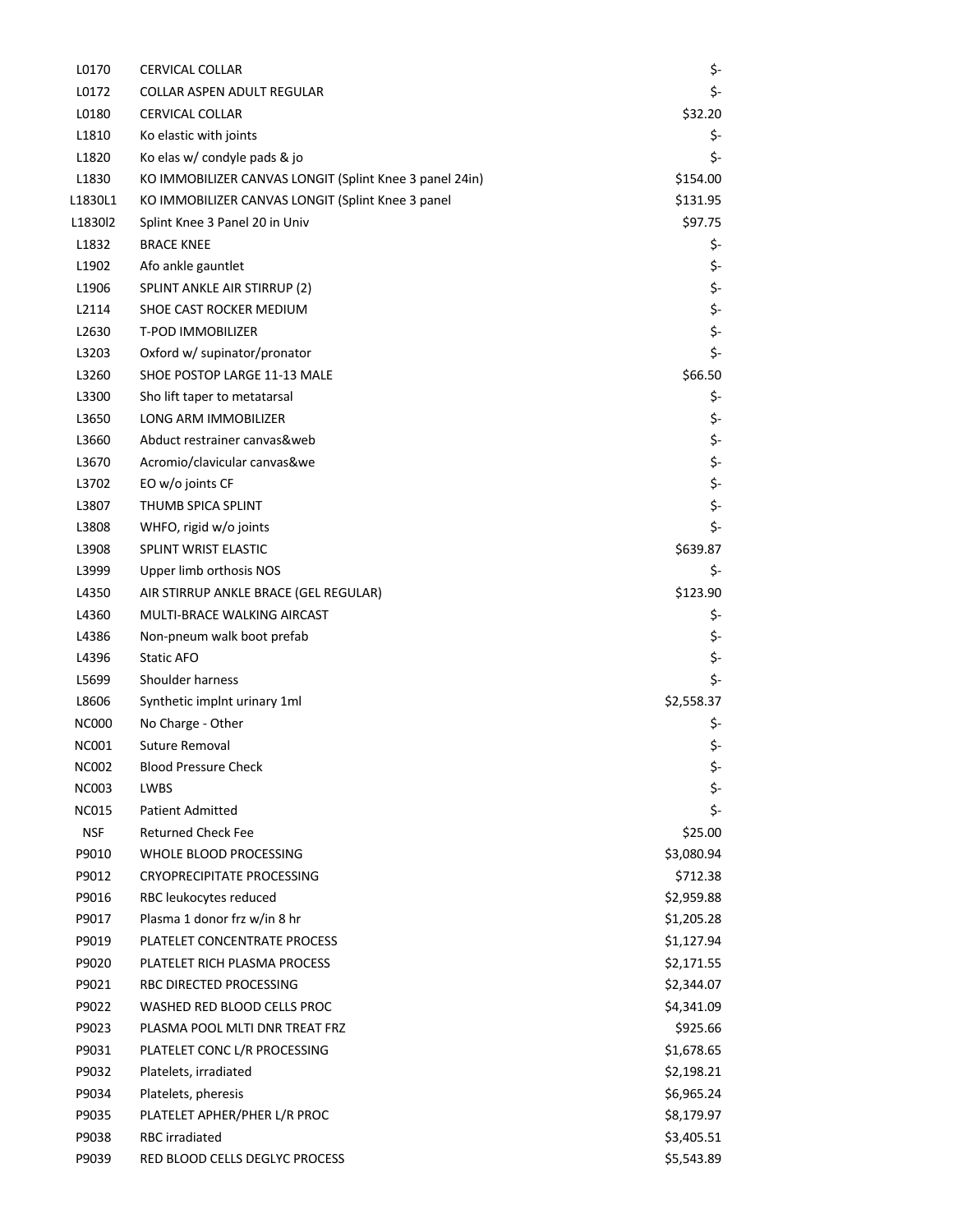| P9040   | RBC leukoreduced irradiated              | \$3,764.64   |
|---------|------------------------------------------|--------------|
| P9041   | ALBUMIN 5% 250ML                         | \$119.32     |
| P9045   | Albumin (human), 5%, 250 ml              | \$596.60     |
| P9046   | Albumin (human), 25%, 20 ml              | \$246.00     |
| P9047   | Albumin (human), 25%, 50ml               | \$615.01     |
| P9055   | Plt, aph/pher, I/r, cmv-neg              | \$6,698.64   |
| P9604   | TRAVEL ALLOWANCE ROUND TRIP              | \$-          |
| P9612   | Catheterize for urine spec               | \$229.00     |
| Q0162   | ONDANSETRON ODT 1 MG TBDP                | \$5.00       |
| Q0163   | DIPHENHYDRAMINE HCI 50mg                 | \$5.00       |
| Q0169   | Promethazine HCl 12.5mg oral             | \$5.00       |
| Q2009   | FOSPHEYTOIN INJ 50 MG                    | \$28.49      |
| Q2034   | AGRIFLU VACCINE                          | \$-          |
| Q2035   | Afluria vacc, 3 yrs & >, im              | \$144.28     |
| Q2036   | Flulaval vacc, 3 yrs & >, im             | \$107.23     |
| Q2037   | Fluvirin vacc, $3 \, \text{yrs} \>$ , im | \$187.03     |
| Q2038   | Fluzone vacc, 3 yrs & >, im              | \$150.55     |
| Q2039   | NOS flu vacc, 3 yrs & >, im              | \$-          |
| Q2043   | SIPULEUCEL-T AUTO CD54+                  | \$408,874.70 |
| Q2044   | BELIMUMAB 10 MG (BENLYSTA)               | \$-          |
| Q2049   | <b>IMPORTED LIPODOX INJ</b>              | \$6,228.30   |
| Q3001   | <b>Brachytherapy Radioelements</b>       | \$-          |
| Q3014   | Telehealth facility fee                  | \$280.24     |
| Q3025   | INTERFERON BETA-1A 30MCG                 | \$3,839.26   |
| Q4049   | FINGER SPLINT PADDED, STATIC             | \$7.00       |
| Q4050   | Cast supplies ORTHOGLASS 5in             | \$112.50     |
| Q4050Q1 | CAST SUPPLIES UNLISTED (ORTHOGLASS 4in)  | \$91.75      |
| Q4050Q2 | CAST SUPPLIES UNLISTED (ORTHOGLASS 3in)  | \$83.25      |
| Q4050Q3 | CAST SUPPLIES UNLISTED (ORTHOGLASS 2in)  | \$30.63      |
| Q9958   | HOCM <= 149 mg/ml iodine, 1ml            | \$3.24       |
| Q9963   | HOCM 350-399mg/ml iodine,1ml             | \$3.24       |
| Q9966   | LOCM 200-299 Mg/ml Iodine, 1ml           | \$3.24       |
| Q9967   | LOCM 300-399mg/ml iodine,1ml             | \$3.24       |
| S0010   | BANDAGE, ELASTIC (ACE) 4                 | \$-          |
| S0028   | Injection, famotidine, 20 mg             | \$9.87       |
| S0078   | Cerebryx fosphenytoin 750 MG INJ         | \$31.20      |
| S0081   | ENEMA, FLEET                             | \$-          |
| S0090   | TRAY, CENTRAL VENOUS CATH                | \$-          |
| S0119   | <b>ONDANSETRON ORAL 4 MG</b>             | \$5.00       |
| S0143   | DRESSING, ABD 8X10 OR 8X7 1/2            | \$-          |
| S0220   | Medical conference by physic             | \$275.00     |
| S0221   | Medical conference, 60 min               | \$275.00     |
| S0271   | ENEMA, CAN DISP                          | \$-          |
| S0450   | TRAY, SKELETAL TRACTION                  | \$-          |
| S0630   | REMOVAL OF SUTURES                       | \$209.04     |
| S2078   | MASK, FACE                               | \$-          |
| S2083   | ADJUSTMENT GASTRIC BAND OF               | \$-          |
| S2118   | <b>BRACE, ANKLE AIR</b>                  | \$-          |
| S2202   | DRESSING, MODERATE                       | \$-          |
| S2204   | DRESSING, COMPLEX                        | \$-          |
| S2206   | DRESSING, BURN SIMPLE                    | \$-          |
|         |                                          |              |